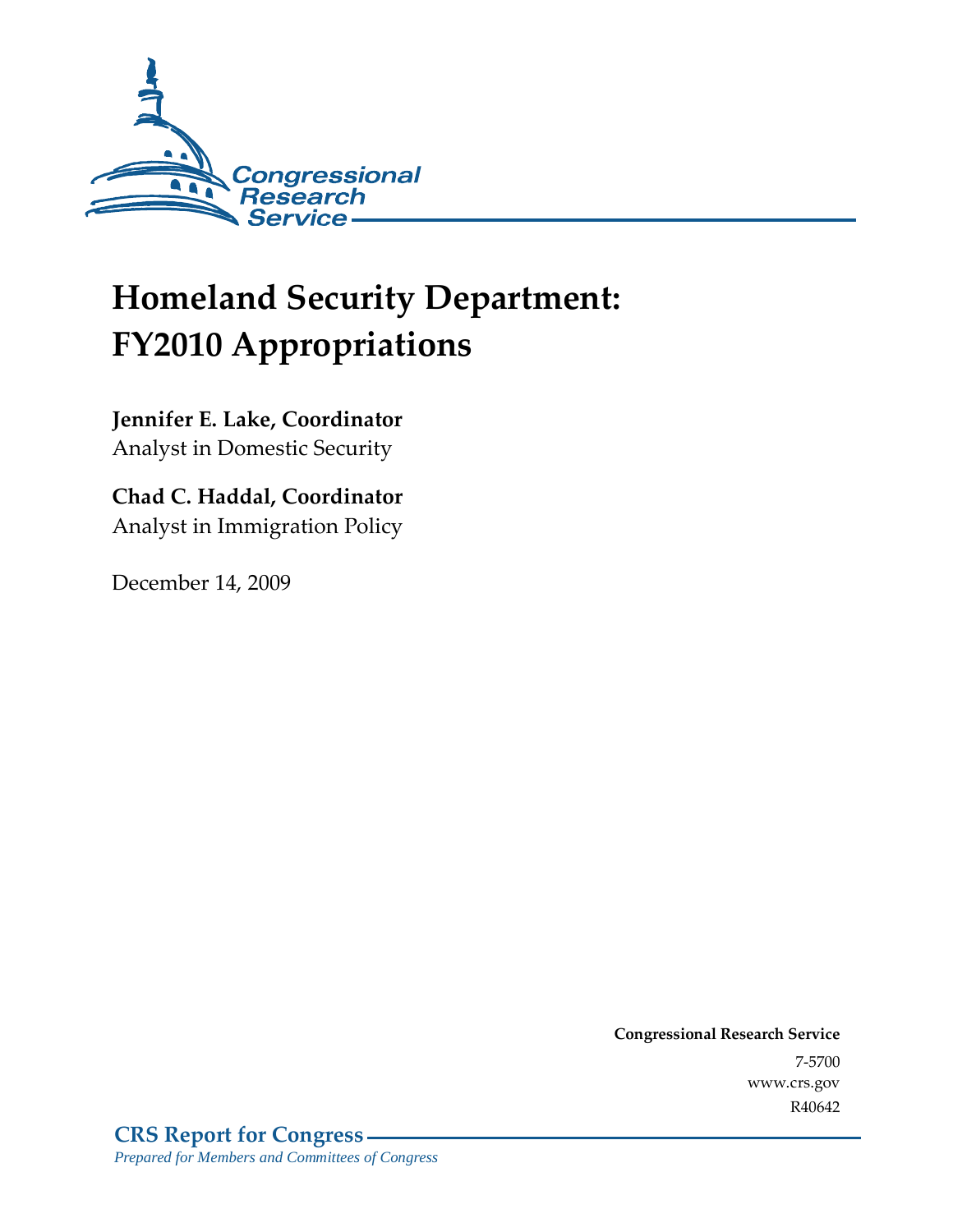## **Summary**

This report describes the FY2010 appropriations for the Department of Homeland Security (DHS). The Administration requested a net appropriation of \$44.1 billion in budget authority for FY2010. This amounts to a \$2.8 billion, or a 6.7% increase over the \$41.2 billion enacted for FY2009 (not including supplemental funding). Total budget authority requested by the Administration for DHS for FY2010 amounts to \$55.1 billion.

Net requested appropriations for major agencies within DHS were as follows: Customs and Border Protection (CBP), \$10,049 million; Immigration and Customs Enforcement (ICE), \$5,458 million; Transportation Security Administration (TSA), \$5,267 million; Coast Guard, \$9,734 million; Secret Service, \$1,490 million; National Protection & Programs Directorate, \$1,319 million; Federal Emergency Management Administration (FEMA), \$7,235 million; Science and Technology, \$968 million; and the Domestic Nuclear Detection Office, \$366 million.

This report contains a detailed discussion of the President's budget request for DHS, but due to time constraints, the text does not include a detailed discussion of the House- or Senate-reported versions of the FY2010 bill. The tables reflect the House- and Senate-reported numbers.

The House Committee on Appropriations reported its version of the FY2010 DHS Appropriations bill on June 12, 2009. On June 24, 2009, the House passed H.R. 2892. This report uses Housepassed H.R. 2892 and the accompanying committee report (H.Rept. 111-157) as the source for the House-passed numbers. The House-passed H.R. 2892 recommends a net appropriation of \$44.0 billion for DHS for FY2010. This amounts to a \$205 million decrease as compared to the Administration's request, and a nearly \$2.8 billion increase as compared to the \$41.2 billion enacted for FY2009 (not including FY2009 supplemental funding).

The Senate Committee on Appropriations reported its version of the FY2010 DHS Appropriations bill on June 17, 2009. On July 9, 2009, the Senate passed its version of H.R. 2892, after inserting the text of S. 1298 as a substitute amendment. This report uses Senate-passed H.R. 2892 and the committee report (S.Rept. 111-31) accompanying S. 1298 as the source for the Senate-passed numbers. The Senate-passed H.R. 2892 recommends a net appropriation of \$44.3 billion for DHS for FY2010. This amounts to a \$97 million increase as compared to the Administration's request, and a nearly \$3.1 billion increase as compared to the \$41.2 billion enacted for FY2009 (not including FY2009 supplemental funding).

The President signed the DHS Appropriations Act 2010 (P.L. 111-83) into law on October 28, 2009. The Act provides gross budget authority of \$51.9 billion dollars for DHS for FY2010. The Act provides \$44.1 billion in net budget authority for DHS for FY2010. This amounts to a \$0.1 billion decrease as compared to the \$44.2 billion requested for DHS for FY2010, a \$0.1 billion increase as compared to the \$44.0 billion recommended by the House, a \$0.2 billion decrease as compared to the \$44.3 billion recommended by the Senate, and a \$2.9 billion increase over the FY2009 enacted amount of \$41.2 billion.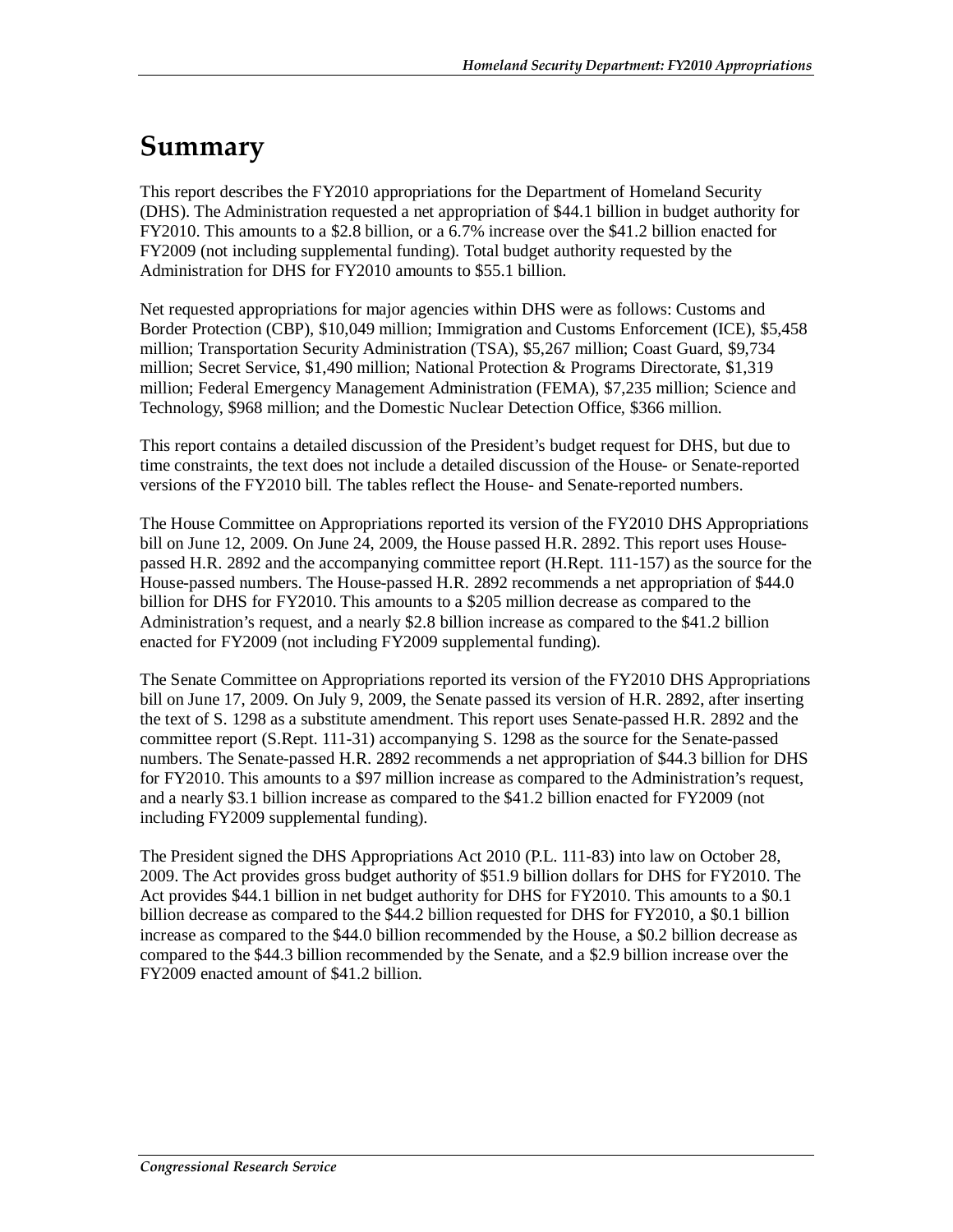## Contents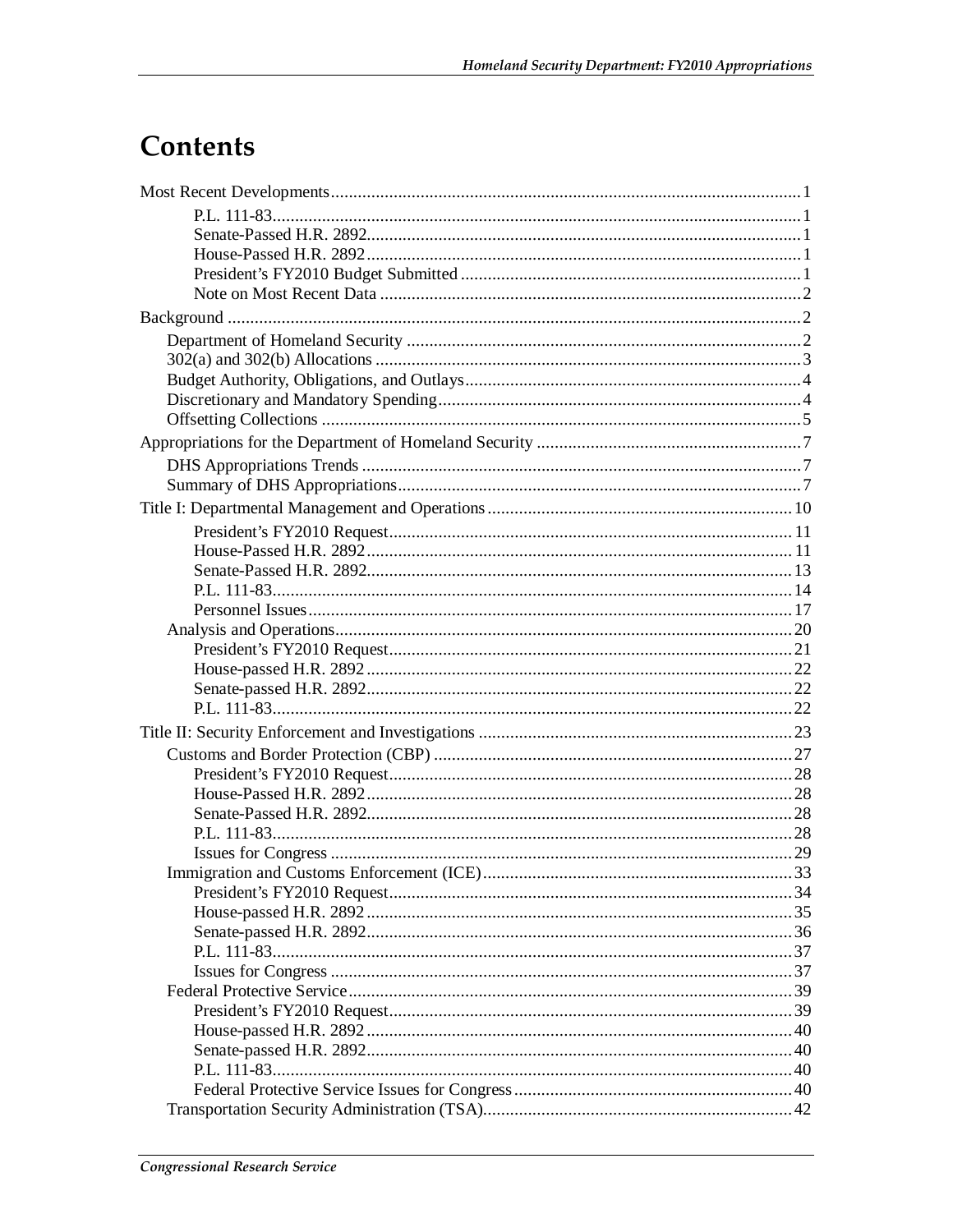| P.L. 111-83 |  |
|-------------|--|
|             |  |
|             |  |
|             |  |
|             |  |
|             |  |
|             |  |
|             |  |
|             |  |
|             |  |
|             |  |
|             |  |
|             |  |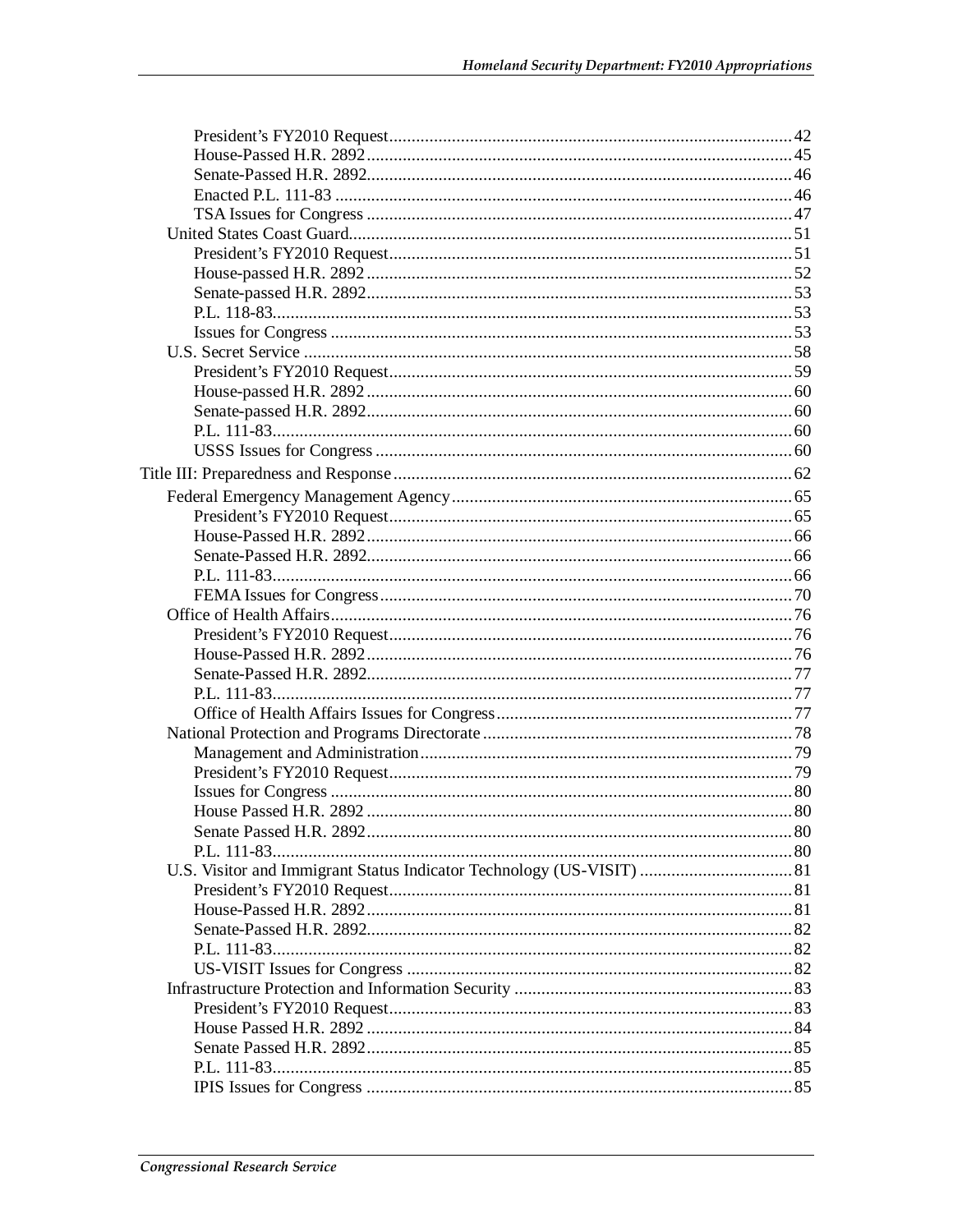## **Tables**

| Table 3. FY2010 Request: Moving From Gross Budget Authority to Net Appropriation— |  |
|-----------------------------------------------------------------------------------|--|
|                                                                                   |  |
|                                                                                   |  |
|                                                                                   |  |
|                                                                                   |  |
|                                                                                   |  |
|                                                                                   |  |
|                                                                                   |  |
|                                                                                   |  |
|                                                                                   |  |
|                                                                                   |  |
|                                                                                   |  |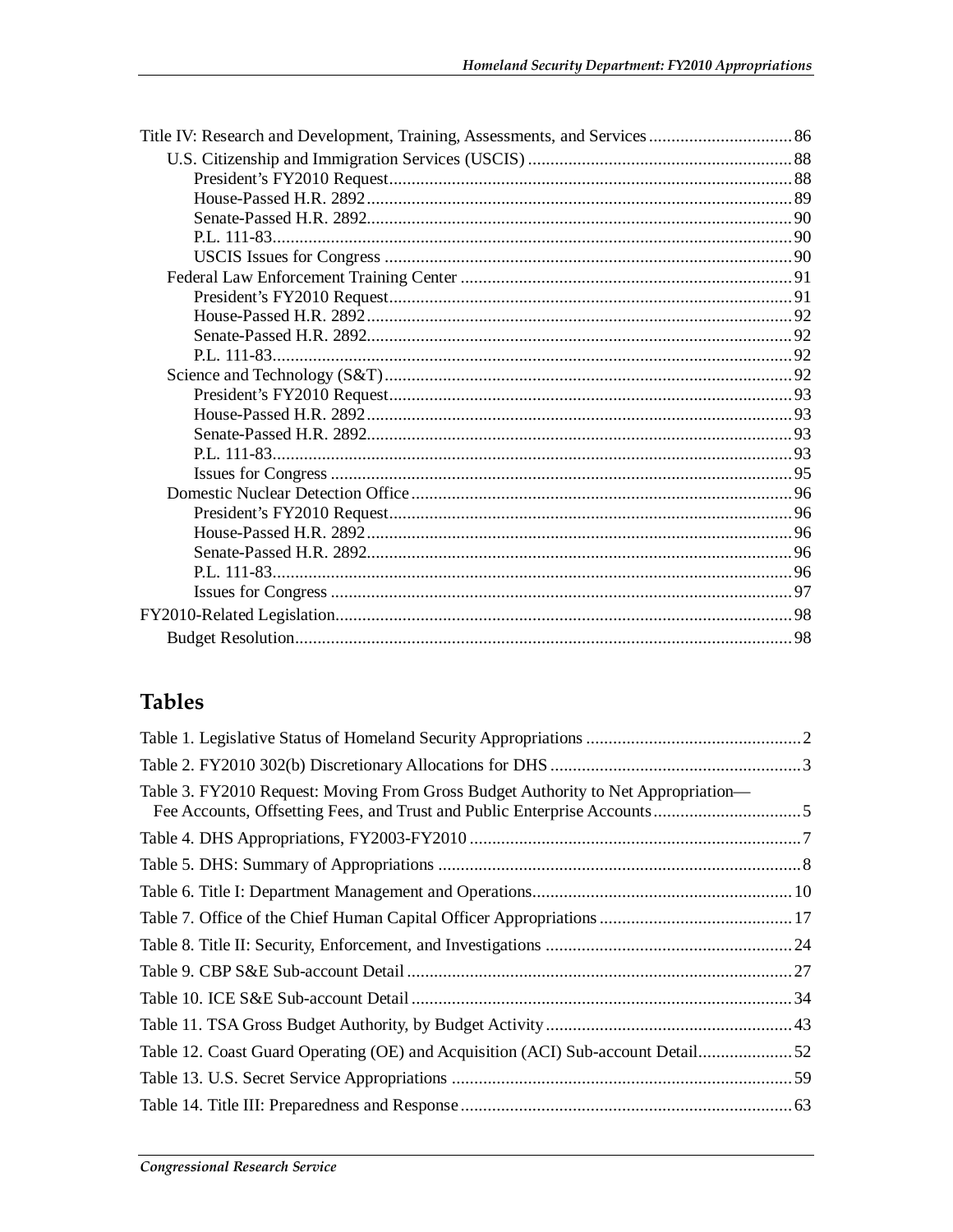| Table 15. FY2009 Enacted and FY2010 Requested Budget Authority for State and Local     |  |
|----------------------------------------------------------------------------------------|--|
| Table 16. FY2009 Budget Activity for NPPD Management and Administration                |  |
| Table 17. FY2009 Budget Activity for the Infrastructure Protection and Information     |  |
| Table 18. Title IV: Research and Development, Training, Assessments, and Services 87   |  |
|                                                                                        |  |
| Table 20. Directorate of Science and Technology Accounts and Activities, FY2009-       |  |
| Table 21. Domestic Nuclear Detection Office Accounts and Activities, FY2009-FY2010  97 |  |
| Table C-1. Federal Homeland Security Funding by Agency, FY2003-FY2010  103             |  |

## **Appendixes**

### **Contacts**

|--|--|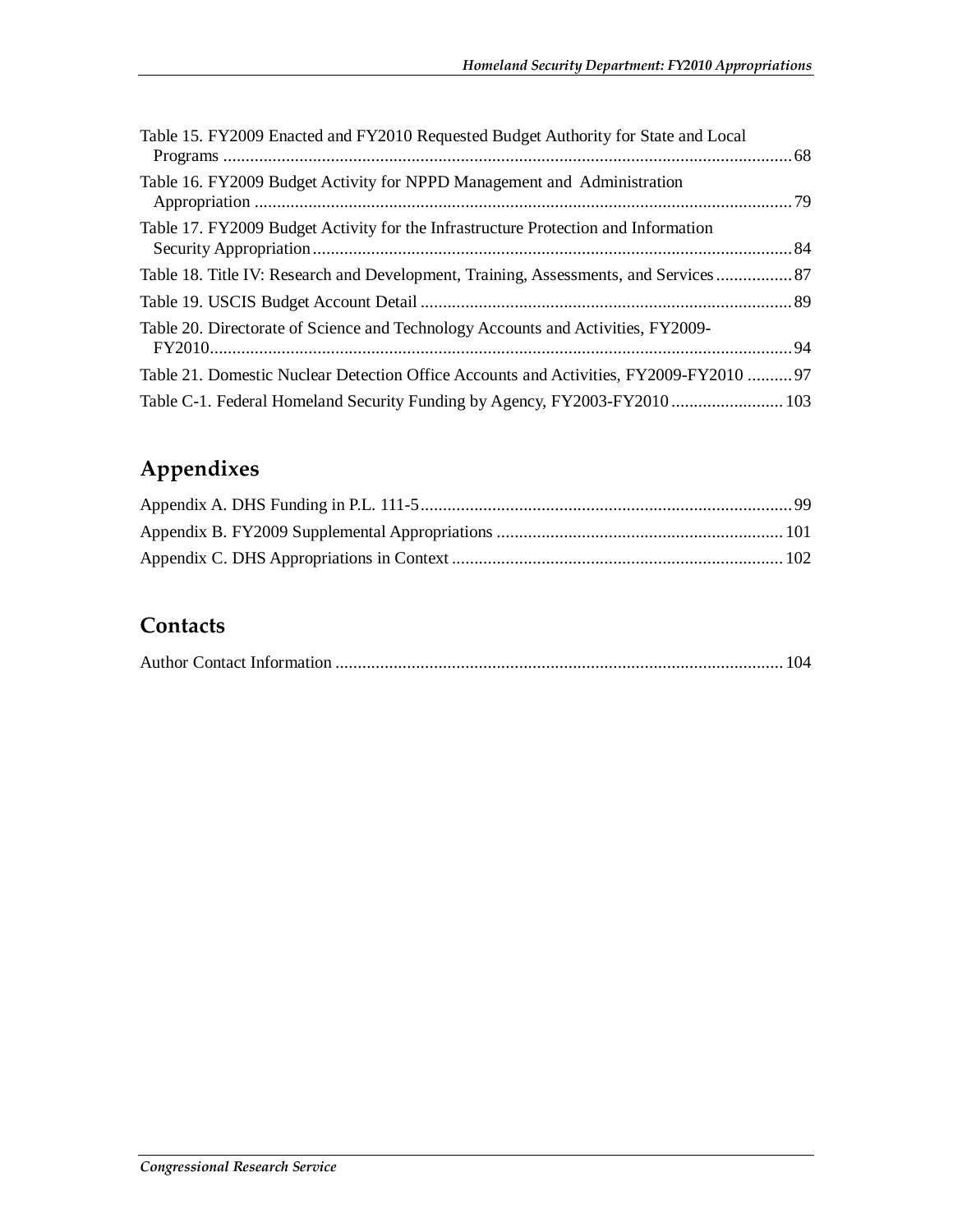## **Most Recent Developments**

#### **P.L. 111-83**

The President signed the DHS Appropriations Act 2010 (P.L. 111-83) into law on October 28, 2009. The Act provides gross budget authority of \$51.9 billion dollars for DHS for FY2010. The Act provides \$44.1 billion in net budget authority for DHS for FY2010. This amounts to a \$0.1 billion decrease as compared to the \$44.2 billion requested for DHS for FY2010, a \$0.1 billion increase as compared to the \$44.0 billion recommended by the House, a \$0.2 billion decrease as compared to the \$44.3 billion recommended by the Senate, and a \$2.9 billion increase over the FY2009 enacted amount of \$41.2 billion.

#### **Senate-Passed H.R. 2892**

The Senate Committee on Appropriations reported its version of the FY2010 DHS Appropriations bill on June 17, 2009. On July 9, 2009, the Senate passed its version of H.R. 2892, after inserting the text of S. 1298 as a substitute amendment. This report uses Senate-passed H.R. 2892 and the committee report (S.Rept. 111-31) accompanying S. 1298 as the source for the Senate-passed numbers. The Senate-passed H.R. 2892 recommends a net appropriation of \$44.3 billion for DHS for FY2010. This amounts to a \$97 million increase as compared to the Administration's request, and a nearly \$3.1 billion increase as compared to the \$41.2 billion enacted for FY2009 (not including FY2009 supplemental funding).

#### **House-Passed H.R. 2892**

The House Committee on Appropriations reported its version of the FY2010 DHS Appropriations bill on June 12, 2009. On June 24, 2009, the House passed H.R. 2892. This report uses Housepassed H.R. 2892 and the accompanying committee report (H.Rept. 111-157) as the source for the House-passed numbers. The House-passed H.R. 2892 recommends a net appropriation of \$44.0 billion for DHS for FY2010. This amounts to a \$205 million decrease as compared to the Administration's request, and a nearly \$2.8 billion increase as compared to the \$41.2 billion enacted for FY2009 (not including FY2009 supplemental funding).

#### **President's FY2010 Budget Submitted**

The Administration requested a net appropriation of \$44.1 billion in budget authority for FY2010. This amounts to a \$2.8 billion, or a 6.7% increase over the \$41.2 billion enacted for FY2009 (not including supplemental funding). Total budget authority requested by the Administration for DHS for FY2010 amounts to \$55.1 billion.

Net requested appropriations for major agencies within DHS were as follows: Customs and Border Protection (CBP), \$10,049 million; Immigration and Customs Enforcement (ICE), \$5,458 million; Transportation Security Administration (TSA), \$5,267 million; Coast Guard, \$9,734 million; Secret Service, \$1,490 million; National Protection & Programs Directorate, \$1,319 million; Federal Emergency Management Administration (FEMA), \$7,235 million; Science and Technology, \$968 million; and the Domestic Nuclear Detection Office, \$366 million.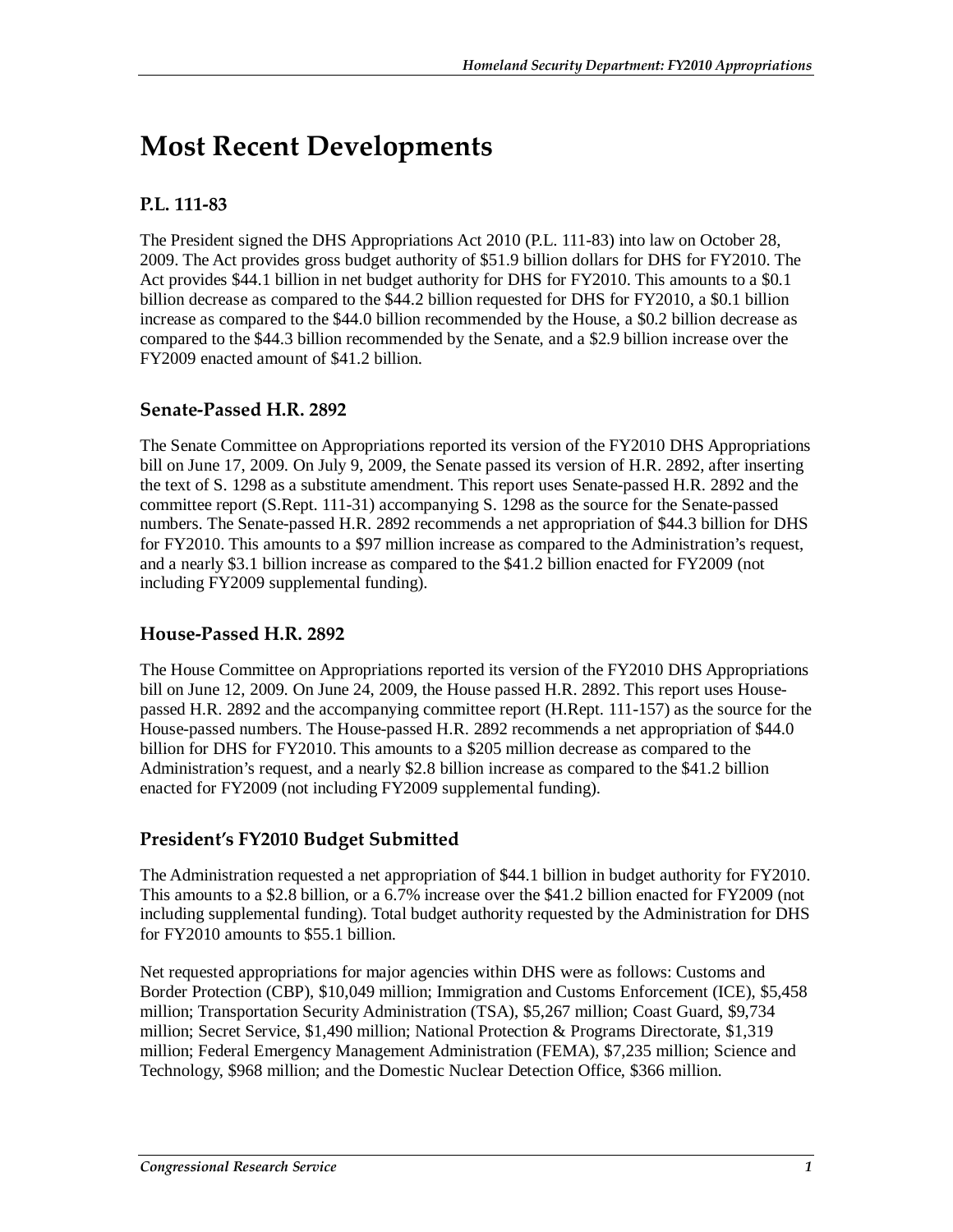|              | <b>Subcommittee</b><br><b>Markup</b> | H.Rept.    | <b>House</b>    | S.Rept.  | <b>Senate</b>  | <b>Conference Report</b><br>Approval (H.Rept.<br>$111-298$ |               | $P.L.$ $111-$ |
|--------------|--------------------------------------|------------|-----------------|----------|----------------|------------------------------------------------------------|---------------|---------------|
| <b>House</b> | <b>Senate</b>                        | 111-157    | <b>Passage</b>  | $111-31$ | <b>Passage</b> | <b>House</b>                                               | <b>Senate</b> | 83            |
|              |                                      |            |                 | 6/18     |                | 10/15                                                      | 10/20         |               |
| $6/8$ (vv)   | $6/17$ (w)                           | $6/12$ (w) | $6/24$ (389-37) | (vv)     | $7/9(84-6)$    | $(307 - 114)$                                              | (79-19)       | 10/28         |

**Table 1. Legislative Status of Homeland Security Appropriations** 

**Note:** (vv) = voice vote, (uc) = unanimous consent.

#### **Note on Most Recent Data**

Data used in this report for FY2009 enacted, and FY2009 total amount are from the President's Budget Documents, the FY2010 *DHS Congressional Budget Justifications*, and the FY2010 DHS *Budget in Brief.* Data used in this report for the President's request and the House-passed amounts are from House-passed H.R. 2892 and H.Rept. 111-157; the Senate-passed amounts are from Senate-passed H.R. 2892 and S.Rept. 111-31, accompanying S. 1298. Final passage amounts are from P.L. 111-83 and the conference report, H.Rept. 111-298. Data used in **Appendix C** are taken from the *Analytical Perspectives* volume of the FY2009 President's Budget. Except when discussing total amounts for the bill as a whole, all amounts contained in this report are rounded to the nearest million.

## **Background**

This report describes the President's FY2010 request for funding for DHS programs and activities, as submitted to Congress on May 7, 2009. It compares the enacted FY2009 amounts to the request for FY2010, and tracks legislative action and congressional issues related to the FY2010 DHS appropriations bills with particular attention paid to discretionary funding amounts. The report does not follow specific funding issues related to mandatory funding—such as retirement pay—nor does the report systematically follow any legislation related to the authorization or amendment of DHS programs.

## **Department of Homeland Security**

The Homeland Security Act of 2002 (P.L. 107-296) transferred the functions, relevant funding, and most of the personnel of 22 agencies and offices to the new Department of Homeland Security created by the act. Appropriations measures for DHS have been organized into five titles: Title I Departmental Management and Operations; Title II Security, Enforcement, and Investigations; Title III Preparedness and Recovery; Title IV Research and Development, Training, Assessments, and Services; and Title V general provisions.

Title I contains appropriations for the Office of Management, the Office of the Secretary, the Office of the Chief Financial Officer, Analysis and Operations (A&O), the Office of the Chief Information Officer (CIO), the Office of the Inspector General (OIG), and the Office of the Federal Coordinator for Gulf Coast Rebuilding.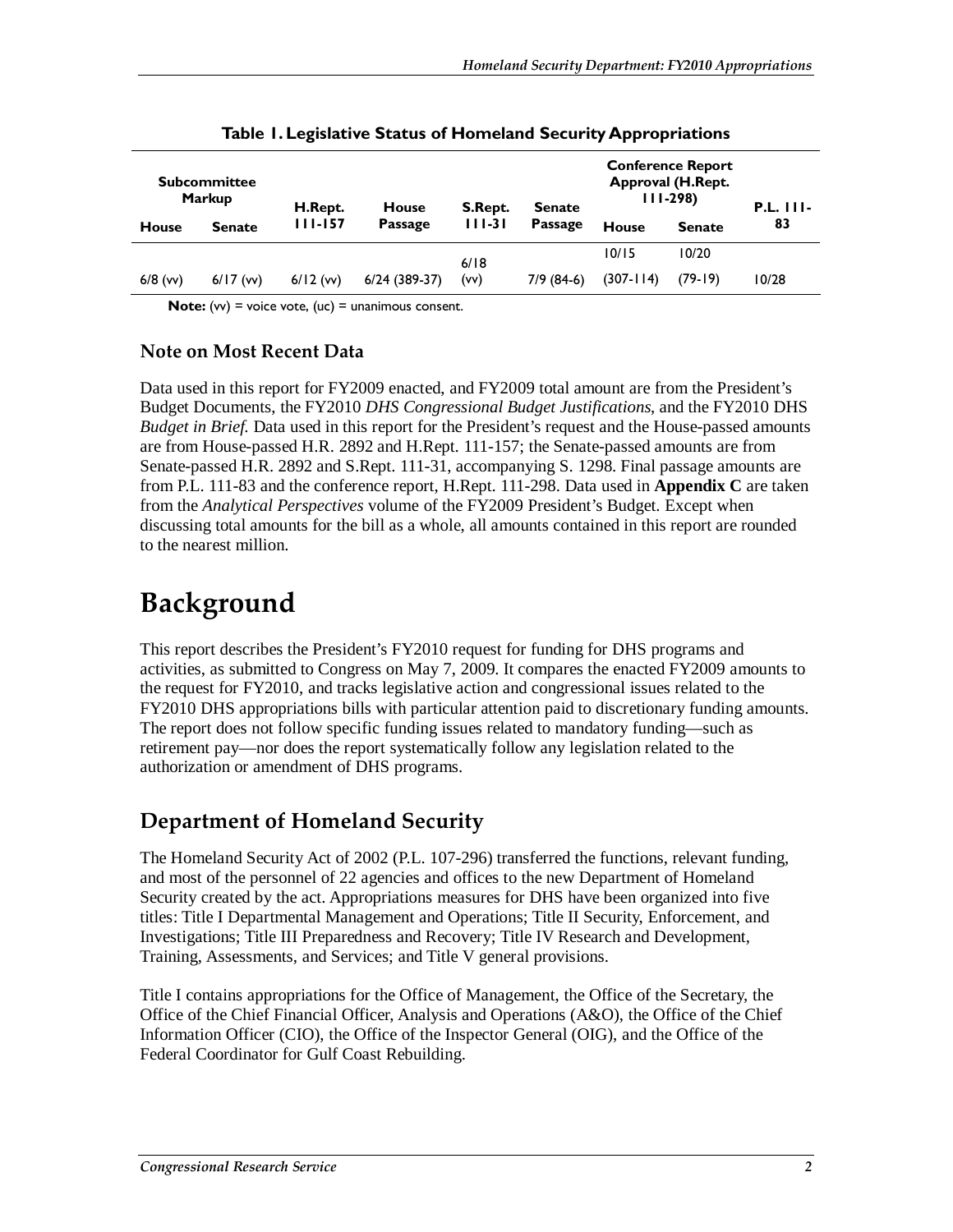Title II contains appropriations for Customs and Border Protection (CBP), Immigration and Customs Enforcement (ICE), the Transportation Security Administration (TSA), the Coast Guard (USCG), and the Secret Service. The U.S. Visitor and Immigrant Status Indicator Technology (US-VISIT) program was appropriated within Title II through the FY2007 appropriation. The FY2008 appropriation transferred US-VISIT, as proposed by the Administration, to the newly created National Protection & Programs Directorate (NPPD) in Title III. Division E of P.L. 110- 161, the DHS Appropriations Act, 2008, enacted this reorganization.

Through the FY2007 appropriation, Title III contained appropriations for the Preparedness Directorate, Infrastructure Protection and Information Security (IPIS) and the Federal Emergency Management Administration (FEMA). The President's FY2008 request included a proposal to shift a number of programs and offices to eliminate the Preparedness Directorate, create the NPPD, and move several programs to FEMA. These changes were largely agreed to by Congress in the FY2008 appropriation, reflected by Title III in Division E of P.L. 110-161.

Title IV contains appropriations for U.S. Citizenship and Immigration Services (USCIS), the Science and Technology Directorate (S&T), and the Federal Law Enforcement Training Center (FLETC).

### **302(a) and 302(b) Allocations**

The maximum budget authority for annual appropriations (including DHS) is determined through a two-stage congressional budget process. In the first stage, Congress sets overall spending totals in the annual concurrent resolution on the budget. Subsequently, these amounts are allocated among the appropriations committees, usually through the statement of managers for the conference report on the budget resolution. These amounts are known as the 302(a) allocations. They include discretionary totals available to the House and Senate Committees on Appropriations for enactment in annual appropriations bills through the subcommittees responsible for the development of the bills. In the second stage of the process, the appropriations committees allocate the 302(a) discretionary funds among their subcommittees for each of the appropriations bills. These amounts are known as the 302(b) allocations. These allocations must add up to no more than the 302(a) discretionary allocation and form the basis for enforcing budget discipline, since any bill reported with a total above the ceiling is subject to a point of order. 302(b) allocations may be adjusted during the year as the various appropriations bills progress towards final enactment.

The annual concurrent resolution on the budget sets forth the congressional budget. **Table 2** shows DHS's 302(b) allocations for FY2009 and the current appropriations cycle.

| (budget authority in billions of dollars) |                                     |                                   |                                           |                                     |  |
|-------------------------------------------|-------------------------------------|-----------------------------------|-------------------------------------------|-------------------------------------|--|
| <b>FY2009</b><br>Comparable               | <b>FY2010 Request</b><br>Comparable | FY2010 House<br><b>Allocation</b> | <b>FY2010 Senate</b><br><b>Allocation</b> | <b>FY2010 Enacted</b><br>Comparable |  |
| \$41.2                                    | \$44.1                              | \$42.6                            | \$42.9                                    | \$44.I                              |  |

**Table 2. FY2010 302(b) Discretionary Allocations for DHS** 

**Source:** CRS analysis of the *FY2010 DHS Congressional Budget Justifications;*; H.Rept. 111-238, S.Rept. 111-62, and H.Rept. 111-298*.*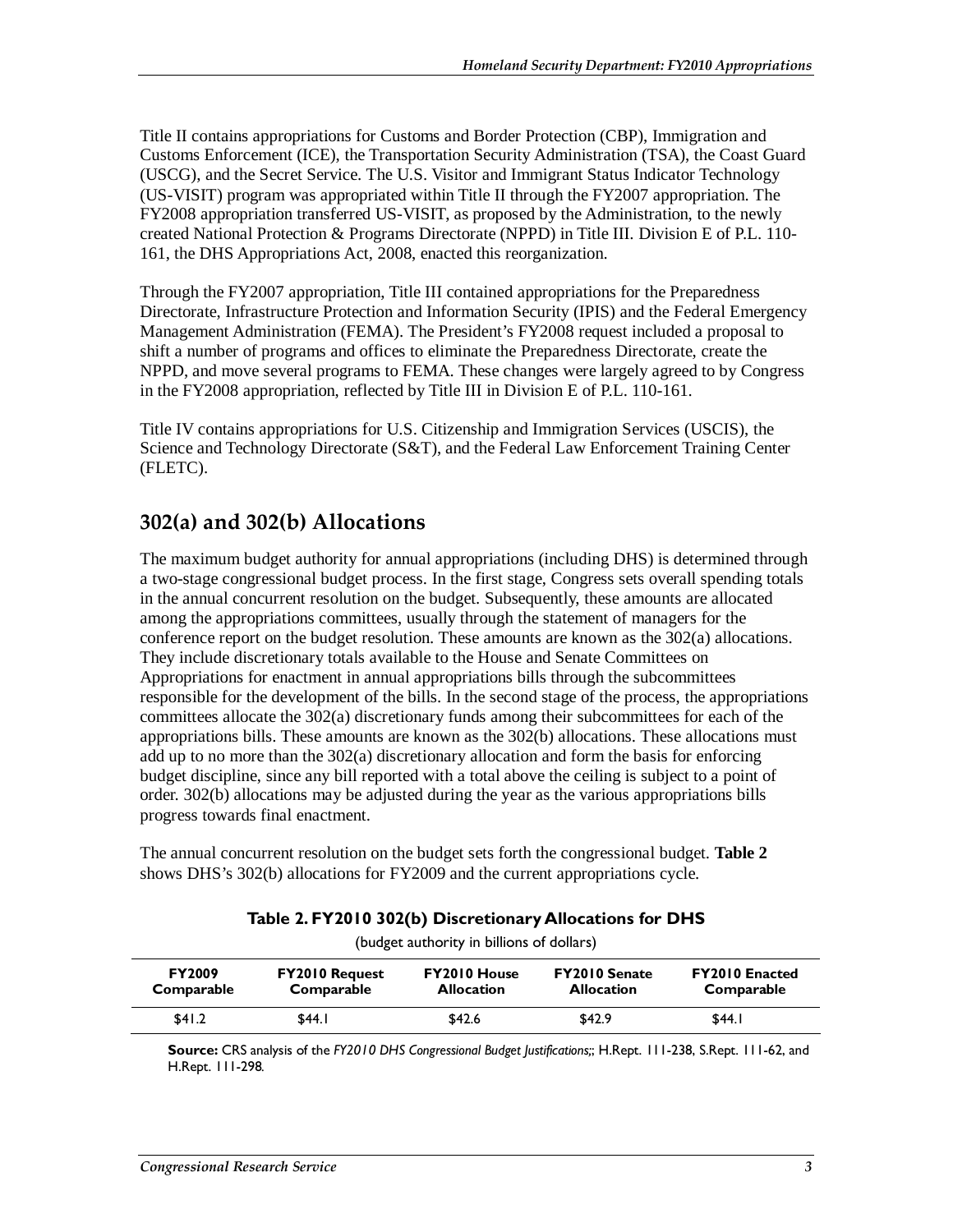### **Budget Authority, Obligations, and Outlays**

Federal government spending involves a multi-step process that begins with the enactment of budget authority by Congress. Federal agencies then obligate funds from the enacted budget authority to pay for their activities. Finally, payments are made to liquidate those obligations; the actual payment amounts are reflected in the budget as outlays.

Budget authority is established through appropriations acts or direct spending legislation and determines the amounts that are available for federal agencies to spend. The Antideficiency  $Act<sup>1</sup>$ prohibits federal agencies from obligating more funds than the budget authority that was enacted by Congress. Budget authority may be also be indefinite, as when Congress enacts language providing "such sums as may be necessary" to complete a project or purpose. Budget authority may be available on a one-year, multi-year, or no-year basis. One-year budget authority is only available for obligation during a specific fiscal year; any unobligated funds at the end of that year are no longer available for spending. Multi-year budget authority specifies a range of time during which funds can be obligated for spending; no-year budget authority is available for obligation for an indefinite period of time.

Obligations are incurred when federal agencies employ personnel, enter into contracts, receive services, and engage in similar transactions in a given fiscal year. Outlays are the funds that are actually spent during the fiscal year.<sup>2</sup> Because multi-year and no-year budget authorities may be obligated over a number of years, outlays do not always match the budget authority enacted in a given year. Additionally, budget authority may be obligated in one fiscal year but spent in a future fiscal year, especially with certain contracts.

In sum, budget authority allows federal agencies to incur obligations and authorizes payments, or outlays, to be made from the Treasury. Discretionary agencies and programs, and appropriated entitlement programs, are funded each year in appropriations acts.

## **Discretionary and Mandatory Spending**

Gross budget authority, or the total funds available for spending by a federal agency, may be composed of discretionary and mandatory spending. Discretionary spending is not mandated by existing law and is thus appropriated yearly by Congress through appropriations acts. The Budget Enforcement Act of  $1990<sup>3</sup>$  defines discretionary appropriations as budget authority provided in annual appropriation acts and the outlays derived from that authority, but it excludes appropriations for entitlements. Mandatory spending, also known as direct spending, consists of budget authority and resulting outlays provided in laws other than appropriation acts and is typically not appropriated each year. However, some mandatory entitlement programs must be appropriated each year and are included in the appropriations acts. Within DHS, the Coast Guard retirement pay is an example of appropriated mandatory spending.

 1 U.S.C. §§1341, 1342, 1344, 1511-1517.

 $2$  Appropriations, outlays, and account balances for government treasury accounts can be viewed in the end of year reports published by the U.S. Treasury titled *Combined Statement of Receipts, Outlays, and Balances of the United States Government*. The DHS portion of the report can be accessed at http://fms.treas.gov/annualreport/cs2005/c18.pdf. <sup>3</sup> P.L. 101-508, Title XIII.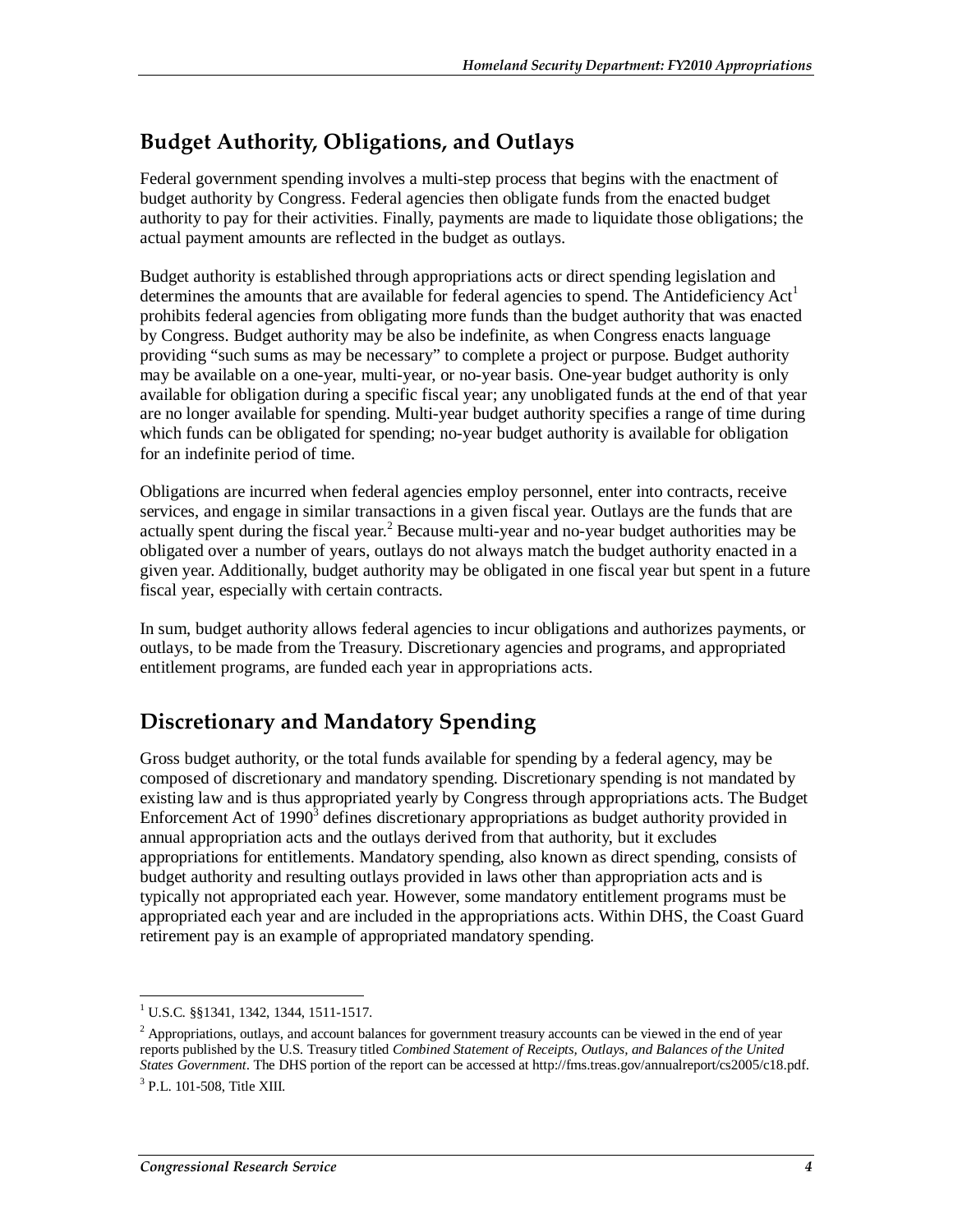## **Offsetting Collections**<sup>4</sup>

Offsetting funds are collected by the federal government, either from government accounts or the public, as part of a business-type transaction such as offsets to outlays or collection of a fee. These funds are not counted as revenue. Instead, they are counted as negative outlays. DHS net discretionary budget authority, or the total funds that are appropriated by Congress each year, is composed of discretionary spending minus any fee or fund collections that offset discretionary spending.

Some collections offset a portion of an agency's discretionary budget authority. Other collections offset an agency's mandatory spending. They are typically entitlement programs under which individuals, businesses, or units of government that meet the requirements or qualifications established by law are entitled to receive certain payments if they establish eligibility. The DHS budget features two mandatory entitlement programs: the Secret Service and the Coast Guard retired pay accounts (pensions). Some entitlements are funded by permanent appropriations, others by annual appropriations. The Secret Service retirement pay is a permanent appropriation and as such is not annually appropriated, whereas the Coast Guard retirement pay is annually appropriated. In addition to these entitlements, the DHS budget contains offsetting Trust and Public Enterprise Funds. These funds are not appropriated by Congress. They are available for obligation and included in the President's budget to calculate the gross budget authority.

**Table 3** tabulates all of the offsets within the DHS budget as enacted for FY2009 and in the FY2010 request.

#### **Table 3. FY2010 Request: Moving From Gross Budget Authority to Net Appropriation—Fee Accounts, Offsetting Fees, and Trust and Public Enterprise Accounts**

| <b>Account/Agency</b>                                  | <b>Account Name</b>                       | <b>FY2009</b><br><b>Enacted</b> | <b>FY2010</b><br><b>Request</b> |
|--------------------------------------------------------|-------------------------------------------|---------------------------------|---------------------------------|
| DHS gross budget authority $(BA)^a$                    |                                           | 52,544                          |                                 |
| (gross discretionary $+$ fees $+$ mandatory $+$ funds) |                                           |                                 | 55,115                          |
| Discretionary fee funded offsets                       |                                           |                                 |                                 |
| <b>ICE</b>                                             | <b>Federal Protective Service</b>         | 640                             | 640                             |
|                                                        | Aviation security fees                    | 2,323                           | 2,249                           |
|                                                        | <b>TWIC</b>                               | 32                              | 9                               |
| <b>TSA</b>                                             | Hazmat                                    | 15                              | 15                              |
|                                                        | <b>Registered Traveler</b>                |                                 |                                 |
| <b>FEMA/EPR</b>                                        | National Flood Insurance Fund             | 157                             | 159                             |
| <b>CBP</b>                                             | Small airports                            | 7                               | 8                               |
|                                                        | Subtotal discretionary fee funded offsets | 3,173                           | 3,078                           |
| <b>Mandatory fee funded offsets</b>                    |                                           |                                 |                                 |
| <b>CBP</b>                                             | Immigration inspection                    | 570                             | 522                             |
|                                                        | Immigration enforcement                   | 3                               | 2                               |
|                                                        | Land border                               | 27                              | 34                              |

(budget authority in millions)

-<sup>4</sup> Prepared with assistance from Bill Heniff Jr., Analyst in American National Government.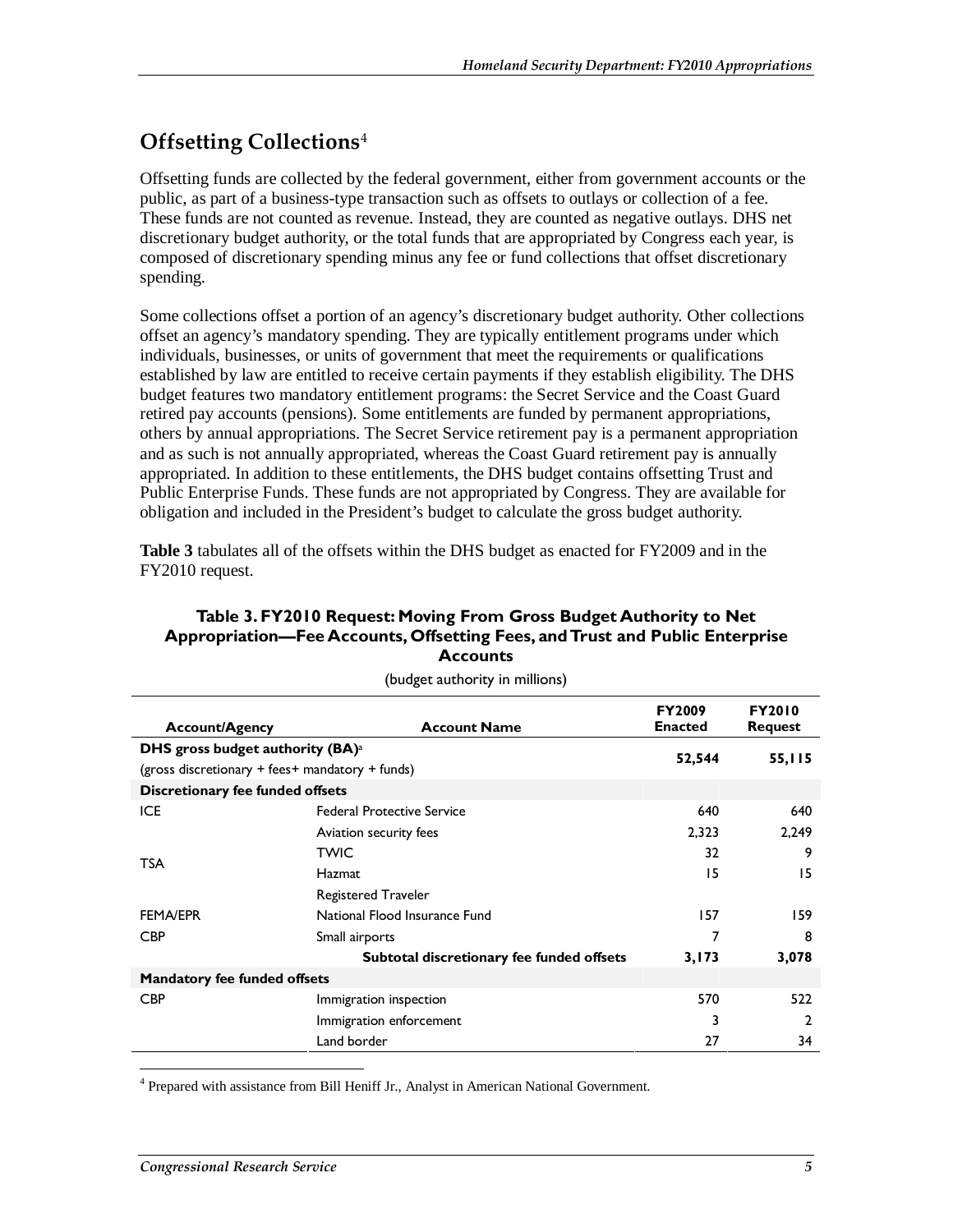| <b>Account/Agency</b>                   | <b>Account Name</b>                                 | <b>FY2009</b><br><b>Enacted</b> | <b>FY2010</b><br><b>Request</b> |
|-----------------------------------------|-----------------------------------------------------|---------------------------------|---------------------------------|
|                                         | <b>COBRA</b>                                        | 411                             | 398                             |
|                                         | <b>APHIS</b>                                        | 333                             | 325                             |
|                                         | Puerto Rico                                         | 97                              | 92                              |
| <b>ICE</b>                              | Immigration inspection                              | 119                             | 110                             |
|                                         | <b>SEVIS</b>                                        | 120                             | 120                             |
|                                         | Breached bond detention fund                        | 60                              | 75                              |
| <b>TSA</b>                              | Aviation security capital fund                      | 250                             | 250                             |
|                                         | Checkpoint screening security fund                  |                                 |                                 |
|                                         | Alien flight school background checks               | 4                               | 4                               |
| <b>USCIS</b>                            | Immigration examination fee                         | 2.495                           | 2.452                           |
|                                         | H <sub>Ib.</sub> and H <sub>Ib</sub> & L fees       | 44                              | 51                              |
|                                         | Subtotal mandatory fee funded offsets               | 4,533                           | 4,850                           |
| <b>Mandatory budget authority</b>       |                                                     |                                 |                                 |
| Secret Service                          | Secret Service retired payb                         | 225                             | 220                             |
| Coast Guard                             | Coast Guard retired payc                            | $[1,237]$                       | $[1,361]$                       |
|                                         | Subtotal mandatory budget authority                 | 225                             | 220                             |
| Trust funds and public enterprise funds |                                                     |                                 |                                 |
| <b>CBP</b>                              | Customs unclaimed goods                             | 6                               | 6                               |
| <b>FEMA</b>                             | National Flood Insurance Fund <sup>d</sup>          | 3,037                           | 3,085                           |
| Coast Guard                             | Boat safety                                         | 134                             | 131                             |
|                                         | Oil spill recovery                                  | 149                             | 91                              |
|                                         | Subtotal trust and public enterprise funds          | 3,326                           | 3,313                           |
| DHS gross budget authority <sup>a</sup> |                                                     | 52,544                          | 55,115                          |
| <b>Total offsets</b>                    |                                                     | 11,257                          | 11,048                          |
| <b>Rescissions</b>                      |                                                     | $-81$                           |                                 |
|                                         | DHS net appropriated BA (Mandatory + Discretionary) | 41,205                          | 44,067                          |

**Source:** CRS analysis of the FY2010 President's Budget, and the DHS *FY2010 Budget in Brief*.

**Notes:** Totals may not add due to rounding. Totals *do not* include FY2009 supplemental funding.

- a. DHS gross budget authority is the total budget authority available to the Department in a given fiscal year. This amount includes both appropriated and non-appropriated funding.
- b. Secret Service Retired Pay is permanently and indefinitely authorized, and as such is not annually appropriated. Therefore it is offset in **Table 3**.
- c. In contrast to Secret Service Retired Pay, Coast Guard Retired pay must be annually appropriated, and therefore is not offset in **Table 3**.
- d. This fund is comprised of both discretionary and mandatory appropriations; thus its component parts appear twice in this table.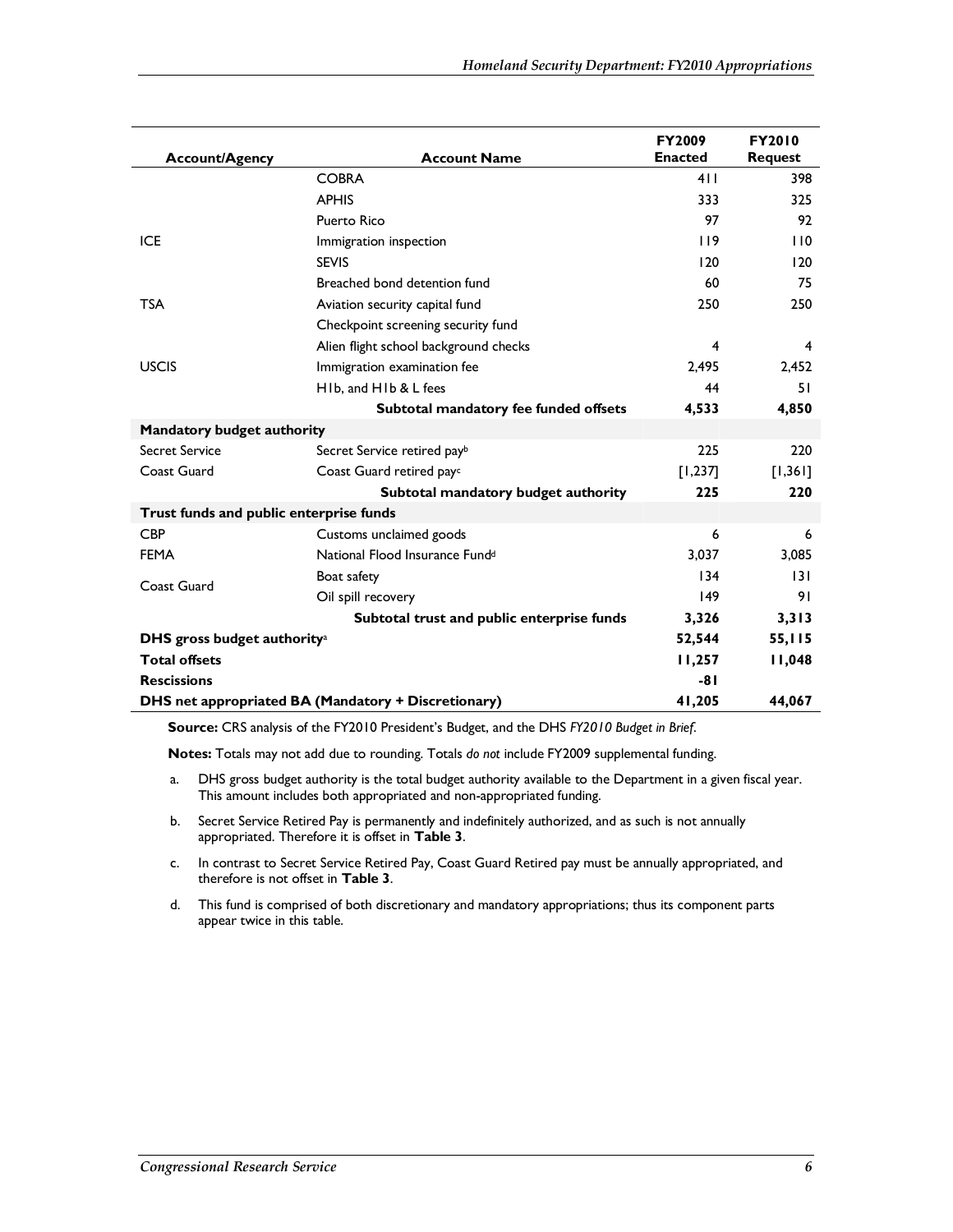## **Appropriations for the Department of Homeland Security**

### **DHS Appropriations Trends**

**Table 4** presents DHS Appropriations, as enacted, for FY2003 through the FY2010 request. The appropriation amounts are presented in current dollars and are not adjusted. The amounts shown in **Table 4** represent enacted amounts at the time of the start of the next fiscal year's appropriation cycle (with the exception of FY2009). Thus, the amount shown for FY2003 is the enacted amount shown in the House committee report attached to the FY2004 DHS Appropriations bill. FY2008 is from the Joint Explanatory Statement for Division E of P.L. 110-161, and FY2009 and the FY2010 are from the FY2010 DHS Budget Justifications.

#### **Table 4. DHS Appropriations, FY2003-FY2010**

(budget authority in millions of dollars)

| <b>FY2003</b> | <b>FY2004</b> | <b>FY2005</b> | <b>FY2006</b> | <b>FY2007</b> | <b>FY2008</b>       | <b>FY2009</b> | <b>FY2010</b> enacted |
|---------------|---------------|---------------|---------------|---------------|---------------------|---------------|-----------------------|
| 29.069a       | 30.175b       | 30.554c       | 31.679        | 35.311d       | 38.817 <sup>e</sup> | 41.205        | 44.137                |

**Sources:** FY2003 enacted taken from H.Rept. 108-169; FY2004 enacted taken from H.Rept. 108-169; FY2005 enacted taken from H.Rept. 109-79; FY2006 enacted taken from H.Rept. 109-476; FY2007 appropriation amounts are from the H.Rept. 110-181; and FY2008 enacted amounts are from Division E of P.L. 110-161, and tables in the Joint Explanatory Statement for Division E, published in the Congressional Record, December 17, 2007, pp. H16107-H16121 (incorporating amendments to the budget request). FY2009 enacted taken from the DHS Joint Explanatory Statement as submitted in the Congressional Record, and in the House- and Senateenrolled version of H.R. 2638, and FY2010 enacted amounts are from the conference report to H.R. 2892, H.Rept. 111-298, and P.L. 111-83.

**Notes:** Amounts do not include supplemental appropriations or rescissions that were enacted subsequent to the enactment of each appropriations bill.

- a. S.Rept. 108-86 reported the FY2003 enacted amount as \$29,287 million. CRS was unable to identify the reason for this discrepancy. For the purposes of this table the House number was used to maintain consistency with other fiscal years.
- b. Amount does not include \$4,703 million in advance appropriations for Project Bioshield.
- c. Amount does not include \$2,508 million in advance appropriations for Project Bioshield
- d. Amount includes \$1,829 million in emergency budget authority that was enacted as a part of the FY2007 DHS Appropriations Act (P.L. 109-295).
- e. FY2008 Enacted includes emergency funding for DHS enacted by Division E of P.L. 110-161.

### **Summary of DHS Appropriations**

**Table 5** is a summary table comparing the enacted appropriations for FY2009 and the request for appropriations for FY2010.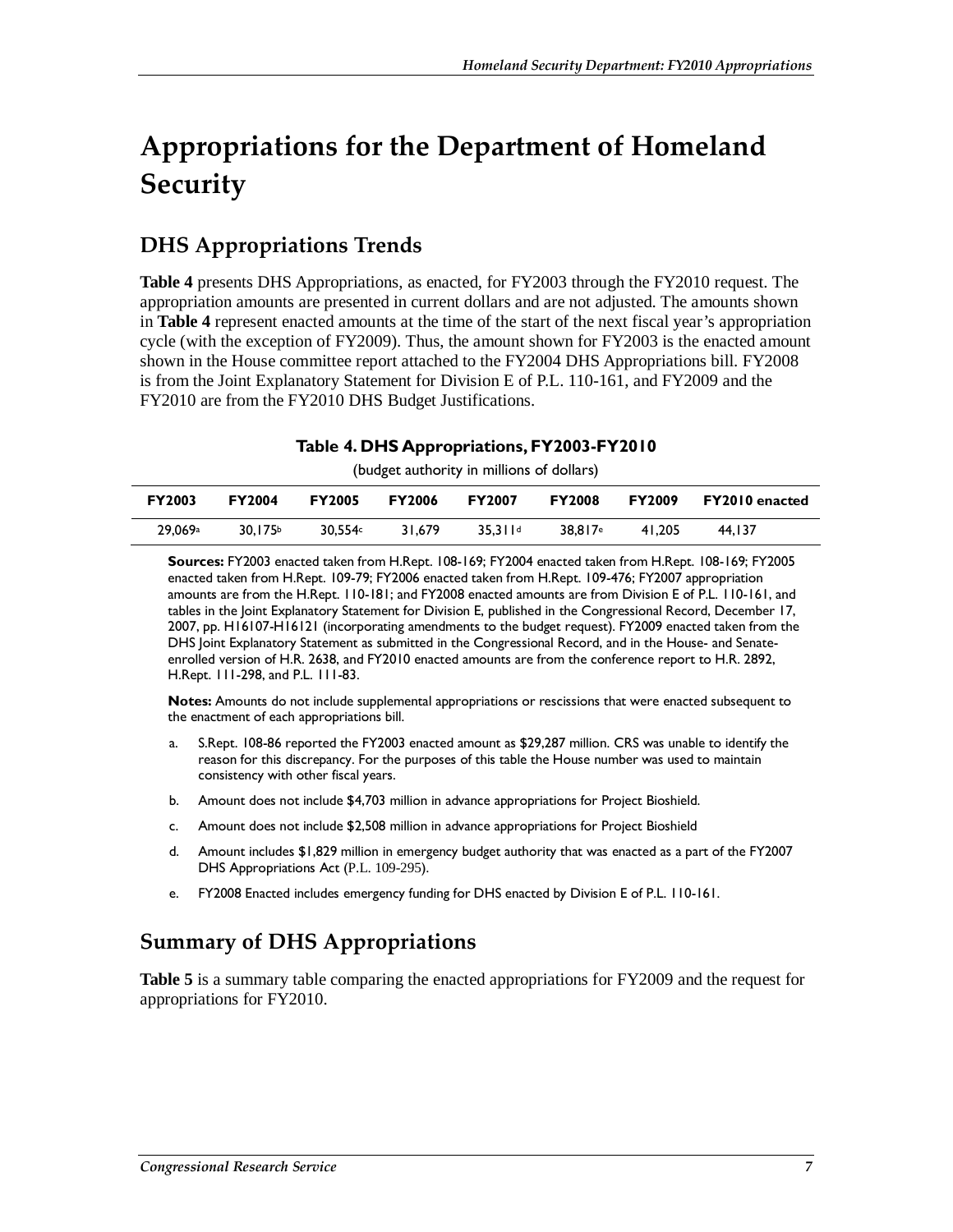|                                                |                                 | <b>FY2009 Appropriation</b>          |                             |                        |                                 |                                          |                                           |                       |
|------------------------------------------------|---------------------------------|--------------------------------------|-----------------------------|------------------------|---------------------------------|------------------------------------------|-------------------------------------------|-----------------------|
| <b>Operational Component</b>                   | <b>FY2009</b><br><b>Enacted</b> | <b>FY2009</b><br><b>Supplemental</b> | FY2009<br><b>Rescission</b> | FY2009<br><b>Total</b> | <b>FY2010</b><br><b>Request</b> | <b>FY2010</b><br>House-<br><b>Passed</b> | <b>FY2010</b><br>Senate-<br><b>Passed</b> | <b>FY2010 Enacted</b> |
| <b>Title I</b>                                 |                                 |                                      |                             |                        |                                 |                                          |                                           |                       |
| <b>Departmental Operations</b>                 | 645                             | 200                                  |                             | 845                    | 905                             | 617                                      | 861                                       | 802                   |
| Analysis and Operations                        | 327                             |                                      |                             | 327                    | 357                             | 346                                      | 348                                       | 335                   |
| Office of the Inspector General                | 99                              | 5                                    |                             | 120                    | 128                             | 112a                                     | 116a                                      | 114                   |
| Subtotal: Title I                              | 1,071                           | 205                                  |                             | 1,276                  | 1,390                           | 1,075a                                   | 1,325 <sup>a</sup>                        | I,252 <sup>a</sup>    |
| <b>Title II</b>                                |                                 |                                      |                             |                        |                                 |                                          |                                           |                       |
| <b>Customs and Border Protection</b>           | 9,821                           | 680                                  |                             | 10,501                 | 10,049                          | 10,006                                   | 10, 170                                   | 10, 127               |
| Immigration and Customs Enforcement            | 4,989                           | 20                                   |                             | 5,009                  | 5,458                           | 5,430                                    | 5,445                                     | 5,437                 |
| Transportation Security Administration         | 4,367                           | 1,000                                |                             | 5,367                  | 5,396                           | 5,294                                    | 5,307                                     | 5,258                 |
| U.S. Coast Guard                               | 9,361                           | 352                                  |                             | 9,713                  | 9,729                           | 9,968                                    | 10,239                                    | 10,140                |
| U.S. Secret Service                            | 1,413                           | 100                                  |                             | 1,513                  | 1,490                           | 1,461                                    | 1,487                                     | 1,483                 |
| Net subtotal: Title II                         | 29,951                          | 2,152                                |                             | 32,103                 | 32,122                          | 32,161                                   | 32,648                                    | 32,445                |
| Total fee collections                          | 5,004                           |                                      |                             | 5,004                  | 4,128                           | 5,260                                    | 4,114                                     | 4,135                 |
| <b>Gross subtotal: Title II</b>                | 34,955                          | 2,152                                |                             | 37,107                 | 36,250                          | 37,421                                   | 36,762                                    | 36,580                |
| <b>Title III</b>                               |                                 |                                      |                             |                        |                                 |                                          |                                           |                       |
| National Protection & Programs<br>Directorate  | 1,158                           |                                      |                             | I, I58                 | 1,319                           | 1,280                                    | 1,324                                     | 1,318                 |
| Office of Health Affairs                       | 157                             |                                      |                             | 157                    | 138                             | 128                                      | 135                                       | 139                   |
| Federal Emergency Management<br>Administration | 7,038b                          | 610                                  |                             | 7,648b                 | 7,235                           | 7,386                                    | 7,100                                     | 7,128                 |
| Net subtotal: Title III                        | 8,353b                          | 610                                  |                             | 8,963b                 | 8,692                           | 8,794                                    | 8,558                                     | 8,585                 |
| Total fee collections                          |                                 |                                      |                             |                        | 640                             |                                          | 1,115                                     | 1,115                 |

#### **Table 5. DHS: Summary of Appropriations**

(budget authority in millions of dollars)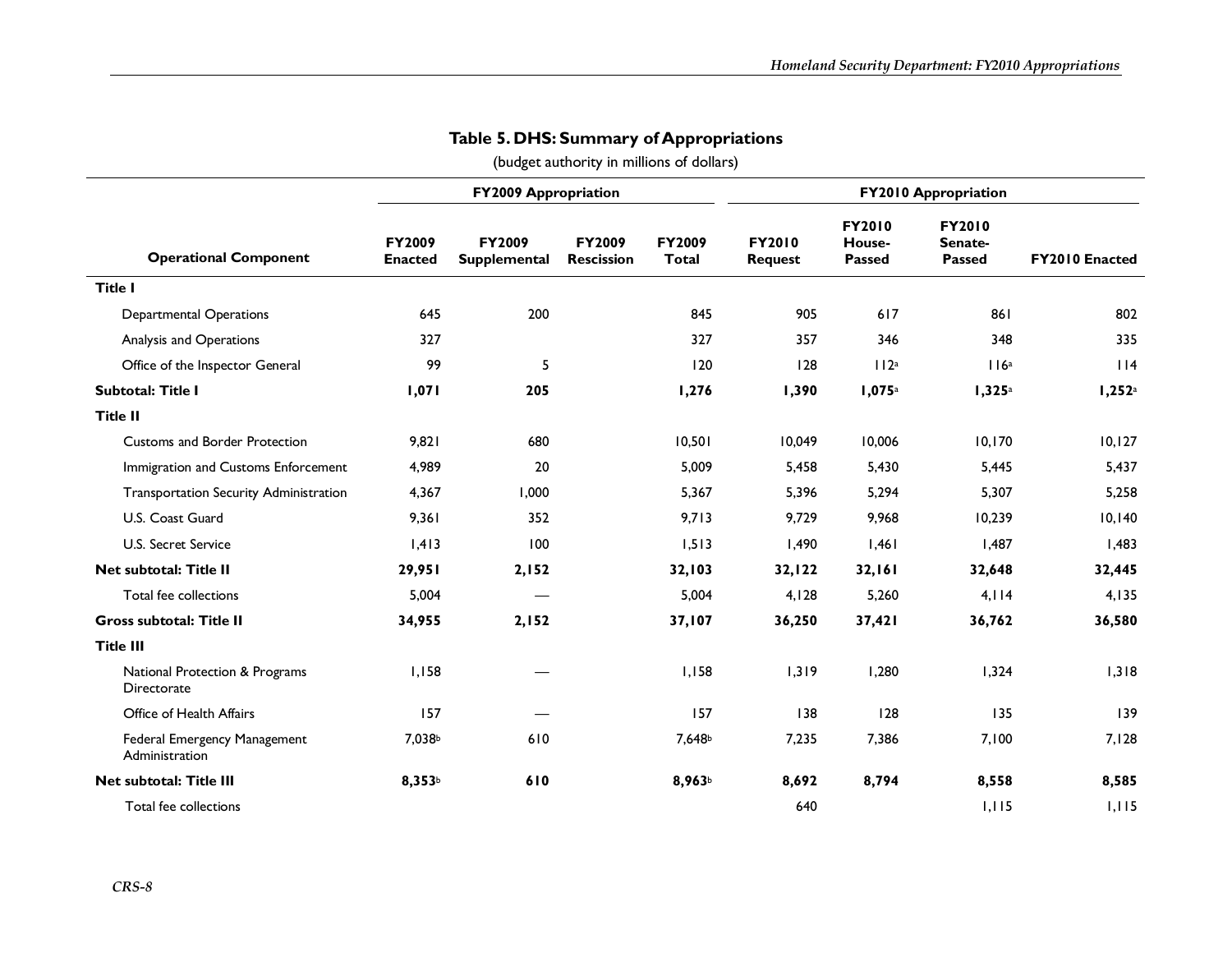|                                            |                                 | <b>FY2009 Appropriation</b>          |                                    |                        |                                 |                                   |                                           |                       |
|--------------------------------------------|---------------------------------|--------------------------------------|------------------------------------|------------------------|---------------------------------|-----------------------------------|-------------------------------------------|-----------------------|
| <b>Operational Component</b>               | <b>FY2009</b><br><b>Enacted</b> | <b>FY2009</b><br><b>Supplemental</b> | <b>FY2009</b><br><b>Rescission</b> | <b>FY2009</b><br>Total | <b>FY2010</b><br><b>Request</b> | <b>FY2010</b><br>House-<br>Passed | <b>FY2010</b><br>Senate-<br><b>Passed</b> | <b>FY2010 Enacted</b> |
| <b>Gross subtotal: Title III</b>           | 8,353 <sup>b</sup>              | 610                                  |                                    | 8,963 <sup>b</sup>     | 9,332                           | 8,794                             | 9,673                                     | 9,700                 |
| <b>Title IV</b>                            |                                 |                                      |                                    |                        |                                 |                                   |                                           |                       |
| Citizenship and Immigration Services       | 102                             |                                      |                                    | 102                    | 364                             | 298                               | 136                                       | 224                   |
| Federal Law Enforcement Training<br>Center | 333                             |                                      |                                    | 333                    | 289                             | 283                               | 288                                       | 283                   |
| Science and Technology                     | 933                             |                                      |                                    | 933                    | 968                             | 968                               | 995                                       | 006.1                 |
| <b>Domestic Nuclear Detection Office</b>   | 514                             |                                      |                                    | 514                    | 366                             | 416                               | 374                                       | 383                   |
| <b>Net subtotal: Title IV</b>              | 1,882                           |                                      |                                    | 1,882                  | 1,987                           | 1,965                             | 1,792                                     | 1,896                 |
| Total fee collections                      | 2,539                           |                                      |                                    | 2,539                  | 2,503                           | 2,503                             | 2,503                                     | 2,503                 |
| <b>Gross subtotal: Title IV</b>            | 4,421                           |                                      |                                    | 4,421                  | 4,490                           | 4,468                             | 4,295                                     | 4,399                 |
| <b>Rescissions</b>                         | $-28$                           |                                      |                                    | $-28$                  |                                 | $-14c$                            | $-36d$                                    | $-41e$                |
| <b>Gross DHS budget authority</b>          | 48,748                          | 2,765                                |                                    | 51,513                 | 51,268                          | 51,744                            | 52,020                                    | 51,890                |
| Total fee collections                      | $-7,543$                        | __                                   |                                    | $-7,543$               | $-7,077$                        | $-7,763$                          | $-7,732$                                  | -7,753                |
| <b>Net DHS budget authority</b>            | 41,205                          | 2,765                                |                                    | 43,970                 | 44,191                          | 43,981                            | 44,287                                    | 44, I 37              |

**Sources:** CRS Analysis of the *FY2010 DHS Congressional Budget Justifications*, the *FY2010 DHS Budget in Brief,* House-passed H.R. 2892 and H.Rept. 111-157, and Senatepassed H.R. 2892 and S.Rept. 111-31.

**Notes:** Tables may not add due to rounding.

- a.Does not include a \$16 million transfer from FEMA's Disaster Relief Account in Title III.
- b.Includes \$50 million for Real ID.
- c. Includes rescissions of unobligated balances of: \$2 million from AO per Sec. 539; \$6 million from IPIS per Sec. 542; and \$6 million from FEMA's Trucking industry Grants.
- d. Includes rescissions of unobligated balances of : \$5 million from AO per Sec. 554; \$7 million from ICE Construction per Sec. 555; \$8 million from IPIS per Sec. 556; \$8 million from S&T RDAO per Sec. 557; and \$8 million from DNDO RDO per Sec. 558.
- e. Includes rescissions of unobligated balances of: \$6 million from Trucking Industry Security Grants per Sec. 573; \$2 million from AO per Sec. 574; \$8 million from IPIS per Sec. 575; \$7 million from S&T per Sec. 576; \$8 million from DNDO per Sec. 577; \$4 million from TSA R&D per Sec. 578; \$1 million from Coast Guard ACI per Sec. 579; and \$6 million from the Counterterrorism Fund per Sec. 580.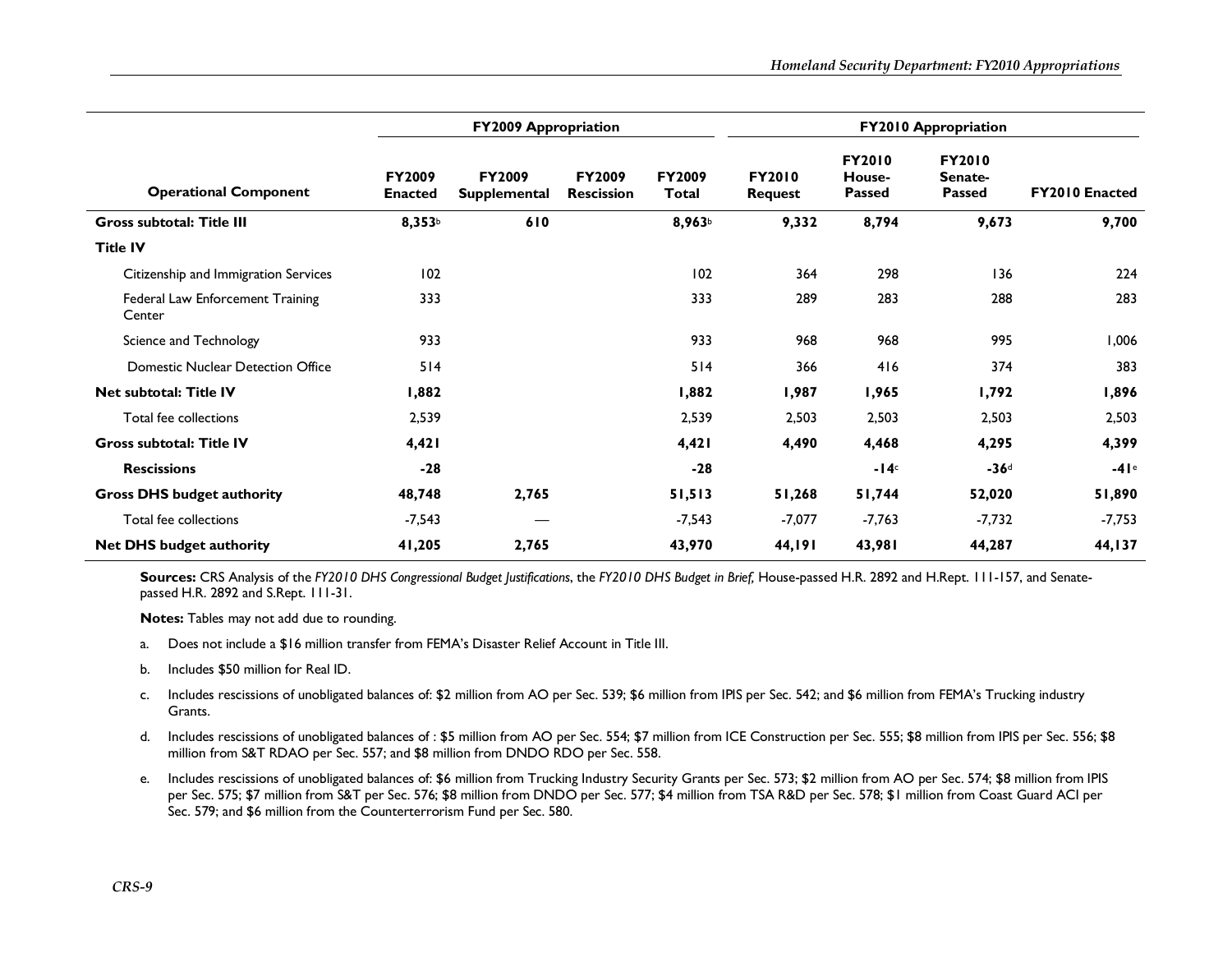## **Title I: Departmental Management and Operations5**

Title I covers the general administrative expenses of DHS. It includes the Office of the Secretary and Executive Management (OS&EM), which is comprised of the immediate Office of the Secretary and 12 entities that report directly to the Secretary; the Under Secretary for Management (USM) and its components, such as the offices of the Chief Administrative Officer, Chief Human Capital Officer, and Chief Procurement Officer; the Office of the Chief Financial Officer (OCFO); the Office of the Chief Information Officer (OCIO); Analysis and Operations Office (AOO); Office of the Federal Coordinator for Gulf Coast Rebuilding (OFCGCR); and Office of the Inspector General (OIG). **Table 6**, below, shows Title I appropriations for FY2009 and congressional action on the request for FY2010.

|                                                                                |                                 | <b>FY2009 Appropriation</b> |                        |                        | FY2010 Appropriation            |                                          |                                           |                                 |  |  |
|--------------------------------------------------------------------------------|---------------------------------|-----------------------------|------------------------|------------------------|---------------------------------|------------------------------------------|-------------------------------------------|---------------------------------|--|--|
| Operational<br>Component                                                       | <b>FY2009</b><br><b>Enacted</b> | <b>FY2009</b><br>Supp.      | <b>FY2009</b><br>Resc. | <b>FY2009</b><br>Total | <b>FY2010</b><br><b>Request</b> | <b>FY2010</b><br>House-<br><b>Passed</b> | <b>FY2010</b><br>Senate-<br><b>Passed</b> | <b>FY2010</b><br><b>Enacted</b> |  |  |
| Office of the<br>Secretary and<br><b>Executive</b><br>Management               | 123                             |                             |                        | 123                    | 6                               | 118                                      | $ 49\rangle$                              | 48                              |  |  |
| Office of the Under<br>Secretary for<br>Management                             | 192                             | 200                         |                        | 392                    | 338                             | 154                                      | 308                                       | 254                             |  |  |
| Office of the Chief<br><b>Financial Officer</b>                                | 55                              |                             |                        | 55                     | 66                              | 61                                       | 64                                        | 61                              |  |  |
| Office of the Chief<br><b>Information Officer</b>                              | 272                             |                             |                        | 272                    | 338                             | 282                                      | 338                                       | 338                             |  |  |
| Analysis and<br>Operations                                                     | 327                             |                             |                        | 327                    | 357                             | 346                                      | 348                                       | 335                             |  |  |
| Office of the<br>Federal<br>Coordinator for<br><b>Gulf Coast</b><br>Rebuilding | $\overline{2}$                  |                             |                        | $\overline{2}$         | $\overline{2}$                  | $\mathbf{2}$                             | $\overline{2}$                            | $\overline{2}$                  |  |  |
| Office of the<br>Inspector General                                             | 115a                            | 5                           |                        | 120                    | 128                             | 112 <sup>b</sup>                         | 116 <sup>b</sup>                          | 114 <sup>b</sup>                |  |  |
| <b>Net Budget</b><br><b>Authority: Title I</b>                                 | 1,086                           | 205                         |                        | 1,291                  | 1,390                           | 1,075                                    | 1,325                                     | 1,252                           |  |  |

#### **Table 6. Title I: Department Management and Operations**

(budget authority in millions of dollars)

**Sources:** CRS Analysis of the *FY2010 DHS Congressional Budget Justifications*, the *FY2010 DHS Budget in Brief,* House-passed H.R. 2892 and H.Rept. 111-157, and Senate-passed H.R. 2892 and S.Rept. 111-31.

**Note:** Tables may not add due to rounding.

- a. Does not include a \$16 million transfer of funds from FEMA's Disaster Relief account.
- b. Does not include a \$16 million transfer of funds from FEMA's Disaster Relief account.

<sup>-&</sup>lt;br><sup>5</sup> Prepared by Barbara L. Schwemle, Analyst in American National Government, Government and Finance Division.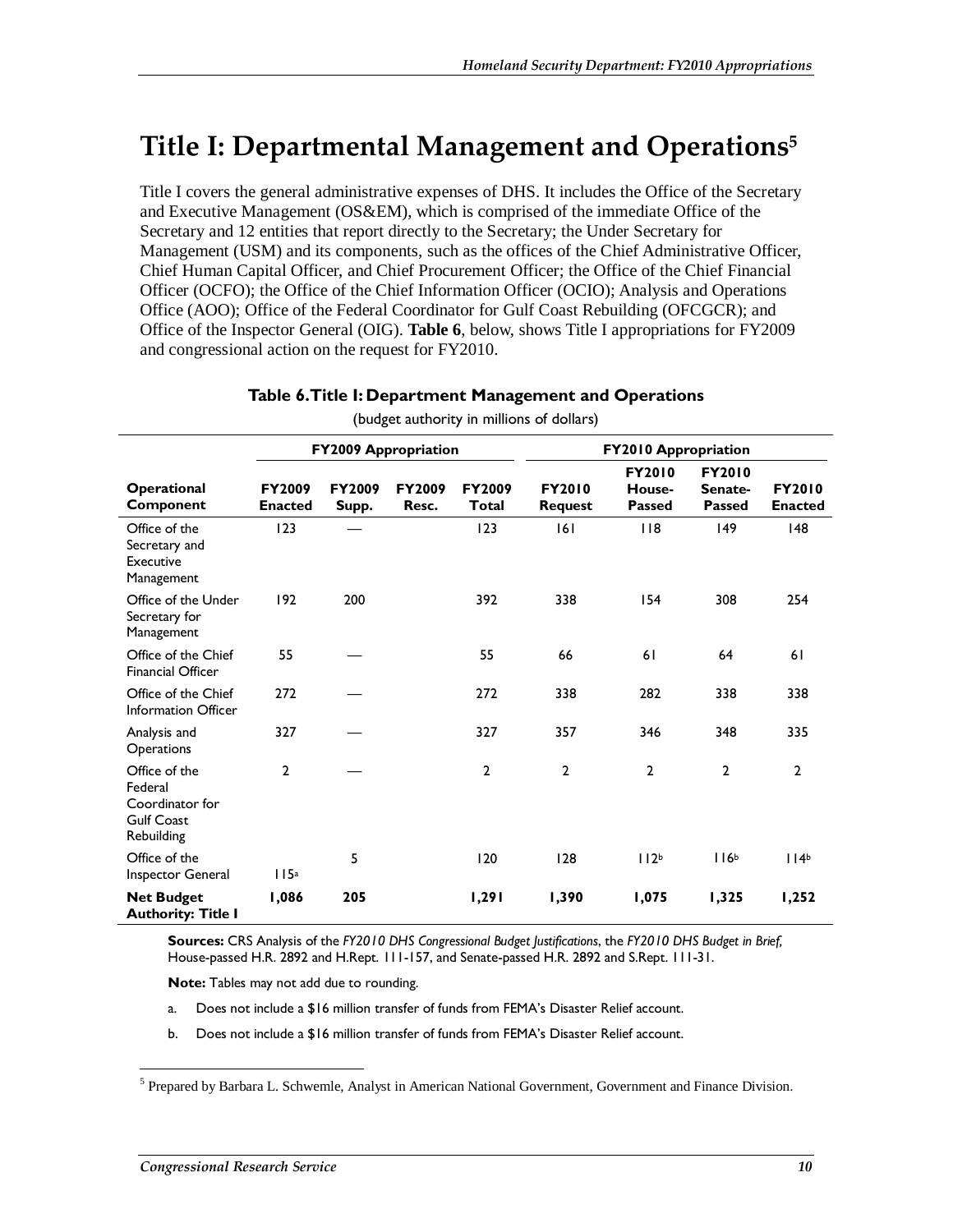#### **President's FY2010 Request**

FY2010 requests compared to the FY2009 enacted appropriations were as follow: OS&EM, \$161 million, an increase of \$38 million (+31%); USM, \$338 million, an increase of \$146 million (+43%) when compared to the FY2009 enacted, (or a decrease of \$54 million (-14%) as compared with the total provided for FY2009 including supplemental amounts); OCFO, \$66 million, an increase of \$11 million (+20%); OCIO, \$338 million, an increase of \$66 million (+24%); AOO, \$357 million, an increase of \$30 million (+9%); OFCGCR, \$2 million, the same amount; and OIG, \$128 million, an increase of \$8 million (+7%). The total FY2010 request for Title I was \$1,390 million. This represents an increase of \$97 million (+8%) over the FY2009 total (enacted and supplemental funding). $<sup>6</sup>$ </sup>

Of the amounts requested, the largest increase would occur in the OS&EM (requesting \$161 million and 678 full-time equivalent (FTE) employees). Within OS&EM, program increases are requested for the Office of Policy (requesting \$62 million and 208 FTE) and the Office for Civil Rights and Civil Liberties (requesting \$22 million and 99 FTE). Increased funding for the former office would be used for continued efforts to "strengthen DHS's ability to maintain policy and operational readiness necessary to protect the homeland" and for the latter office would support staff increases. Other areas of increased OS&EM funding include requests of: \$7 million and 36 FTE for the Citizenship and Immigration Services Ombudsman to, among other activities, "establish a Virtual Ombudsman's Office to provide for online case problem submission, improved analysis and reporting capabilities, and an electronic interface with customers and stakeholders as another avenue to share concerns and solutions" and \$4 million and 17 FTE for activities of the Office of Counternarcotics Enforcement, including "increase[d] involvement in counterdrug issues related to Afghanistan and Southwest Asia."<sup>7</sup>

#### **House-Passed H.R. 2892**

The House Committee on Appropriations recommended these appropriations, as compared with the President's request: OS&EM, \$118 million, (\$43 million or 26.7% less); USM, \$154 million, (\$184 million or 54.4% less); OCFO, \$61 million, (\$5 million or 7.6% less); OCIO, \$282 million (\$56 million or 16.6% less); AOO, \$346 million (\$11 million or 3.1% less); OFCGCR, \$2 million, the same amount; and OIG, \$128 million (including transferred funds), the same amount. The total funding recommended by the House committee for Title I was \$1,075 million (including \$16 million in transfers from the FEMA Disaster Relief account in Title III). This represents a decrease of \$315 million or 22.7% from the President's request. Among the directives included in the committee report are these:

- In rejecting a proposed transfer of monies from other accounts to pay for travel by the Secretary and the Deputy Secretary, in advance, the committee directs the department to continue to manage travel as it has in the past.
- DHS is urged to adopt practices similar to those of other agencies in interacting with GAO, including "ensuring that GAO representatives have direct access to program officials and other relevant DHS employees, including contractors, for

 6 DHS, FY2010 Budget Overview, pp. 2-3.

<sup>&</sup>lt;sup>7</sup> FY2010 DHS Justifications, Departmental Management and Operations, Office of the Secretary and Executive Management, pp. OSEM-71 – OSEM-74.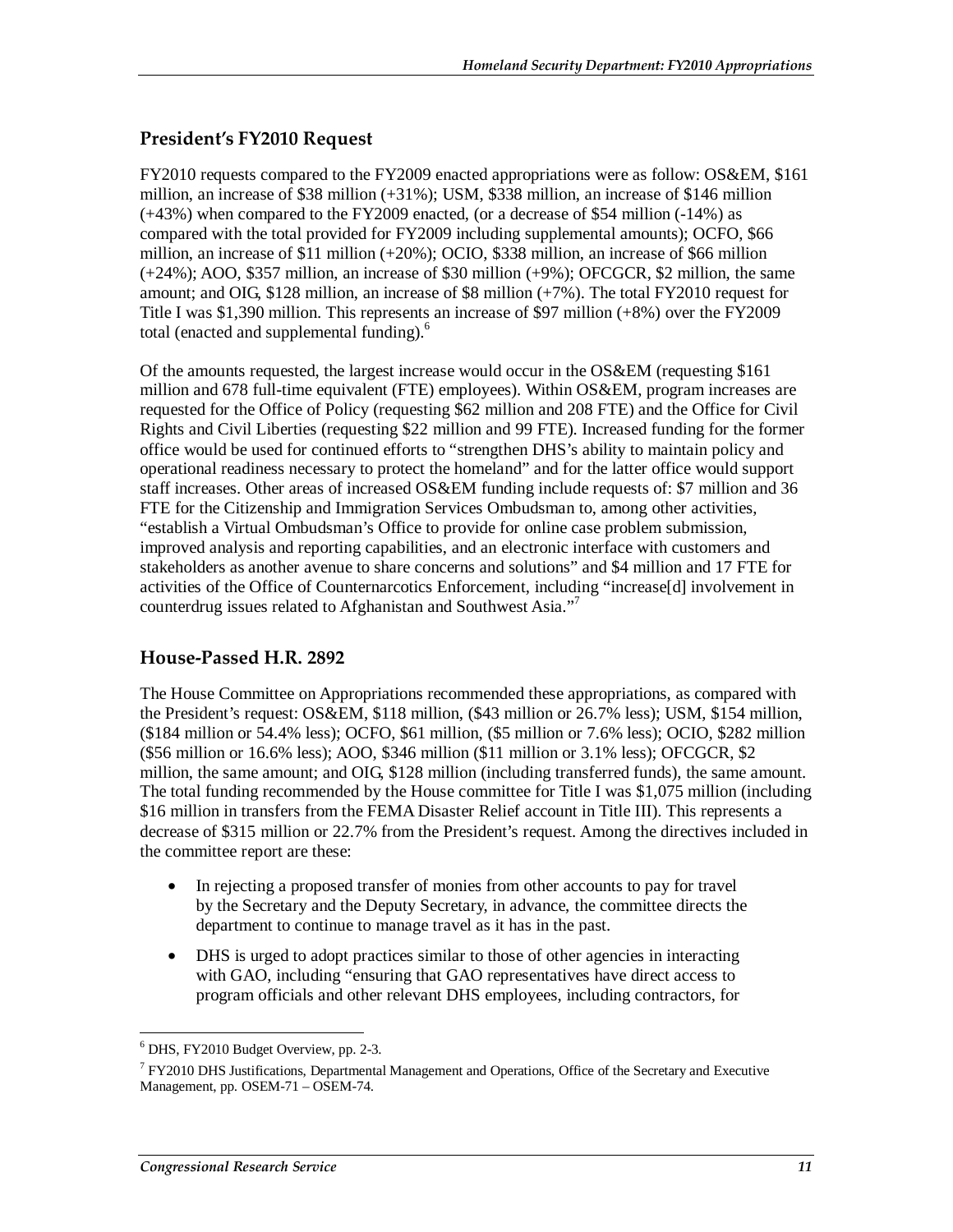purposes of requesting records and obtaining information; expediting the internal review process for requested information by eliminating unnecessary or redundant levels of review; directing program officials and other relevant DHS employees, including contractors, to provide GAO with immediate access to agency records upon request when such records are readily available and do not require further internal review; and providing GAO representatives with access to draft or other non-final agency records when pertinent to GAO's review."<sup>8</sup>

- The Secretary is expected to report to the committee by September 30, 2009, and every six months thereafter, on a detailed inventory of the department's greenhouse gas emissions and plans for and progress in reducing such emissions.
- The Office of the Chief Administrative Officer is directed to provide a detailed briefing to the committee on the plans to consolidate leases as part of the new DHS headquarters and provides \$10 million for needed improvements and security enhancements to leased space.
- The OFCGCR is to work with FEMA, the Department of Health and Human Services, and the State of Louisiana "to identify and pursue the path forward to bringing Charity hospital in Southern Louisiana back on-line."<sup>9</sup>
- The OIG is urged to continue oversight of the relief and reconstruction efforts on the Gulf Coast. The IG is directed to forward copies of audit reports to the committee as they are issued and to inform the committee about reviews that recommend cancellation or modification of a major acquisition project or grant or significant budgetary savings.

The House-passed bill made significant reductions to several of the accounts under Title I and allocated funding within the accounts as follows (amounts are rounded):

- OS&EM—reduced by \$30 million (\$17 million, \$6 million, \$5 million, and \$2 million). Of the \$60,000 appropriated for official reception and representation expenses, \$20,000 would be allocated to the Office of Policy to host Visa Waiver Program negotiations in Washington, DC.
- USM—reduced by \$115 million (\$6 million, \$14 million, \$45 million, and \$50 million). The allocation of the appropriation would include at least \$1 million for logistics training, \$6 million for alteration and facilities improvements and relocation costs to consolidate the DHS headquarters at the Nebraska Avenue complex, and \$17 million for the Human Resources Information Technology program.
- OCFO—reduced by \$3 million. The appropriation would include \$11 million for financial systems consolidation.
- OCIO—reduced by \$18 million. The appropriation would include \$87 million (rounded) for salaries and expenses and \$213 million, reduced by \$18 million, for the development and acquisition of information technology equipment, software, services, and related activities.

 $\overline{a}$ 8 H.Rept. 111-157, p. 19.

<sup>&</sup>lt;sup>9</sup> H.Rept. 111-157, p. 30.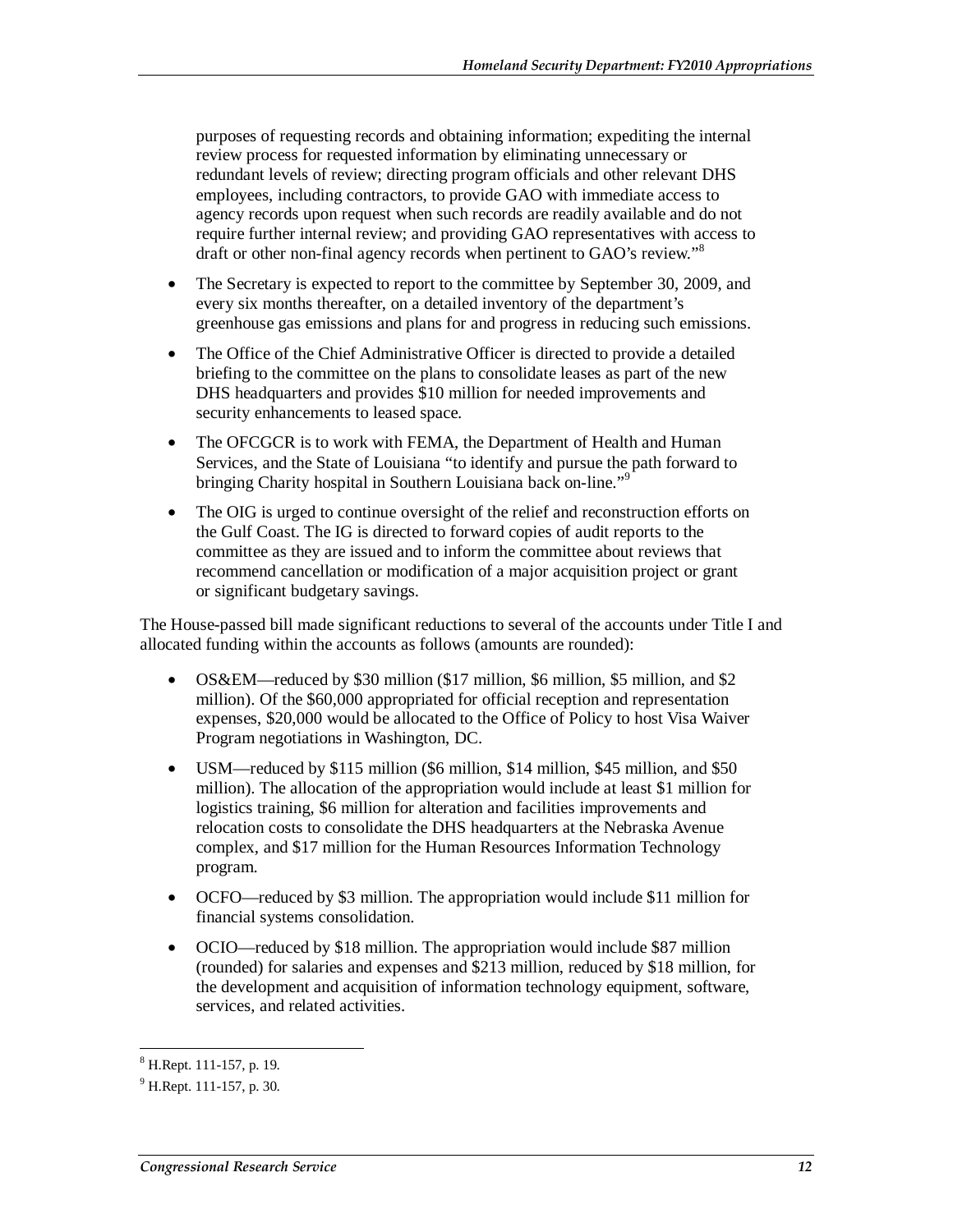- AOO—The appropriation would include \$200 million that would remain available until September 30, 2011.
- OIG—The appropriation includes up to \$150,000 that could be used for certain confidential operational expenses, including the payment of informants.

A general provision is continued at Section 516 of the House-passed bill that requires the Chief Financial Officer to submit reports on budget execution and staffing to the committee within 45 days after the end of each month.

#### **Senate-Passed H.R. 2892**

The Senate Committee on Appropriations recommended these appropriations, as compared with the President's request: OS&EM, \$149 million, (\$12 million or 7.5% less); USM, \$308 million, (\$30 million or 8.9% less); OCFO, \$64 million, (\$2 million or 3.0% less); OCIO, \$338 million (the same amount); AOO, \$348 million (\$9 million or 2.5% less); OFCGCR, \$2 million, the same amount; and OIG, \$132 million (including transferred funds), (\$4 million or 3.1% more). The total funding recommended by the Senate committee for Title I was \$1,341 million (including \$16 million in transfers from FEMA's Disaster Relief account in Title III). This represents a decrease of \$49 million or 3.5% from the President's request. Among the directives included in the committee report are these:

- A proposed transfer of monies from other accounts to pay for travel by the Secretary is approved.
- The department is directed to report to the committee within 90 days after the act's enactment, and quarterly thereafter, on efforts to coordinate chemical security across the government, including those related to conducting prompt and comprehensive federal safety investigations of chemical accidents.
- The department is to continue periodic briefings for the committee on the DHS headquarters consolidation project for which, the report notes, more than \$1 billion has been appropriated.
- The Secretary is directed to submit an expenditure plan for FY2010 for the Office of Intelligence and Analysis (I&A) under the AOO by February 5, 2010. Data that must be included in the plan are expenditures and staffing for each program for 2008 through 2010; both funded and filled positions for full-time equivalent employees (FTE), contractors, and detailees (both reimbursable and not); an explanation of the use of contract workers rather than FTE employees and a plan to reduce the reliance on contractors; funding by object classification for FY2008 through FY2010; and the number of employees funded by I&A who are supporting other organizations within DHS.
- The OFCGCR is directed to remain open at least until the end of FY2009, and to provide an expenditure plan for FY2010, by November 30, 2009. The plan should discuss the office's proactive assistance to the Gulf Coast, including supporting cooperation among federal agencies and promoting solutions for housing needs. The office is encouraged to consolidate data on funds for recovery efforts and measure the impact on recovery indicators, including repopulation, economic and job growth, reestablishment of local and state tax revenues,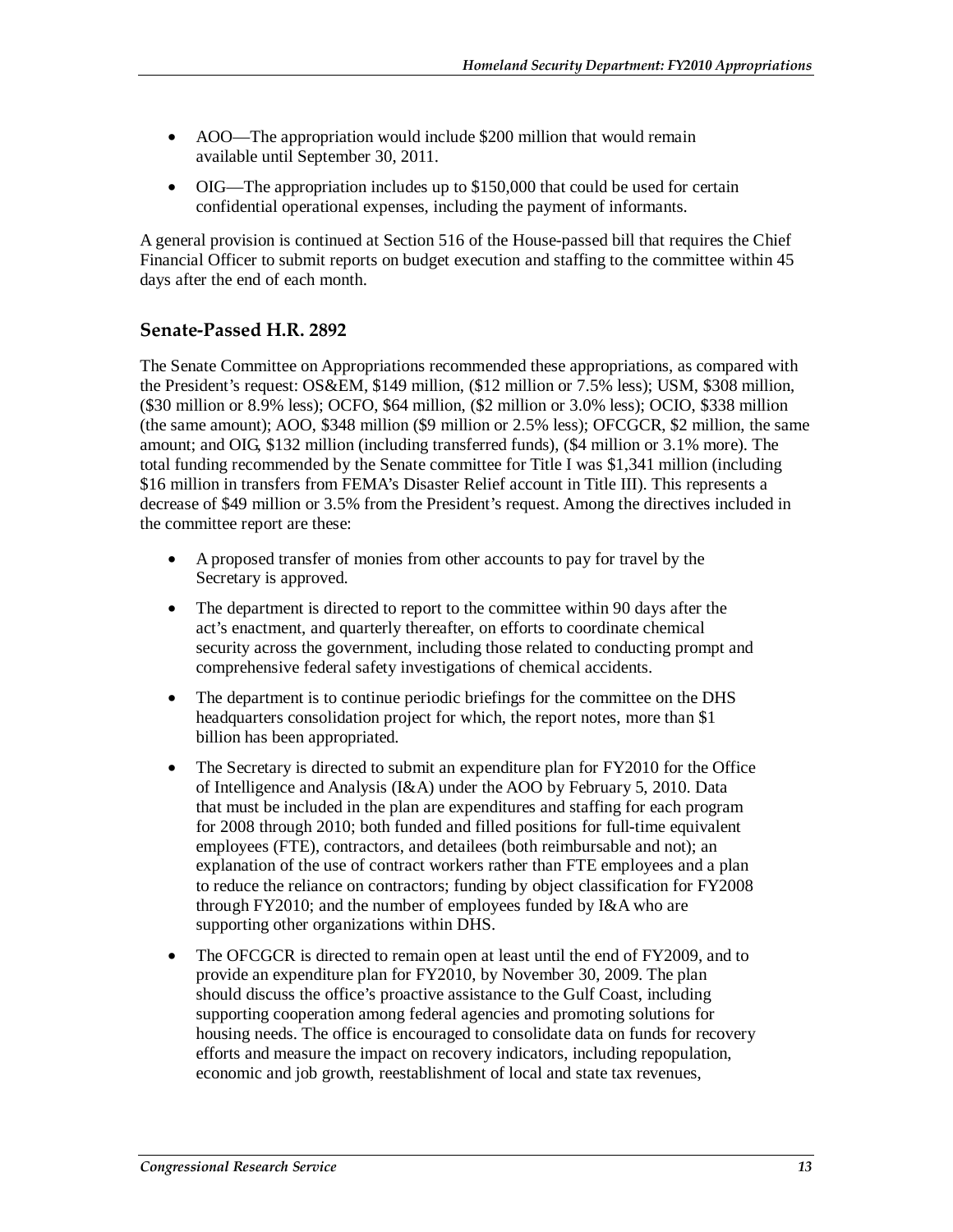restoration of housing stock, and availability of critical services such as health care, education, criminal justice, and fire protection.<sup>10</sup>

• The Secretary is directed to maintain and update the direct link to the OIG's website on the DHS website. The report reiterates the necessity for agents, and especially those newly hired, to receive comprehensive training on ethics and public integrity.

The Senate-passed bill allocates the funding within the accounts under Title I as follows (amounts are rounded):

- OS&EM—Of the \$60,000 appropriated for official reception and representation expenses, \$20,000 would be allocated to the Office of Policy to host Visa Waiver Program negotiations in Washington, DC. An appropriation of \$20 million would not be obligated for the Office of Policy until the DHS Secretary submits an FY2010 expenditure plan for the office.
- USM—The appropriation includes \$5 million for alteration and facilities improvements and relocation costs to consolidate the DHS headquarters at the Nebraska Avenue complex, and \$17 million (rounded) for the Human Resources Information Technology program.
- OCFO—The appropriation includes \$11 million for financial systems consolidation efforts.
- OCIO—The appropriation includes \$87 million for salaries and expenses and \$251 million for the development and acquisition of information technology equipment, software, services, and related activities, of which \$83 million would be for data center development and \$39 million of that would be for upgrades to power capabilities at the National Center for Critical Information Processing and Storage.
- AOO—The appropriation would include \$200 million that would remain available until September 30, 2011.
- OIG—The appropriation includes up to \$150,000 that could be used for certain confidential operational expenses, including the payment of informants.

A general provision at Section 519 of the Senate-passed bill requires the Chief Financial Officer to submit reports on budget execution and staffing, including the number of contract employees by office, to the committee within 45 days after the end of each month.

#### **P.L. 111-83**

The law provides these appropriations, as compared with the President's request: OS&EM, \$148 million (\$13 million or 8.1% less); USM, \$254 million (\$84 million or 24.8% less); OCFO, \$61 million (\$5 million or 7.6% less); OCIO, \$338 million (the same amount); AOO, \$335 million (\$22 million or 6.2% less); OFCGCR, \$2 million (the same amount); and OIG, \$130 million (including transferred funds) (\$2 million or 1.6% more). The total funding provided by the law for Title I is \$1,268 million (including \$16 million in transfers from FEMA's Disaster Relief

<sup>-</sup> $10$  S.Rept. 111-31, p. 23.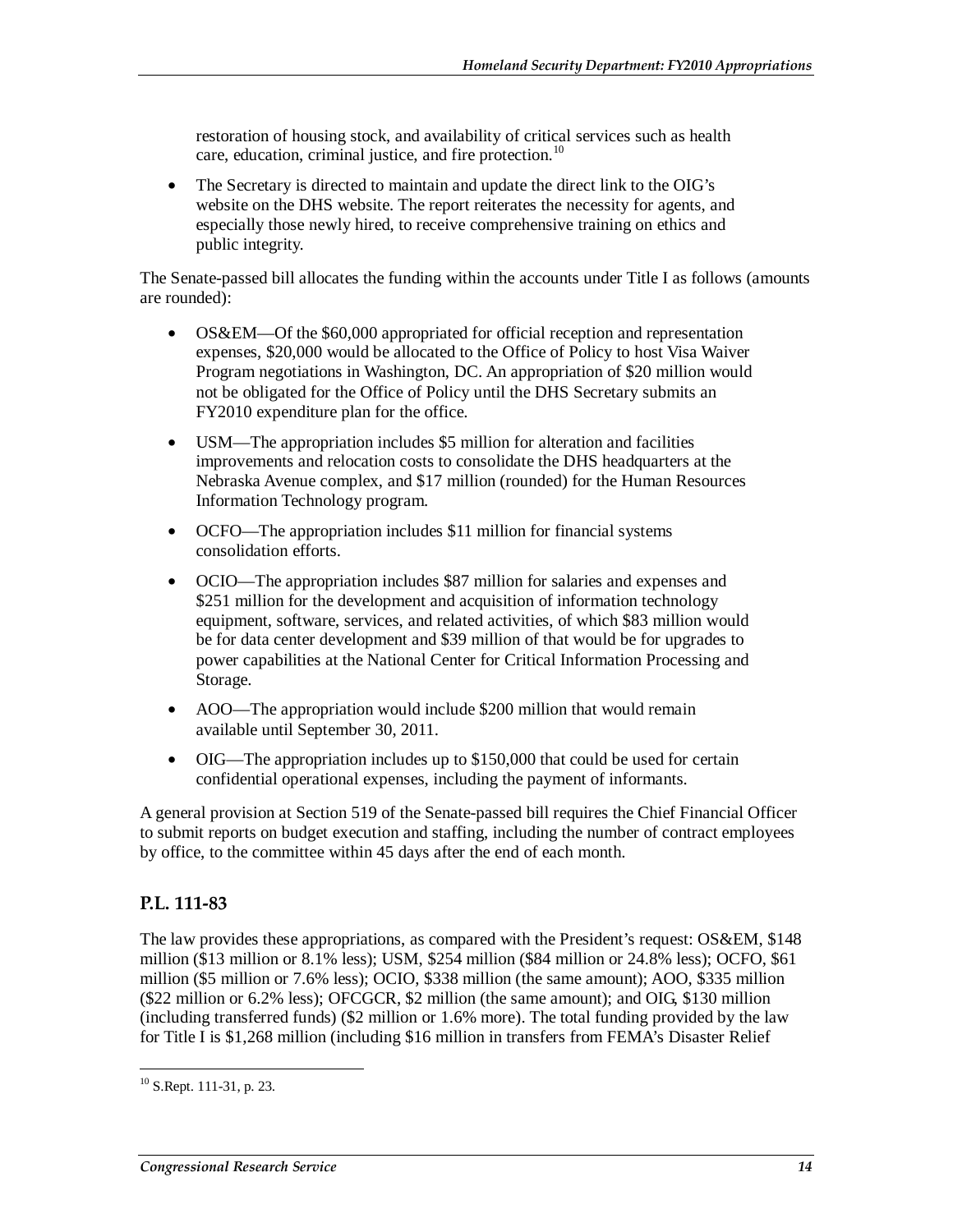account in Title III). This represents a decrease of \$122 million or 8.8% from the President's request. Among the provisions and directives included in the conference agreement are these:

- A proposed transfer of monies from other accounts to pay for travel by the Secretary and the Deputy Secretary is approved to more efficiently disburse payment for travel costs.
- The deputy secretary and the department are directed to follow the Senate report directives on coordinated efforts to secure chemical facilities and provide prompt and effective accident investigations, and to fulfill the requirements on reports and briefings.
- With regard to the development of the Quadrennial Homeland Security Review (QHSR) and the budget plan to carry out its findings, that plan "should be derived from a strategic policy review that fully considers threat, risk, and mission requirements ... [and] any budget projections included in the QHSR should be based on actual needs to sufficiently carry out the long-term strategy and priorities for homeland security."<sup>11</sup>
- No funding is provided for the consolidation of headquarters leases because the justification was inadequate and there are budget constraints. The department is directed "to provide a more detailed plan and justification for its lease consolidation initiative, including projected cost savings" with the budget request for FY2011. The department is also directed "to continue periodic briefings on the St. Elizabeths headquarters consolidation project, including ... efforts to work with the local community and the National Capital Planning Commission to ensure" that parking and traffic management issues are addressed.<sup>12</sup>
- The CFO is directed to submit the FY2011 budget justifications concurrently with the President's budget and with the level of detail specified in the House and Senate Committees on Appropriations reports. The CFO must ensure that the enacted FTE numbers for FY2010 stated in the justifications are those funded in the Act. The CFO shall not permit any component within the department to change the Programs, Projects, and Activities in the budget submission for FY2011 into any account structure other than that provided in the detailed funding tables included in the conference agreement without consulting in advance with the committees.
- The Secretary is directed to submit an expenditure plan for FY2010 for the Office of Intelligence and Analysis (I&A) under the AOO not later than 60 days after the act's enactment, as discussed in the Senate report, "including balances carried forward from prior years." As provided in the House and Senate reports, the Secretary is also directed to "continue to submit quarterly reports on the SLFC [State and Local Fusion Center] Program not later than 30 days after the end of each quarter of the fiscal year."<sup>13</sup>
- The OFCGCR is directed to provide an expenditure plan for FY2010, no later than 60 days after the act's enactment, as discussed in the Senate report. The

<sup>-</sup> $11$  H.Rept. 111-298, pp. 53-54.

 $12$ Ibid., pp. 57-58.

 $13$  Ibid., pp. 60-61.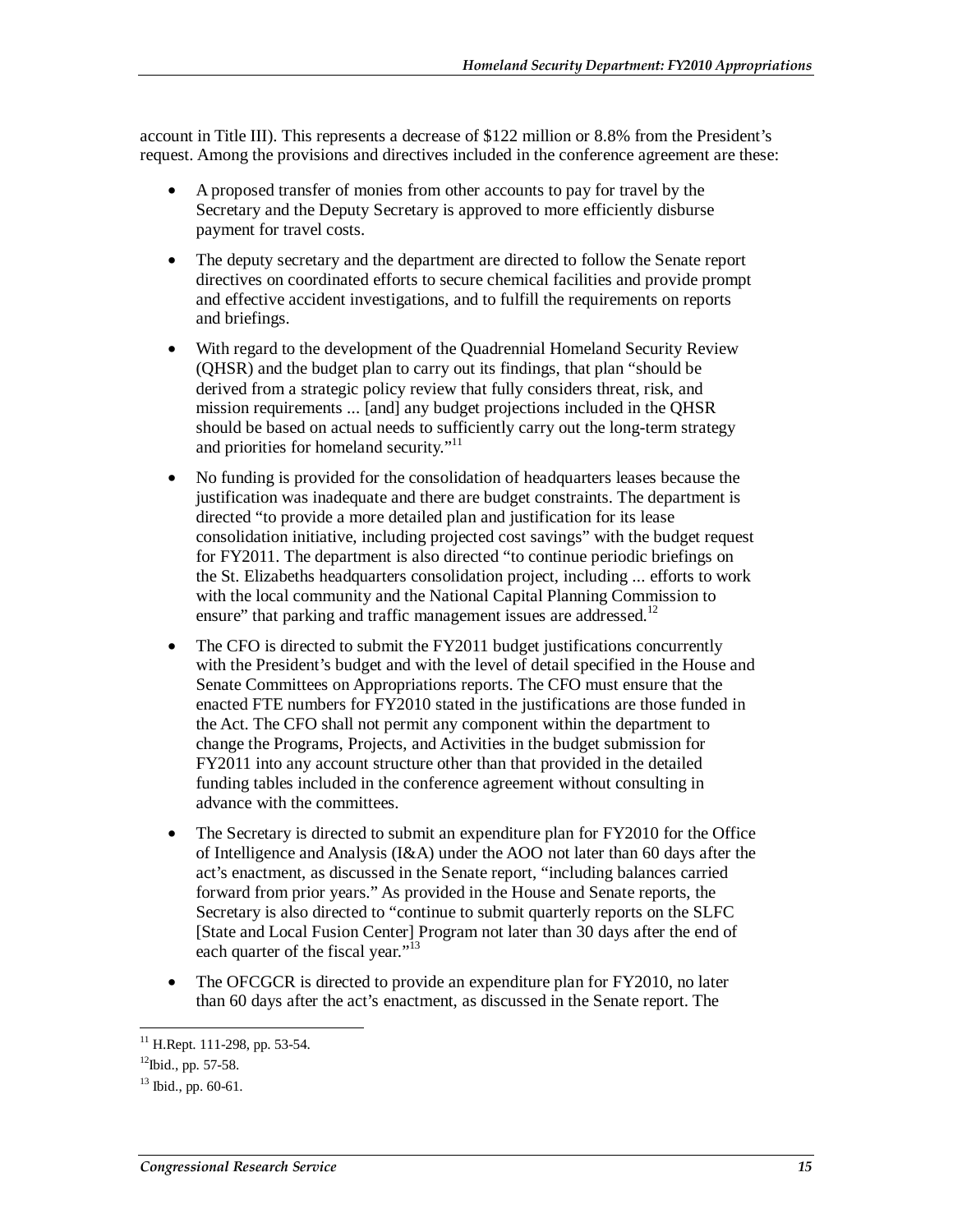office is encouraged to consolidate data on funds for recovery efforts and measure the impact on recovery indicators, including repopulation, economic and job growth, reestablishment of local and state tax revenues, restoration of housing stock, and availability of critical services such as health care, education, criminal justice, and fire protection. The office is also directed to work with stakeholders "to identify and pursue a path forward to bring New Orleans Charity Hospital back on-line."<sup>14</sup>

• The Inspector General is directed to delay, for 15 days, the public release of final audit or investigation reports requested by the House and Senate Committees on Appropriations.

The law allocates the funding within the accounts under Title I as follows (amounts are rounded):

- OS&EM—Of the \$60,000 appropriated for official reception and representation expenses, \$20,000 is allocated to the Office of Policy to host Visa Waiver Program negotiations in Washington, DC. An appropriation of \$15 million shall not be obligated for the Office of Policy until the DHS Secretary submits an FY2010 expenditure plan for the office.
- USM—The appropriation includes at least \$1 million for logistics training, more than \$5 million for alteration and facilities improvements and relocation costs to consolidate the DHS headquarters at the Nebraska Avenue complex, and more than \$17 million for the Human Resources Information Technology program.
- OCFO—The appropriation includes \$11 million for financial systems consolidation efforts. Of the total amount appropriated, \$5 million shall not be obligated until the CFO, or the individual acting in that capacity, submits to the House and Senate Committees on Appropriations an improvement plan, with yearly milestones, to address the OIG's recommendations made in report number OIG-09-72. The plan must be submitted by January 4, 2010.
- OCIO—The appropriation includes almost \$87 million for salaries and expenses and more than \$251 million for the development and acquisition of information technology equipment, software, services, and related activities, of which almost \$83 million is for data center development, and at least some \$38 million of that is for upgrades to power capabilities at the National Center for Critical Information Processing and Storage.
- AOO—The appropriation includes almost \$191 million that shall remain available until September 30, 2011.
- OIG—The appropriation includes up to \$150,000 that may be used for certain confidential operational expenses, including the payment of informants. The law authorizes the transfer of \$16 million from the Disaster Relief Fund under the Federal Emergency Management Agency (FEMA) "to continue and expand audits and investigations related to disasters." The IG must notify the House and Senate Committees on Appropriations at least 15 days prior to such transfers. The IG is also to investigate hiring practices at FEMA, evaluate whether a \$35

<sup>-</sup> $14$  Ibid., p. 61.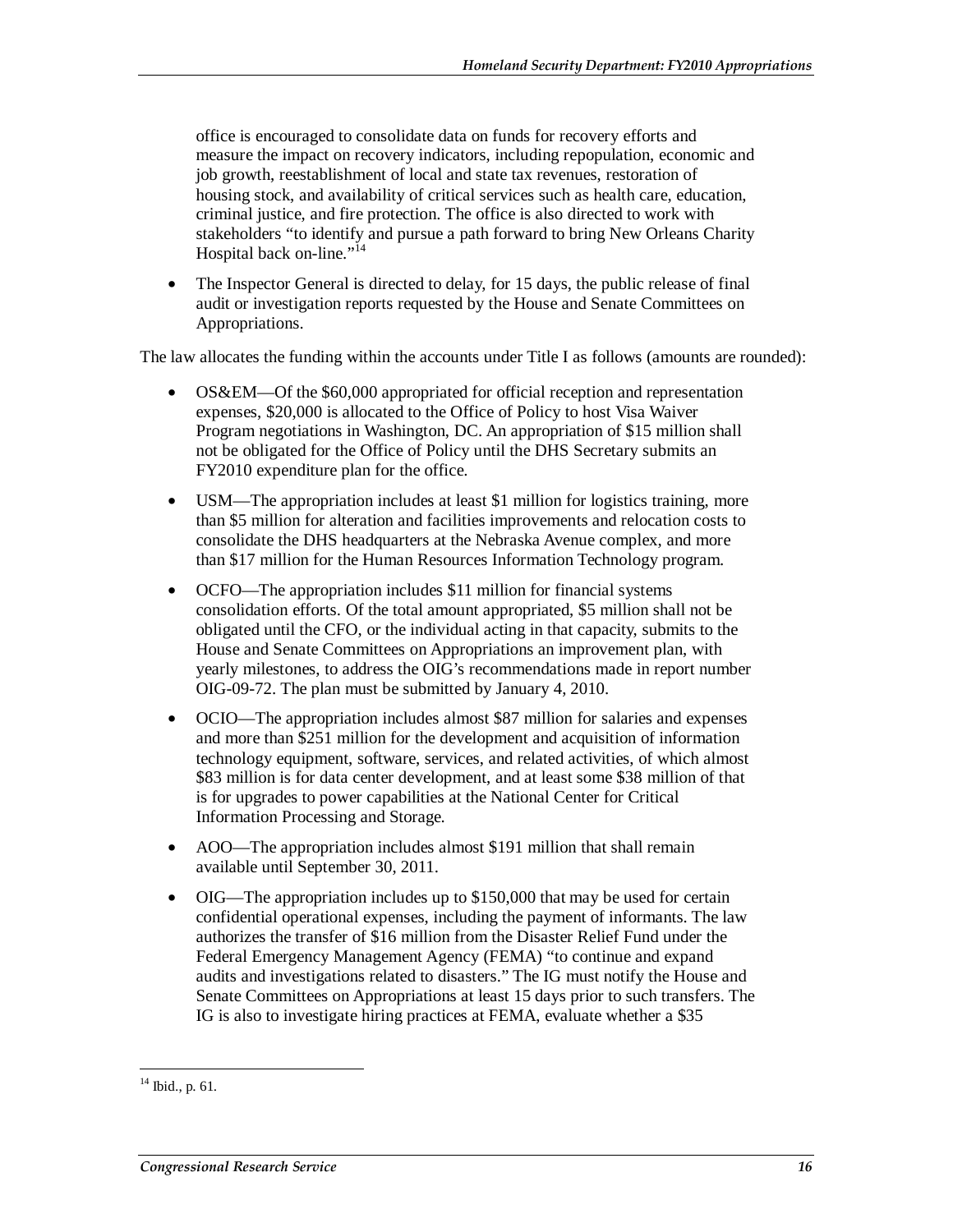million budget request is sufficient to address "structural pay deficiencies"<sup>15</sup> at that agency, and report to the committees no later than 90 days after the act's enactment.

A general provision at Section 515 of the conference agreement requires the CFO to submit reports on budget execution and staffing, including the number of contract employees by office, to the House and Senate Committees on Appropriations within 45 days after the end of each month.

#### **Personnel Issues**

The Office of the Chief Human Capital Officer (OCHCO) manages and administers human resources at DHS and includes the Office of Human Capital (OHC). The OCHCO "establishes policy and procedures" and provides "oversight, guidance, and leadership within the Department" for the various functions under human capital management. These functions are policy and programs, learning and development, executive resources, human capital business systems, headquarters human resources management services, and business support and operations. The OCHCO reports to the Under Secretary for Management, and its appropriation is included in that of the Under Secretary. The OHC implements the Human Capital Operational Plan and is organized around the initiatives of talent management, performance culture, learning and development, and service excellence.<sup>16</sup>

**Table 7**, below, shows the funding and staff for the OCHCO for FY2009 and congressional action on the request for FY2010.

| (budget authority in millions of dollars)                                      |                                 |                                 |                                   |    |                                    |                                 |  |  |
|--------------------------------------------------------------------------------|---------------------------------|---------------------------------|-----------------------------------|----|------------------------------------|---------------------------------|--|--|
| <b>Account</b>                                                                 | <b>FY2009</b><br><b>Enacted</b> | <b>FY2010</b><br><b>Request</b> | <b>FY2010</b><br>House-<br>passed |    | <b>FY2010</b><br>Senate-<br>passed | <b>FY2010</b><br><b>Enacted</b> |  |  |
| Salaries and Expenses CHCO                                                     | \$29                            | \$34                            |                                   | 34 | 34                                 | 33                              |  |  |
| Human Resources—Operational<br>Initiatives and HR Management<br><b>Systems</b> | \$10                            | \$10                            |                                   | 10 | 10                                 | 10                              |  |  |
| Total                                                                          | \$39                            | \$44                            |                                   | 44 | 44                                 | 43                              |  |  |
| Staffing (full time equivalent, FTE,<br>positions)                             | 79                              | 89                              |                                   | 89 | 89                                 |                                 |  |  |

#### **Table 7. Office of the Chief Human Capital Officer Appropriations**

**Sources:** FY2010 DHS Justifications, Departmental Management and Operations, Under Secretary for Management, p. USM-4, H.R. 2892, as passed by the House and the Senate, H.Rept. 111-157, Senatereported S. 1298, and S.Rept. 111-31.

-

 $15$  Ibid., p. 62.

<sup>&</sup>lt;sup>16</sup> FY2010 DHS Justifications, Departmental Management and Operations, Under Secretary for Management, p. USM-2; and FY2010 DHS Justifications, Departmental Management and Operations, Under Secretary for Management, Strategic Context, p. USM-3.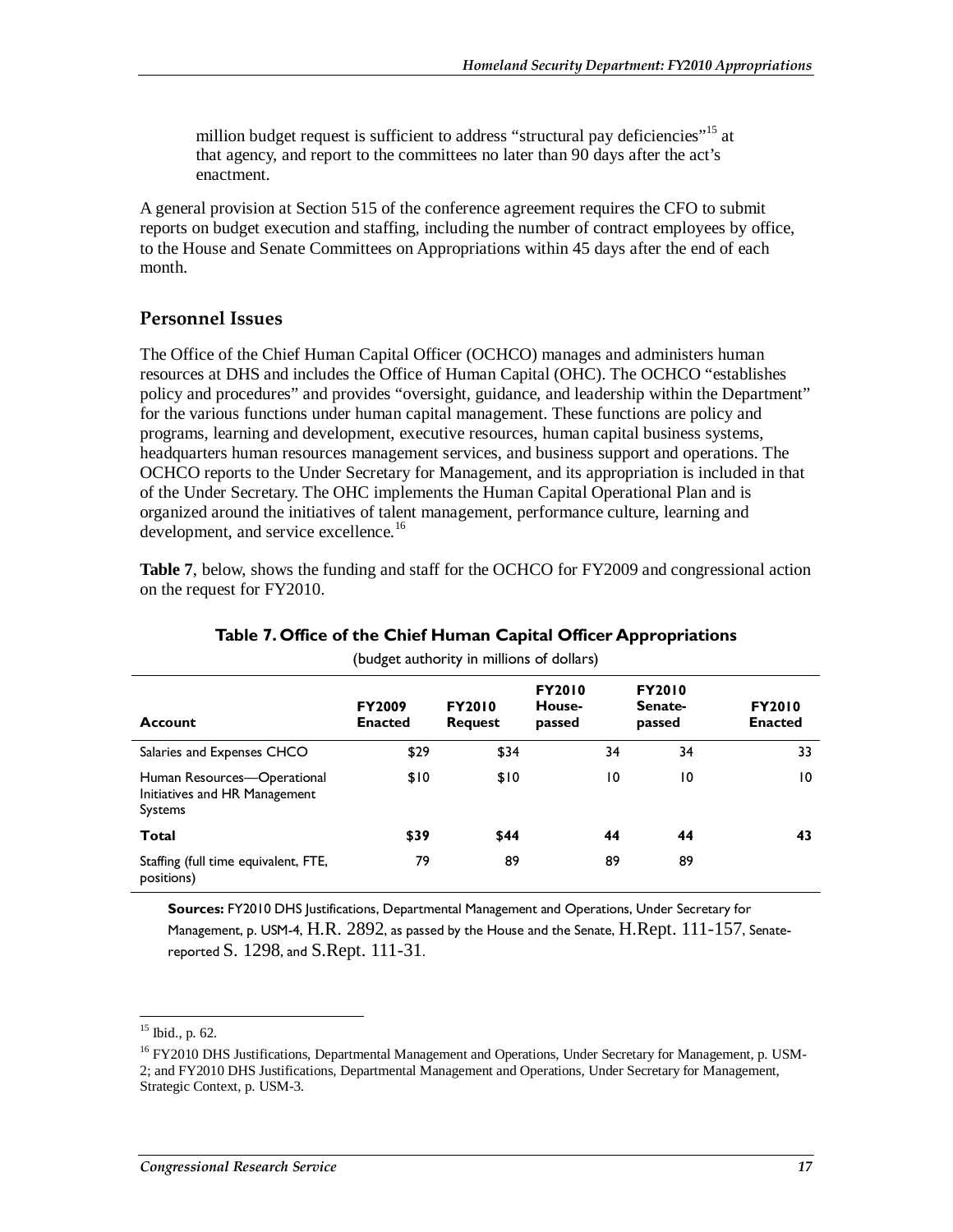#### *President's FY2010 Request*

According to the DHS Justifications, the FY2010 budget requested \$44 million<sup>17</sup> and 89 full-time equivalent (FTE) employees for the OCHCO.<sup>18</sup> The requested funding is \$5 million above the \$39 million provided for FY2009. The number of FTEs would increase by 10 over the 79 authorized for FY2009. An appropriation is not requested for the new human resources management system that was authorized in P.L. 107-296.<sup>19</sup>

The justification that accompanied the DHS budget request for FY2010 stated that the increased funding would be used for continued support of learning and development of the department's workforce through the Preparedness Center, the Leadership Institute, the Homeland Security Academy, and the Center for Academic and Interagency Outreach; human capital programs; and investments in programs to foster diversity, recruitment, and retention.<sup>20</sup> The competencies required for mission critical occupations within DHS will be reassessed in FY2010 and any gaps that are revealed will be closed through training and development, such as classroom courses, details, and rotations through various positions. The skill and proficiency levels of the department's human resources staff will be increased through continuing professional development.

The Human Resources Information Technology (HRIT) program is designed to "merge and modernize the DHS HRIT infrastructure to provide flexibility and the management information that will allow DHS to continuously evolve." In 2010, a new enterprise performance management system is expected to be implemented under HRIT. Departmental goals to enhance workforce diversity include the establishment of a Diversity Outreach Advisory Forum and training of managers and executives on recruiting and supervising a diverse workforce.<sup>21</sup>

#### *House Action*

The House committee recommended and the House passed an appropriation of \$44 million (rounded amount) for the OCHCO, that is \$800,000 less than the President's request. Of the total, \$34 million is for salaries and expenses and \$10 million is for enhancements to employee morale and creation of a more satisfying work environment. The committee report directs the OCHCO to continue providing monthly reports that summarize vacancies on a timely basis to the House and Senate Appropriations Committees. These reports should include new hires in each headquarters office, the ratio of applications received to vacancies closed, new hires pending completion of the security or suitability clearance, open vacancies, and selection referrals pending with

<sup>&</sup>lt;u>.</u> <sup>17</sup> Salaries and benefits (\$14 million) and other services (\$22 million) account for 82% of the total of \$44 million. Other services include contractual services with non-federal sources.

<sup>&</sup>lt;sup>18</sup> FY2010 DHS Justifications, Departmental Management and Operations, Under Secretary for Management, p. USM-7.

<sup>&</sup>lt;sup>19</sup> Title VIII, Subtitle E, Section 841 of P.L. 107-296, enacted on November 25, 2002 (116 Stat. 2135, at 2229-2234), established a new human resources management system for DHS. P.L. 110-329, enacted on September 30, 2008, prohibits the use of appropriated funds to implement the new personnel system and its development was halted by DHS effective on October 1, 2008.

<sup>&</sup>lt;sup>20</sup> DHS Justifications, Departmental Management and Operations, Under Secretary for Management, Strategic Context, pp. USM-3-USM-4.

<sup>&</sup>lt;sup>21</sup> DHS Justifications, Departmental Management and Operations, Under Secretary for Management, pp. USM-9 and USM-12 - USM-13.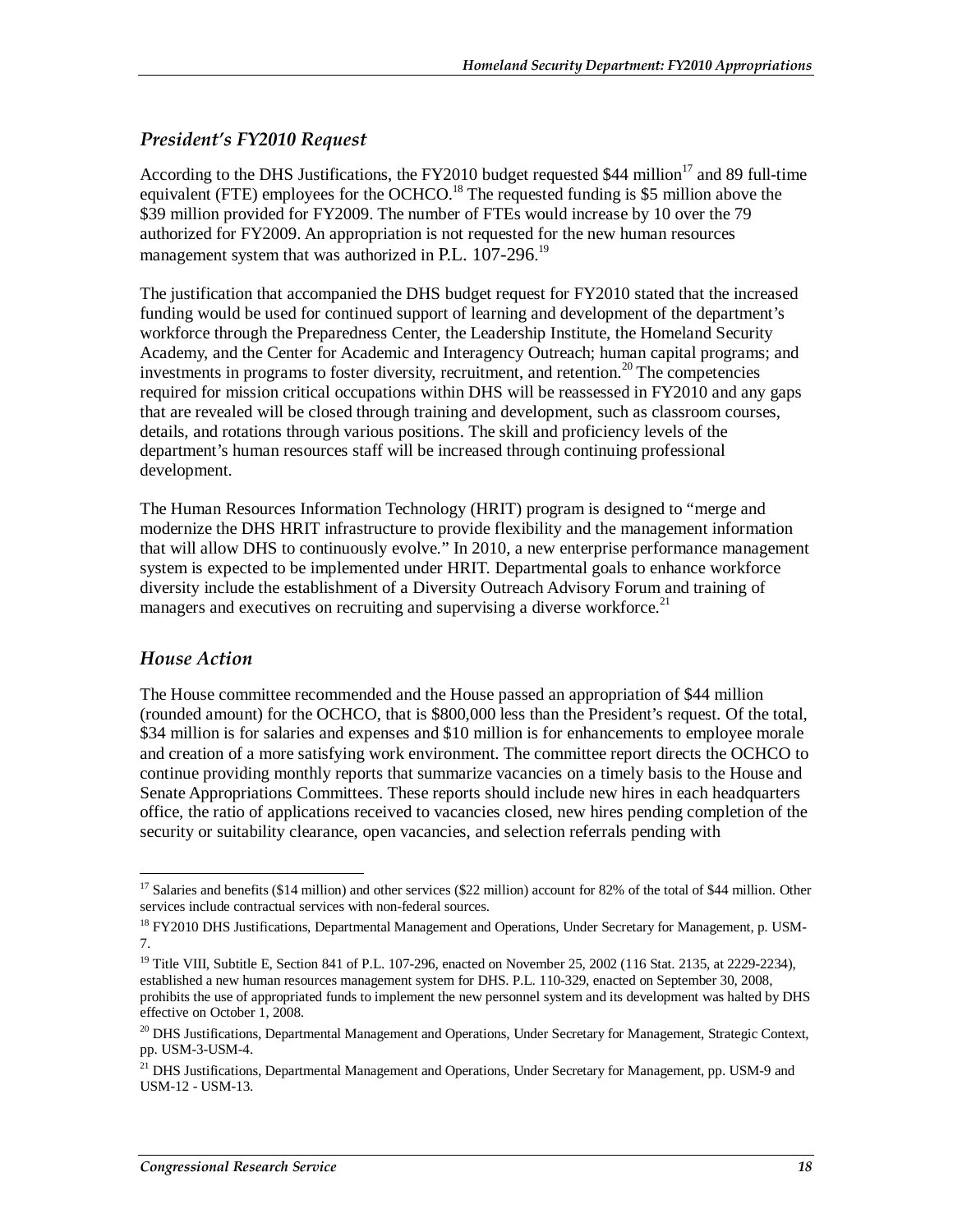management. The House-passed bill would continue a general provision, at Section 519, that would prohibit the obligation of appropriations "for the development, testing, deployment, or operation of a human resources management [HRM] system authorized by 5 U.S.C. §9701(a) or implementing regulations. The provision also would mandate that the DHS Secretary collaborate with employee representatives as authorized by 5 U.S.C. §9701(e) "in the planning, testing, and development of any portion of [an HRM] system that is developed, tested, or deployed for persons excluded from the definition of employee." A new provision at Section 544 would permit the Secretary to provide allowances and benefits similar to those provided under Title I, chapter 9 of the Foreign Service Act of 1990 to personnel serving abroad.

#### *Senate Action*

The Senate committee recommended and the Senate passed an appropriation of \$44 million (rounded amount) for the OCHCO, that is \$800,000 less than the President's request. Of the total, \$34 million is for salaries and expenses and \$10 million is for human resources initiatives. The committee report states that the reduction results from the delay in filling full-time permanent positions within the OCHCO and notes that, as of April 25, 2009, the office was 44% below the funded staffing levels. The committee directs that funding for contractors be limited so that the office can be "right sized" with federal employees and mandates the continuation of a reporting requirement and the preparation of a new report. Being continued, is the monthly report on vacancies that is to include information on the time it takes to hire and seat an employee once a vacancy is announced, the reasons for any hiring delays, steps taken or planned to remedy delays, and progress in reducing security clearance backlogs and meeting the 15-day standard for suitability reviews. A new requirement mandates that the OCHCO report on its performance in 2009 in meeting established metrics, including those on meeting a 45-day hiring standard, a 10.5% or lower attrition rate for senior executive personnel, 530 or more civilian employees serving in the department's interagency and interdepartmental Rotation Training Program, 51% or more DHS employees responding favorably to the Federal Human Capital Survey, and 30% or more of civilian employees in National Security Professional positions. The Senate-passed bill includes the provisions on the HRM system and allowances and benefits similar to the Foreign Service at Section 522 and Section 544, respectively, the same as the House-passed bill would provide.

#### *P.L. 111-83*

The law provides an appropriation of \$43 million (rounded amount) for the OCHCO, that is more than \$1 million less than the President's request. Of the total, \$33 million is for salaries and expenses and \$10 million is for human resources. The conference agreement states that the reduction is made because the "office will likely lapse appropriated funds in"<sup>22</sup> FY2009, and encourages the use of the authority at Section 505 of the Act that makes 50% of those balances available in FY2010. It directs the OCHCO to continue providing monthly reports, on a timely basis, that summarize vacancies to the House and Senate Committees on Appropriations. These reports are to include new hires in each headquarters office, the ratio of applications received to vacancies closed, new hires pending completion of the security or suitability clearance, open vacancies, and selection referrals pending with management. The OCHCO is also directed to

<sup>-</sup> $22$  Ibid., p. 57.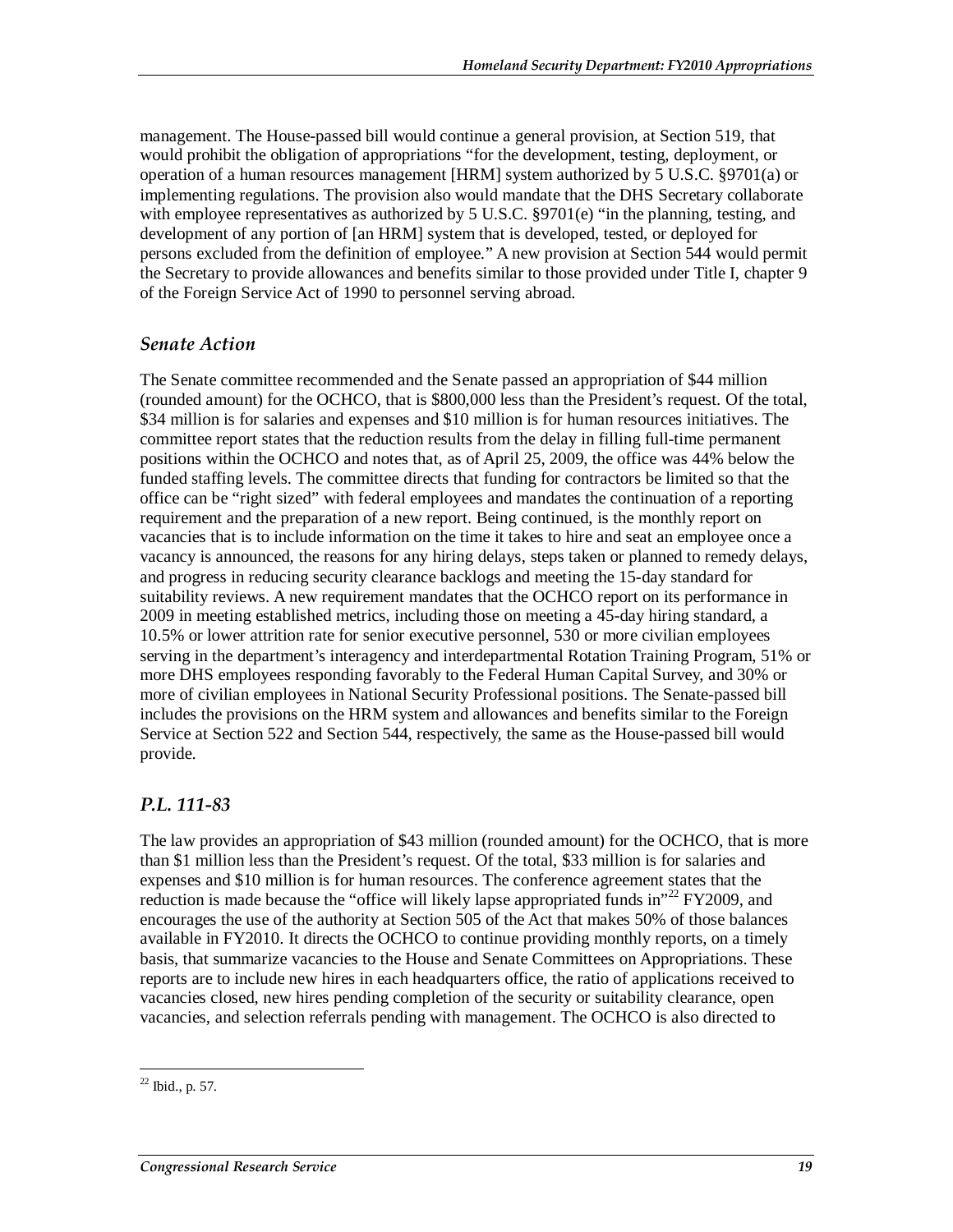provide the report on its FY2009 performance in meeting the established metrics, that were discussed in the Senate report, no later than 60 days after the act's enactment.

Among the general provisions included in the law are these:

- Section 518 prohibits the obligation of appropriations "for the development, testing, deployment, or operation of any portion of a human resources management [HRM] system authorized by 5 U.S.C. §9701(a)" or implementing regulations. The provision also mandates that the DHS Secretary collaborate with employee representatives as authorized by 5 U.S.C. §9701(e) "in the planning, testing, and development of any portion of [an HRM] system that is developed, tested, or deployed for persons excluded from the definition of employee, as that term is defined in 5 U.S.C.  $\S7103(a)(2)$ ."<sup>23</sup>
- Section 525 prohibits the use of appropriated funds "to carry out reorganization" authority," but the provision "is not intended to prevent the Department from carrying out routine or small reallocations of personnel or functions within [DHS] components."<sup>24</sup>
- Section 546 permits the Secretary to provide allowances and benefits similar to those provided under Title I, chapter 9 of the Foreign Service Act of 1990 to personnel serving abroad.
- Section 556 prohibits the use of appropriated funds for first-class travel.
- Section 557 prohibits the use of appropriated funds "for adverse personnel" actions for employees who use protective equipment or measures, including surgical masks, N95 respirators, gloves, or hand-sanitizers in the conduct of their official duties."<sup>25</sup>

Section 566 permits "administrative law judges to be available temporarily to serve on an arbitration panel created under the American Recovery and Reinvestment Act for FEMA's Public Assistance program for Hurricanes Katrina and Rita."26

## **Analysis and Operations27**

The DHS intelligence mission is outlined in Title II of the Homeland Security Act of 2002 (codified at 6 U.S.C. 121). Organizationally, and from a budget perspective, there have been several changes to the information, intelligence analysis, and infrastructure protection functions at DHS. Pursuant to the Homeland Security Act of 2002, the Information Analysis and Infrastructure Protection (IAIP) Directorate was established. The act created an Under Secretary for IAIP to whom two Assistant Secretaries, one each for Information Analysis (IA) and Infrastructure Protection (IP), reported. The act outlined 19 functions for the IAIP Directorate, including the following, among others:

<sup>-</sup> $^{23}$ Ibid., p. 31.

<sup>24</sup> Ibid., pp. 127-128.

 $^{25}$  Ibid., p. 130.

 $^{26}$  Ibid., p. 131.

<sup>&</sup>lt;sup>27</sup> Prepared by Mark A. Randol, Specialist in Domestic Intelligence and Counterterrorism, Domestic Social Policy Division.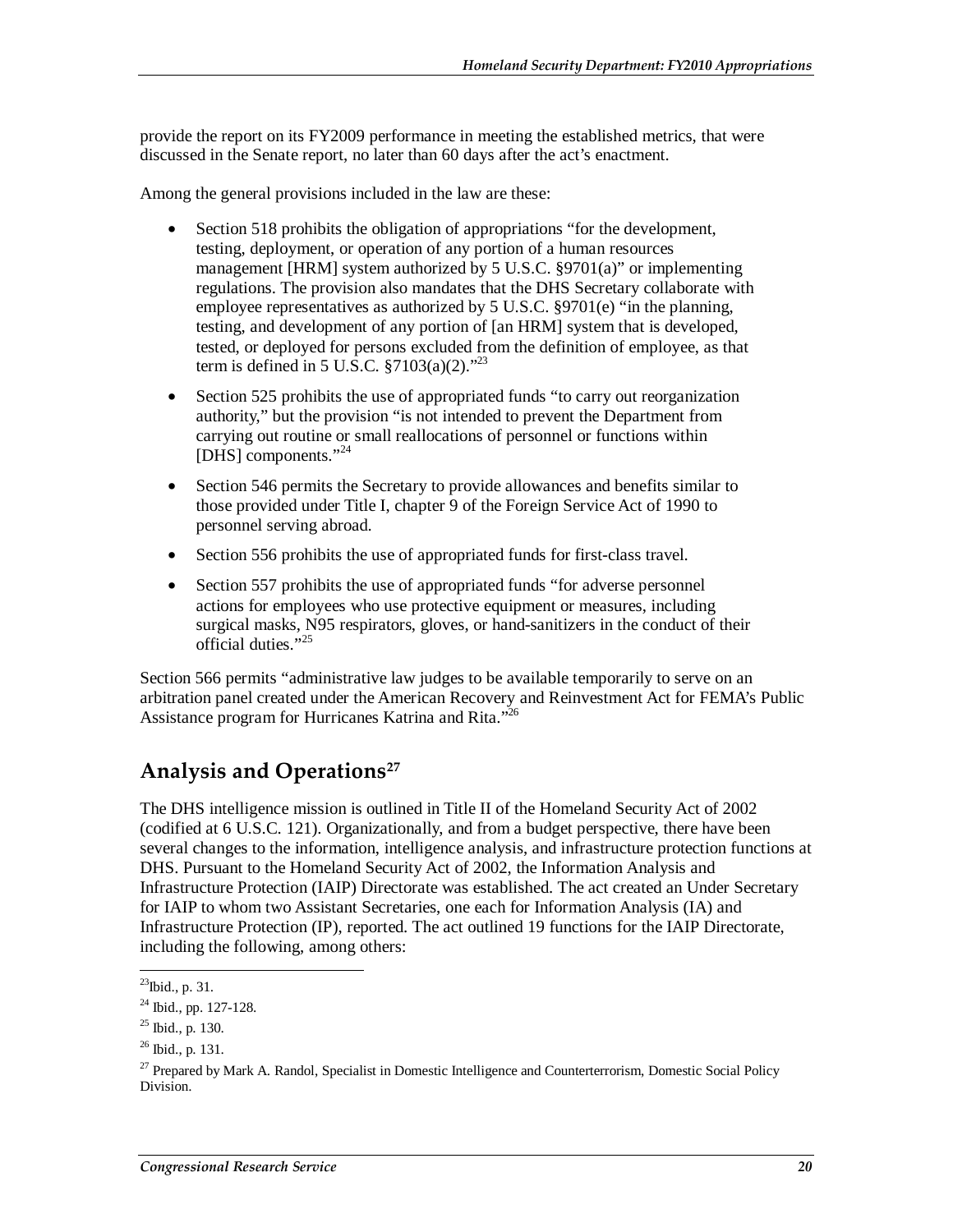- To assess, receive, and analyze law enforcement information, intelligence information, and other information from federal, state, and local government agencies, and the private sector to (1) identify and assess the nature and scope of the terrorist threats to the homeland, (2) detect and identify threats of terrorism against the United States, and (3) understand such threats in light of actual and potential vulnerabilities of the homeland;
- To develop a comprehensive national plan for securing the key resources and critical infrastructure of the United States;
- To review, analyze, and make recommendations for improvements in the policies and procedures governing the sharing of law enforcement information, intelligence information, and intelligence-related information within the federal government and between the federal government and state and local government agencies and authorities.

Former Secretary Chertoff's Second Stage Review reorganization of the Department in 2005 made several changes to the DHS intelligence structure. IAIP was disbanded and the Office of Infrastructure Protection was placed within the newly created National Protection and Programs Directorate. The Office of Information Analysis was renamed the Office of Intelligence and Analysis and became a stand alone entity. The Assistant Secretary for Intelligence Analysis was designated the Department's Chief Intelligence Officer.<sup>31</sup> Pursuant to the Implementing Recommendations of the 9/11 Commission Act of 2007 (P.L. 110-53), the Homeland Security Act of 2002 (codified at 6 U.S.C. 201) was amended to codify the Office of Intelligence and Analysis and the Office of Infrastructure Protection and made the head of the Office of Intelligence and Analysis an Under Secretary position. It also designated the Under Secretary for Intelligence and Analysis as the Department's Chief Intelligence Officer with responsibility for managing the entire DHS Intelligence Enterprise.<sup>32</sup>

In 2008, former Secretary Chertoff established the Office of Operations Coordination and Planning (OPS), built on the foundation of the former Office of Operations Coordination. OPS supports Departmental and interagency crisis and contingency planning and operations to support the Secretary of Homeland Security in his/her role as the principal Federal official for domestic incident management.<sup>28</sup>

#### **President's FY2010 Request**

The FY2010 request for the Analysis and Operations (AOO) account is \$357 million, an increase of nearly \$30 million (+9%) over the enacted FY2009 amount. It should be noted that funds included in this account support both the Office of Intelligence and Analysis (I&A) and the Office of Operations Coordination and Planning (OPS). I&A is responsible for managing the DHS Intelligence enterprise and for collecting, analyzing, and sharing intelligence information for and among all components of DHS, and with the State, local, tribal, and private sector homeland security partners. As a member of the Intelligence Community, I&A's budget is part of the National Intelligence Program, a classified program document. OPS develops and coordinates

<sup>-</sup>28 According to Homeland Security Presidential Directive (HSPD)-5, *Management of Domestic Incidents*, (2003): "To prevent, prepare for, respond to, and recover from terrorist attacks, major disasters, and other emergencies, the United States Government shall establish a single, comprehensive approach to domestic incident management.... The Secretary of Homeland Security is the principal Federal official for domestic incident management."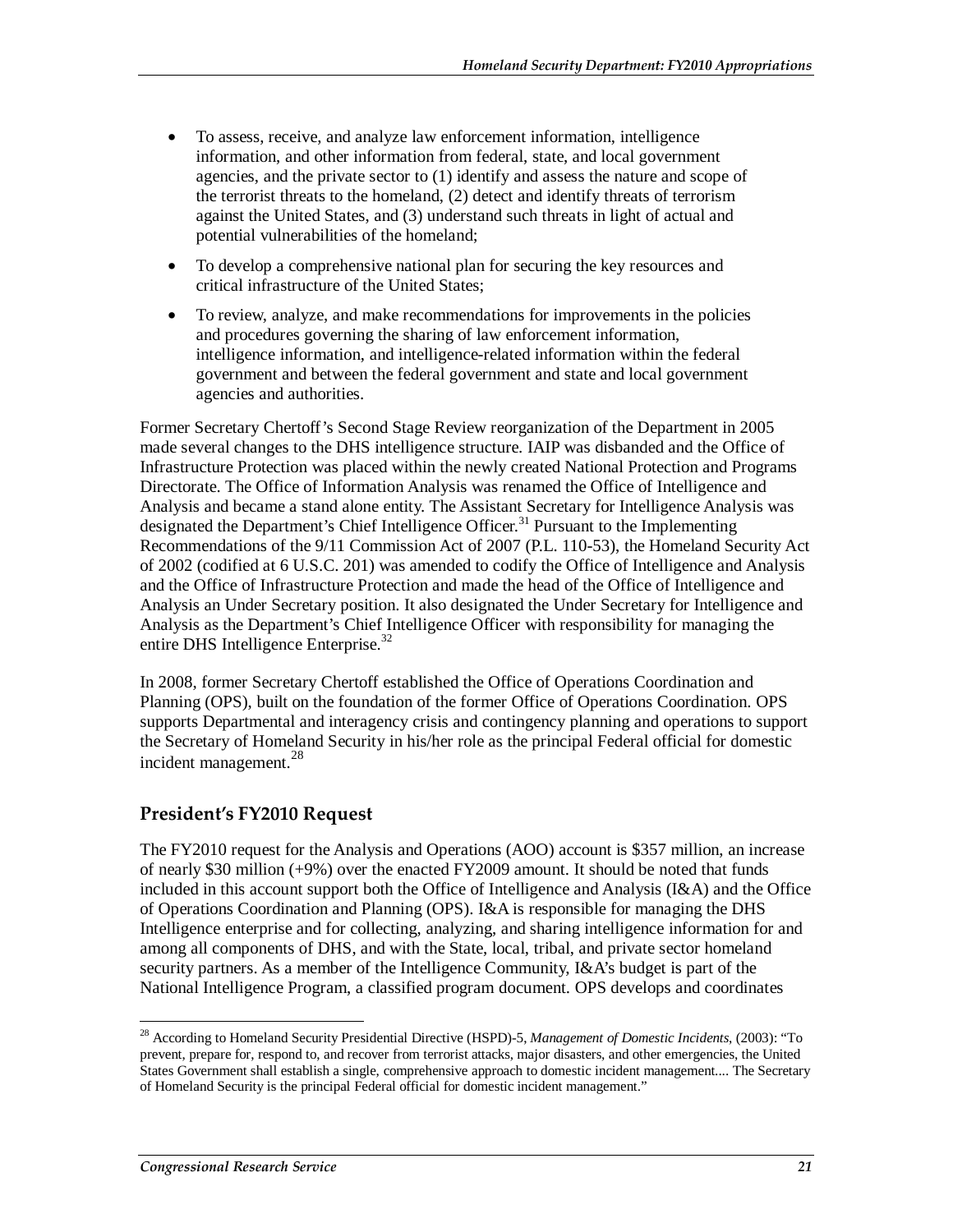departmental and interagency operations plans and manages the National Operations Center, the primary 24/7 national-level hub for domestic incident management, operations coordination, and situational awareness, fusing law enforcement, national intelligence, emergency response, and private sector information.

#### **House-passed H.R. 2892**

House-passed H.R. 2892 includes \$346 million for AOO, a \$12 million decrease (-3.3 %) from the Administration's request for FY2010, but \$18 million (+5.2 %) more than the FY2009 enacted level of \$327 million. House report, H.Rept. 111-157, indicates that the committee has reduced the funding requested for the National Applications Office (NAO) and the National Immigration Information Sharing Office (NIISO) below the levels requested. The committee is concerned that the Department has failed to adequately develop and submit operating documents and certifications showing that these programs can be conducted within privacy and civil liberties statutes. The committee also notes in H.Rept. 111-157, that it has provided funding to expand support to all existing State and Local Fusion Centers, but is concerned that I&A has failed to submit quarterly reports on this activity as required in the 2009 Appropriations Act. The committee directs I&A to re-establish this quarterly reporting requirement immediately, and to include a national review of fusion center distribution.

#### **Senate-passed H.R. 2892**

Senate-passed H.R. 2892 includes \$348 million for AOO, a \$9.5 million decrease (-2.7 %) from the Administration's request for FY2010, but \$20 million (+6 %) more than the FY2009 enacted level of \$327 million. In S.Rept. 111-31, the committee expresses concern that the Secretary has failed to submit an expenditure plan for FY2009 mandated in the joint explanatory statement accompanying P.L. 110-329. The committee requires the Secretary to submit an expenditure plan for FY2010 no later than February 5, 2010, which includes the following: (1) FY2010 expenditures and staffing allotted for each program as compared to each of years 2008 and 2009; (2) all funded versus on-board positions, including FTE, contractors, and reimbursable and nonreimbursable detailees; (3) an explanation for maintaining contract staff in lieu of Government FTE; (4) a plan, including dates or timeframes for achieving key milestones, to reduce the office's reliance on contract staff in lieu of Federal FTE; (5) funding, by object classification, including a comparison to fiscal years 2008 and 2009; and (6) the number of I&A funded employees supporting organizations outside I&A and within DHS. The committee also directs the Department's Chief Intelligence Officer to continue quarterly updates to the Committees on Appropriations that detail progress in placing DHS intelligence professionals in State and local fusion centers.

#### **P.L. 111-83**

As approved by both houses of Congress and signed by the President, the final bill includes \$335 million for AOO, a \$22 million decrease (-6.2 %) from the Administration's request for FY2010, but \$8 million (+2.4 %) more than the FY2009 enacted level of \$327 million. The final bill stipulates that none of the funds shall be available to commence operations of the National Immigration Information Sharing Office (NIISO) or any follow-on entity until the Secretary certifies that such program complies with all existing laws, including all privacy and civil liberties standards, the Comptroller General of the United States notifies the Committees on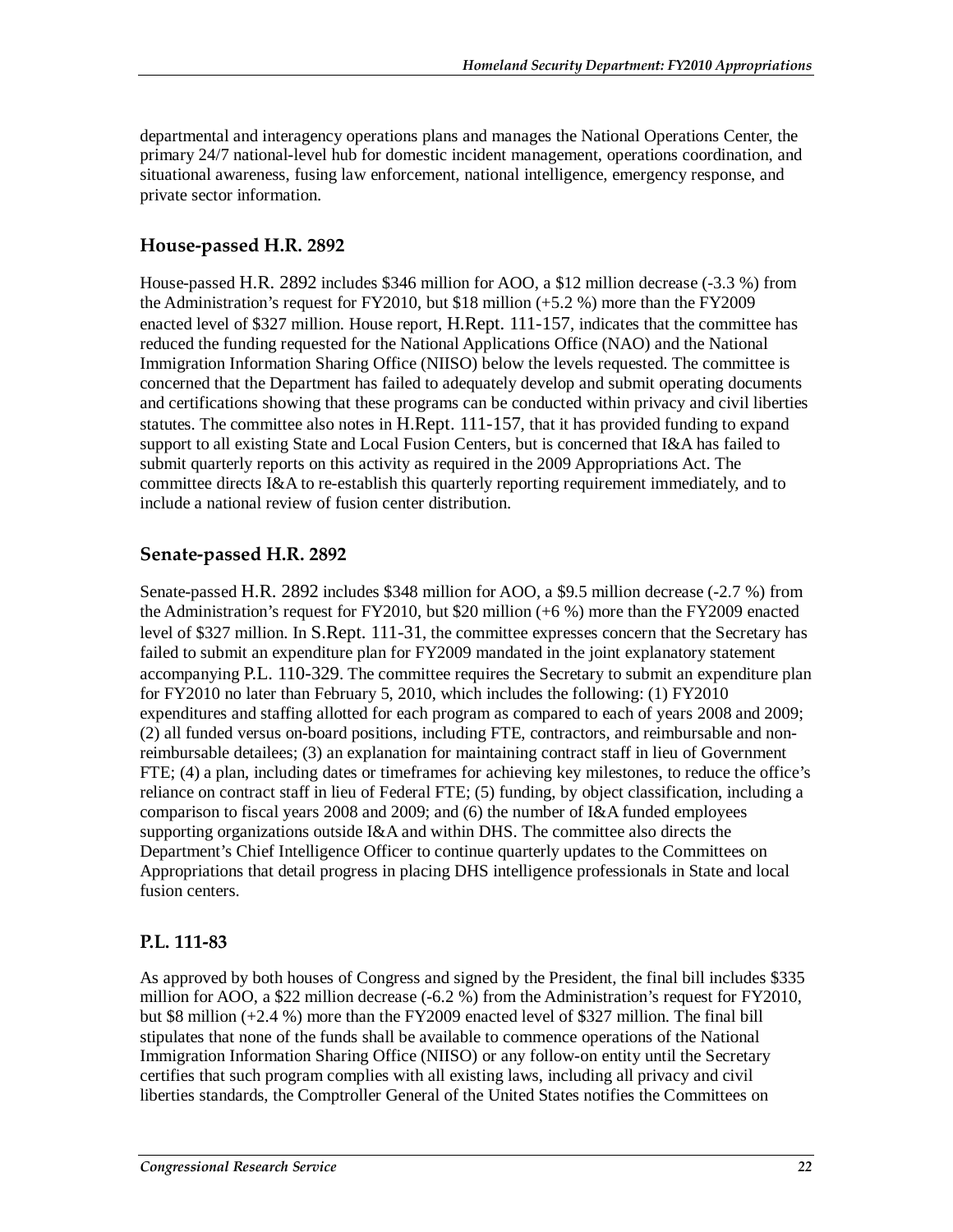Appropriations of the Senate and House of Representatives and the Secretary that the Comptroller has reviewed such certification, and the Secretary notifies the Committees on Appropriations of the Senate and House of Representatives of all funds to be expended on operations of the NIISO or any follow-on entity pursuant to section 503 of this Act. The conference report (H.Rept. 111- 298) states that not later than 60 days after the date of enactment of this Act, the Secretary shall submit a FY2010 expenditure plan for the Office of Intelligence and Analysis as outlined in the Senate report (S.Rept. 111-31), including balances carried forward from prior years. In addition, the conference report requires the Secretary to continue to submit quarterly reports on the State and Local Fusion Center Program not later than 30 days after the end of each quarter of the fiscal year as discussed in the Senate and House (H.Rept. 111-157) reports.

## **Title II: Security Enforcement and Investigations**

Title II contains the appropriations for the Bureau of Customs and Border Protection (CBP), the Bureau of Immigration and Customs Enforcement (ICE), the Transportation Security Administration (TSA), the US Coast Guard, and the US Secret Service. **Table 8** shows the FY2009 enacted and FY2010 appropriation action for Title II.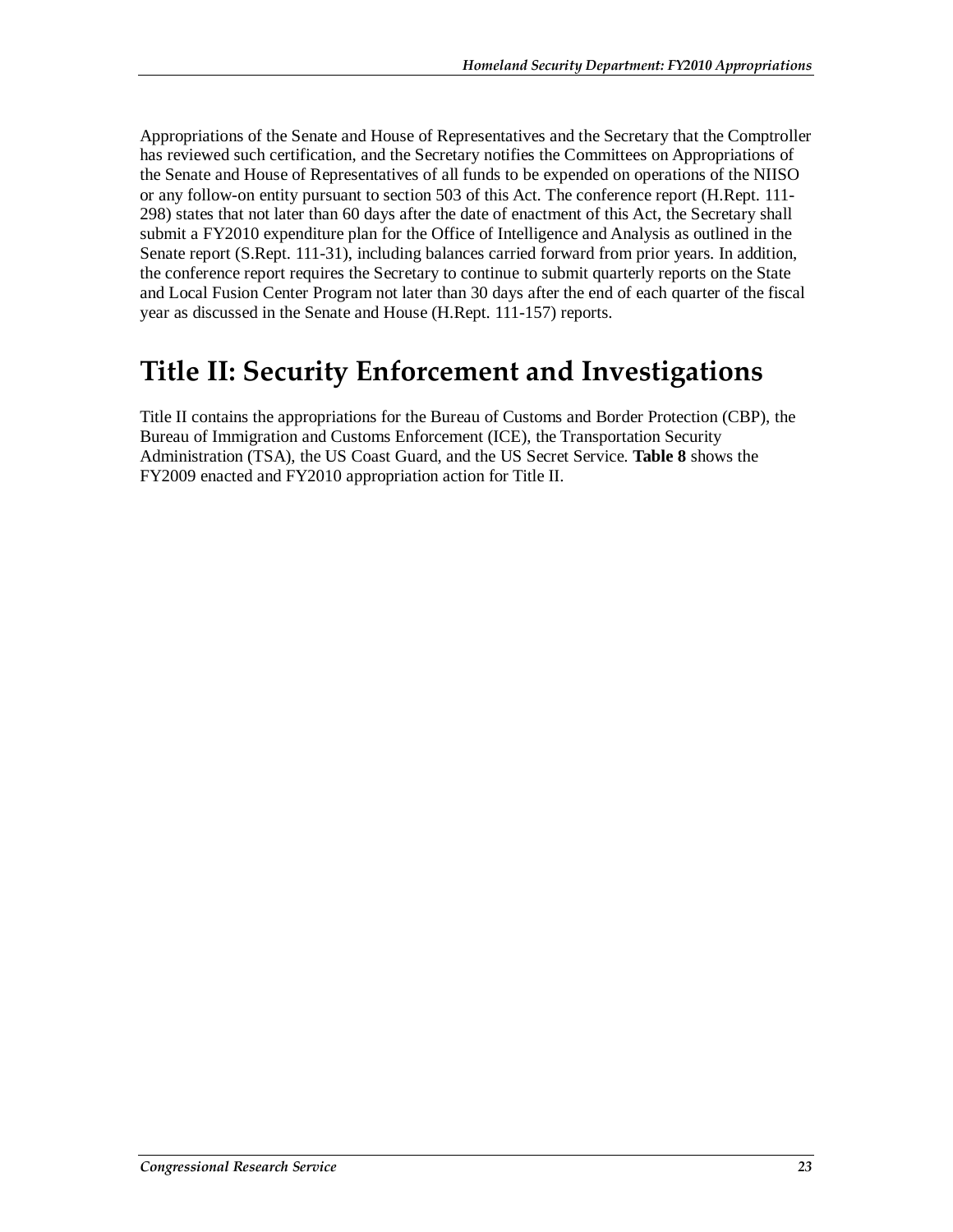|                                                            |                                 | <b>FY2009 Appropriation</b> |                 |                               |                                 | <b>FY2010 Appropriation</b>       |                                    |                |
|------------------------------------------------------------|---------------------------------|-----------------------------|-----------------|-------------------------------|---------------------------------|-----------------------------------|------------------------------------|----------------|
| <b>Operational Component</b>                               | <b>FY2009</b><br><b>Enacted</b> | <b>FY2009</b><br>Supp.      | FY2009<br>Resc. | <b>FY2009</b><br><b>Total</b> | <b>FY2010</b><br><b>Request</b> | FY2010<br>House-<br><b>Passed</b> | <b>FY2010</b><br>Senate-<br>Passed | FY2010 Enacted |
| <b>Customs &amp; Border Protection</b>                     |                                 |                             |                 |                               |                                 |                                   |                                    |                |
| Salaries and expenses                                      | 7,603                           | 160                         |                 | 7,763                         | 7,623                           | 7,616                             | 8,076                              | 8,065          |
| Automation modernization                                   | 511                             |                             |                 | 511                           | 462                             | 462                               | 462                                | 422            |
| Air and Marine Interdictions                               | 528                             |                             |                 | 528                           | 506                             | 514                               | 516                                | 520            |
| Border Security Fencing, Infrastructure,<br>and Technology | 775                             | 100                         |                 | 875                           | 779                             | 732                               | 800                                | 800            |
| Facilities Management (Construction)                       | 403                             | 420                         |                 | 823                           | 679                             | 682                               | 316                                | 320            |
| Fee accounts <sup>a</sup>                                  | I,448                           |                             |                 | 1,448                         | 1,432                           | 1,432                             | 1,432                              | 1,432          |
| <b>Gross total</b>                                         | 11,268                          | 680                         |                 | 11,949                        | 11,481                          | 11,438                            | 11,602                             | 11,559         |
| Offsetting collections                                     | $-1,448$                        |                             |                 | $-1,448$                      | $-1,432$                        | $-1,432$                          | $-1,432$                           | $-1,432$       |
| <b>Net total</b>                                           | 9,821                           | 680                         |                 | 10,501                        | 10,049                          | 10,006                            | 10,170                             | 10, 127        |
| <b>Immigration &amp; Customs Enforcement</b>               |                                 |                             |                 |                               |                                 |                                   |                                    |                |
| Salaries and expenses                                      | 4,927                           |                             |                 | 4,927                         | 5,348                           | 5,313                             | 5,360                              | 5,342          |
| Federal Protective Services (FPS)                          | 640                             |                             |                 | 640                           | b                               | 1,115                             | $\mathsf{c}$                       | $\mathbf d$    |
| Automation & infrastructure<br>modernization               | 57                              | 20                          |                 | 77                            | 110                             | 110                               | 85                                 | 90             |
| Construction                                               | 5                               |                             |                 | 5                             |                                 | $\overline{7}$                    |                                    | 5              |
| Fee accounts <sup>e</sup>                                  | 299                             |                             |                 | 299                           | 318f                            | 318 <sup>f</sup>                  | 305f                               | 305f           |
| <b>Gross total</b>                                         | 5,928                           | 20                          |                 | 5,948                         | 5,776                           | 6,863                             | 5,750                              | 5,742          |
| <b>Offsetting FPS fees</b>                                 | $-640$                          |                             |                 | $-640$                        |                                 | $-1, 115$                         |                                    |                |
| Offsetting collections                                     | $-299$                          |                             |                 | $-299$                        | $-318$                          | $-318$                            | $-305$                             | $-305$         |
| <b>Net total</b>                                           | 4,989                           | 20                          |                 | 5,009                         | 5,458                           | 5,430                             | 5,445                              | 5,437          |

#### **Table 8. Title II: Security, Enforcement, and Investigations**

(budget authority in millions of dollars)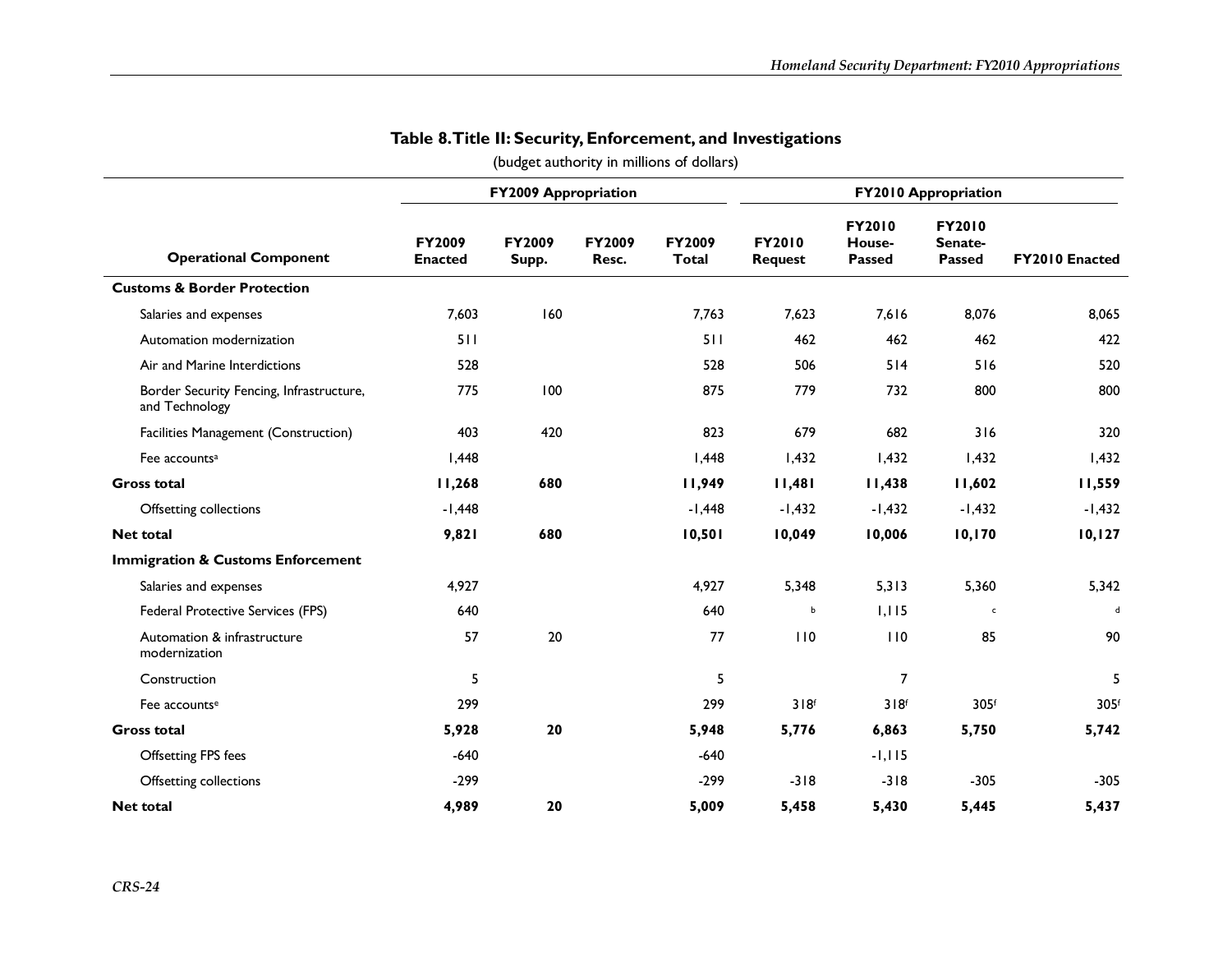|                                                        |                                 | <b>FY2009 Appropriation</b> |                 |                        | <b>FY2010 Appropriation</b> |                                          |                                    |                 |
|--------------------------------------------------------|---------------------------------|-----------------------------|-----------------|------------------------|-----------------------------|------------------------------------------|------------------------------------|-----------------|
| <b>Operational Component</b>                           | <b>FY2009</b><br><b>Enacted</b> | <b>FY2009</b><br>Supp.      | FY2009<br>Resc. | FY2009<br><b>Total</b> | FY2010<br><b>Request</b>    | <b>FY2010</b><br>House-<br><b>Passed</b> | FY2010<br>Senate-<br><b>Passed</b> | FY2010 Enacted  |
| <b>Transportation Security Administration</b>          |                                 |                             |                 |                        |                             |                                          |                                    |                 |
| Aviation security (gross funding)                      | 4,755                           | 1,000                       |                 | 5,755                  | 5,311                       | 5,266                                    | $5,233$ g                          | 5,214           |
| Surface Transportation Security                        | 50                              |                             |                 | 50                     | 128                         | 103                                      | 143                                | 111             |
| Transportation Threat Assessment and<br>Credentialing  | 116                             |                             |                 | 116                    | 192                         | 172                                      | 172                                | 172             |
| Credentialing Feesh                                    | 40                              |                             |                 | 40                     | 28                          | 45                                       | 28                                 | 48              |
| <b>Transportation Security Support</b>                 | 948                             |                             |                 | 948                    | 1.005                       | 993                                      | 1,000                              | 1,002           |
| <b>Federal Air Marshals</b>                            | 819                             |                             |                 | 819                    | 860                         | 860                                      | 860                                | 860             |
| Aviation security capital fundi                        | 250                             |                             |                 | 250                    | 250                         | 250                                      | 250                                | 250             |
| <b>Gross total</b>                                     | 6,978                           | 1,000                       |                 | 7,978                  | 7,774                       | 7,689                                    | 7,685                              | 7,656           |
| Offsetting collections                                 | $-2,320$                        |                             |                 | $-2,320$               | $-2,100$                    | $-2,100$                                 | $-2.100$                           | $-2,100$        |
| Credentialing/Fee accounts                             | $-40$                           |                             |                 | -40                    | $-28$                       | $-45$                                    | $-28$                              | $-48$           |
| Aviation security capital fund (mandatory<br>spending) | $-250$                          |                             |                 | $-250$                 | $-250$                      | $-250$                                   | $-250$                             | $-250$          |
| <b>Net total</b>                                       | 4,367                           | 1,000                       |                 | 5,367                  | 5,396                       | 5,294                                    | 5,307                              | 5,258           |
| <b>U.S. Coast Guard</b>                                |                                 |                             |                 |                        |                             |                                          |                                    |                 |
| Operating expenses                                     | 6,195                           | 112i                        |                 | 6,307                  | 6,556k                      | 6,822                                    | 6,838                              | 6,805           |
| Environmental compliance & restoration                 | 3                               |                             |                 | 13                     | 13                          | 13                                       | 13                                 | $\overline{13}$ |
| Reserve training                                       | 131                             |                             |                 | 131                    | 134                         | 134                                      | 134                                | 134             |
| Acquisition, construction, & improvements              | 1,495                           | 98                          |                 | 1,593                  | 1,384                       | 1,347                                    | 1,598                              | 1,537           |
| Alteration of bridges                                  | 16                              | 142                         |                 | 158                    |                             | $\overline{10}$                          | 4                                  | 4               |
| Research, development, tests, & evaluation             | 8                               |                             |                 | 8                      | 20                          | 20                                       | 30                                 | 25              |
| Retired pay (mandatory, entitlement)                   | 1,237                           |                             |                 | 1,237                  | 1,361                       | 1,361                                    | 1,361                              | 1,361           |
| Health care fund contribution                          | 257                             |                             |                 | 257                    | 261                         | 261                                      | 261                                | 261             |
| <b>Gross total</b>                                     | 9,361                           | 352                         |                 | 9,713                  | 9,729k                      | 9.968                                    | 10,239                             | 10,140          |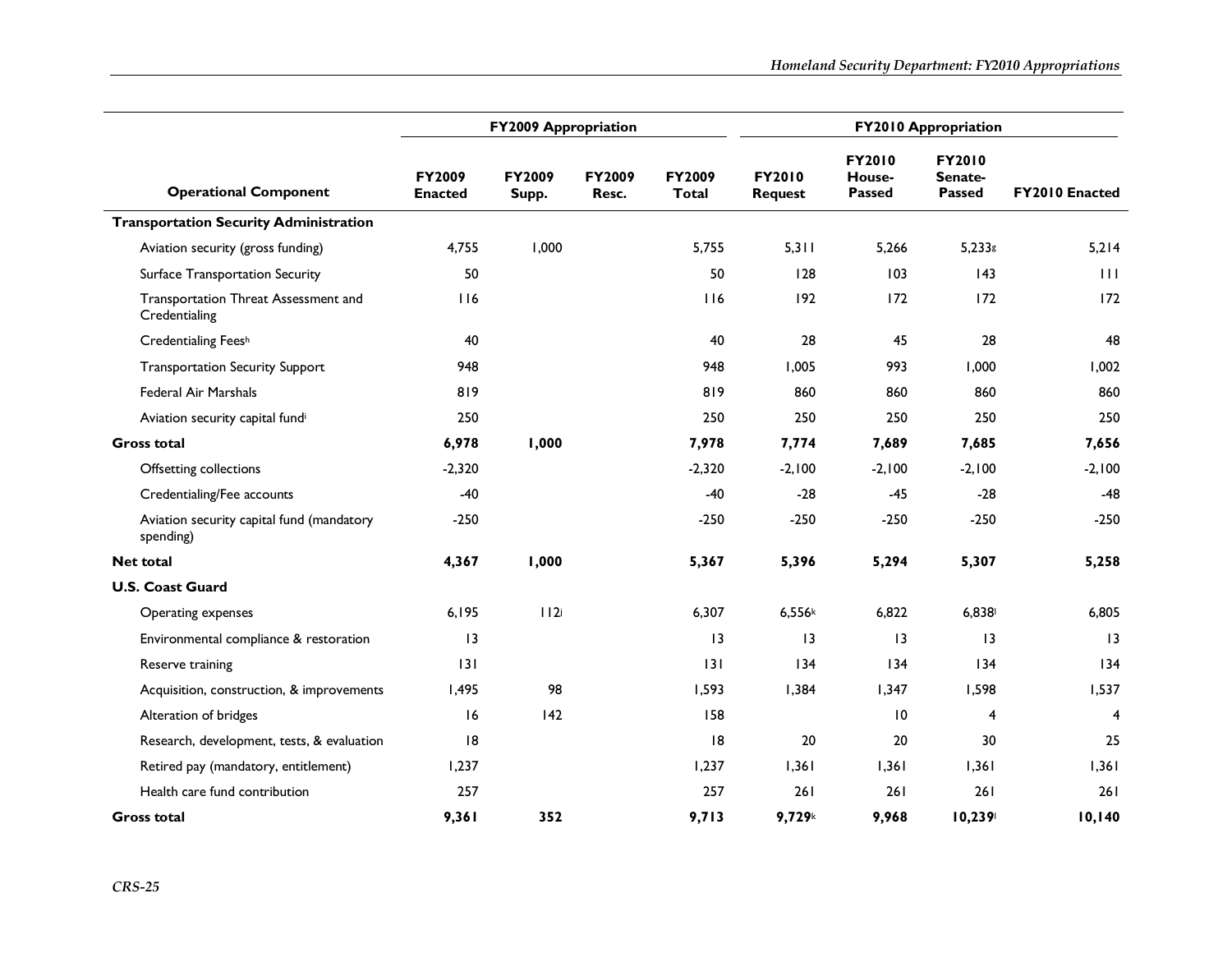|                                                                  |                                 | <b>FY2009 Appropriation</b> |                        |                        | <b>FY2010 Appropriation</b>     |                                          |                                           |                       |
|------------------------------------------------------------------|---------------------------------|-----------------------------|------------------------|------------------------|---------------------------------|------------------------------------------|-------------------------------------------|-----------------------|
| <b>Operational Component</b>                                     | <b>FY2009</b><br><b>Enacted</b> | <b>FY2009</b><br>Supp.      | <b>FY2009</b><br>Resc. | <b>FY2009</b><br>Total | <b>FY2010</b><br><b>Request</b> | <b>FY2010</b><br>House-<br><b>Passed</b> | <b>FY2010</b><br>Senate-<br><b>Passed</b> | <b>FY2010 Enacted</b> |
| <b>U.S. Secret Service</b>                                       |                                 |                             |                        |                        |                                 |                                          |                                           |                       |
| Salaries and expenses                                            | 409, ا                          | 100 <sup>m</sup>            |                        | 509. ا                 | 486, ا                          | 457, ا                                   | I.483                                     | 479. ا                |
| Acquisition, construction, improvements,<br>and related expenses | 4                               |                             |                        | 4                      | 4                               | 4                                        | 4                                         | 4                     |
| Gross total                                                      | 1,413                           | 100 <sub>m</sub>            |                        | 1,513                  | 1,490                           | 1,461                                    | 1,487                                     | 1,483                 |
| <b>Gross Budget Authority: Title II</b>                          | 34,955                          | 2,152                       |                        | 37,107                 | 36,250                          | 37,421                                   | 36,762                                    | 36,580                |
| <b>Offsetting collections:</b>                                   | $-5,004$                        |                             |                        | $-5,004$               | $-4, 128$                       | $-5,260$                                 | $-4, 114$                                 | $-4, 135$             |
| <b>Net Budget Authority: Title II</b>                            | 29,951                          | 2,152                       |                        | 32,103                 | 32,122                          | 32,161                                   | 32,648                                    | 32,445                |

**Sources:** CRS Analysis of the *FY2010 DHS Congressional Budget Justifications*, the *FY2010 DHS Budget in Brief,* House-passed H.R. 2892 and H.Rept. 111-157, and Senatepassed H.R. 2892 and S.Rept. 111-31.

**Notes:** Tables may not add due to rounding.

- a.Fees include COBRA, Land Border, Immigration Inspection, Immigration Enforcement, and Puerto Rico.
- b.The FY2010 requests proposes to move FPS to the NPPD under Title III, see **Table 14**.
- c.The Senate-reported version of S. 1298 also moves FPS to the NPPD under Title III, see **Table 14**.
- d.P.L. 111-83 moves FPS to the NPPD under Title III, see **Table 14**.
- e.Fees include Exam, Student Exchange and Visitor Fee, Breached Bond, Immigration User, and Land Border.
- f.The Administration's request, and House-passed H.R. 2892 assume ICE fee receipts totaling \$318 million, however, the Senate assumes receipts of \$305 million.
- g. Includes a \$5 million transfer to FEMA Fire Assistance Grants in Title III , per Section 572 of Senate-passed H.R. 2892.
- h.Fees include TWIC, HAZMAT, Registered Traveler, and Alien Flight School Checks.
- i.Aviation Security Capital Fund, used for installation of Explosive Detection Systems at airports.
- j. Transfer of \$112 million from the Department of Defense, Navy per P.L. 110-252.
- k.Does not include \$242 million for overseas contingency operations.
- l.Includes \$242 million for overseas contingency operations.
- m. \$100 million for Protection of Persons and Facilities per P.L. 111-8.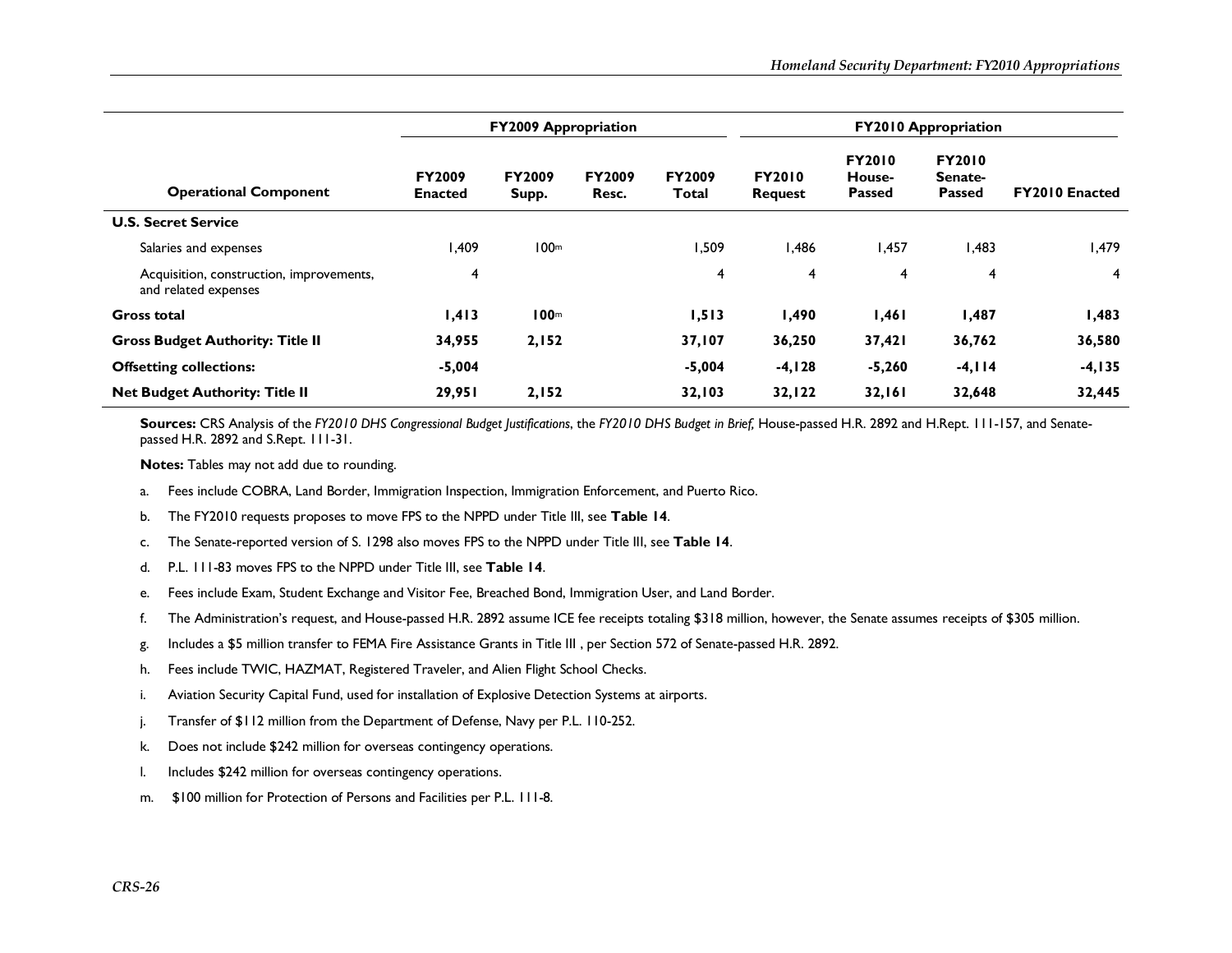### **Customs and Border Protection (CBP)29**

CBP is responsible for security at and between ports-of-entry along the border. Since September 11, 2001, CBP's primary mission is to prevent the entry of terrorists and the instruments of terrorism. CBP's ongoing responsibilities include inspecting people and goods to determine if they are authorized to enter the United States; interdicting terrorists and instruments of terrorism; intercepting illegal narcotics, firearms, and other types of contraband; interdicting unauthorized travelers and immigrants; and enforcing more than 400 laws and regulations at the border on behalf of more than 60 government agencies. CBP is comprised of the inspection functions of the legacy Customs Service, Immigration and Naturalization Service (INS), and the Animal and Plant Health Inspection Service (APHIS); the Office of Air and Marine Interdiction, now known as CBP Air and Marine (CBPAM); and the U.S. Border Patrol (USBP). See **Table 8** for accountlevel detail for all of the agencies in Title II, and **Table 9** for sub-account-level detail for CBP Salaries and Expenses (S&E) for FY2009 and FY2010.

#### **Table 9. CBP S&E Sub-account Detail**  (budget authority in millions of dollars)

| <b>Activity</b>                                                             | <b>FY2009</b><br><b>Enacted</b> | <b>FY2010</b><br><b>Request</b> | <b>FY2010</b><br>House-<br><b>Passed</b> | <b>FY2010</b><br>Senate-<br><b>Passed</b> | <b>FY2010</b><br><b>Enacted</b> |
|-----------------------------------------------------------------------------|---------------------------------|---------------------------------|------------------------------------------|-------------------------------------------|---------------------------------|
| <b>Headquarters Management and</b><br><b>Administration</b>                 | 1,269                           | 1,021                           | 982                                      | 1,419                                     | 1,418                           |
| <b>Border Security Inspections and</b><br>Trade Facilitation @ POE          | 2,561                           | 2,736                           | 2,733                                    | 2,770                                     | 2,750                           |
| Inspections, Trade & Travel<br>Facilitation @ POE                           | 2,094                           | 2,255                           | 2,255                                    | 2,269                                     | 2,262                           |
| Container Security Initiative (CSI)/<br>International Cargo Screening (ICS) | 149                             | 165                             | 162                                      | 165                                       | 162                             |
| Other International Programs                                                | П                               | $\mathbf{H}$                    | $\mathbf{1}$                             | $\perp$                                   | $\mathbf{H}$                    |
| C-TPAT                                                                      | 64                              | 63                              | 63                                       | 63                                        | 63                              |
| <b>FAST/NEXUS/SENTRI</b>                                                    | П                               | $\mathbf{H}$                    | $\mathbf{H}$                             | $\mathbf{H}$                              | $\mathbf{H}$                    |
| Inspection and Detection Technology                                         | 146                             | 44                              | 44                                       | 164                                       | 154                             |
| <b>Systems for Targeting</b>                                                | 33                              | 33                              | 33                                       | 33                                        | 33                              |
| <b>National Targeting Center</b>                                            | 24                              | 26                              | 26                                       | 27                                        | 26                              |
| Training at POE                                                             | 25                              | 25                              | 25                                       | 25                                        | 25                              |
| Harbor Maintenance Fee                                                      | 3                               | 3                               | 3                                        | 3                                         | 3                               |
| <b>Border Security and Control</b><br><b>Between POE</b>                    | 3,501                           | 3,557                           | 3,592                                    | 3,577                                     | 3,587                           |
| Border Security and Control<br><b>Between POE</b>                           | 3,426                           | 3,505                           | 3,539                                    | 3,525                                     | 3,535                           |
| Training Between the POE                                                    | 75                              | 52                              | 52                                       | 52                                        | 52                              |

 $29$  Prepared by Jennifer E. Lake, Analysts in Domestic Security, and Chad C. Haddal, Analyst in Immigration Policy, Domestic Social Policy Division.

-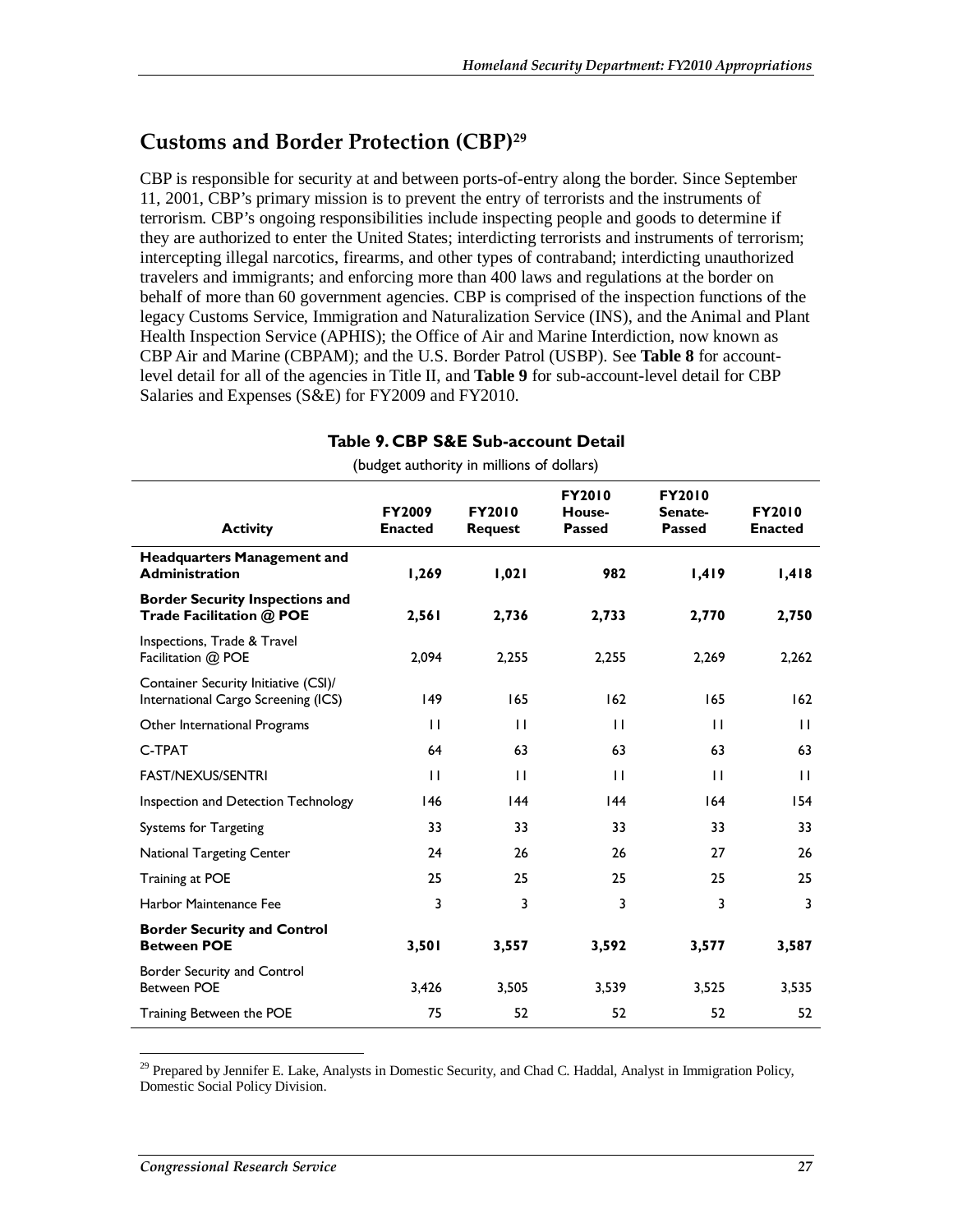| <b>Activity</b>                            | <b>FY2009</b><br><b>Enacted</b> | <b>FY2010</b><br><b>Request</b> | <b>FY2010</b><br>House-<br><b>Passed</b> | <b>FY2010</b><br>Senate-<br><b>Passed</b> | <b>FY2010</b><br><b>Enacted</b> |
|--------------------------------------------|---------------------------------|---------------------------------|------------------------------------------|-------------------------------------------|---------------------------------|
| Air and Marine Operations -                |                                 |                                 |                                          |                                           |                                 |
| <b>Salaries</b>                            | 272                             | 310                             | 310                                      | 310                                       | 310                             |
| <b>Rescission</b>                          |                                 |                                 |                                          |                                           |                                 |
| <b>CBP Salaries and Expenses</b><br>Total: | $7,603$ <sup>a</sup>            | 7,623                           | 7,616                                    | 8,076                                     | 8,065                           |

**Sources:** CRS Analysis of the *FY2010 DHS Congressional Budget Justifications*, the *FY2010 DHS Budget in Brief,* House-passed H.R. 2892 and H.Rept. 111-157, and Senate-passed H.R. 2892 and S.Rept. 111-31.

**Note:** Tables may not add due to rounding.

a. This total does not include \$160 million in emergency funding appropriated by P.L. 111-5.

#### **President's FY2010 Request**

The Administration requested an appropriation of \$11,431 million in gross budget authority for CBP for FY2010, amounting to a \$163 million (or 1%) increase over the enacted FY2009 level of \$11,268 million. The Administration requested \$10,049 million in net budget authority for CBP in FY2010, which amounts to a \$228 million increase over the net FY2009 appropriation of \$9,821 million.

#### **House-Passed H.R. 2892**

House-passed H.R. 2892 would provide \$11,438 million in gross budget authority for CBP for FY2010, amounting to \$43 million (or roughly 1%) less than was requested by the Administration, and a \$511 million or 4% decrease over the enacted FY2009 level of \$11,949 million. House-passed H.R. 2892 included \$10,006 million in net budget authority for CBP for FY2010, amounting to a \$43 million decrease over the Administration's request, and a \$495 million decrease over the FY2009 enacted level of \$10,501 million.

#### **Senate-Passed H.R. 2892**

Senate-passed H.R. 2892 would provide \$11,602 million in gross budget authority for CBP for FY2010, amounting to \$121 million (or 1%) more than was requested by the Administration, and a \$347 million or 3% decrease over the enacted FY2009 level of \$11,949 million. Senate-passed H.R. 2892 included \$10,170 million in net budget authority for CBP for FY2010, amounting to a \$121 million increase over the Administration's request, and a \$349 million increase over the FY2009 enacted level of \$9,821 million.

#### **P.L. 111-83**

P.L. 111-83 provided \$11,559 million in gross budget authority for CBP for FY2010, amounting to \$78 million (or 1%) more than was requested by the Administration, and a \$291 million or 3% increase over the enacted FY2009 level of \$11,268 million. P.L. 111-83 included \$10,127 million in net budget authority for CBP for FY2010, amounting to a \$78 million increase over the Administration's request, and a \$349 million increase over the FY2009 enacted level of \$9,821 million.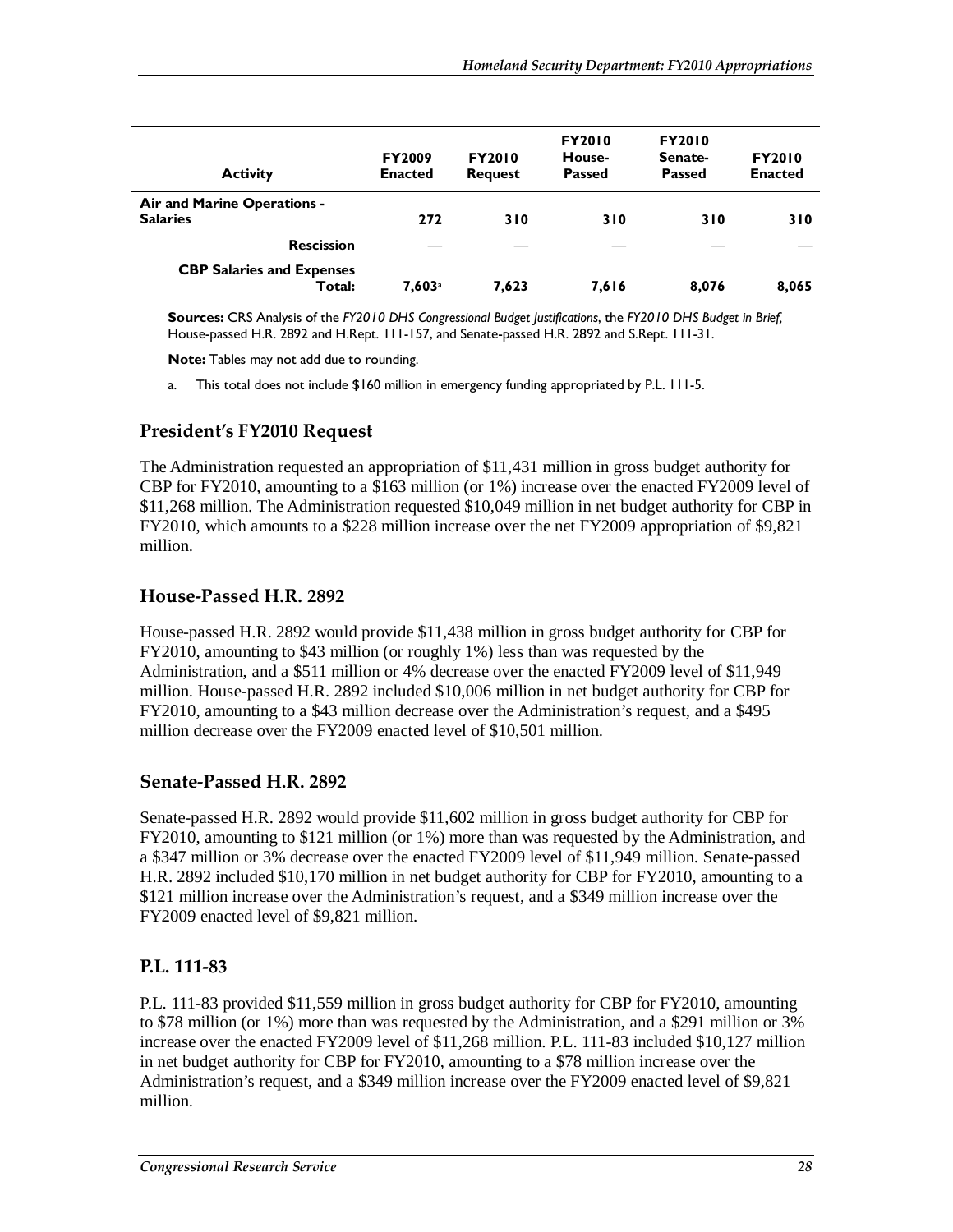#### **Issues for Congress**

Issues that Congress could consider during the FY2010 appropriations cycle include funding for and deployment of the Secure Border Initiative (SBI) technologies known as SBInet; CBP officers and Border Patrol agents hiring and staffing levels; the Western Hemisphere Travel Initiative (WHTI); the designation of CBP Officers as law enforcement officers for retirement purposes; and the declining request for appropriations for some cargo security initiatives.

#### *Fencing, Infrastructure, and Technology*

The Administration requested \$779 million for the deployment of SBInet<sup>30</sup> related technologies and infrastructures in FY2010, a decrease of \$4 million over the FY2009 enacted level of \$775 million (this total does not include \$100 million from the American Recovery and Reinvestment  $Act<sup>31</sup>$ ). Within the FY2010 request, the Administration is proposing to allocate \$494 million for developing and deploying additional technology and infrastructure solutions to the southwest border. An additional \$200 million is requested for operations and maintenance of the cameras, sensors, and tactical infrastructure (TI) fencing. The Administration notes that this will fund the costs associated with operating and maintaining the technologies that have already been deployed to the border as part of the SBI program. CBP states that the 670 miles of pedestrian and vehicle fencing along the southwest border are largely completed, and their attention will now shift towards other priorities, including the deployment of multiple SBInet projects.<sup>32</sup> The management of SBInet, however, has come under scrutiny. The Government Accountability Office (GAO) noted that the Border Patrol was not consulted early enough in the process of developing the technology solutions that would be used by SBInet, and that this fact combined with some challenges relating to the integration of the technologies deployed by Boeing led to an eight month delay in the initial pilot program's deployment in Tucson Sector.<sup>33</sup> Oversight of the SBInet program's continuing deployment of technology at the border, including whether DHS is on track to meet its goals, may be an issue of concern to Congress as it considers the FY2010 request.

House-passed H.R. 2892 would have provided \$732 million for the fencing, infrastructure and technology-related account in CBP. Of this funding, \$440 million would go towards development and deployment of technology and TI. The funding would also have included \$40 million for environmental and regulatory assessments and mitigation. Moreover, \$150 million of the funding would remain unavailable until an expenditure plan was submitted. The report language also called for an "alternative analysis" for operational control at the border, as well as more consultation between CBP and local communities about border control activities. Senate-passed H.R. 2892 would have provided \$800 million for the fencing, infrastructure and technologyrelated account in CBP, of which \$515 million would go towards development and deployment. P.L. 111-83 provided \$800 million for the fencing, infrastructure and technology-related account

-

<sup>&</sup>lt;sup>30</sup> SBInet is the technological and infrastructure component of the Secure Border Initiative (SBI), a multifaceted approach to securing the border. In its FY2007 budget submission, DHS asserted that it had "developed a three-pillar approach under the SBI that will focus on controlling the border, building a robust interior enforcement program, and establishing a Temporary Worker Program." *DHS FY2007 Justification*, p. CBP S&E 4.<sup>31</sup> P.L. 111-5.

<sup>32</sup> *DHS FY2010 Justification,* p. CBP BSFIT 2.

<sup>&</sup>lt;sup>33</sup> Testimony of GAO Director of Homeland Security and Justice Issues Richard Stana, in U.S. Congress, Committee on Appropriations, Subcommittee on Homeland Security, *DHS Has Taken Actions to Strengthen Border Security Programs and Operations, But Challenges Remain, 110<sup>th</sup> Cong., 2<sup>nd</sup> Sess., March 6, 2009.*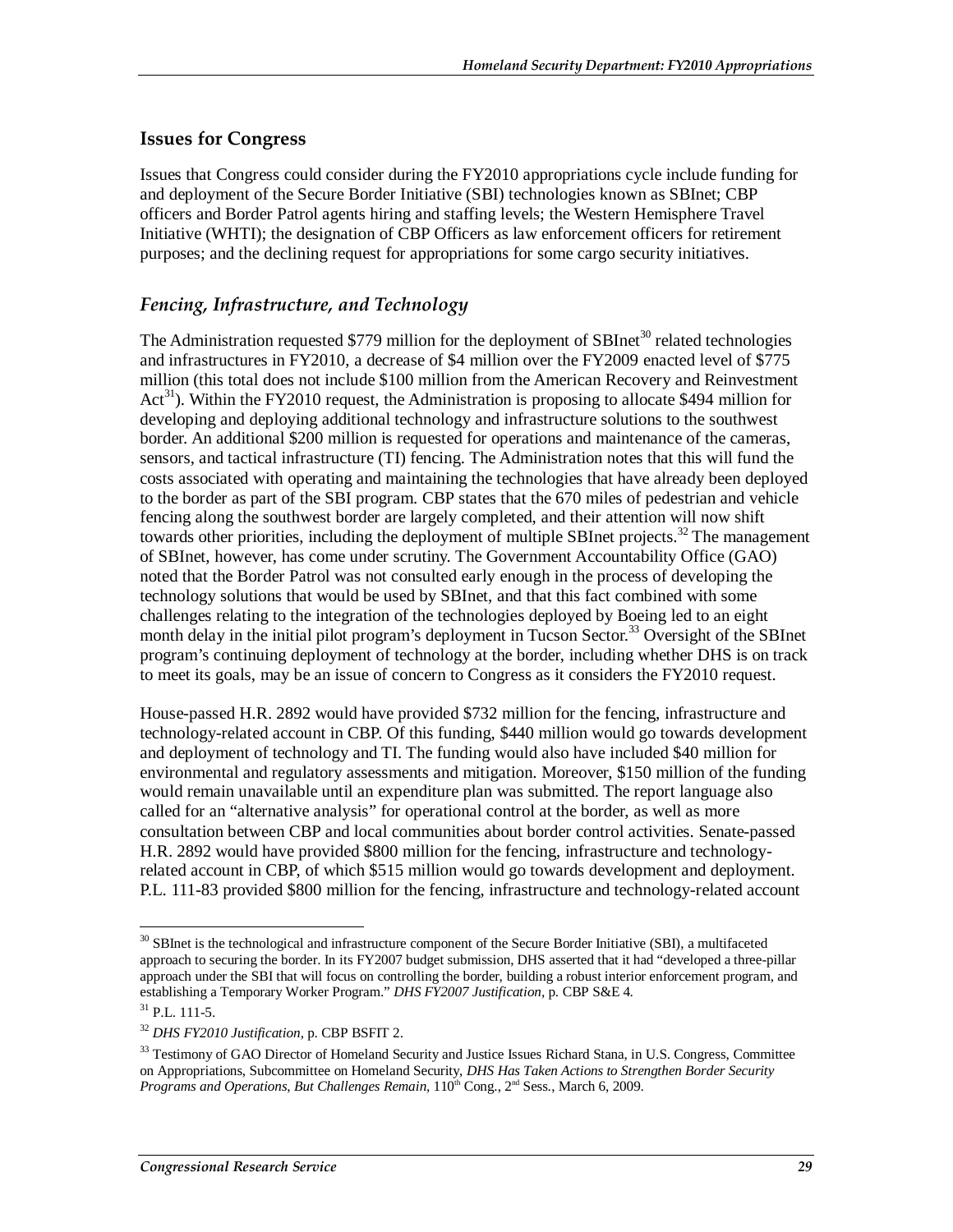in CBP, of which \$508 million was for development and deployment and \$40 million was for environmental and regulatory assessments and mitigation.

In addition to requiring the timely submission of an expenditure plan, the Senate report also noted a general disappointment that the upgrades of ports of entry are backlogged and that no funding request for new ports of entry were submitted. Also, both the House and Senate Reports voiced strong support for continuing efforts to secure the northern border, and include full funding for Border Patrol agents and recruitment. Consequently, P.L. 111-83 included \$40 million for Northern border security technology investment and funding for an additional 100 Border Patrol Agents.

In 2008, Congress included provisions in P.L. 110-161 requiring DHS to construct reinforced fencing or other barriers along not less than 700 miles of the southwest border, in locations where fencing is deemed most practical and effective. In carrying out this requirement, the Secretary is further directed to identify either 370 miles or "other mileage" along the southwest border where fencing would be most practical and effective in deterring smugglers and illegal aliens, and to complete construction of fencing in identified areas. These requirements would have been modified by S.Amdt. 1399 to Senate-passed H.R. 2892 to require that DHS construct reinforced fencing to "restrain pedestrian traffic" along the entire 700 miles of border identified by the Secretary for barrier construction. This language, however, was dropped by the conferees and excluded from P.L. 111-83.

#### *Western Hemisphere Travel Initiative (WHTI)*

The Administration requested an increase of \$21 million (for a total of \$145 million) for WHTI in FY2010. WHTI requires U.S. citizens, and Canadian, Mexican, and some island nation nationals to present a passport, or some other document or combination of documents deemed sufficient to denote identity and citizenship status by the Secretary of Homeland Security, as per P.L. 108-458 §7209. DHS has already required all U.S. citizens entering the country at air and sea POE to present passports as of January 18, 2007. P.L. 110-161, the Consolidated Appropriations Act, 2008, which requires U.S. citizens to provide proof of identity and citizenship at the land border, took effect June 1, 2009. Moreover, as of January 31, 2008, DHS has ended the practice of accepting oral declarations of citizenship at the land border and is requiring U.S, citizens to present a passport, some other accepted biometric document, or the combination of a driver's license and a birth certificate, in order to re-enter the country<sup>34</sup> (although DHS has made public assurances that immigration inspectors will be allowed some discretion immediately following the WHTI requirements taking effect).<sup>35</sup> Issues for Congress include whether dissemination of WHTI documents is large enough to prevent a detrimental impact on the border regions, whether the proposed staffing increases and infrastructure modifications are adequate to meet the needs associated with the WHTI program, and whether the program to develop enhanced state driver's licenses that may be used to cross the land-border adequately addresses security concerns.<sup>36</sup>

<u>.</u>

<sup>34</sup> Department of Homeland Security, Press Release, *DHS Ends Oral Declarations at Borders, Reminds Travelers of New Procedures,* on January 31, January 18, 2008.

<sup>35</sup> Comments of Colleen Manahaer, Director, WHTI, at *New Administration, New Border Policy: International Conference and Congressional Briefing of the Border Trade Alliance*, Washington, DC, April 20, 2009.

<sup>&</sup>lt;sup>36</sup> DHS entered into an agreement to with Washington State to develop driver's licenses that would be considered WHTI-compliant. These enhanced driver's licenses (EDL) have been issued since January 22, 2008 and several other states have signed agreements with DHS to develop their own EDLs. For additional information and discussion, see (continued...)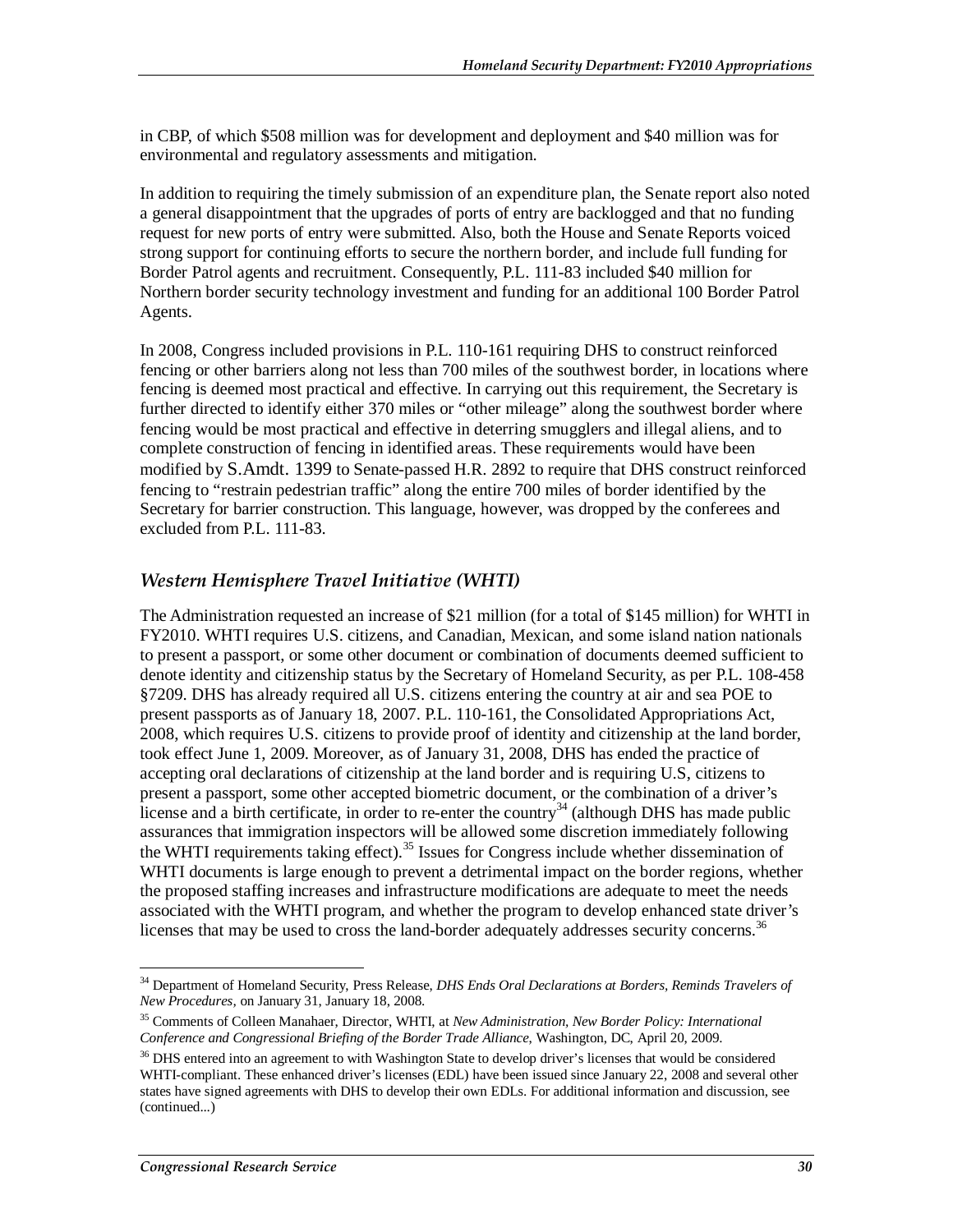House-passed H.R. 2892 would have included \$140 million for WHTI to be used on the continued costs of infrastructure, technology and operations for WHTI. In addition to general deployment, the House report noted that some of this funding would have been used for expanding program support in anticipation of the 2010 Olympics in Vancouver, as well as for auditing of enhanced drivers licenses and wait time studies. Senate-passed H.R. 2892 would have fully funded the Obama Administration's request of \$145 million for WHTI. The Senate report also noted that WHTI implementation activities, including issuance of WHTI compliant tribal IDs, are eligible for funding under the State Homeland Security Grant Program. P.L. 111-83 fully funded the Obama Administration's request of \$145 million for WHTI.

# *Other Travel Programs*

The new International Registered Traveler program enacted by the FY2008 Consolidated Appropriations Act, and which has been renamed Global Entry by the Administration, is currently being rolled out. The program gives pre-approved, low-risk travelers (U.S. Citizens and Legal Permanent Residents) expedited clearance into the United States at seven airports, and the program will eventually expand to the 20 busiest international airports.<sup>37</sup> An agreement with the Government of the Netherlands will allow qualified U.S. citizens to join Privium, the Dutch equivalent to Global Entry, and allow Dutch citizens to join Global Entry.<sup>38</sup> In addition, pursuant to requirements under Section 711 of the Implementing the Recommendations of the 9/11 Commission Act of 2007,  $39$  the Electronic System for Travel Authorization (ESTA) has been established to screen Visa Waiver Program travelers prior to travel to the United States. As eight countries were added to the Visa Waiver Program in  $2008<sup>40</sup>$ , the ESTA program is projected to process over 17 million ESTA applications submitted by VWP travelers.<sup>41</sup>

H.Rept. 111-157 to H.R. 2892 notes that the enrollment in established trusted traveler programs— SENTRI, FAST, and NEXUS—has been growing, since participation satisfies the requirements of WHTI. The Global Entry program, however, has seen less growth than expected, according to the report. Also, H.Rept. 111-157 states that CBP is developing a global enrollment system that will, when fully operational, serve as the application gateway to a single trusted traveler program. The report does not provide indications of any timeline for developing such a system.

# *Secure Freight Initiative (SFI)*

The Secure Freight Initiative (SFI) is the next stage in the Department's effort to secure cargo containers in-bound to the U.S. from foreign countries. According to DHS, SFI is now being

1

<sup>(...</sup>continued)

CRS Report RL32754, *Immigration: Analysis of the Major Provisions of the REAL ID Act of 2005*, by Michael John Garcia, Margaret Mikyung Lee, and Todd B. Tatelman.

<sup>37</sup> U.S. Customs and Border Protection, *Global Entry Program Overview*, Washington, DC, February 12, 2009, http://www.cbp.gov/xp/cgov/travel/trusted\_traveler/global\_entry/global\_entry\_discription.xml.

<sup>38</sup> U.S. Customs and Border Protection, *Global Entry with Expedited Entry into the Netherlands*, Washington, DC, May 5, 2009, http://www.cbp.gov/xp/cgov/travel/trusted\_traveler/global\_entry/global\_entry\_flux.xml.

<sup>39</sup> P.L. 110-53.

<sup>&</sup>lt;sup>40</sup> These eight countries were Estonia, Czech Republic, Hungary, Latvia, Lithuania, Slovakia, South Korea, and Malta. <sup>41</sup> *DHS FY2010 Budget Justification*, p. CBP S&E 15.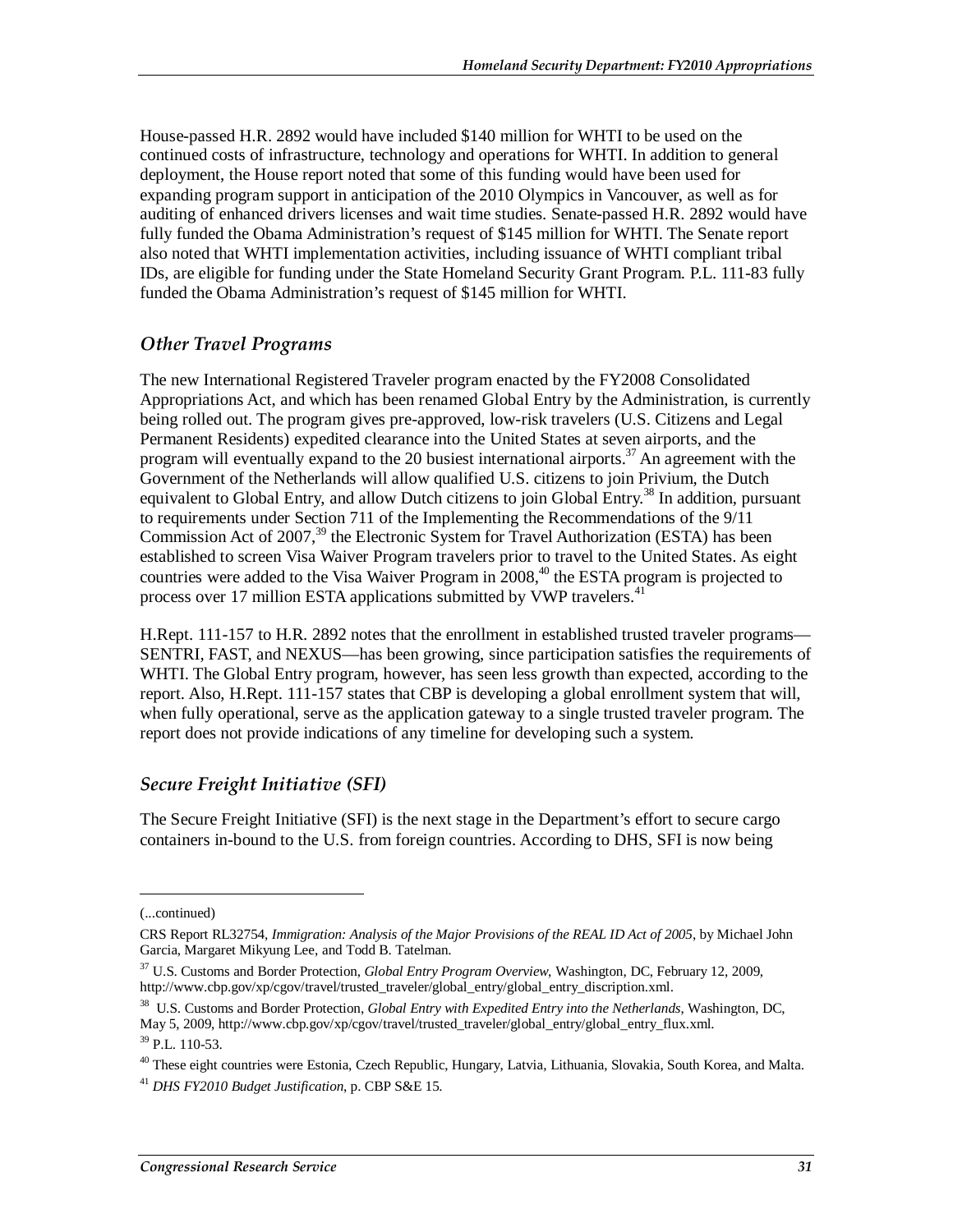characterized as a "three-pronged approach to enhance supply chain security."<sup>42</sup> The three prongs of this approach are: the International Container Security project (ICS); the project to acquire data elements to improve risk-based targeting of containers, known as the Security Filing (SF) or " $10+2$ "; and the efforts to identify and acquire technology to enhance cargo scanning and risk assessment capabilities.<sup>43</sup> The ICS is the component of the strategy whereby all U.S.-bound maritime containers are subject to an integrated scan (image and radiation detection) at the participating overseas port before being loaded on the U.S.-bound vessel. ICS is currently fully operational and scanning 100% of U.S.-bound containers at the Port of Southampton in the United Kingdom, the Port of Oasim in Pakistan, and at Puerto Cortes in Honduras.<sup>44</sup>

The SF initiative, also referred to as " $10+2$ " by CBP, is the latest effort to collect additional data pertaining to U.S.-bound maritime shipments. The SF initiative will allow CBP to collect additional data earlier in the supply chain to enhance risk assessment capabilities before cargo is loaded onto U.S.-bound vessels. CBP issued the final rule setting out the implementation of the  $10+2$  data requirements November 25, 2008.<sup>45</sup> The rule took effect on January 26, 2009, but is being implemented under a "delayed compliance period" which is currently scheduled to last 12 months.

CBP Congressional Budget Justification materials indicated that the \$165 million request for ICS in FY2010 includes a \$16 million increase for Secure Freight, the majority of which is what is characterized as a "base funding adjustment".<sup>46</sup> According to the budget justification materials, the goals for FY2010 include expanding SFI "as permitted" to an additional nine locations that would focus on high-risk trade corridors. An issue for Congress might be whether or not the requested increase of \$16 million is sufficient to support the expansion of SFI, given that the majority of the requested increase has been characterized as an adjustment to base funding, rather than as a programmatic increase. Congress may also wish to examine the criteria CBP is using to select the additional SFI locations, and in particular their designation as high-risk. House-passed H.R. 2892 provides \$162 million for ICS (\$3 million below the request for FY2010), while Senate-passed H.R. 2892 fully funds the President's request for this activity. P.L. 111-83 provides \$162 million for ICS.

H.Rept. 111-157 contains language expressing the Appropriations Committee's understanding that while SFI has produced interesting data and results, it has also revealed "considerable challenges". The committee states that:

It has become increasingly clear that, at least for now, a 100 percent scanning goal is not feasible, and even if it were, would come at an unacceptably high cost monetarily and in the displacement of other efforts.<sup>47</sup>

<sup>-</sup>42 DHS, *FY2009 Congressional Budget Justifications*, p. CBP-SE-26.

<sup>43</sup> DHS *FY2010 Congressional Budget Justifications*, p. CBP-S&E-23.

<sup>44</sup> Ibid. p. CBP-S&E-24.

<sup>&</sup>lt;sup>45</sup> Department of Homeland Security, Customs and Border Protection, "19 CFR Parts 4, 12, 18, et al.: Importer Security Filing and Additional Carrier Requirements; Final Rule," 73 *Federal Register* 71730-71785, November 25, 2008.

<sup>46</sup> DHS, *FY2010 Congressional Budget Justification,* CBP-S&E-21, accessed at http://www.dhs.gov/xlibrary/assets/ budget\_fy2009.pdf.

 $47$  Ibid.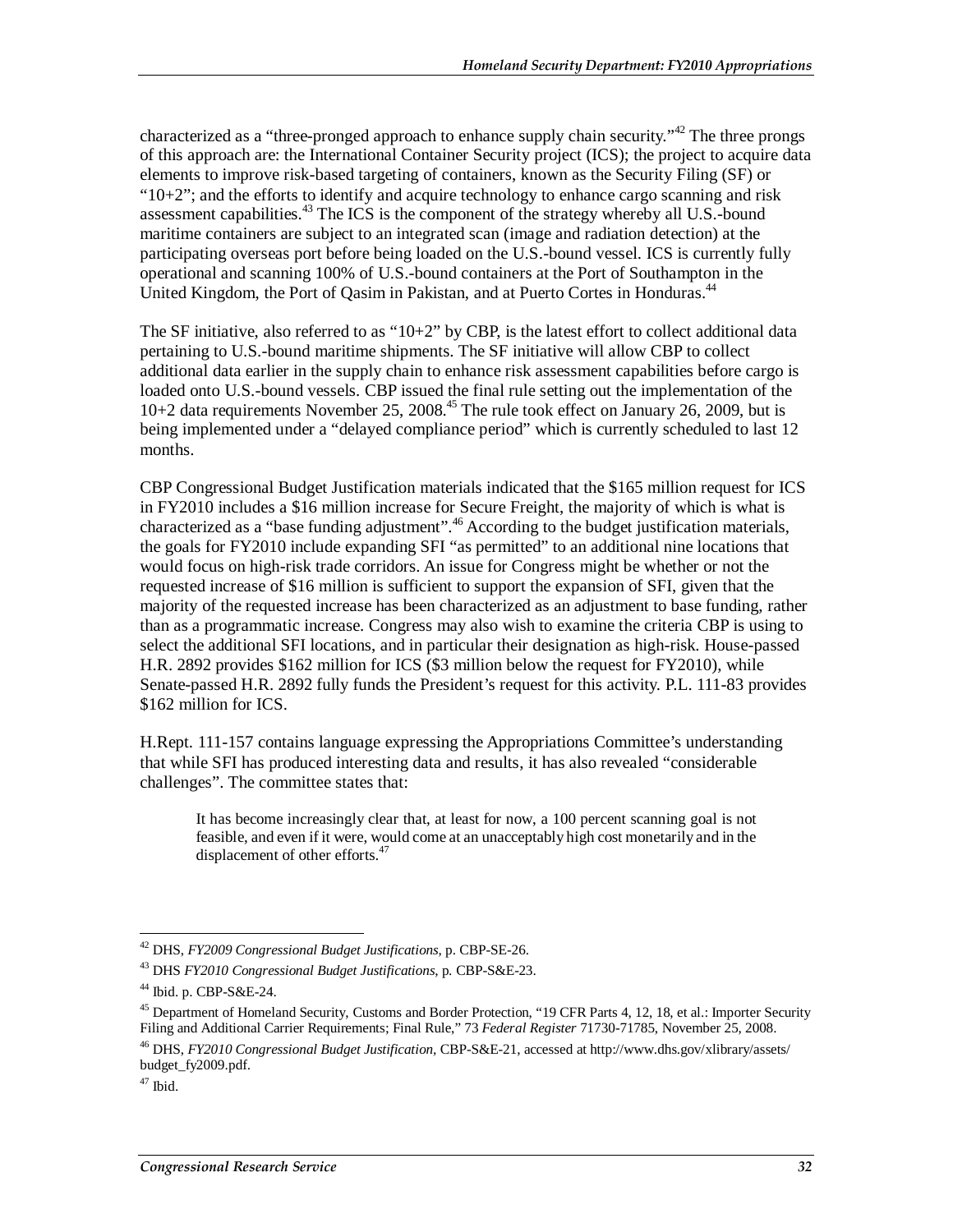The committee report requires CBP to report, not later than January 15, 2010, on its strategy to "achieve meaningful cargo and supply chain security" in the absence of the 100% scanning requirement. The adopted conference report to H.R. 2892 includes language instructing CBP to report, as described in the House report, no later than February 1, 2010.

It is important to note that CBP is currently describing the Secure Freight Initiative (SFI) as the next phase/iteration or future of the Container Security Initiative (CSI). CSI may also be referred to as a component of the International Container Security (ICS) project. The ICS, as noted above, is the new umbrella name for CBP's international cargo security initiatives, which includes CSI and SFI.

# *Container Security Initiative*

CSI is a program by which CBP stations CBP officers in foreign ports to target high-risk containers for inspection before they are loaded on U.S.-bound ships. CSI is currently operational in 58 ports. This year, the requested \$165 million for FY2010 includes funding for CSI/ICS, SFI, the Security Filing (SF), and technology acquisition efforts. As noted above, the CBP Budget Justifications indicate a requested increase of nearly \$16 million for the CSI/ICS program for FY2010. However, as noted above, the majority of the requested increase appears targeted to SFI, and thus the FY2010 budget request does not appear to include any additional funding for CSI. Congress may wish to explore in more detail the current and potential relationship between the CSI and SFI programs, and whether or not it would be beneficial to have a separate budgetary presentation for the CSI and SFI programs. Currently, it is difficult to assess what portion of the ICS account is dedicated to the CSI program. Neither H.Rept. 111-157, nor S.Rept. 111-31 shed light on the portion of ICS funding dedicated to the CSI program. P.L. 111-83 also reflects this lack of clarity.

# **Immigration and Customs Enforcement (ICE)**<sup>48</sup>

ICE focuses on enforcement of immigration and customs laws within the United States. ICE develops intelligence to reduce illegal entry into the United States and is responsible for investigating and enforcing violations of the immigration laws (e.g., alien smuggling, hiring unauthorized alien workers). ICE is also responsible for locating and removing aliens who have overstayed their visas, entered illegally, or have become deportable. In addition, ICE develops intelligence to combat terrorist financing and money laundering, and to enforce export laws against smuggling, fraud, forced labor, trade agreement noncompliance, and vehicle and cargo theft. Furthermore, this bureau oversees the building security activities of the Federal Protective Service (FPS), formerly of the General Services Administration. For FY2010, the Administration has proposed moving the FPS from ICE to NPPD in Title III. See **Table 8** for account-level detail for all of the agencies in Title II, and **Table 10** for sub-account-level detail for ICE Salaries and Expenses (S&E) for FY2009 and FY2010.

<sup>-</sup><sup>48</sup> Prepared by Alison Siskin, Specialist in Immigration Policy, Domestic Social Policy Division.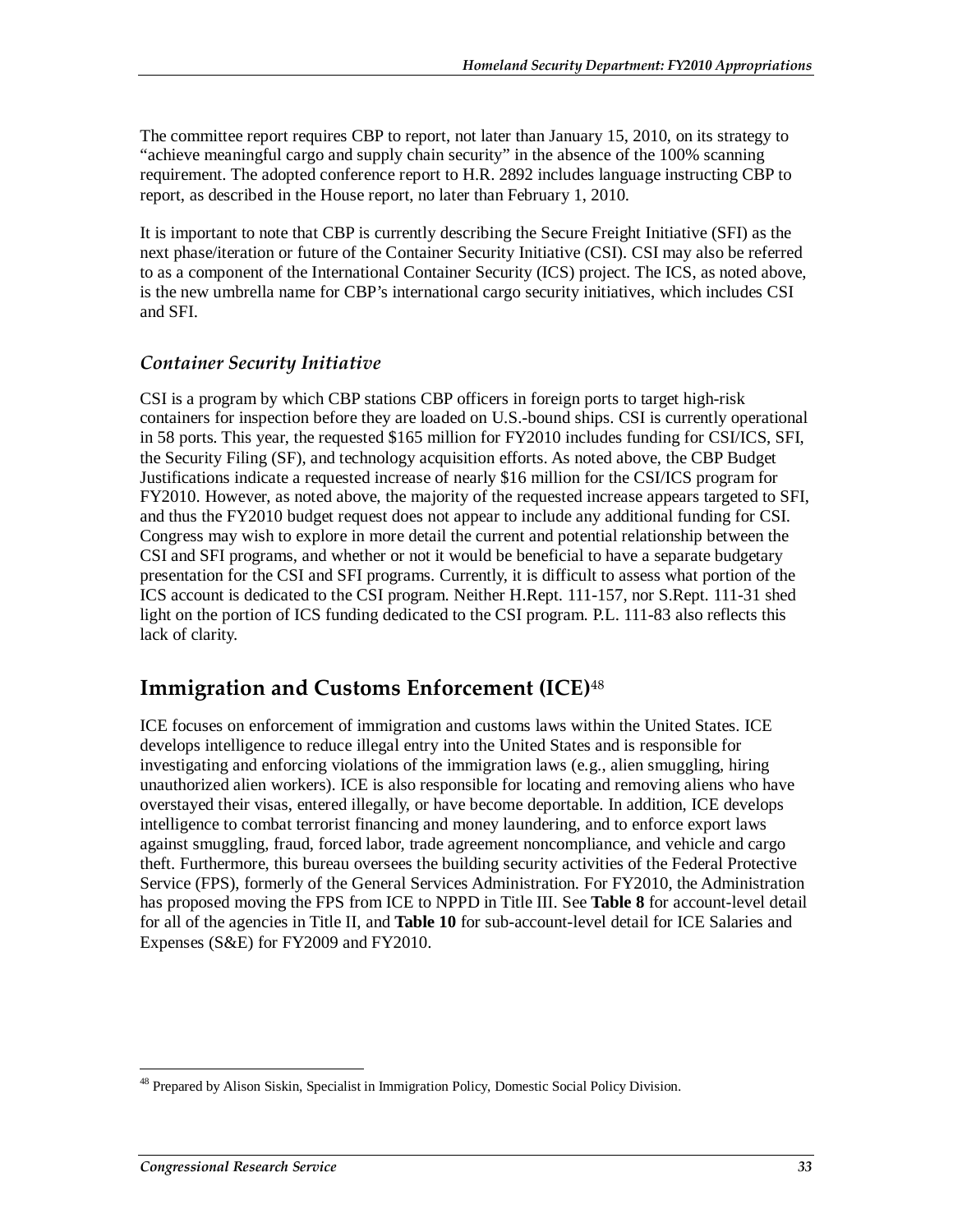# **President's FY2010 Request**

The Administration requested \$5,776 in gross budget authority for ICE in FY2010. This represented a 2.7% decrease over the enacted FY2009 level of \$5,928 million (excluding the supplemental). However, this decrease is misleading, because of the proposed transfer of FPS from ICE to NPPD. The Administration requested an appropriation of \$5,458 million in net budget authority for ICE in FY2010, representing a 9% increase over the FY2009 enacted level (including the Supplemental) of \$4,989 million. **Table 10** provides activity-level detail for the Salaries and Expenses account. The request includes the following increases:

- \$70 million for the Southwest Border Enforcement Program;
- \$92 million for the co-location of ICE facilities;
- $$39.1$  million for Secure Communities;<sup>49</sup>
- \$12 million for the Detention Facilities Inspection Group;
- \$12 for the Office of State and Local Coordination;
- \$34 million to move data center operations from Department of Justice's centers to DHS centers.

| <b>Activity</b>                                                       | <b>FY2009</b><br><b>Enacted</b> <sup>a</sup> | <b>FY2010</b><br><b>Requesta</b> | <b>FY2010</b><br>House-<br><b>Passed</b> | <b>FY2010</b><br>Senate-<br><b>Passed</b> | <b>FY2010</b><br><b>Enacted</b> |
|-----------------------------------------------------------------------|----------------------------------------------|----------------------------------|------------------------------------------|-------------------------------------------|---------------------------------|
| Management (HQ) &<br><b>Administration</b>                            | $\bf{0}$                                     | 0                                | 486                                      | 522                                       | 512                             |
| <b>Legal Proceeding</b>                                               | 240                                          | 260                              | 222                                      | 222                                       | 222                             |
| <b>Investigations - Domestic</b>                                      | 1,696                                        | 1,884                            | 1,643                                    | 1,667                                     | 1,650                           |
| Investigations - International                                        | $\mathbf{H}$                                 | 119                              | 113                                      | 113                                       | 113                             |
| Visa Security Program <sup>b</sup>                                    | 28                                           | 32                               | 32                                       | 30                                        | 31                              |
| <b>Total Investigations</b>                                           | 1,835                                        | 2,035                            | 1,788                                    | 1,810                                     | 1,793                           |
| Intelligence                                                          | 64                                           | 80                               | 68                                       | 72                                        | 70                              |
| <b>DRO-Custody Operations</b>                                         | 1,830                                        | 1,967                            | 1,771                                    | 1,771                                     | 1,771                           |
| <b>DRO-Fugitive Operations</b>                                        | 241                                          | 251                              | 230                                      | 230                                       | 230                             |
| DRO-Criminal Alien Program                                            | 209                                          | 222                              | 193                                      | 193                                       | 193                             |
| <b>DRO-Alternatives to Detention</b>                                  | 67                                           | 69                               | 74                                       | 64                                        | 70                              |
| DRO Transportation and Removal<br>Program                             | 281                                          | 281                              | 282                                      | 282                                       | 282                             |
| <b>DRO Total</b>                                                      | 2,628                                        | 2,790                            | 2,549                                    | 2,539                                     | 2,545                           |
| <b>Comprehensive Identification</b><br>and Removal of Criminal Aliens | 161c                                         | 212                              | 200                                      | 196                                       | 200                             |
| <b>ICE Salaries and Expenses</b>                                      | 4,927                                        | 5,348                            | 5,313                                    | 5,360                                     | 5,342                           |

### **Table 10. ICE S&E Sub-account Detail**

(budget authority in millions of dollars)

 $49$  Secure communities is a program which seeks to remove all criminal aliens convicted of violent felonies and major drug crimes from the United States.

-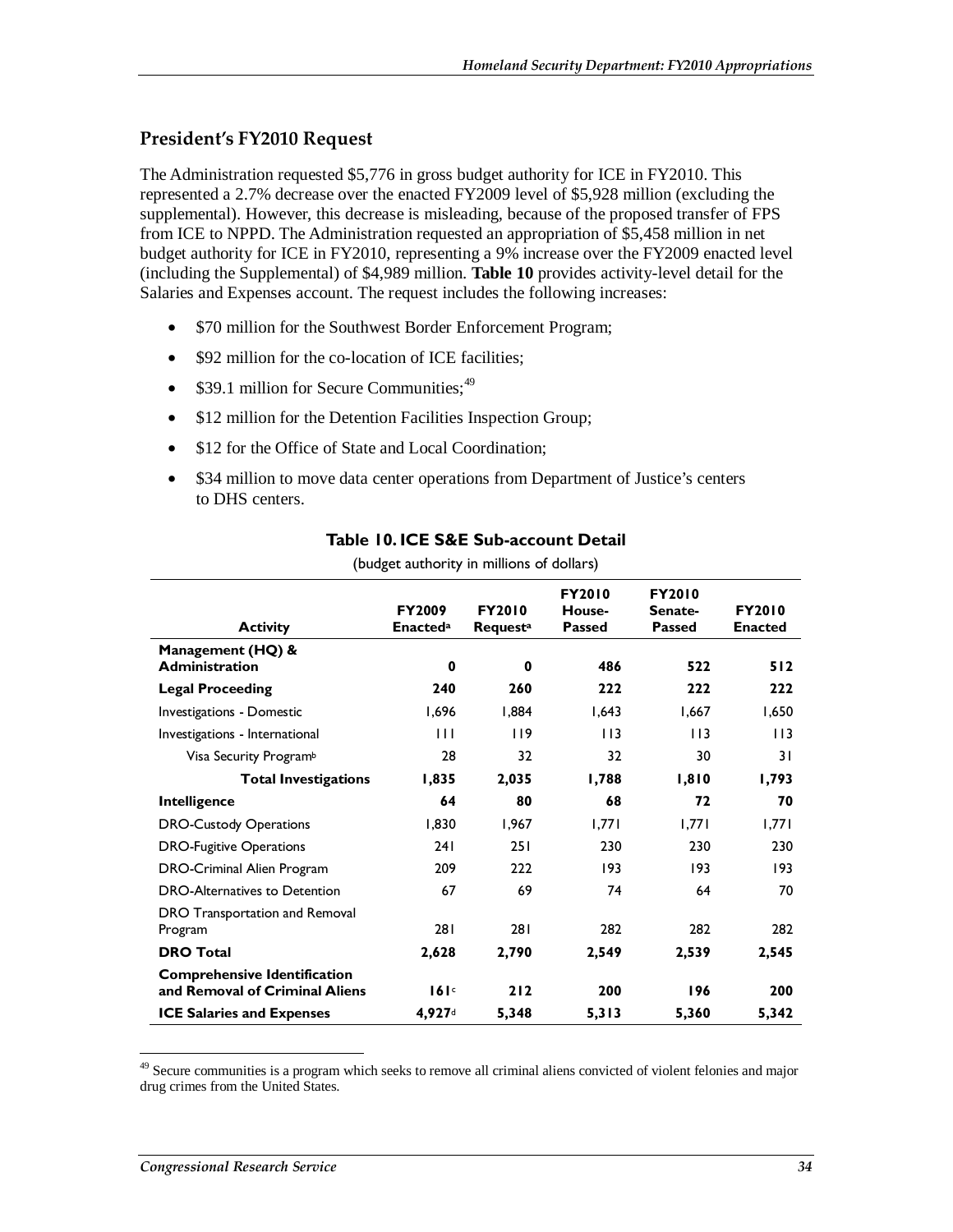**Sources:** CRS Analysis of the *FY2010 DHS Congressional Budget Justifications*, the *FY2010 DHS Budget in Brief,* House-passed H.R. 2892 and H.Rept. 111-157, and Senate-passed H.R. 2892 and S.Rept. 111-31.

**Note:** Tables may not add due to rounding. Although the total funding requests summed to the same amount, CRS noted a discrepancy in the account requests between the Budget Justifications and the Budget in Brief. As such, CRS chose to use the numbers presented by ICE in the budget justifications.

- a. In P.L. 110-329, Congress appropriated \$372 million for Headquarters and Administration. The President's request does not include a specific line item for Headquarters and Administration (now called Management and Administration (M & A)) and puts funding for M & A within the line item for office that is related to the purpose of the funds. Amounts shown in **Table 10** for the FY2009 enacted and the President's request for FY2010 are displayed in this manner. The House-reported and Senate-report versions of the bill shows the M&A amount as a specific line item extracted from the line item for the office that is related to the purpose of the funds.
- b. In the FY2009 appropriations, the Visa Security Program was included as part of Office of Investigations (OI) International Investigations funding
- c. This amount includes funding for the Criminal Alien Program (CAP), Fugitive Operations, Office of Investigations support to locate criminal aliens, and State and Local Programs including  $287(g)$  agreements. The INA §287(g) authorizes the Attorney General to enter into a written agreement with a state, or any political subdivision, to allow state and local law enforcement officers to perform the functions of an immigration officer in relation to the investigation, apprehension, or detention of aliens in the United States.
- d. Excludes \$20 million from the FY2009 supplemental which was appropriated to aid in the transfer of unaccompanied minors from ICE or CBP custody to the custody of Department of Health and Human Services, Office of Refugee Resettlement (ORR).

#### **House-passed H.R. 2892**

House-passed H.R. 2892 would have appropriated \$6,863 million in gross budget authority. Nonetheless, this amount included money from the FPS fees.<sup>50</sup> Removing the FPS fees as was done in the Administration request, House-passed H.R. 2892 would have appropriated \$5,748 million in gross budget authority, \$28 million less than the President's request. House-passed H.R. 2892 would have appropriated \$5,430 in net budget authority for ICE, which would have represented a decrease of \$28 million, under the Administration's requested amount. Of the appropriated amount, \$2,549 million would have been designated for detention and removal operations; \$1,500 million to identify aliens convicted of a crime who may be deportable and remove them from the United States once they are judged deportable; nearly \$8 million would have been for special operations under §3131 of the Customs Enforcement Act of 1986; \$1 million would have provided compensation awards to informants; \$305,000 would have been used to promote public awareness of the child pornography tipline and anti-child exploitation activities; \$11 million would have been designated to fund or reimburse other federal agencies for the cost of care, and repatriation of smuggled aliens; \$5 million would have been used to facilitate agreements under  $\S 287(g)$  of the INA; \$16 million would have been targeted for enforcement of laws against forced child labor; and almost \$7 million for the Visa Security Program.

According to H.Rept. 111-157, the appropriated monies would have included the President's budget requested increases of \$18 million for state and local programs; \$50 million for custody operations; \$12 million for the Office of Professional Responsibility. In addition, according to H.Rept. 111-157, House-passed H.R. 2892 would have appropriated over the President's requested budget:

<sup>-</sup> $50$  As mentioned above for FY2010, the Administration has proposed moving the FPS from ICE to NPPD.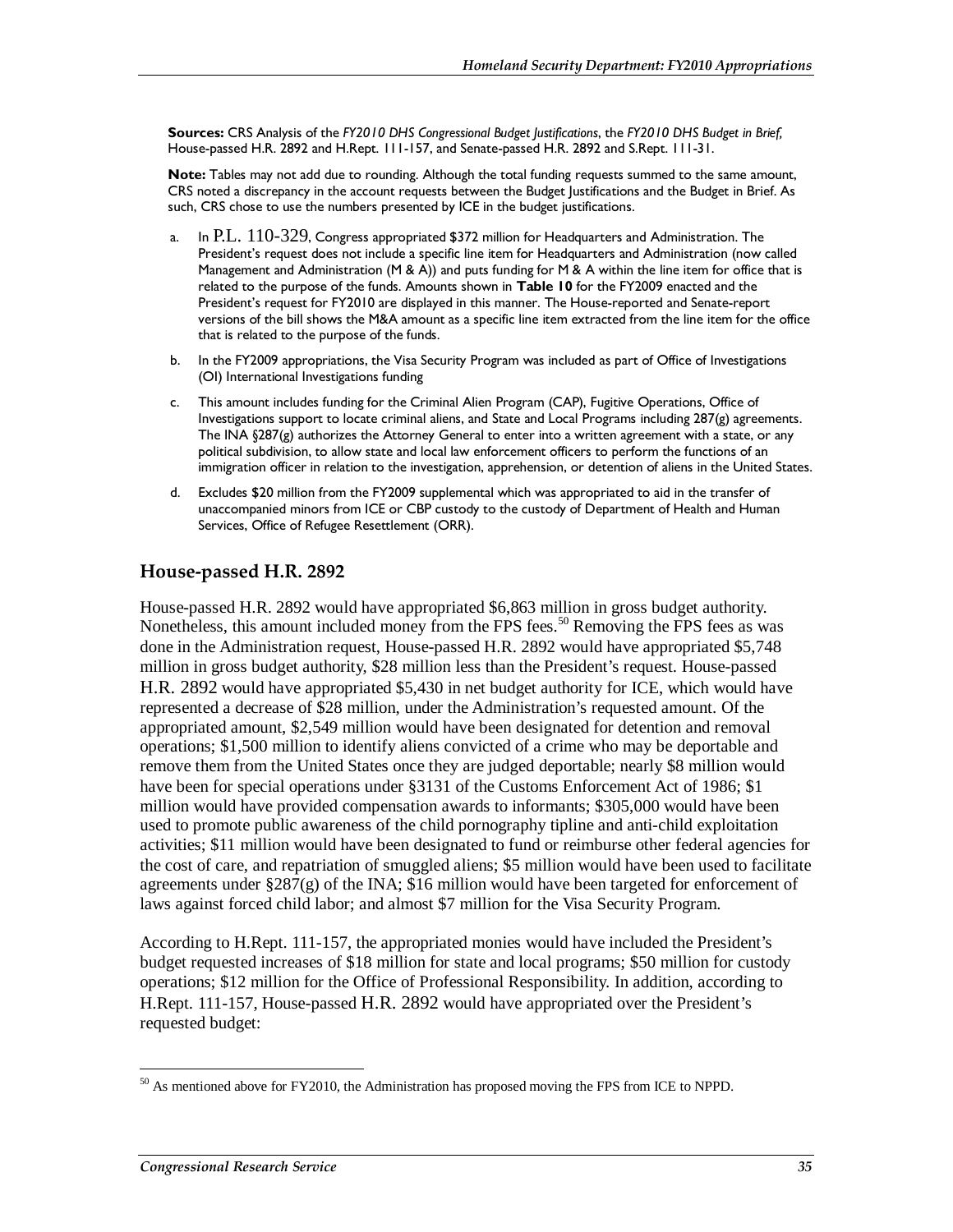- \$28 million for OI domestic investigations;
- \$28 million for the Southwest Border Enforcement Initiative;<sup>51</sup> and
- \$10 million for alternatives to detention.

In addition, according to H.Rept. 111-157, House-passed H.R. 2892 would not provide any funds for ICE data center migration activities.

#### **Senate-passed H.R. 2892**

Senate-passed H.R. 2892 would have appropriated \$5,750 million in gross budget authority, \$26 million less than the Administration request. Senate-passed H.R. 2892 would appropriate \$5,445 million in net budget authority for ICE in FY2010, \$13 million less than the Administration request. **Table 10** provides activity-level detail for the Salaries and Expenses account.

Of the appropriated amount in Senate-passed H.R. 2892, \$2,539 million would be designated for detention and removal operations; \$1,000 million to identify aliens convicted of a crime who may be deportable and remove them from the United States once they are judged deportable; \$1 million would provide compensation awards to informants; \$.3 million would be used to promote public awareness of the child pornography tipline and anti-child exploitation activities; \$5 million would be used to facilitate agreements under  $\S 287(g)$  of the INA; \$11 million would be designated to fund or reimburse other federal agencies for the cost of care, and repatriation of smuggled aliens; \$16 million would be targeted for enforcement of laws against forced child labor; and nearly \$7 million would be used to fund the Visa Security Program.

According to S.Rept. 111-31, Senate-passed H.R. 2892 would fully fund the President's budget request for increases over the FY2009 appropriate amounts for: the law enforcement support center (\$35 million); 287(g) agreements (\$12 million); and Secure Communities (\$196 million). In addition, S.Rept. 111-31 recommended an increase over the President's budget request of:

- \$45 million for ICE's role in the Southwest Border Enforcement Initiative;<sup>52</sup>
- \$2.1 million (4 FTEs) for the Office of Personal Responsibility (total increase of \$15 million); and
- \$10 million (50 FTEs) for worksite enforcement actions.

S.Rept. 111-31 also recommended a decrease over the Administration request of: \$35 million for the co-location of ICE facilities:  $53$  and \$10 million for data center migration.

<sup>&</sup>lt;u>.</u> <sup>51</sup> This includes \$20 million (\$10 million each) for investigations of transnational gangs and investigations of crossborder weapons smuggling; \$5 million for drug smuggling investigations, and \$3 million to expand human smuggling and trafficking investigations.

 $52$  \$20 million for additional Border Enforcement Security Task Forces (BESTs); \$20 million for counter-proliferation and gang investigations; and \$5 million to augment bulk cash smuggling investigations.

<sup>&</sup>lt;sup>53</sup> House-passed H.R. 2892 stated that no funds could be used to co-locate offices until the Secretary of DHS submits a report to the House and Senate Appropriations Committees on a nationwide plan to implement the Alternatives to Detention program.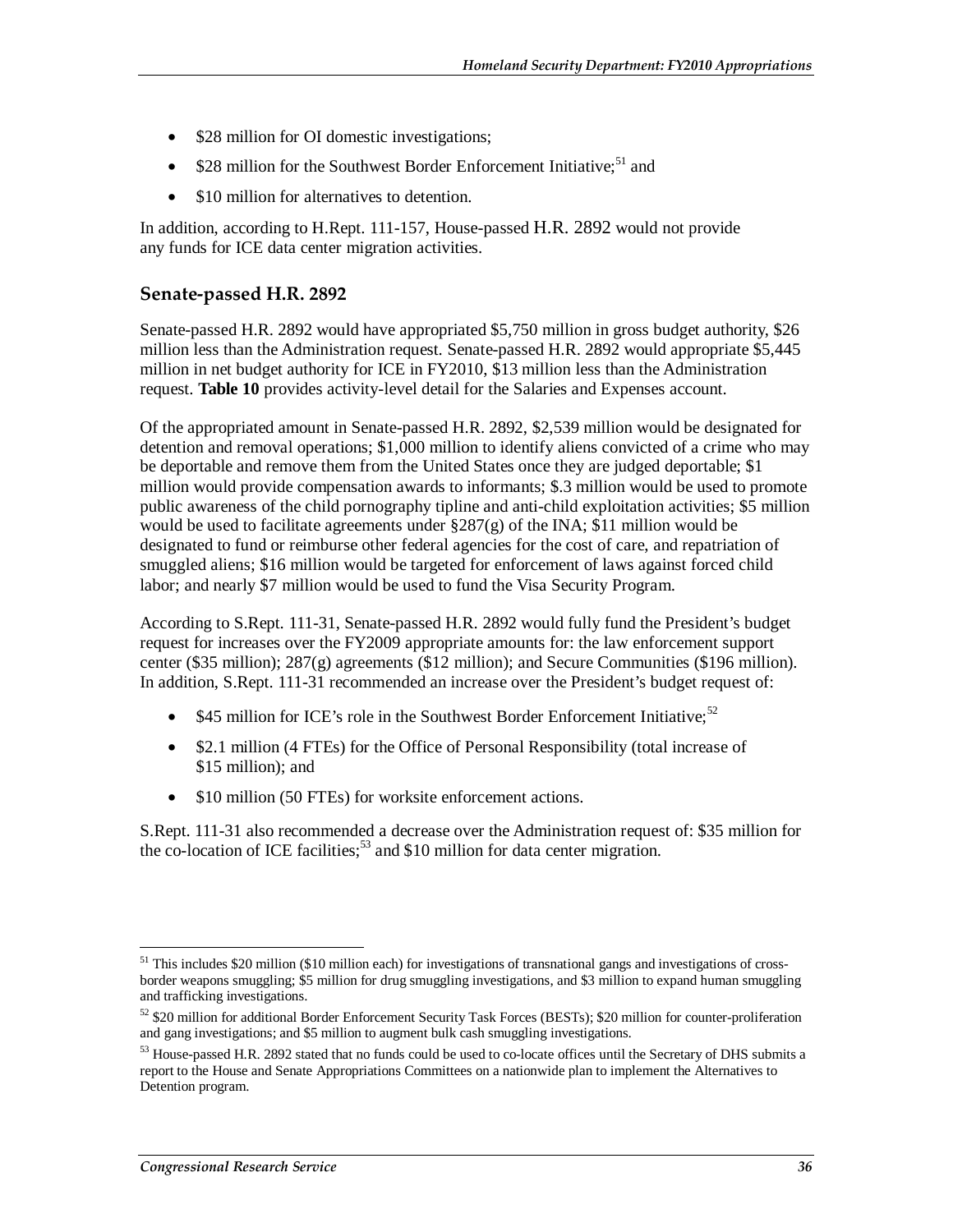# **P.L. 111-83**

P.L. 111-83 appropriated \$5,742 million in gross budget authority, \$34 million less than the Administration request. P.L. 111-83 appropriated \$5,437 million in net budget authority for ICE in FY2010, \$21 million less than the Administration request.

Of the appropriated amount in P.L. 111-83, \$2,545 million was designated for detention and removal operations; \$1,500 million to identify aliens convicted of a crime who may be deportable and remove them from the United States once they are judged deportable; \$1 million would provide compensation awards to informants; \$.3 million was to promote public awareness of the child pornography tipline and anti-child exploitation activities; \$5 million was to facilitate agreements under  $\S 287(g)$  of the INA; \$11 million was designated to fund or reimburse other federal agencies for the cost of care, and repatriation of smuggled aliens; \$16 million was targeted for enforcement of laws against forced child labor; and \$7 million was for funding the Visa Security Program.

# **Issues for Congress**

ICE is responsible for many divergent activities due to the breadth of the civil and criminal violations of law that fall under ICE's jurisdiction. As a result, how ICE resources are allocated in order to best achieve its mission is a continuous issue. In addition, part of ICE's mission includes locating and removing deportable aliens, which involves determining the appropriate amount of detention space as well as which aliens should be detained. Although many content that the priority should be placed on removing aliens who have committed crimes in the United States, in FY2008 less than a third of those deported by ICE were convicted of a criminal offense.<sup>54</sup> Furthermore, others argue that the prioritization of criminal aliens should not come at the expense of the ICE's other responsibilities, such as terrorist travel and worksite enforcement investigations.<sup>55</sup> Additionally, in recent years there has been debate concerning the extent to which state and local law enforcement should aid ICE with the identification, detention, and removal of deportable aliens.

# *Detention and Removal Operations*

Detention and Removal Operations (DRO) in ICE provide custody management of the aliens who are in removal proceedings or who have been ordered removed from the United States.<sup>56</sup> DRO is also responsible for ensuring that aliens ordered removed actually depart from the United States. Many contend that DRO does not have enough detention space to house all those who should be detained. A U.S. Department of Justice, Office of the Inspector General study released in 2003 found that almost 94% of those detained with final orders of removal were deported, whereas only 11% of those not detained, who were issued final orders of removal, left the country.<sup>57</sup>

<sup>&</sup>lt;u>.</u> 54 U.S. Congress, House Committee on Appropriations, *Department of Homeland Security Appropriations Bill, 2010*, Report to accompany H.R. 2892,  $111^{th}$  Cong.,  $1^{st}$  sess., June 16, 2009, H.Rept. 111-157, p. 8.

<sup>55</sup> U.S. Congress, House Committee on Appropriations, *Department of Homeland Security Appropriations Bill, 2010*, Report to accompany H.R. 2892,  $111^{th}$  Cong.,  $1^{st}$  sess., June 16, 2009, H.Rept. 111-157, p. 228.

<sup>56</sup> For more information on detention issues see CRS Report RL32369, *Immigration-Related Detention: Current Legislative Issues*, by Alison Siskin. Under the INA aliens can be removed for reasons of health, criminal status, economic well-being, national security risks, and others that are specifically defined in the act.

<sup>57</sup> Department of Justice, Office of the Inspector General, *The Immigration and Naturalization Service's Removal of*  (continued...)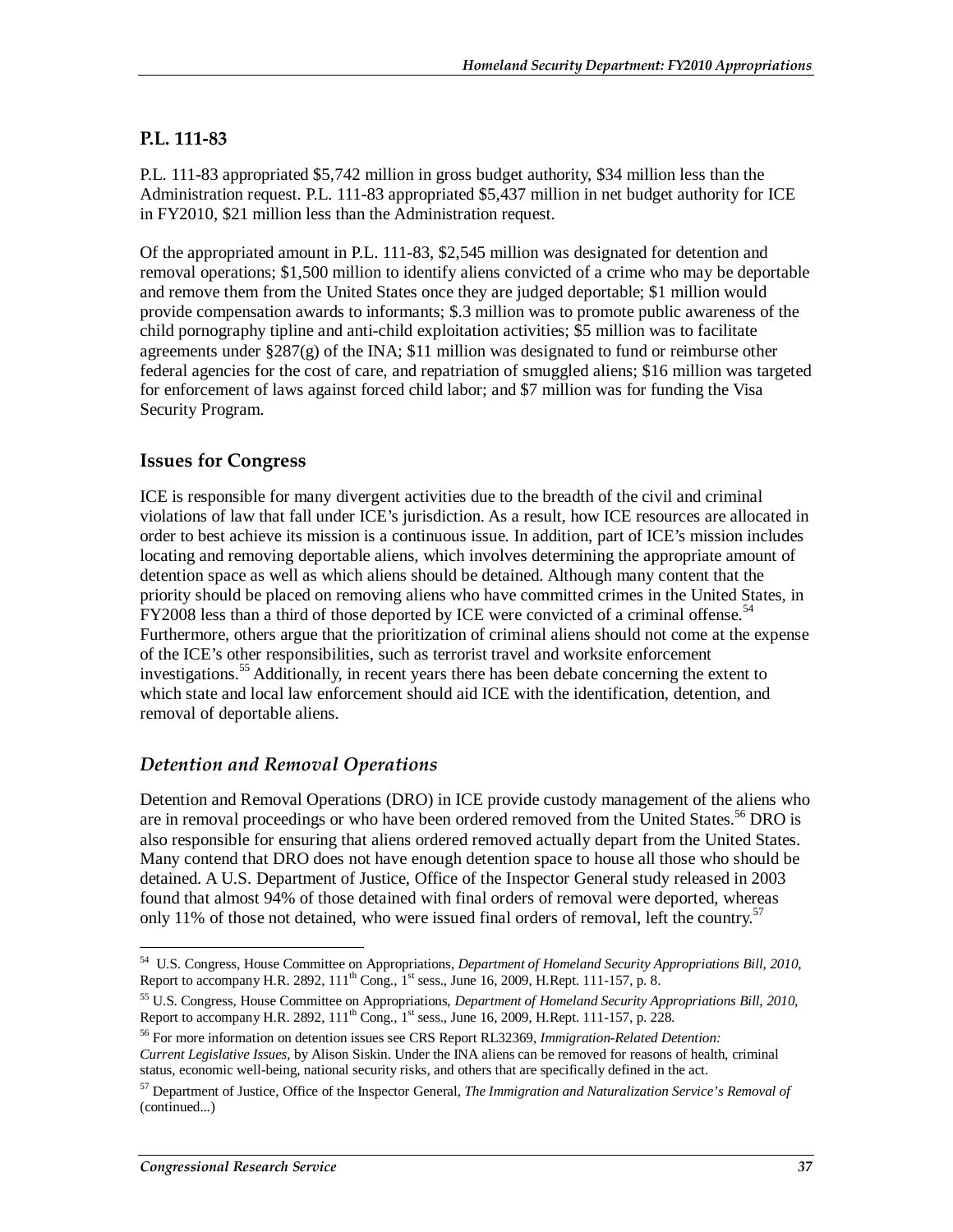Concerns have been raised that decisions regarding which aliens to release and when to release them may be based on the amount of detention space, not on the merits of individual cases, and that the amount of space may vary by area of the country leading to inequities and disparate policies in different geographic areas. Furthermore, there have been concerns raised about the adequacy of medical care received by aliens in detention.<sup>58</sup> The Intelligence Reform and Terrorism Prevention Act of 2004 (P.L. 108-458, §5204) authorized, subject to appropriations, an increase in DRO bed space of 8,000 beds for each year, FY2006-FY2010. The total number of FY2009 detention beds was 33,400, and the President's FY2010 budget requested an increase of \$36 million to maintain current amount of bed space. S.Rept. 111-31 stated that DHS should maintain 33,400 beds throughout FY2010.

In addition, as requested by the Administration, Senate-passed H.R. 2892 would give the Secretary of DHS the authority to dispose of ICE owned detention facilities subject to such conditions as necessary to protect government interests and meet the requirements of the Detention and Removal program. Funds from the sale of these facilities would be deposited in offsetting fees account. Nonetheless, House-passed H.R. 2892 does not provide this authority, and H.Rept. 111-157 states that this proposal is "unwise."59 In addition, House-passed H.R. 2892 would prohibit funds to be used to contract at any detention facility where the two most recent overall performance evaluations were less than "adequate."

P.L. 111-83 directs that ICE shall maintain a level of 33,400 bed spaces throughout FY2010. Additionally, P.L. 111-83 prohibits the expenditure of funds on contracts with detention centers that repeatedly fail to comply with ICE detention standards.

# **State and Local Law Enforcement<sup>60</sup>**

Currently, the INA provides limited avenues for state enforcement of its civil provisions. One of the broadest grants of authority for state and local immigration enforcement activity stems from INA §287(g), which authorizes the Attorney General to enter into a written agreement with a state, or any political subdivision, to allow state and local law enforcement officers to perform the functions of an immigration officer in relation to the investigation, apprehension, or detention of aliens in the United States. The enforcement of immigration by state and local officials has sparked debate among many who question what the proper role of state and local law enforcement officials should be in enforcing federal immigration laws. Many have expressed concern over proper training, finite resources at the local level, possible civil rights violations, and the overall impact on communities. Nonetheless, some observers contend that the federal government has scarce resources to enforce immigration law and that state and local law enforcement entities should be utilized. Congress appropriated \$54 million for the 287(g) program for FY2009. The President's FY2010 request for ICE includes \$5 million for 287(g) agreements which is the FY2008 funding level; however, additional funding may be available

1

<sup>(...</sup>continued)

*Aliens Issued Final Orders*, Report I-2003-004, February 2003.

<sup>58</sup> For more on the issue of detainee medical care, see CRS Report RL34556, *Health Care for Noncitizens in Immigration Detention*, by Alison Siskin.

<sup>&</sup>lt;sup>59</sup> H.Rept. 111-157 also noted that ICE reported that it would use some of the appropriated funds for Automation Modernization to initiate the acquisition of an electronic medical records system for detainees.

<sup>60</sup> This section adapted from CRS Report RL32270, *Enforcing Immigration Law: The Role of State and Local Law Enforcement*, by Lisa M. Seghetti, Karma Ester, and Michael John Garcia.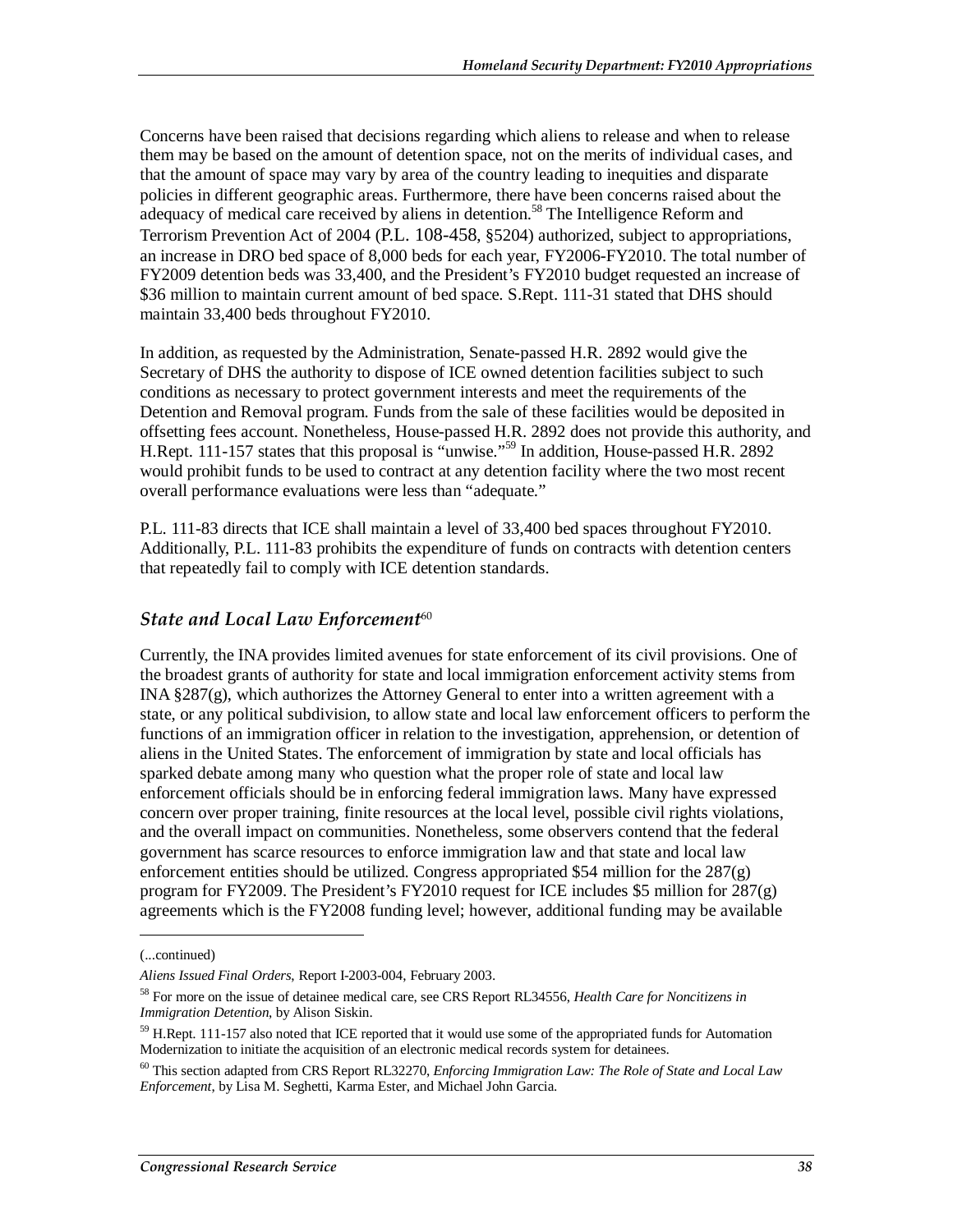though appropriations to the Office of State and Local Government Coordination. House-passed H.R. 2892 and Senate-passed H.R. 2892 also would appropriate \$5 million for 287(g) agreements. In addition, both H.Rept. 111-157 and S.Rept. 111-31 state that House and Senate passed bills would fully fund the President's FY2010 request for Office of State and Local Government Coordination.<sup>61</sup> P.L. 111-83 fully funds the Administration's request for State and Local Programs, and provides  $$68$  million for the  $287(g)$  program within this funding. This amount is in addition to the \$5 million statutorily dictated for the  $287(g)$  program.

# **Federal Protective Service**<sup>62</sup>

The Federal Protective Service (FPS), now within FEMA's National Protection and Programs Directorate (NPPD) $^{63}$ , is responsible for the protection and security of federally owned and leased buildings, property, and personnel. $^{64}$  In general, FPS operations focus on security and law enforcement activities that reduce vulnerability to criminal and terrorist threats.<sup>65</sup> FPS protection and security operations include all-hazards based risk assessments; emplacement of criminal and terrorist countermeasures, such as vehicle barriers and close-circuit cameras; law enforcement response; assistance to federal agencies through Facility Security Committees; and emergency and safety education programs. FPS also assists other federal agencies with additional security such as the U.S. Secret Service (USSS) at National Special Security Events (NSSE).<sup>66</sup> FPS is the lead Government Facilities Sector Agency for the National Infrastructure Protection Plan  $(NIPP)$ .<sup>67</sup> Currently, FPS employs approximately 1,225 law enforcement officers, investigators, and administrative personnel, and administers the services of approximately 15,000 contract security guards.<sup>68</sup>

# **President's FY2010 Request**

The FPS congressional budget justification proposed \$640 million for FPS in FY2010 to be collected in security fees (which is not an appropriation, but an accounting of other agencies' funding for security fees), the same amount Congress enacted in FY2009. FPS estimated a collection of security leasing fees<sup>69</sup> to provide \$420 million for basic security operations and \$220 million for building specific security operations.<sup>70</sup> However, the budget appendix displayed an

<sup>-</sup> $<sup>61</sup>$  H.Rept. 111-157 stated that within the appropriated amount for State and Local programs, \$68 million would be for</sup>  $287(g)$  agreements. In addition, House-passed H.R. 2892 would prohibit funds for  $287(g)$  agreement to continue for any delegation of law enforcement authority if the DHS IG determines that the authority delegated under a 287(g) agreement has been violated.

 $62$  Prepared by Shawn Reese, Analyst in Emergency Management and Homeland Security Policy, Government and Finance Division.

<sup>&</sup>lt;sup>63</sup> FPS was transferred to NPPD from ICE following the enactment of the FY2010 DHS appropriations, P.L. 111-83.

 $64$  40 U.S.C. 1315.

<sup>&</sup>lt;sup>65</sup> For more information on FPS, see CRS Report RS22706, *The Federal Protective Service and Contract Security Guards: A Statutory History and Current Status, by Shawn Reese.* 

<sup>&</sup>lt;sup>66</sup> For information on NSSEs, see CRS Report RS22754, *National Special Security Events*, by Shawn Reese.

 $67$  Information on the NIPP is available at http://www.dhs.gov/xprevprot/programs/editorial\_0827.shtm.

<sup>68</sup> U.S. Department of Homeland Security, National Protection and Programs Directorate, *Federal Protective Service:* 

<sup>&</sup>lt;sup>69</sup> The rate for basic security services is \$0.66 per square foot of General Service Administration controlled property.

 $70$  The rate for building specific security operations is based on individual building and agency needs.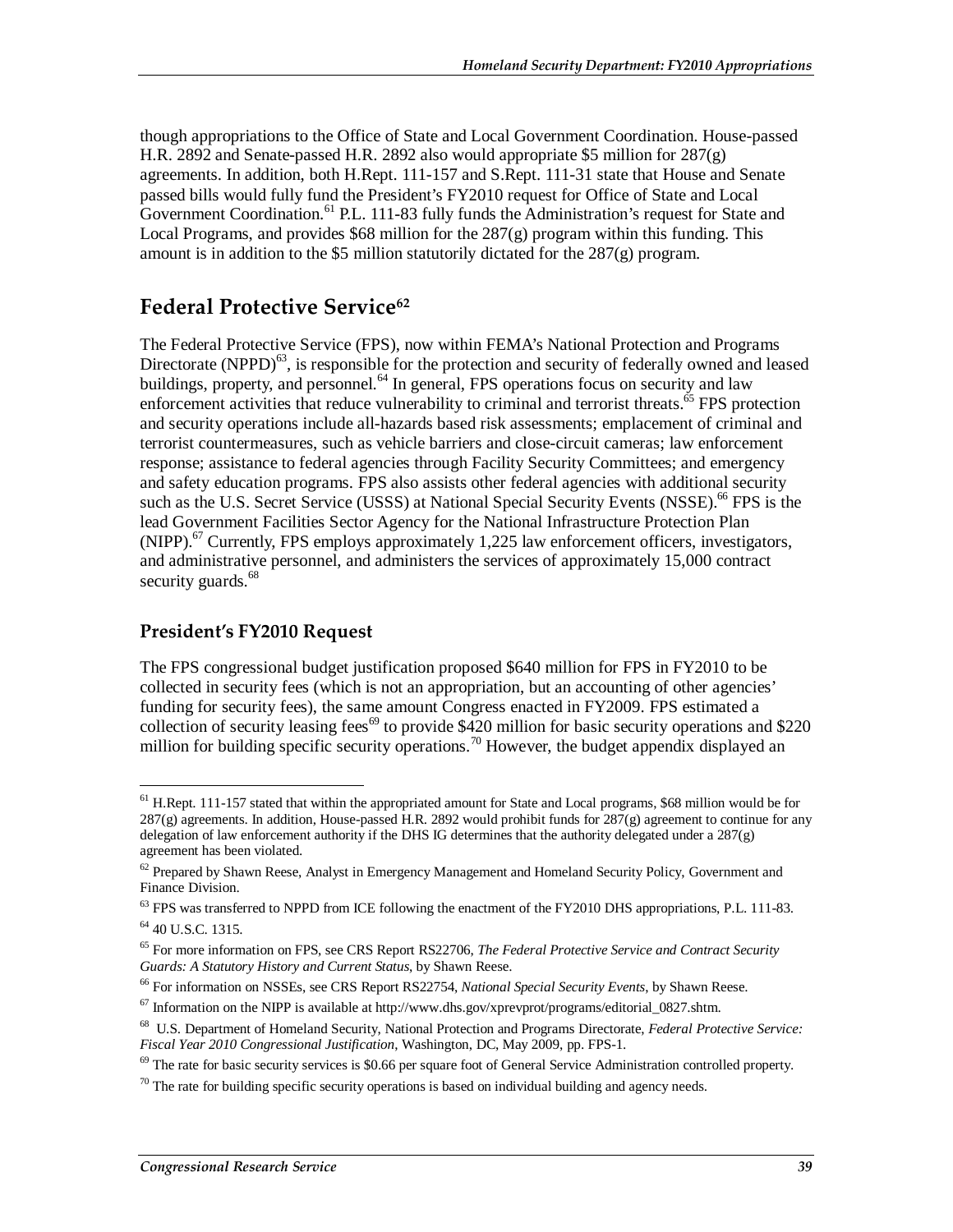amount of \$1,031 million and CRS was unable to determine the difference in the congressional justification amount of \$640 million and the \$1,031 million in the budget appendix. Additionally, the Administration proposed to maintain FPS 1,225 positions, and approximately 15,000 contract security guards in  $FY2010<sup>71</sup>$  Finally, the FY2010 budget request proposed to transfer FPS to the NPPD of DHS, which the Senate-passed H.R. 2892 also proposed.

# **House-passed H.R. 2892**

The House-passed H.R. 2892 authorized security fees credited to the FPS account in FY2010 that would have been available until expended for necessary expenses related to the protection of federally owned and leased facilities. The FPS would have been required to maintain no fewer than 1,200 FTE staff and 900 FTE law enforcement officers, inspectors, Area Commanders, and Special Agents.

# **Senate-passed H.R. 2892**

The Senate-passed H.R. 2892 authorized security fees credited to the FPS account in FY2010 that would have been available until expended for necessary expenses related to the protection of federally owned and leased facilities. Like the House-passed H.R. 2892, the FPS was required to maintain no fewer than 1,200 FTE staff and 900 FTE law enforcement officers, inspectors, Area Commanders, and Special Agents.

# **P.L. 111-83**

Congress determined that FPS is authorized to collect security fees for the necessary expenses related to the protection of federally owned and leased buildings and for FPS operations. Additionally, Congress required that the DHS Secretary and the Director of the Office of Management and Budget certify, in writing to the House and Senate Appropriations Committees, that FPS operations will be fully funded in FY2010 through the collection of security fees. FPS is required to maintain no fewer than 1,200 full-time equivalent staff and 900 full-time police officers, investigators, inspectors, area commanders, and special agents. The conferees supported the realignment of FPS from ICE to NPPD and "expect" the DHS Secretary and Deputy Secretary to ensure an "effective" transition. DHS managers overseeing this transition are required to brief the House and Senate Appropriations Committees on the progress of the transition at least semiannually, starting no later than January 15, 2010. Finally, conferees expressed concern about FPS's ability to protect federal buildings.

# **Federal Protective Service Issues for Congress**

There are potential issues Congress may wish to consider when conducting oversight of FY2010 FPS activities, including FPS operations and the transfer of FPS from ICE to NPPD.

-

<sup>71</sup> U.S. Department of Homeland Security, National Protection and Programs Directorate, *Federal Protective Service: Fiscal Year 2010 Congressional Justification*, Washington, DC, May 2009, pp. FPS-1 – FPS-2.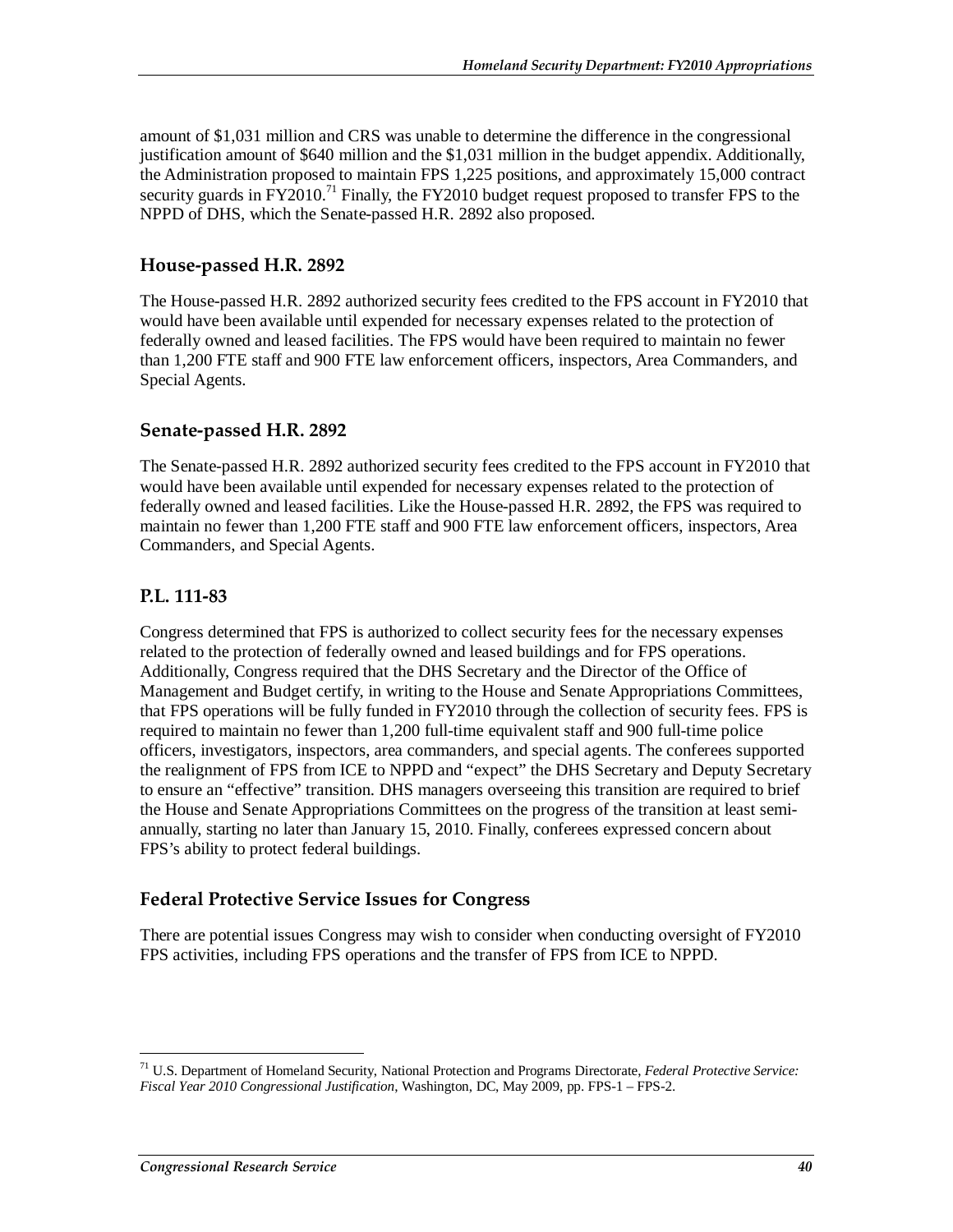# *FPS Operations*

In July 2009, the Government Accountability Office (GAO) completed and reported a survey that indicated that 82% of FPS customers do not use the agency as their primary law enforcement agency in emergency situations. Additionally, the customers informed GAO that they primarily rely on other entities such as local law enforcement, the U.S. Marshals Service, or the Federal Bureau of Investigation. GSA also informed GAO that it has not been satisfied with the level of protection and security provided by FPS since being transferred to DHS. According to GSA officials, FPS has not been responsive and timely in providing building security assessments for new leases. GAO, however, stated FPS has taken steps to improve customer service through education and outreach initiatives.<sup>72</sup>

When FPS had reduced its workforce in FY2007 from 1,400 to 1,100 employees, GAO had issued a report that stated that this reduction in FPS's staff resulted in the degradation of security at federal facilities and increased the risk of crime or terrorist attacks. GAO concluded that the decision by FPS to eliminate proactive security patrols at federal facilities resulted in FPS law enforcement personnel not being able to conduct security operations.<sup>73</sup> Subsequently, the number of FPS employees increased by 125 to 1,225 in FY2009. In FY2010, FPS does not intend to decrease the number of employees consistent with the provisions of P.L. 111-83 (FY2010 DHS appropriations.

# *FPS Transfer to NPPD*

Congress transferred FPS from ICE to NPPD with the enactment of P.L. 111-83. The Administration stated that this will allow ICE, which previously administered the FPS, to focus its law enforcement operations on protecting the nation by targeting the people, money, and materials that support terrorists and criminals relating to the nation's borders. Also, the Administration stated that FPS would be better suited in NPPD given the directorate's responsibility of implementing the National Infrastructure Protection Program (NIPP). FPS, as the NIPP's Government Facilities Sector agency, is an infrastructure protection entity; by the transfer of FPS to NPPD, the Administration expects to "solidify" NPPD as DHS's lead for critical infrastructure.<sup>74</sup> The Administration plan is based primarily on  $(1)$  allowing ICE to focus its operations on border security, and (2) reinforcing or solidifying NPPD's role in infrastructure protection. Both of these reasons may be considered valid considering the increased congressional and national interest in ICE and border security, and, to what appears to be, a logical location for DHS's infrastructure protection law enforcement agency. Conversely, one could argue that NPPD does not include any other law enforcement operational entity that has a similar infrastructure protection responsibility.

<sup>-</sup>72 U.S. Government Accountability Office, Homeland Security: *Federal Protective Service Should Improve Human Capital Planning and Better Communicate with Tenants*, GAO-09-749, July 2009, pp. 5-6.

<sup>73</sup> U.S. Government Accountability Office, Homeland Security: *The Federal Protective Service Faces Several Challenges That Hamper Its Ability to Protect Federal Facilities*, GAO-08-914T, June 2008, p. 12.

<sup>74</sup> U.S. Department of Homeland Security, National Protection and Programs Directorate, *Federal Protective Service: Fiscal Year 2010 Congressional Justification*, Washington, DC, May 2009, p. FPS-1.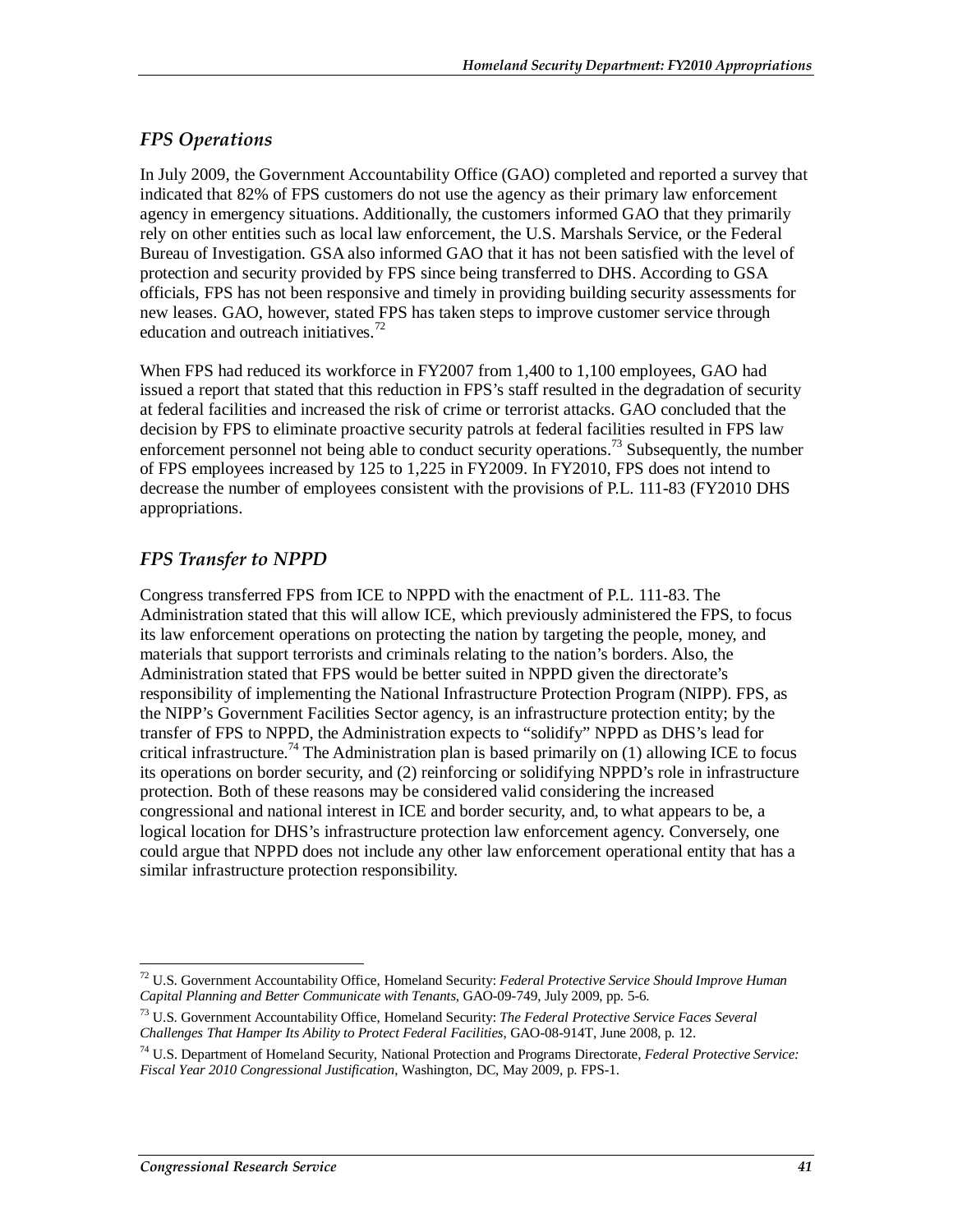# **Transportation Security Administration (TSA)**<sup>75</sup>

The TSA was created by the Aviation and Transportation Security Act (ATSA, P.L. 107-71), and it was charged with protecting air, land, and rail transportation systems within the United States to ensure the freedom of movement for people and commerce. In 2002, the TSA was transferred to DHS with the passage of the Homeland Security Act (P.L. 107-296). The TSA's responsibilities include protecting the aviation system against terrorist threats, sabotage, and other acts of violence through the deployment of passenger and baggage screeners; detection systems for explosives, weapons, and other contraband; and other security technologies. The TSA also has certain responsibilities for marine and land modes of transportation including assessing the risk of terrorist attacks to all non-aviation transportation assets, including seaports; issuing regulations to improve security; and enforcing these regulations to ensure the protection of these transportation systems. TSA is further charged with serving as the primary liaison for transportation security to the law enforcement and intelligence communities. See **Table 8** for account-level detail for all of the agencies in Title II, and **Table 11** for sub-account-level detail for TSA for FY2009 enacted levels and FY2010 amounts specified in the President's request, the House-passed and Senatepassed bills, and the enacted amounts in P.L. 111-83.

# **President's FY2010 Request**

The President's request seeks total gross funding of \$7,774 million in FY2010 for the TSA, a nearly 12% increase over FY2009 enacted levels. The President requested an increase of 12% for Aviation Security, and a twofold increase in Surface Transportation Security funding, totaling \$128 million compared to the FY2009 enacted level of \$63 million. The additional funding for Surface Transportation Security would primarily go toward deploying 15 additional Visual Intermodal Prevention and Response (VIPR) teams—which consist of TSA inspectors, officers, and canine teams that patrol surface modes (highway, rail, and transit), screen passengers, and act as a visible deterrent—at an added cost of \$50 million.

The largest increase to Aviation Security funding specified in the President's Request is a \$563 million increase for explosives detection systems (EDS) and explosives trace detection (ETD) systems purchase and installation to accelerate the implementation of optimal checked baggage explosives screening configurations. In addition to FY2009 appropriations of \$294 million for this function, the American Recovery and Reinvestment Act of 2009 (P.L. 111-5) provided for \$1,000 million for Aviation Security, of which \$700 million was designated by the TSA for EDS and ETD procurement and installation, to be expended over a two-year period. The combination of these additional funds, along with funding provided through the Aviation Security Capital Fund (ASCF), addresses concerns over the lengthy and costly process of optimizing checked baggage screening systems.

In contrast to the increase requested for checked baggage explosives detection system acquisition and installation, the President's request calls for a funding reduction of \$121 million for Checkpoint Support compared to the FY2009 enacted level. Checkpoint Support funds are primarily intended for modernizing checkpoint screening technologies and improving capabilities to detect explosives on passengers and carry-on items. The proposed reduction is in response to

-

<sup>&</sup>lt;sup>75</sup> Prepared by Bart Elias, Specialist in Aviation Safety, Security, and Technology, Resources, Science, and Industry Division.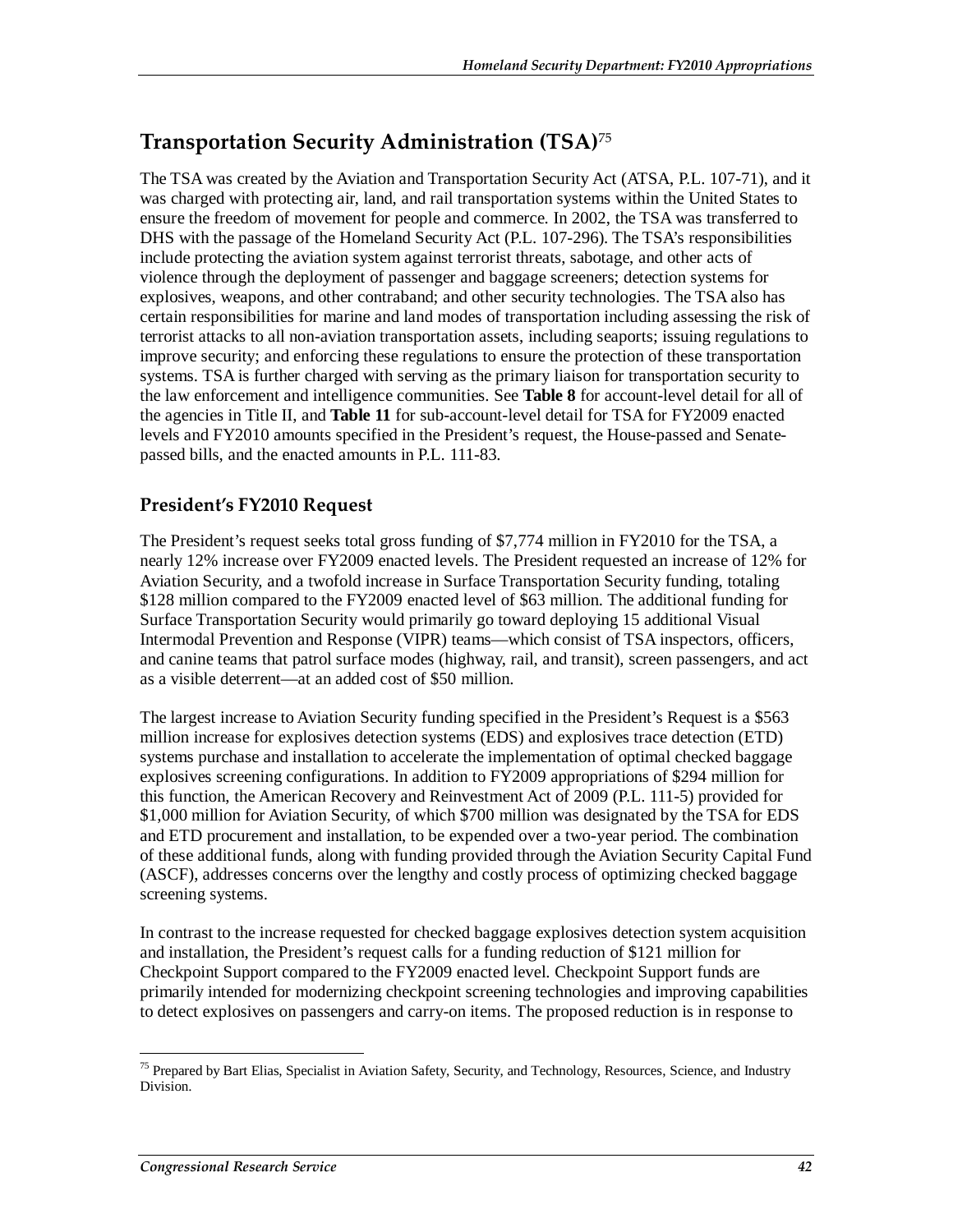additional funds provided in FY2009 by Congress above the President's request plus the designation of an additional \$300 million for Checkpoint Support activities specified in the American Recovery and Reinvestment Act of 2009 (P.L. 111-5). While the Bush Administration similarly sought to reduce Checkpoint Support activities in FY2009, Congress increased the FY2009 funding for checkpoint support to \$250 million to match the amount provided in FY2008 through the Airport Checkpoint Screening Fund established by the Implementing Recommendations of the 9/11 Commission Act of 2007 (P.L. 110-53).

The President's request has proposed establishing a new certified cargo screening program to fulfill the mandate of screening 100% of cargo placed on passenger airplanes by August 2010. It also calls for establishing a program to implement and oversee the Large Aircraft Security Program (LASP) to regulate security of large general aviation (GA) aircraft operations. The President's request also seeks \$10 million in new funding for aviation security to provide for security fee collections to carry out security threat assessments of airport and airline workers requiring Security Identification Display Area (SIDA) credentials for airport access.

The President's request also seeks a \$76 million increase, a 65% increase over FY2009 enacted levels for Transportation Threat Assessment and Credentialing. The majority of this increase, \$64 million, is slated for the Vetting Infrastructure Modernization initiative, which is designed to implement a universal fee mechanism and a common vetting infrastructure to reduce duplicative background checks and fees for transportation workers and bring TSA modal vetting programs in line with the strategic goals of the DHS Credentialing Framework Initiative (CFI).

| <b>Budget Activity</b>                       | <b>FY2009</b><br><b>Enacteda</b> | <b>FY2010</b><br><b>Request</b> | <b>FY2010</b><br>House-<br><b>Passed</b> | <b>FY2010</b><br>Senate-<br><b>Passed</b> | <b>FY2010</b><br><b>Enacted</b> |
|----------------------------------------------|----------------------------------|---------------------------------|------------------------------------------|-------------------------------------------|---------------------------------|
| <b>Aviation Security</b>                     | 4,755                            | 5,310                           | 5,266                                    | 5,233                                     | 5,214                           |
| Screening Partnership Program<br>(SPP)       | 151                              | 150                             | 150                                      | 150                                       | 150                             |
| Passenger & Baggage Screening<br>(PC&B)      | 2,716                            | 2,789                           | 2,789                                    | 2,759                                     | 2,759                           |
| Screener Training & Other                    | 197                              | 203                             | 204                                      | 203                                       | 205                             |
| Checkpoint Support                           | 250                              | 129                             | 129                                      | 129                                       | 129                             |
| <b>EDS/ETD Purchase/Installation</b>         | 294                              | 857                             | 800                                      | 802                                       | 778                             |
| <b>Screening Technology</b>                  | 306                              | 327                             | 317                                      | 327                                       | 317                             |
| Operation Integration                        | 21                               | 21                              | 21                                       | 21                                        | 21                              |
| Aviation Regulation and Other<br>Enforcement | 245                              | 254                             | 254                                      | 254                                       | 254                             |
| Airport Management, IT, and<br>Support       | 402                              | 448                             | 454                                      | 448                                       | 454                             |
| FFDO & Crew Training                         | 25                               | 25                              | 25                                       | 25                                        | 25                              |
| Air Cargo Security                           | 123                              | 108                             | 123                                      | 115                                       | 123                             |
| <b>Airport Perimeter Security</b>            | 4                                |                                 |                                          |                                           |                                 |

# **Table 11. TSA Gross Budget Authority, by Budget Activity**

(budget authority in millions of dollars)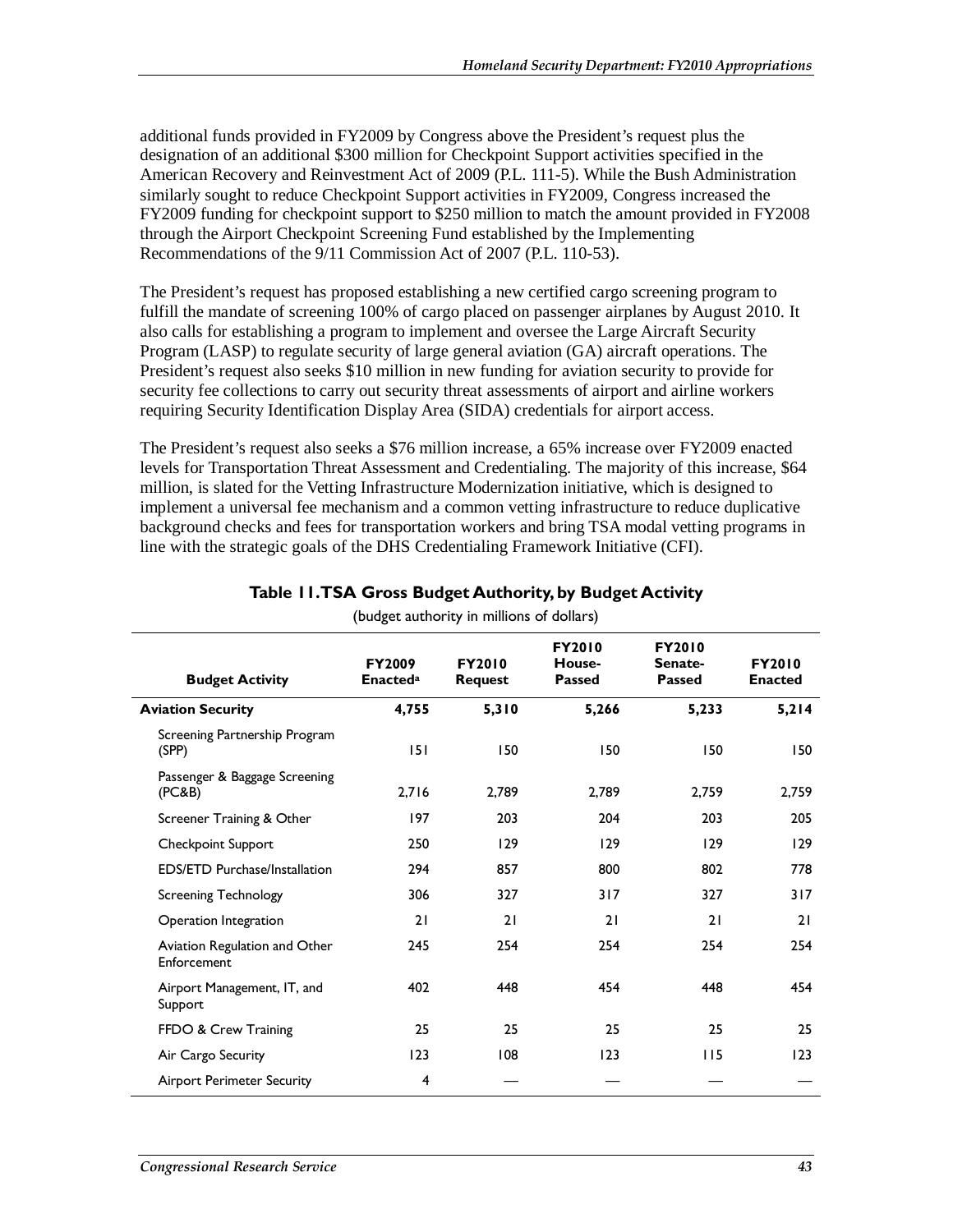|                                                             | <b>FY2009</b>   | <b>FY2010</b>                   | <b>FY2010</b><br>House-    | <b>FY2010</b><br>Senate- | <b>FY2010</b>  |
|-------------------------------------------------------------|-----------------|---------------------------------|----------------------------|--------------------------|----------------|
| <b>Budget Activity</b>                                      | <b>Enacteda</b> | <b>Passed</b><br><b>Request</b> |                            | <b>Passed</b>            | <b>Enacted</b> |
| Implementing P.L. 110-53                                    | 20              |                                 |                            |                          |                |
| Indirect Air Cargo-Feeb                                     |                 | [3]                             |                            | [3]                      |                |
| Certified Cargo Screening<br>Program                        |                 | [5]                             | _d                         | [5]                      |                |
| Large Aircraft Security Plan                                |                 | [2]                             | $-d$                       | [2]                      |                |
| Security Identification Display<br>Area Checks              |                 | [10]                            | $\overline{\phantom{a}}$ d | [10]                     |                |
| <b>Federal Air Marshal Service</b>                          | 819             | 860                             | 860                        | 860                      | 860            |
| Management and<br>Administration                            | 725             | 763                             | 763                        | 763                      | 763            |
| <b>Travel and Training</b>                                  | 94              | 98                              | 98                         | 98                       | 98             |
| <b>Threat Assessment and</b><br><b>Credentialing (TTAC)</b> | 116             | 192                             | 172                        | 172                      | 172            |
| Secure Flight                                               | 82              | 84                              | 84                         | 84                       | 84             |
| Other/ TTAC Admin. & Ops.                                   | 34              | 108                             | 88                         | 88                       | 88             |
| <b>Credentialing Fees</b>                                   | 40              | 28                              | 45                         | 28                       | 48             |
| Registered Traveler Program                                 | 10              |                                 |                            |                          |                |
| <b>TWIC-Fee</b>                                             | 9               | 9                               | 9                          | 9                        | 9              |
| <b>HAZMAT CDL-Fee</b>                                       | 18              | 15                              | 15                         | 15                       | 15             |
| Certified Cargo Screening<br>Program-Fee                    |                 |                                 | 5                          |                          | 5              |
| Large Aircraft Security Plan-<br>Fee                        |                 |                                 | $\overline{2}$             |                          | $\mathbf{2}$   |
| Security Identification Display<br>Area Checks-Fee          |                 |                                 | $\overline{0}$             |                          | 10             |
| Indirect Air Cargo-Feeb                                     |                 | [3]                             |                            | [3]                      | 3              |
| Alien Flight School-Fee                                     | 4               | $\overline{4}$                  | 4                          | 4                        | 4              |
| <b>Surface Transportation</b><br><b>Security</b>            | 50              | 128                             | 103                        | 143                      | Ш              |
| Operations and Staffing                                     | 25              | 42                              | 42                         | 42                       | 42             |
| Security Inspectors                                         | 25              | 86                              | 61                         | 100                      | 68             |
| <b>Transportation Security</b><br><b>Support</b>            | 948             | 1,005                           | 993                        | 1,000                    | 1,002          |
| Intelligence                                                | 22              | 28                              | 28                         | 28                       | 28             |
| Headquarters Administration                                 | 235             | 249                             | 249                        | 249                      | 249            |
| Human Capital Services                                      | 218             | 226                             | 226                        | 226                      | 226            |
| Information Technology                                      | 473             | 501                             | 490                        | 496                      | 498            |
| <b>Sensitive Security</b><br>Information-Fee                |                 |                                 |                            |                          |                |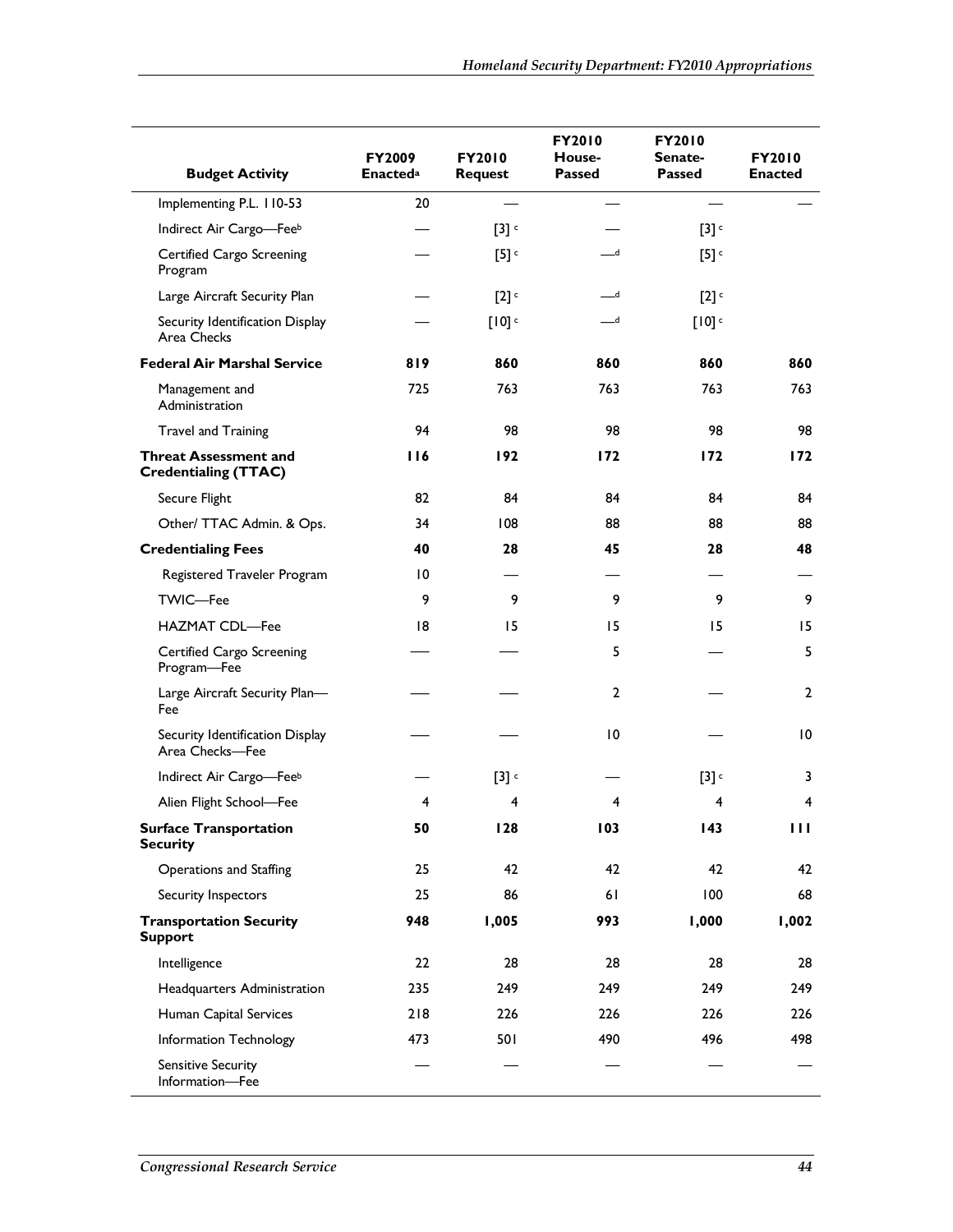| <b>Budget Activity</b>                          | <b>FY2009</b><br><b>Enacted</b> <sup>a</sup> | <b>FY2010</b><br><b>Request</b> | <b>FY2010</b><br>House-<br><b>Passed</b> | <b>FY2010</b><br>Senate-<br><b>Passed</b> | <b>FY2010</b><br><b>Enacted</b> |
|-------------------------------------------------|----------------------------------------------|---------------------------------|------------------------------------------|-------------------------------------------|---------------------------------|
| <b>Aviation Security Capital</b><br>Fund (ASCF) | 250                                          | 250                             | 250                                      | 250                                       | 250                             |
| <b>TSA Gross Total</b>                          | 6.978                                        | 7.774                           | 7,689                                    | 7.685                                     | 7.656                           |

**Sources:** CRS Analysis of the *FY2010 DHS Congressional Budget Justifications*, the *FY2010 DHS Budget in Brief,* House-passed H.R. 2892 and H.Rept. 111-157, and Senate-passed H.R. 2892 and S.Rept. 111-31.

**Notes:** Tables may not add due to rounding. **Table 11** Includes Alien Flight School funding of \$4 million which is not included in **Tables 5 or 8**.

- a. FY2009 appropriated amounts specified in this table include TSA distributions of an additional \$20 million designated for implementing various requirements specified in P.L. 110-53. These distributions add roughly \$4 million to Aviation Security under Aviation Regulation and Other Enforcement; \$14 million to Surface Transportation Security (\$9 million for Operations and Staffing and \$5 million for Security Inspectors); and roughly \$3 million to Transportation Security Support for Intelligence activities above levels specified in P.L. 110-329 for these specific activities (See DHS FY2010 Congressional Justification, p. TSA-Aviation-56).
- b. The Indirect Air Cargo Fee, charged for conducting background checks of security workers in the air cargo supply chain, was authorized under FY2004 DHS Appropriations Act (P.L. 108-90) to fulfill requirements of the TSA's Air Cargo Security Final Rule. The FY2009 estimated fee collections for this activity are reflected in this table and are included in the totals for Aviation Security.
- c. Bracketed amounts indicate activities wholly funding through newly proposed fee collections that are not included in the subtotal for Aviation Security or in the TSA gross total.
- d. See amounts listed under Credentialing Fees.

#### **House-Passed H.R. 2892**

The House-passed bill specified a gross total funding for TSA of \$7,689 million, \$85 million below the President's request. House-passed amounts for aviation security functions are largely in line with those specified in the President's request. However, the House-passed bill specifies \$800 million for EDS/ETD purchase and installation, \$57 million less than the President's request. The reduced amount passed by the House reflects anticipated savings of between \$50 million and \$150 million through design improvements such as the use of pre-engineered structures for inline EDS solutions.<sup>76</sup> The House-passed bill also specifies \$11 million less than the President's request for screening technology maintenance and utilities reflecting anticipated cost savings from renegotiating long-term maintenance contracts for screening technologies to address escalating maintenance costs. The House-passed bill seeks \$123 million for air cargo security, \$15 million more that the President's request. The additional funds are intended for hiring additional domestic air cargo inspectors, international air cargo inspectors deployed overseas, and canine teams that will work predominantly in the air cargo arena.

The House-passed bill specifies \$103 million for surface transportation security, \$54 million above FY2009 enacted levels, but \$25 million less than the President's request. Of this amount, \$61 million is for rail security inspectors and canine teams, and \$42 million is for surface transportation staffing and operations. The bill supports the continued use of VIPR teams, but report language (see H.Rept. 111-157) expressed concern over the role of TSA inspectors on those teams and the effectiveness of VIPR training exercises and the TSA's failure to report on

-

<sup>&</sup>lt;sup>76</sup> See H.Rept. 111-157 for further details.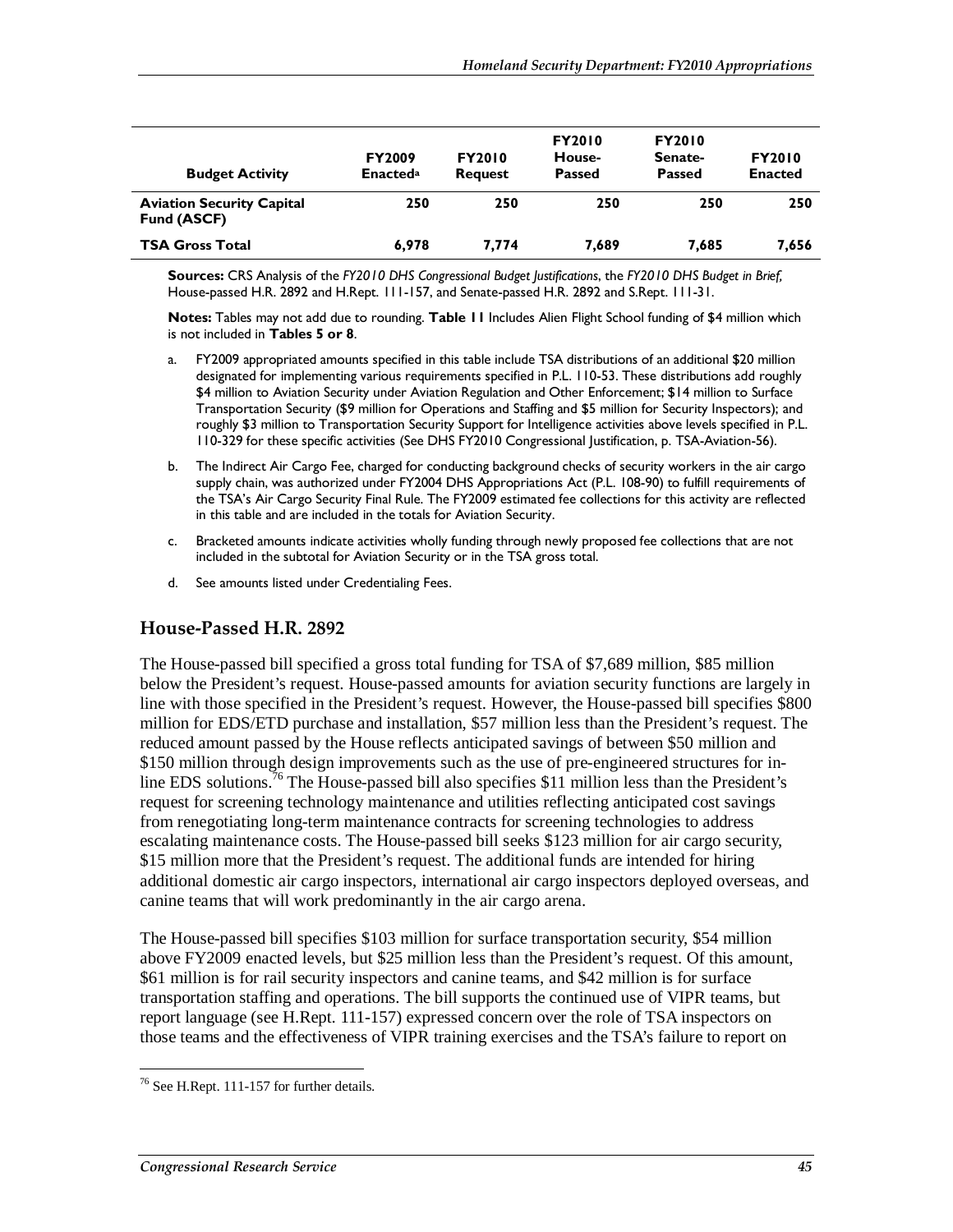methods for allocating VIPR team resources and personnel among the various transportation modes. The committee, therefore, did not fully support the proposed expansion of the VIPR teams included in the President's request, instead specifying half of the \$50 million requested.

For TTAC, the House-passed bill specifies an amount that is \$20 million below the President's request, providing \$88 million instead of the requested \$108 million for crew and other vetting programs. The House committee however reported that this program fully funds annual increases for meeting vetting requirements of the 9/11 Act (P.L. 110-53) and provides funding for the 33 new positions requested. With regard to Transportation Security Support, the House-passed bill provides \$12 million less than the President's request for information technology functions, which represents the elimination of funding for data center migration in response to concerns raised by the DHS Office of Inspector General regarding this activity.

# **Senate-Passed H.R. 2892**

The Senate-passed bill specifies a gross total of \$7,685 million for the TSA, roughly in line with the House-passed amount, but \$89 million below the President's request. Like the House, the Senate-passed bill does not fully fund the requested increase for EDS/ETD purchase and installation. Instead, it specifies \$802 million, \$2 million more than the House-passed amount, but \$55 million less than the President's request, citing lower-than-expected installation costs for inline EDS systems. In line with the House, the Senate bill provides \$115 million for air cargo security. The bill would withhold \$20 million in TSA headquarters administration funding until the FY2010 expenditure plan for air cargo security funds is submitted to the Senate Committee on Appropriations, citing the TSA's failure to submit such a plan for FY2009.

Unlike the House, the Senate-passed bill seeks to provide an additional \$14 million above the President's request for surface transportation security. Whereas the House did not fully support the requested expansion of VIPR team personnel and resources, the Senate-passed bill fully funds this request. It also provides an additional \$14 million for 100 new surface transportation inspectors, citing a DHS Office of Inspector General report which concluded that TSA field offices were thinly staffed with surface transportation security inspectors.

With respect to TTAC, the Senate-passed bill parallels the House-passed bill, specifying \$20 million less than the President's request. The committee explained that this reduction reflects a decision not to fund TSA efforts to modernize and integrate its vetting and credentialing infrastructure. While the committee supports the modernization efforts, it concluded that several key strategic and acquisition decisions remain to be made regarding this project before it can be funded at the requested level. With respect to transportation security support information technology spending, the Senate-passed bill partially funds the TSA's proposed data center migration, but at a level that is \$5 million below the request reflecting the committee's conclusion that the additional funds would not be expended until FY2011.

# **Enacted P.L. 111-83**

P.L. 111-83 provides \$7,656 million for the TSA, roughly 9.7% above the FY2009 enacted level, but slightly less than the President's FY2010 request and the amounts specified in the initial House-passed and Senate-passed bills. The Act provides \$5,214 million for Aviation Security, \$2,100 million of which is anticipated to be funded through passenger security fees, airline security infrastructure fees, and other miscellaneous fee collections.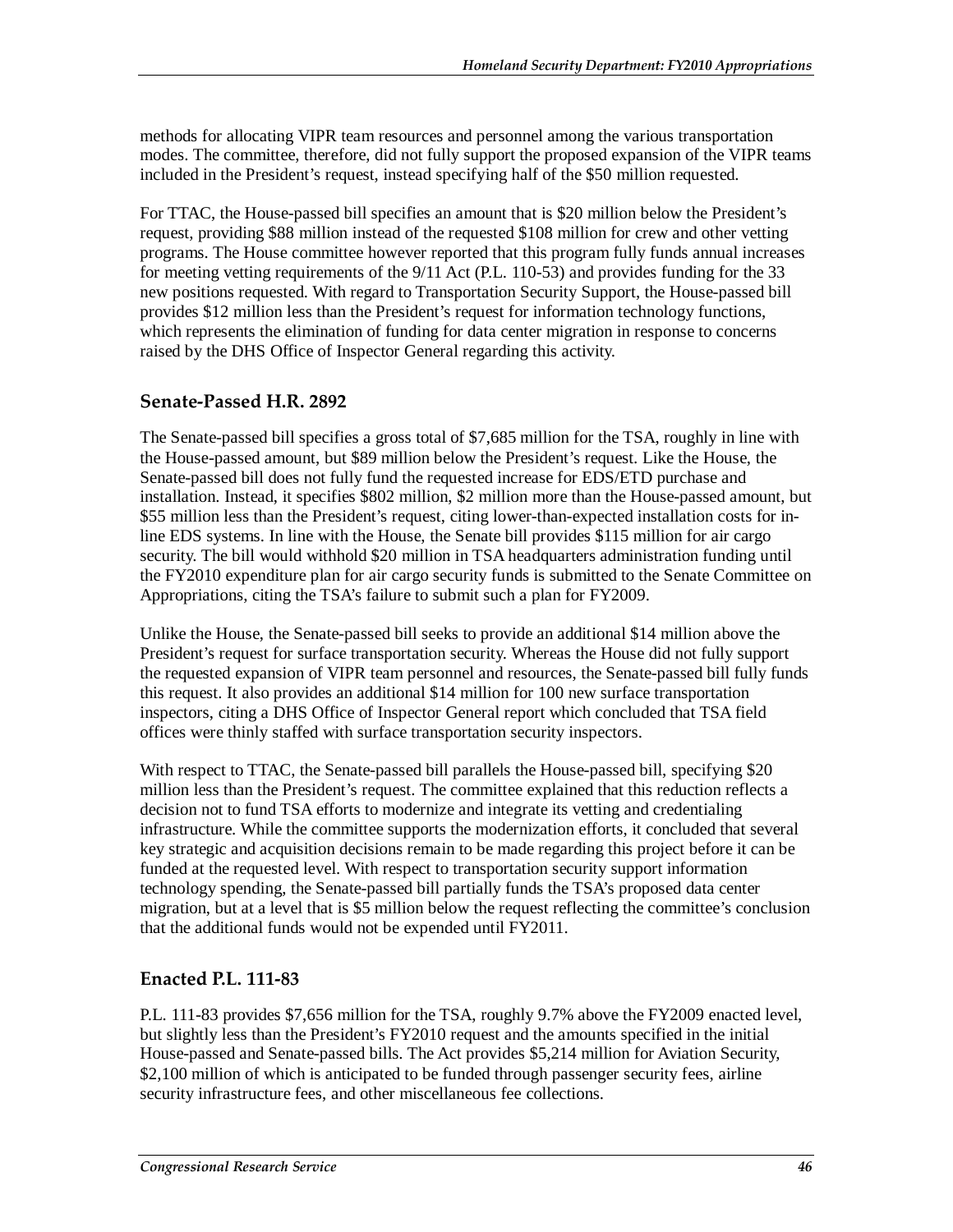P.L. 111-83 specifies \$778 million for EDS/ETD purchase and installation, in addition to the \$250 million mandatory deposit into the Aviation Security Capital Fund (ASCF) to fund airport grants, primarily for EDS integration. At least 28% of the appropriated funds must be made available for EDS purchase and installation at medium- and small-sized airports. The TSA is to move to fully competitive EDS and checkpoint screening technology procurement processes by the end of FY2010, and it is encouraged to use pre-engineered structures for EDS integration and optimization in an effort to reduce costs and accelerate construction projects. With regard to checkpoint technology deployment under the checkpoint support budget activity, P.L. 111-83 provides \$129 million, as requested, which is \$121 million less than the FY2009 amount. The Act provides \$123 million for air cargo security, as specified in the House-passed bill, which is \$15 million above the President's request.

The Act provides \$111 million for Surface Transportation Security, \$17 million less than the President's request, but \$61 million more than the FY2009 amount; \$7 million is designated for hiring 100 new surface transportation inspectors, and \$25 million is for creating 15 new Visible Intermodal Protection and Response (VIPR) teams. The TSA must provide an expenditure plan for these funds, detailing how and where these new VIPR teams will be deployed, before these funds may be expended.

P.L. 111-83 specifies \$172 million for TTAC, \$20 million less than the requested amount but equal to the amounts specified in both the House-passed and Senate-passed bills. This amount includes \$84 million for Secure Flight, as requested. The Act also includes \$48 million for feebased credentialing programs and moves all fee-funded vetting activities into this account. The Act also provides \$1,002 million for Transportation Security Support, roughly in line with the President's request, and \$860 million for the Federal Air Marshals Service (FAMS), as requested.

# **TSA Issues for Congress**

Significant issues considered during debate over TSA appropriations included funding for checkpoint screening technologies; funding to optimize checked baggage screening system configurations; strategies and resources for meeting the mandate to screen 100% of cargo placed on passenger airliners; and funding needs and oversight of the TSA's efforts to operationally deploy the long-delayed Secure Flight passenger prescreening system.

# *Funding for Checkpoint Screening Technologies*

Funding for Checkpoint Support, and in particular the strategy and budgetary resources for deploying new checkpoint screening technologies emerged as a specific issue of interest to Congress during the FY2010 DHS appropriations debate. Congress provided \$250 million in FY2008 and in FY2009, significant increases above the President's request in those years, to accelerate the deployment of technologies to screen passengers and carry-on items for explosives. Also, Congress provided an additional \$1,000 million in the American Recovery and Reinvestment Act of 2009 (P.L. 111-5) for checked baggage and checkpoint explosives detection equipment, of which the TSA designated \$300 million for the acquisition and deployment of checkpoint explosives detection technologies, primarily whole-body imaging (WBI) technologies. The FY2010 President's request specified a 48% reduction compared to FY2009 appropriated amounts for Checkpoint Support. Both the House-passed and Senate-passed bills specify funding for Checkpoint Support at the requested level.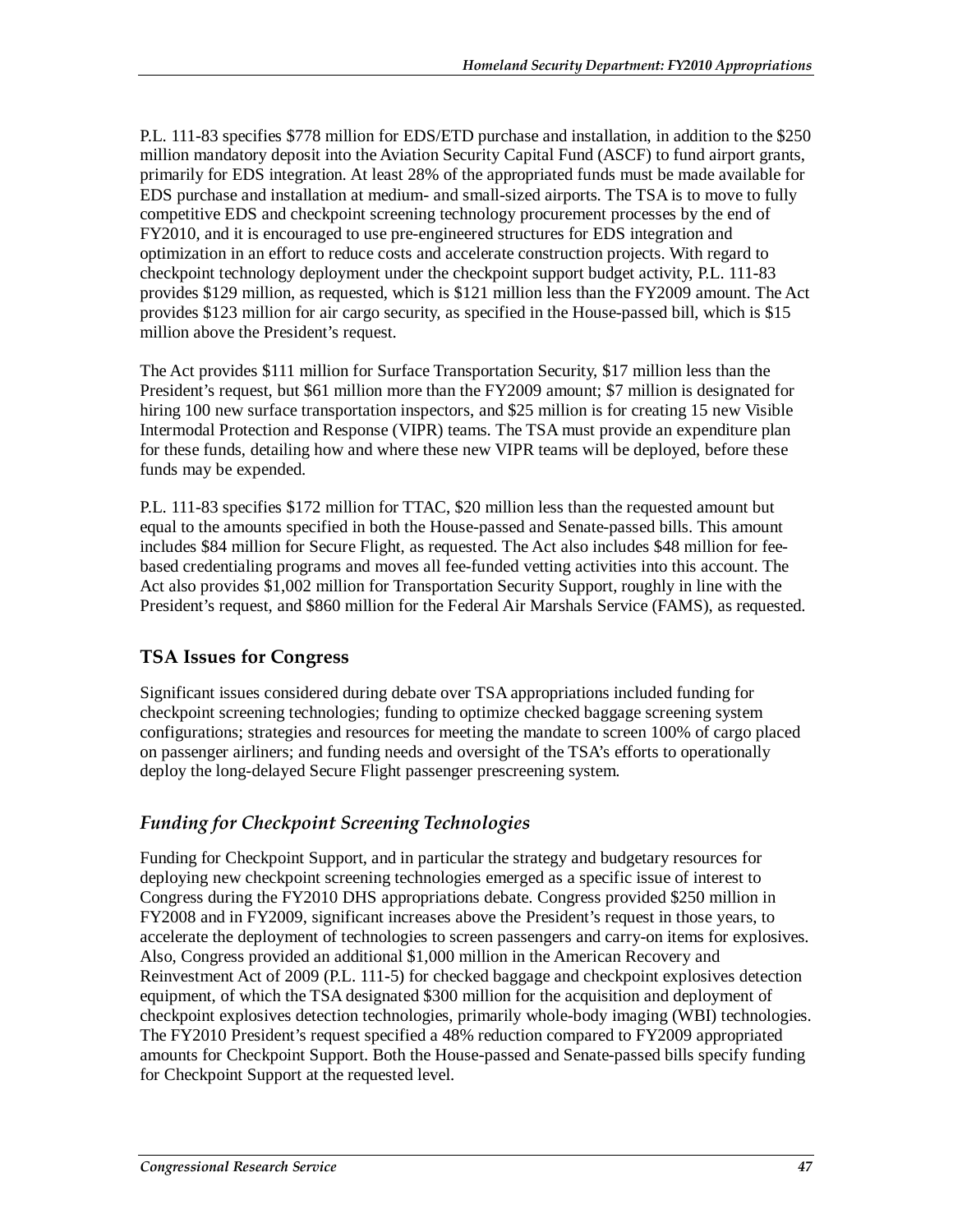Controversies remain over the choice of checkpoint screening technology and the application of that technology. While the TSA has abandoned the acquisition and operational utilization of trace detection portal (puffer) machines in favor WBI devices, privacy rights organizations and some Members of Congress have raised concerns over the privacy implications of these technologies. The Aircraft Passenger Whole-Body Imaging Limitations Act of 2009 (H.R. 2027) would prohibit the use of WBI for routine passenger screening, allow passengers to opt for a pat down search in lieu of whole-body screening, and would prohibit the storage, transfer, sharing, or copying of images generated by whole-body imagers. The TSA has taken steps to address privacy concerns including implementing privacy filters to degrade the image, reviewing images remotely, and not storing electronic WBI images. The Transportation Security Administration Authorization Act (H.R. 2200) would require the TSA to submit a report to the congressional oversight committees on the WBI test program, including specifics on how privacy protections were integrated. Privacy issues identified during field testing of WBI technologies may influence the deployment strategy and operational use of WBI systems and has been an issue of particular interest in the context of appropriations for checkpoint screening technologies. H.Rept. 111-157 would require the TSA to provide its strategy for protecting passenger privacy with respect to WBI screening within 45 days of enactment, while S.Rept. 111-31 would require it to be submitted within 60 days.

Conference report language (See H.Rept. 111-298) accompanying P.L. 111-83 requires the TSA to report to appropriations committees on its strategy and methods for protecting passenger privacy in carrying out its WBI program. The report language specifies that, at a minimum, the strategy is to include offsite monitoring; privacy safeguards using software and other methods; procedures for preventing and prohibiting the storage, transfer, and copying of WBI images; and a concept of operations for handling passengers who opt for physical searches (e.g., pat-downs) instead of WBI screening. The Act requires the TSA to submit this information within 60 days of enactment, as specified in the Senate report language. The TSA is also required to submit an airport-by airport expenditure plan for Checkpoint Support, and must move to a fully competitive procurement process for Checkpoint Support by the end of FY2010.

# *Optimizing Airport Baggage Screening System Configurations*

According to the TSA, only 68 out of 277 (roughly 25%) airports in need of additional EDS/ETD deployment and facility modifications have fully optimized their EDS and ETD system configurations. Appropriations provided through FY2009 appropriations and the American Recovery and Reinvestment Act of 2009 (P.L. 111-5) are funding 62 checked baggage explosives screening optimization projects. However, many more airports are in need of funding for EDS/ETD optimization. The President's request sought roughly \$563 million over FY2009 appropriated levels in FY2010. The TSA believes that this will allow it to fund 24 additional airport projects, compared to only four if FY2010 appropriations are maintained at FY2009 levels. Congress has considered whether this continued emphasis on accelerating EDS/ETD system configuration at airports is appropriate and feasible. Congress has also considered whether the TSA has an appropriate strategy in place to work with airports to successfully carry out these projects, and whether the TSA can adequately conduct oversight of airport projects being carried out under an accelerated timetable to avoid poor resource allocation and possible instances of fraud, waste, or abuse.

Both the House-passed and Senate-passed bills included large increases for EDS/ETD purchase and installation compared to FY2009 enacted levels. Both the House-passed and Senate-passed bills, however, specified amounts below the President's request, reflecting anticipated cost savings from improved engineering and construction practices. S.Rept. 111-31 directs the TSA to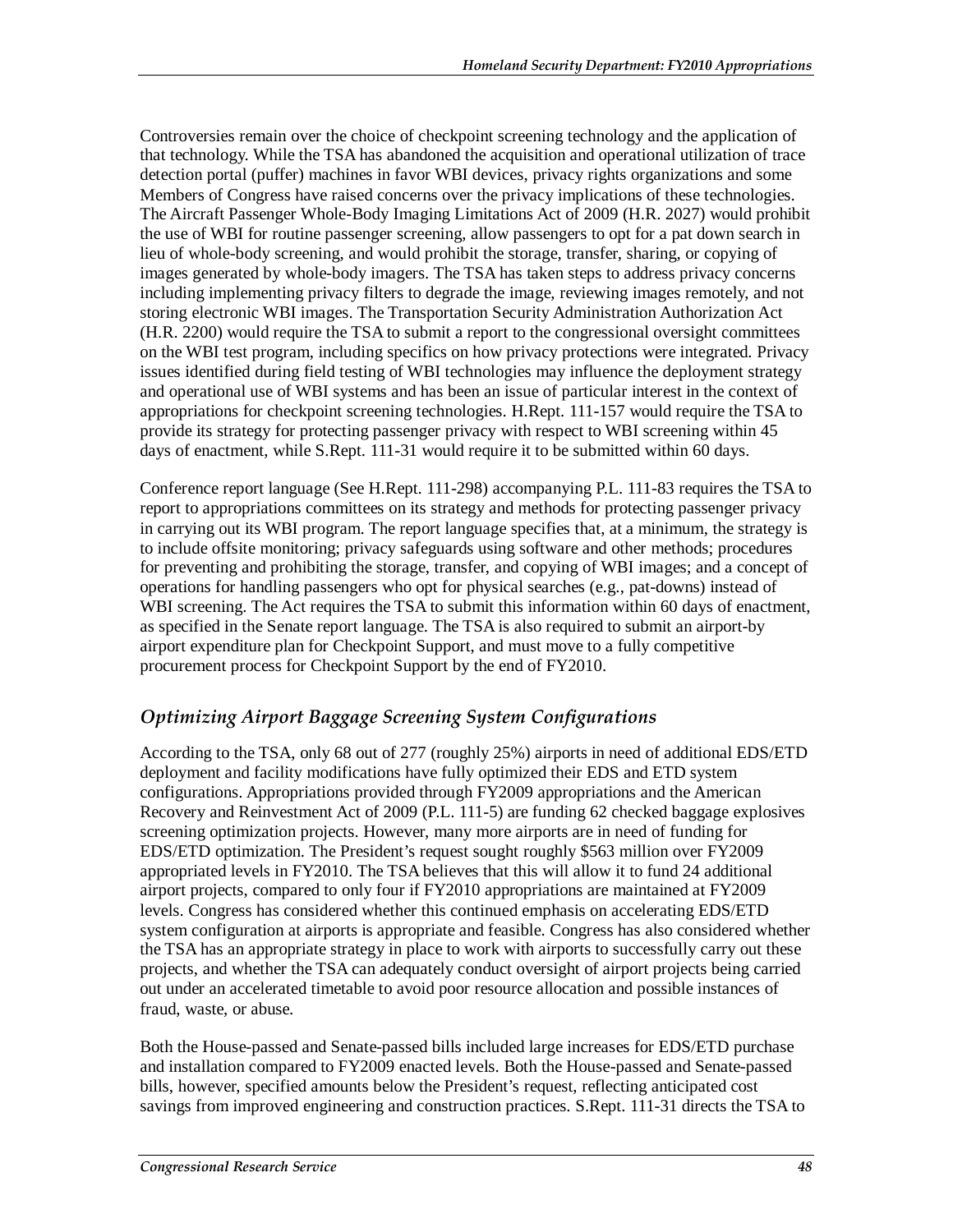submit a report concurrent with its FY2011 budget submittal detailing the expected manpower savings that will be derived from the investment of optimized and in-line EDS configurations. H.Rept. 111-157 expressed concern over the escalating costs of aging EDS systems and other screening technologies, which has increased by 7% from FY2009 to FY2010. It directs the TSA to expeditiously renegotiate its long-term maintenance contract, and reduces funding for screening technology maintenance and utilities by \$11 million reflecting the anticipated cost savings of the new contract.

P.L. 111-83 provides \$778 million for EDS/ETD purchase and installation. While this amount is considerably less than that requested, it is \$484 million more than the amount appropriated in FY2009. In addition to the amounts appropriated for FY2010, Section 516 of P.L. 111-83 specifies that any prior year funds appropriated for TSA Aviation Security, Administration, and Transportation Security Support that are deobligated or otherwise recovered shall be made available solely for the acquisition and installation of EDS equipment, and air cargo, baggage, and checkpoint screening systems. H.Rept. 111-298 specifies that the TSA is to implement a fully competitive EDS procurement process by the end of FY2010. The report also encourages the TSA to further consider options for using pre-engineered structures to optimize EDS installations at airports. Pre-engineered solutions may offer an opportunity to accelerate EDS optimization and lower the costs for integrating EDS equipment with baggage processing systems at some airports. The report also encourages the TSA to continue its assessment of the feasibility of consolidating checkpoint and checked baggage screening at medium- and small-sized airports. At least 28% of the total appropriated for EDS/ETD purchase and installation is to be designated for deploying EDS machines at medium- and small-sized airports. The Act also provides \$317 million for screening technology maintenance, including both checkpoint and checked baggage screening equipment. The conference report encourages the TSA to work with vendors to ensure that screening equipment, such as EDS, can achieve both greater throughput and lower maintenance costs in the future.

# *Meeting the Mandate for 100% Cargo Screening on Passenger Flights*

The Implementing Recommendations of the 9/11 Commission Act of 2007 (P.L. 110-53) mandated the physical screening or inspection of all cargo items placed onboard passenger airliners using specified methods by August 2010. The Act further specified that 50% of such cargo must be inspected using these methods by an interim deadline of February 2009. While the TSA claims to be meeting the interim objective, there has been increasing concern that TSA may lack the technology and fiscal resources to meet the 100% screening mandate by August 2010.<sup>77</sup> Industry experts warn that trying to stick to the deadline may result in suboptimal solutions that could impede the flow of commerce, particularly for inbound international flights.<sup>78</sup>

Congressional appropriators considered whether requested funding levels for air cargo security will be sufficient to meet the mandate for screening all cargo placed on passenger airliners by August 2010. More broadly, Congress has been made aware of concerns over the TSA's approach to meeting this mandate by relying mainly on private sector entities to carry out physical screening and inspections and implement enhanced supply chain security measures in cases where the screening is conducted off-airport. Congress has also deliberated over TSA investment

 $\overline{a}$ 77 Chris Strohm, "TSA Lacks Technology To Meet Air Cargo Screening Goal," *Congress Daily*, March 19, 2009.  $78$  Ibid.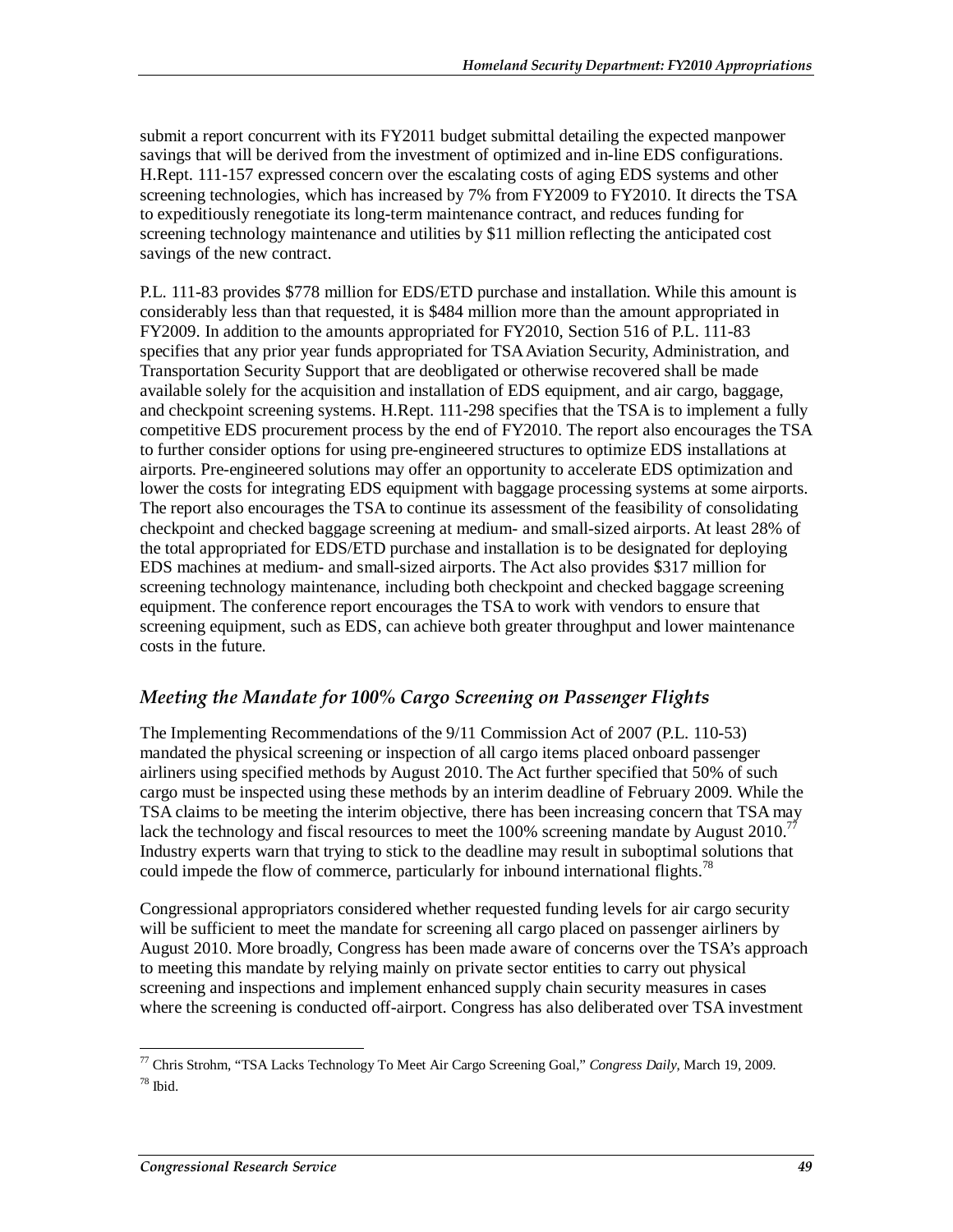in cargo screening technologies, canine teams, and other acceptable screening methods compared to cargo industry investment to deploy and operate cargo screening systems.

Additional funds in House-passed H.R. 2892 for Air Cargo Security were included to hire additional domestic air cargo inspectors, test and evaluate emerging screening technologies for air cargo, and convert 35 canine teams from local law enforcement to the TSA primarily for use in air cargo screening. The House committee expressed specific concerns over the lingering challenges for screening inbound international cargo shipments placed on passenger aircraft. Funding for air cargo security above the requested amount is designated to hire and deploy international cargo inspectors, enhance databases to assess air cargo risks, and develop a global air cargo security strategy. The Senate also included increased funding for air cargo security, for hiring 50 additional air cargo inspectors to address the increased inspections and regulatory workload to oversee approximately 8,000 to 15,000 entities expected to participate in the Certified Cargo Screening Program (CCSP) for meeting the 100% passenger airline cargo screening mandate.

P.L. 111-83 provides \$123 million for air cargo security. Of the funds for air cargo security above the requested level, \$4 million is designated for the deployment of skid-level and palletized cargo screening technologies and \$5 million is designated for testing, evaluating, and certifying existing screening technologies for use in screening fresh fruits and other perishable commodities. Additional amounts provided for air cargo security above the requested amount are intended for hiring additional inspectors and canine teams. A general provision in P.L. 111-83 (see Sec. 514) directs the TSA to work with air carriers and airports to incrementally increase the amount of cargo placed on passenger airliners that is screened, until the 100% screening mandate is met. The TSA must submit quarterly progress reports detailing air cargo inspection statistics and the incremental progress made toward achieving the 100% screening mandate, and must submit a report on how it will meet the mandate, detailing the elements of the screening system, within 180 days of enactment.

# *Operationally Deploying the Secure Flight Passenger Prescreening System*

Past appropriations measures have included language prohibiting the TSA from implementing Secure Flight beyond operational testing of the system until the GAO reported to Congress that specific issues regarding privacy protection, data security and integrity, and redress procedures had been adequately addressed in the system's design and implementation. The GAO recently reported that the Secure Flight program has mostly achieved the mandated requirements set forth in these appropriations measures.<sup>79</sup> The TSA intends to carry out operational deployment of the Secure Flight program in phases with the goal of fully implementing it for all domestic flights by early 2010, and for all international flights by the end of  $2010$ .<sup>80</sup> Congressional appropriators considered the adequacy of funding for maintaining this timetable, as well as options for implementing oversight mechanisms to ensure that the concerns expressed by Congress and the issues examined by the GAO during development of the system—such as privacy protections and data security—do not erode and are not compromised as the system is operationally deployed.

<sup>-</sup>79 U.S. Government Accountability Office, *Aviation Security: TSA Has Completed Key Activities Associated with Implementing Secure Flight, but Additional Actions Are Needed to Mitigate Risks*, GAO-09-292, May 13, 2009.

<sup>&</sup>lt;sup>80</sup> Transportation Security Administration, "TSA and Ad Council Raise Awareness of Secure Flight Program as part of National Public Education Campaign," Press Release, May 21, 2009.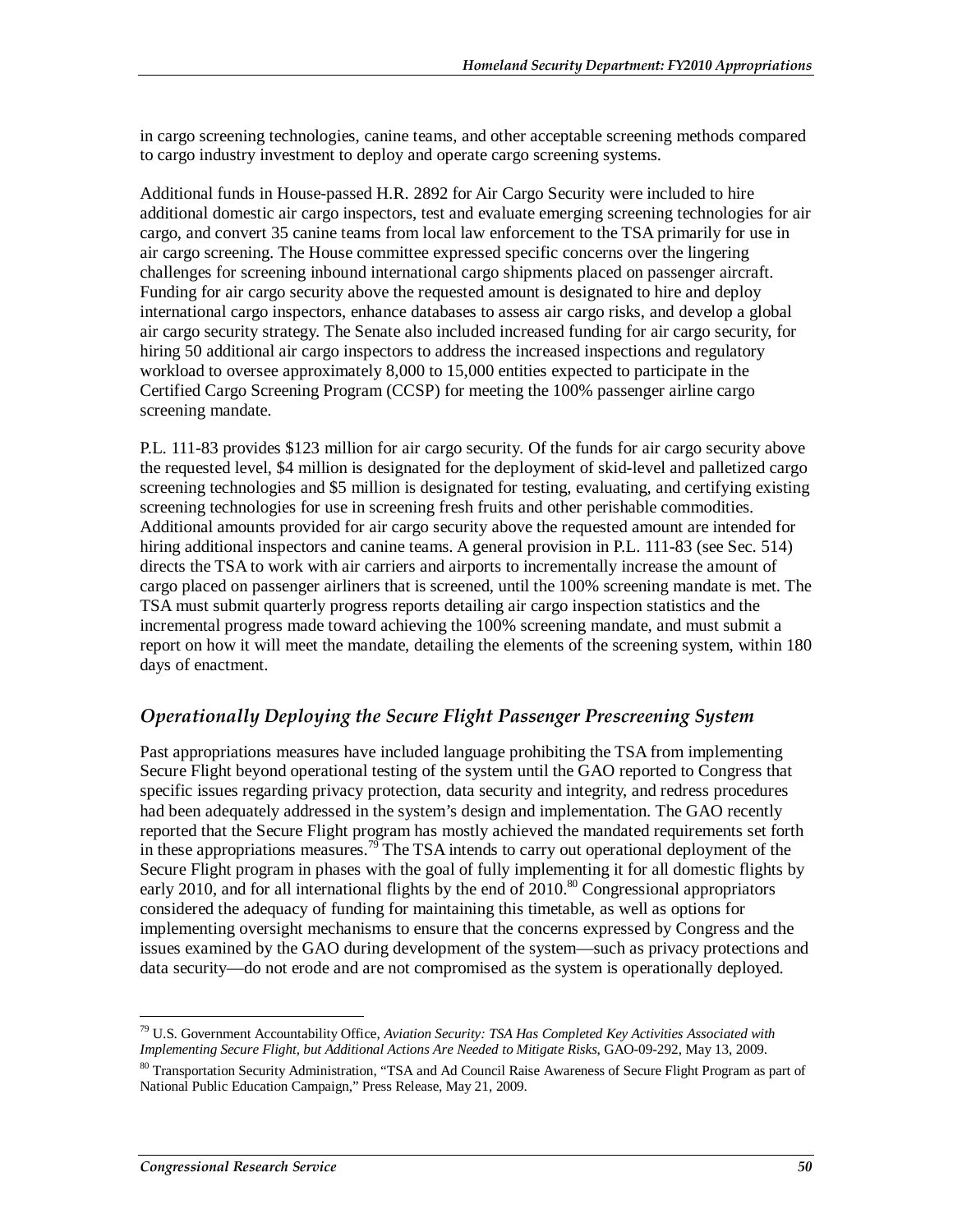The Senate-passed bill includes language (Sec. 512) prohibiting the use of risk algorithms or nonfederal databases as part of Secure Flight or any follow-on passenger prescreening system. H.Rept. 111-157 directs the GAO to continue reviewing Secure Flight to ensure that the conditions required for it to move beyond the testing phase, addressing issues such as data integrity, data security, and passenger redress, are generally achieved as implementation of the system moves forward. Similarly, S.Rept. 111-31 directs the TSA to report on the progress made in fully addressing GAO's recommendations as well as steps taken to develop life-cycle cost and schedule estimates for Secure Flight implementation. The Senate-passed bill also directs the TSA to address concerns over possible use of fraudulent passenger information when making airline reservations on the Secure Flight system.

P.L. 111-83 provides \$84 million for Secure Flight implementation. The Act does not include the general provision included in the Senate-passed bill to prohibit the use of funds to assess the security risk of passengers not on government terrorist watchlists or utilize non-federal databases, noting that these activities are already prohibited under the Secure Flight final rule promulgated by the TSA. Report language does, however, require the TSA to report within 90 days on its progress in addressing GAO's recommendations regarding name matching, lifecycle costs, schedule estimates, and the impact of modifying prescreening rules on air carriers. The conference report (H.Rept. 111-298) also directs the GAO to continue its ongoing review of Secure Flight until all of these conditions are generally achieved, providing periodic updates to the appropriations committees on the TSA's progress in these regards. Additionally, Section 553 of the Act requires that the names of each detainee held at the Guantanamo Bay, Cuba, Naval Station be included on the No Fly List, unless the President certifies in writing that specified detainees do not pose a threat to the United States, its citizens, or its allies, in which case the names of those specific detainees may be omitted from the No Fly list.

# **United States Coast Guard**<sup>81</sup>

The Coast Guard is the lead federal agency for the maritime component of homeland security. As such, it is the lead agency responsible for the security of U.S. ports, coastal and inland waterways, and territorial waters. The Coast Guard also performs missions that are not related to homeland security, such as maritime search and rescue, marine environmental protection, fisheries enforcement, and aids to navigation. The Coast Guard was transferred from the Department of Transportation to the DHS on March 1, 2003.

# **President's FY2010 Request**

For FY2010, the President requested a total of \$9,729 million for the Coast Guard, which accounts for about 18% of DHS's requested budget. The President requested \$6,556 million for operating expenses (an increase of 4% over FY2009), \$1,384 million for acquisition, construction, and improvements (a decrease of 7% from FY2009), \$134 million for reserve training (an increase of 2% over FY2009), \$20 million for research, development, tests, and evaluation (an increase of 10% from FY2009), \$13 million for environmental compliance and restoration (a slight increase from FY2008), and zero funding for the bridge alteration program. **Table 12** provides more detail regarding the Coast Guard's Operating Expenses (OE) account and its Acquisition, Construction, and Improvements (ACI) account.

<sup>-</sup><sup>81</sup> Prepared by John Frittelli, Specialist in Transportation Policy, Resources, Science and Industry Division.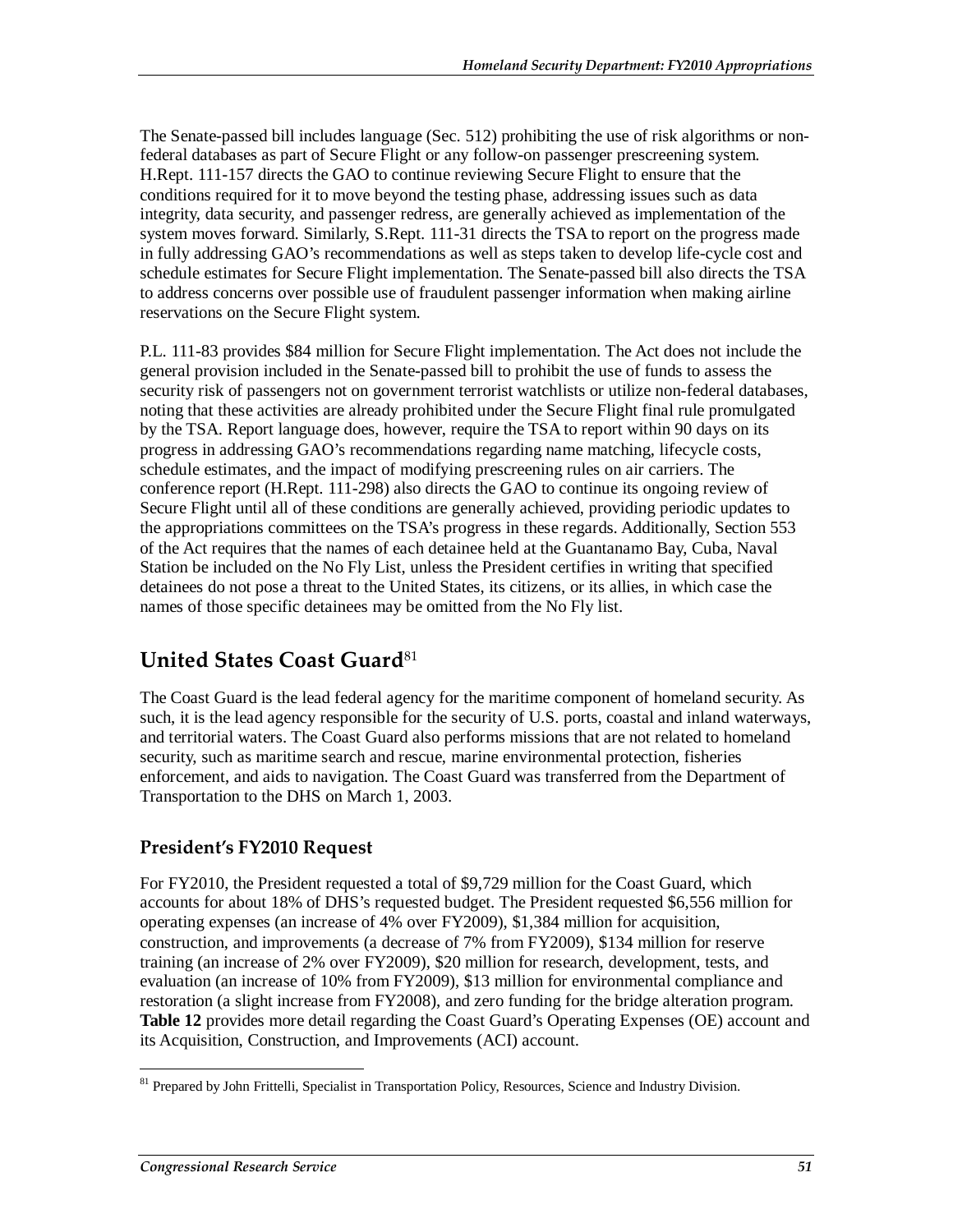|                                                       | FY2010<br><b>FY2010</b><br>FY2009<br><b>FY2010</b><br>House-<br>Senate-<br><b>Passed</b><br><b>Passed</b><br><b>Enacted</b><br><b>Request</b> |       |                  | <b>FY2010</b><br><b>Enacted</b> |       |
|-------------------------------------------------------|-----------------------------------------------------------------------------------------------------------------------------------------------|-------|------------------|---------------------------------|-------|
| <b>Operating Expenses</b>                             | 6,307                                                                                                                                         | 6,556 | 6,822            | 6,838                           | 6,805 |
| Military pay and allowances                           | 3,062                                                                                                                                         | 3,245 | 3,271            | 3,256                           | 3,255 |
| Civilian pay and benefits                             | 645                                                                                                                                           | 700   | 700              | 700                             | 700   |
| Training and recruiting                               | 196                                                                                                                                           | 206   | 207              | 206                             | 206   |
| Operating funds and unit level<br>maintenance         | 1,177                                                                                                                                         | 1,150 | 1,160            | 1,155                           | 1,153 |
| Centrally managed accounts                            | 262                                                                                                                                           | 353   | 331              | 355                             | 334   |
| Port/vessel security and<br>environmental response    | 24                                                                                                                                            |       |                  |                                 |       |
| Aviation mission hour gap                             | 5                                                                                                                                             |       |                  |                                 |       |
| Intermediate and depot level<br>maintenance           | 824                                                                                                                                           | 903   | 912              | 925                             | 916   |
| <b>DOD</b> Transfer                                   | 112a                                                                                                                                          |       |                  |                                 |       |
| <b>Overseas Contingency</b><br>Operation              |                                                                                                                                               | Ь     | 242 <sub>b</sub> | 242b                            | 242   |
| <b>Acquisition, Construction,</b><br>and Improvements | 1,495                                                                                                                                         | 1,384 | 1,347            | 1,598                           | 1,537 |
| <b>Vessels and Critical</b><br>Infrastructure         | 113                                                                                                                                           | 103   | 103              | 123                             | 2     |
| Aircraft                                              |                                                                                                                                               |       |                  |                                 |       |
| Other Equipment                                       | 89                                                                                                                                            | 120   | 120              | 148                             | 130   |
| Integrated Deepwater System                           | 1,034                                                                                                                                         | 1,051 | 1,015            | 1,195                           | 1,154 |
| Shore facilities and Aids to<br>Navigation            | 68                                                                                                                                            | 10    | 10               | 27                              | 27    |
| Personnel and Related Support                         | 93                                                                                                                                            | 100   | 100              | 105                             | 105   |
| Coast Guard HO                                        | 98                                                                                                                                            |       |                  |                                 |       |

#### **Table 12. Coast Guard Operating (OE) and Acquisition (ACI) Sub-account Detail**  (budget authority in millions of dollars)

**Source:** CRS Analysis of the *FY2010 DHS Congressional Budget Justifications*, the *FY2010 DHS Budget in Brief,* House-reported H.R. 2892 and H.Rept. 111-157, and Senate-reported S. 1298 and S.Rept. 111-31.

**Note:** Tables may not add due to rounding.

- a. Transfer from Navy's operations and maintenance account as per P.L. 110-252.
- b. The President's budget request, the House-passed bill, and the Senate-passed bill all include \$242 million for contingency operations funding for FY2010. The request treats this funding as a transfer, and therefore it is *not* included in the FY2010 amount. The House-passed and Senate-passed bills treat it as an appropriation, and therefore it *is* included in the total for the House-passed and Senate-passed columns.

#### **House-passed H.R. 2892**

The House version of the bill provided \$6,822 million in operating expenses, which is \$266 million more than the President requested, \$1,347 million for acquisitions, construction, and improvements, which is \$37 million less than the President requested, and \$10 million for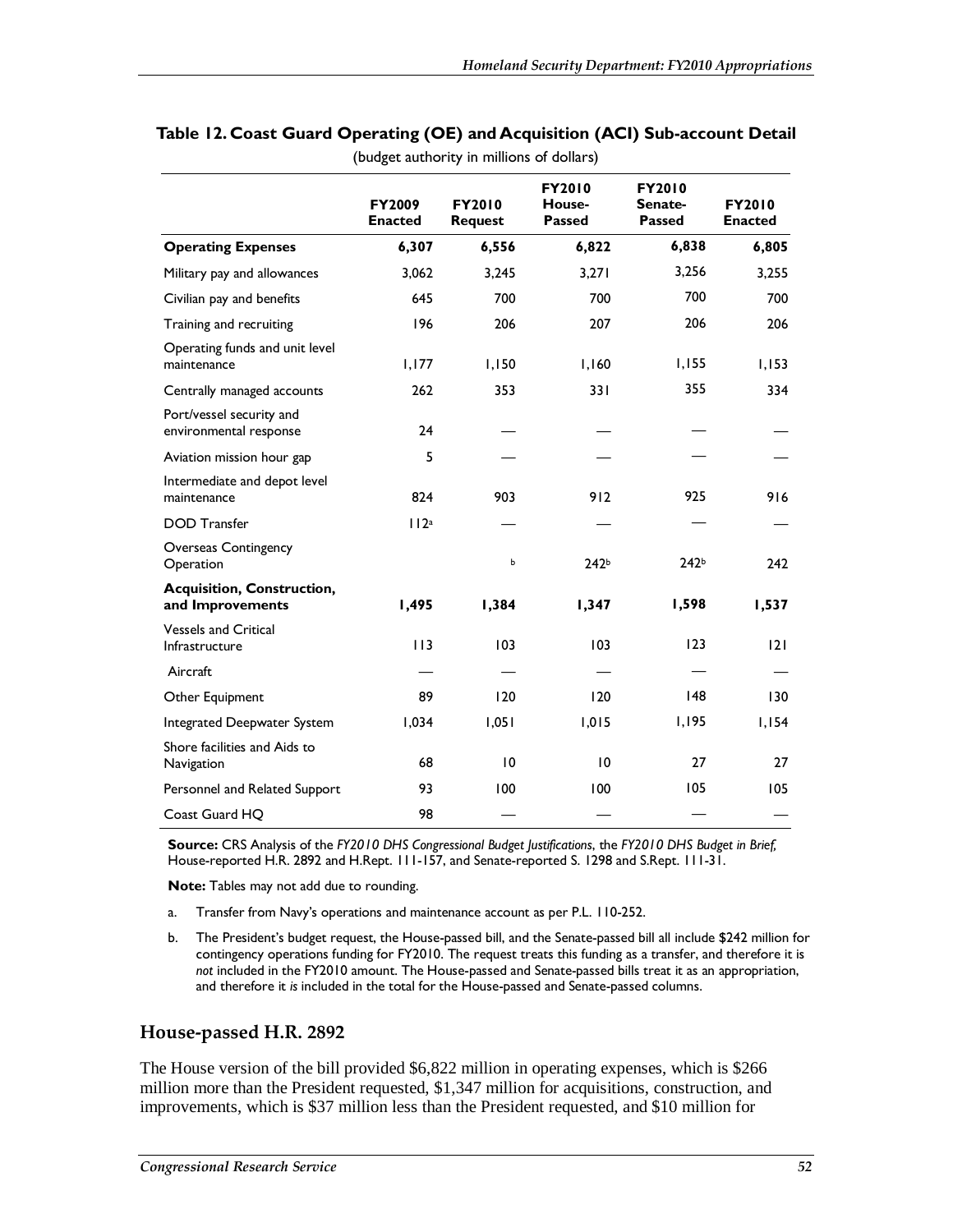alteration of bridges, which is \$10 million more than the President requested. For environmental compliance, reserve training, and research and development, the House bill agreed with the President's request.

# **Senate-passed H.R. 2892**

The Senate version of the bill provided \$6,838 million for operating expenses, \$1,598 million for acquisition, construction, and improvements, \$30 million for research and development, and \$4 million for alteration of bridges, all of which are more than the President requested for these accounts, increasing the Coast Guard's budget above the President's request by about \$500 million in total.

#### **P.L. 118-83**

The enacted version provided \$6,805 million for operating expenses; \$1,537 million for acquisition, construction, and improvements; \$25 million for research and development; \$14 million for environmental compliance and restoration; \$134 million for reserve training; and \$1,361 million for retired pay. The enacted version provided \$411 million more than the Administration requested for the Coast Guard.

### **Issues for Congress**

Increased duties in the maritime realm related to homeland security have added to the Coast Guard's obligations and increased the complexity of the issues it faces. Some Members of Congress have expressed concern with how the agency is operationally responding to these demands, including Coast Guard plans to replace many of its aging vessels and aircraft.

# *Deepwater*

-

The Deepwater program is a 25-year acquisition program to replace or modernize 91 cutters, 124 small surface craft, and 247 aircraft at an estimated cost of over \$25 billion. The Coast Guard's management and execution of the program has been strongly criticized and several hearings were held on the program in 2007 and 2008. The GAO and DHS IG have been very active in reviewing Deepwater and in 2007 the Coast Guard decided to phase out an outside system integrator (a team led by Lockheed Martin and Northrup Grumman) to execute the program. For FY2010, the President requested \$591 million for Deepwater vessels, \$306 million for aircraft, and \$155 million for other related Deepwater assets and management. The House version provided \$1,015 million for Deepwater and the Senate version provided \$1,195 million. The enacted version of the bill provided \$1,154 million for Deepwater. Issues for Congress include the Coast Guard's management of the program, which is the largest and most complex acquisition effort in Coast Guard history, the overall cost of the program, and the program's time line for acquisition.<sup>82</sup>

<sup>82</sup> These issues are discussed in CRS Report RL33753, *Coast Guard Deepwater Acquisition Programs: Background, Oversight Issues, and Options for Congress*, by Ronald O'Rourke.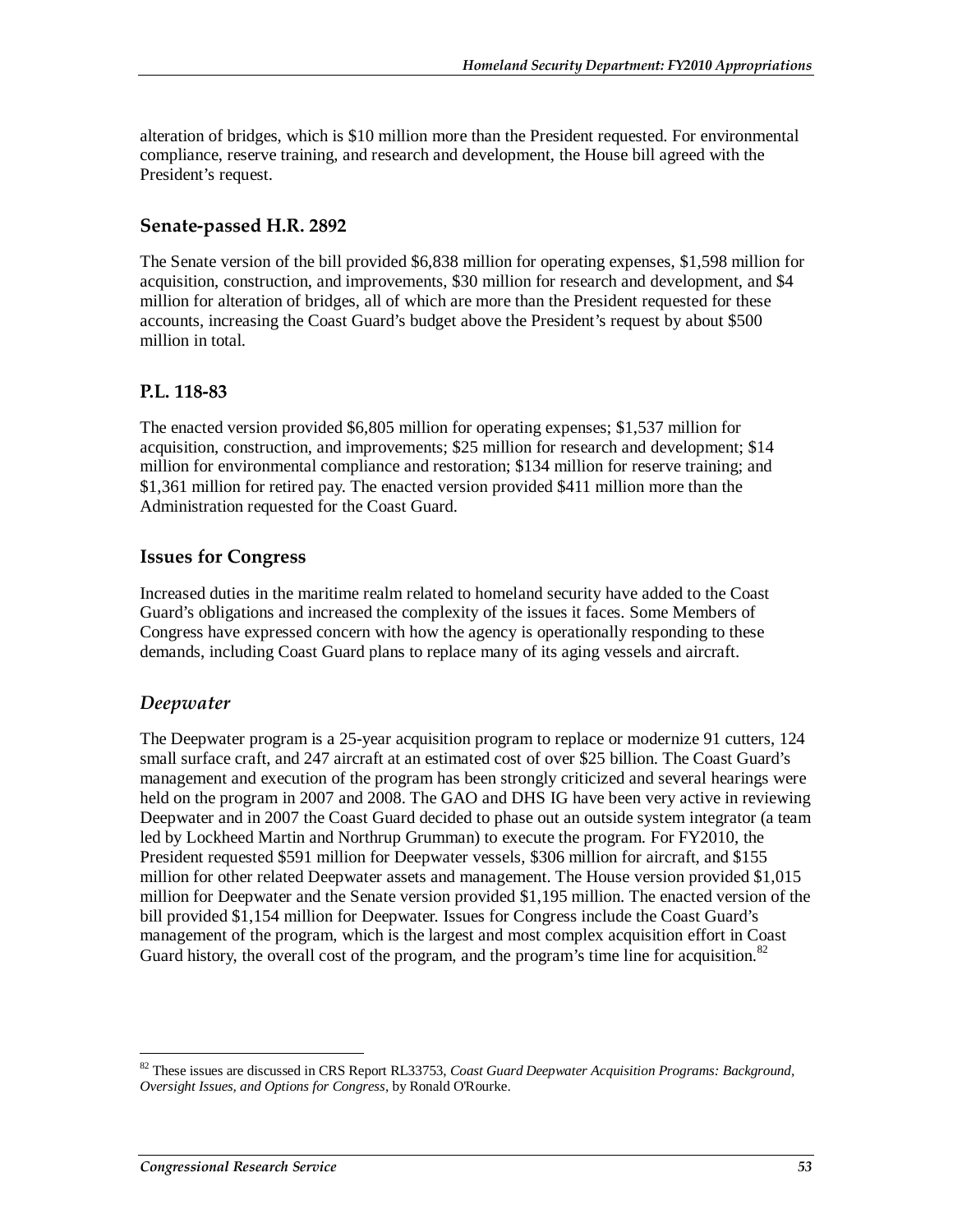# *Security Mission*

Some Members of Congress have expressed strong concerns that the Coast Guard does not have enough resources to carry out its homeland security mission. A GAO audit raised this concern with respect to the security of energy tankers,<sup>83</sup> and at a Senate hearing the GAO testified that Coast Guard resources were being challenged by a number of security requirements.<sup>84</sup> About 19% of the Coast Guard's FY2010 budget request is for its "port, waterways, and coastal security"  $(PWCS)$  mission.  $85$ 

For monitoring harbor traffic, the President's FY2010 request included \$2 million to continue operation of a nationwide system to detect, identify, track, and communicate with ships in U.S. harbors, called the Automatic Identification System (AIS), which has a range of about 50 nautical miles. This system is currently able to track ships, but not to communicate with them, in 55 ports and nine coastal waterways.  $86$  Tracking receivers are installed on land as well as on sea buoys, and elsewhere to extend the range of tracking. The FY2010 budget also requests \$4 million for operating expenses for Long Range Identification and Tracking (LRIT) of ships which has a range of more than  $1,000$  nautical miles from the coast.<sup>87</sup> The GAO released an audit of the Coast Guard's vessel tracking systems in March 2009 and found that AIS and LRIT systems may be duplicative of a classified means of tracking vessels.<sup>88</sup>

The Coast Guard has set up interagency operations centers (IOCs) at some ports to enhance security. IOCs are fusion centers to be located in each Coast Guard sector that are intended to facilitate intelligence sharing and coordinated responses among federal and state or local law enforcement to harbor security activity, such as boardings of high-risk vessels. They have been established in a few major ports and are generally co-located with Vessel Traffic Services (VTSs) which were set up for safety purposes and are staffed by Coast Guard "watchstanders" who monitor harbor ship traffic and provide navigation information to ship captains. In FY2009, the Senate Appropriations Committee's report requested quarterly briefings by the Coast Guard on the status and development of (IOCs). For FY2010, the President's budget did not specifically mention operational centers except for a request of \$1 million to continue Project Seahawk at the Port of Charleston. Seahawk is an interagency operations center that is different from the others in that it was originally established by the Department of Justice rather than the Coast Guard. The House and Senate committee reports concurred with the President's request regarding Project Seahawk,<sup>89</sup> and the Senate committee report recommended an additional \$28 million for IOCs. The conference agreement provided \$10 million for IOCs and requested a report from the Coast Guard on its capability to secure liquefied natural gas (LNG) tankers and facilities.

<sup>&</sup>lt;u>.</u> <sup>83</sup> GAO, Maritime Security: Federal Efforts Needed to Address Challenges in Preventing and Responding to Terrorist Attacks on Energy Commodity Tankers*,* GAO-08-141, December 2007.

<sup>84</sup> GAO, Coast Guard: Deepwater Program Management Initiatives and Key Homeland Security Missions*,* March 5, 2008, GAO-08-531T, see specifically pp. 12-16.

<sup>85</sup> DHS FY2010 Budget in Brief, p. 88.

<sup>86</sup> Coast Guard FY2010 Budget Justification, p. CG-OE-22.

<sup>87</sup> Coast Guard FY2010 Budget Justification, p. CG-OE-18.

<sup>&</sup>lt;sup>88</sup> GAO, Maritime Security: Vessel Tracking Systems Provide Key Information, but the Need for Duplicate Data Should Be Reviewed, GAO-09-337, March 2009.

<sup>89</sup> H.Rept. 111-157, p. 77, S.Rept. 111-31, p.71.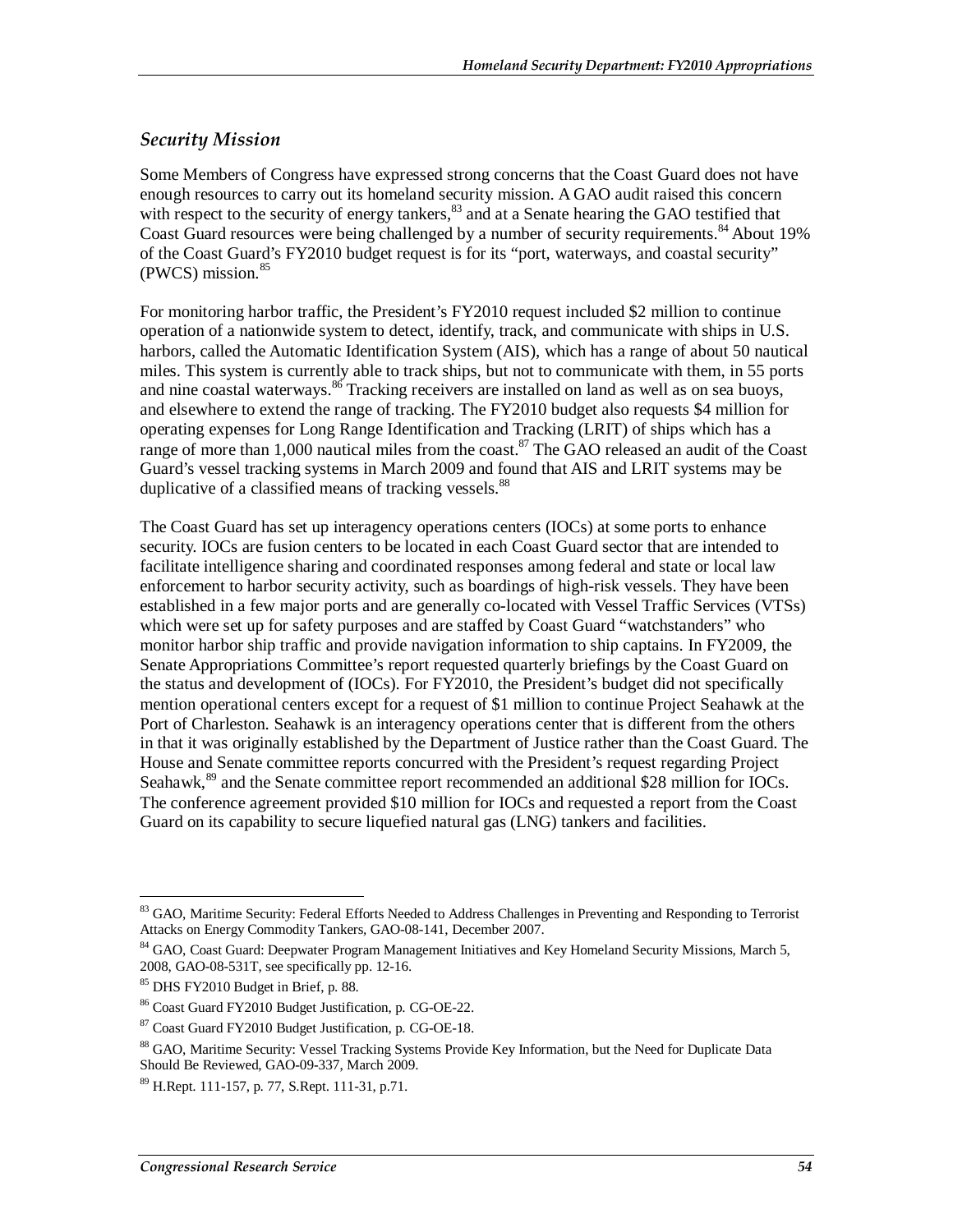An unresolved issue is the usefulness of tracking smaller vessels, such as recreational boats, to counter the threat posed by suicide bombers or smugglers. There are too many smaller boats for the Coast Guard to track and recreational boaters oppose tracking because of cost and privacy concerns. Based on a recent DHS strategy report, it appears the Coast Guard has no immediate plans to require smaller vessels be outfitted with AIS transponders but will continue to pursue methods to identify small craft.  $90^\circ$ 

### *Non-Homeland Security Missions*

Some Members of Congress have expressed concern that with the Coast Guard's emphasis on its maritime security mission, the agency may have difficulty sustaining its traditional, nonhomeland security missions such as fisheries enforcement or marine environmental protection.<sup>91</sup>

# *Marine Safety*

A congressional hearing was held on August 2, 2007, to examine the performance of the Coast Guard's Marine Safety Program.<sup>92</sup> Witnesses from the maritime industry complained about Coast Guard delays in documenting mariners and vessels and a lack of technical expertise and experience by Coast Guard marine inspectors. In response to these criticisms, the Commandant announced a plan to increase civilian positions in the marine safety program and strengthen their career paths to foster professional continuity in this area.<sup>93</sup> The FY2009 budget request noted that "the Coast Guard is encountering serious stakeholder concern about our capacity to conduct marine inspections, investigations, and rulemaking."<sup>94</sup> The FY2009 budget provided an additional \$20 million in operating expenses in order to: add 276 marine inspector positions; respond to an increase in LNG vessel calls; conduct examinations of 5,200 towing vessels mandated in the FY2004 Coast Guard Authorization Act; review non-tank vessel oil spill response plans; and conduct oversight of ballast water management.<sup>95</sup> The FY2009 budget also provided \$2.6 million to fund 25 rulemaking projects involving safety, security, and environmental protection.

For FY2010, the President requested \$7.5 million for 74 additional marine safety personnel, which was agreed to in the House and Senate committee reports.<sup>96</sup>

# *Rescue-21*

<u>.</u>

During the FY2007 appropriations process, Congress expressed strong concern with the Coast Guard's management of the Rescue 21 program, the Coast Guard's new coastal zone communications network that is key to its search and rescue mission and which replaces its

<sup>90</sup> DHS, Small Vessel Security Strategy*,* April 2008.

<sup>&</sup>lt;sup>91</sup> See DHS OIG, Annual Review of the U.S. Coast Guard's Mission Performance (FY2007), OIG-09-13, December 2008 for the latest breakdown of resources by mission area. For information on Coast Guard environmental protection issues, see CRS Report RS22145, *Environmental Activities of the U.S. Coast Guard*, by Jonathan L. Ramseur.

 $92$  House Committee on Transportation and Infrastructure, Subcommittee on Coast Guard and Maritime Transportation, "Challenges Facing the Coast Guard's Marine Safety Program," August 2, 2007.

<sup>93</sup> U.S. Coast Guard, "Enhancing the Coast Guard's Marine Safety Program," September 25, 2007.

<sup>&</sup>lt;sup>94</sup> Coast Guard FY2009 Budget Justification, p. CG-SC-5.

<sup>95</sup> Coast Guard FY2009 Budget Justification, p. CG-OE-52 and DHS FY2009 Budget in Brief*,* p. 60-61.

 $96$  H.Rept. 111-157, p. 76, S.Rept. 111-31, p. 71.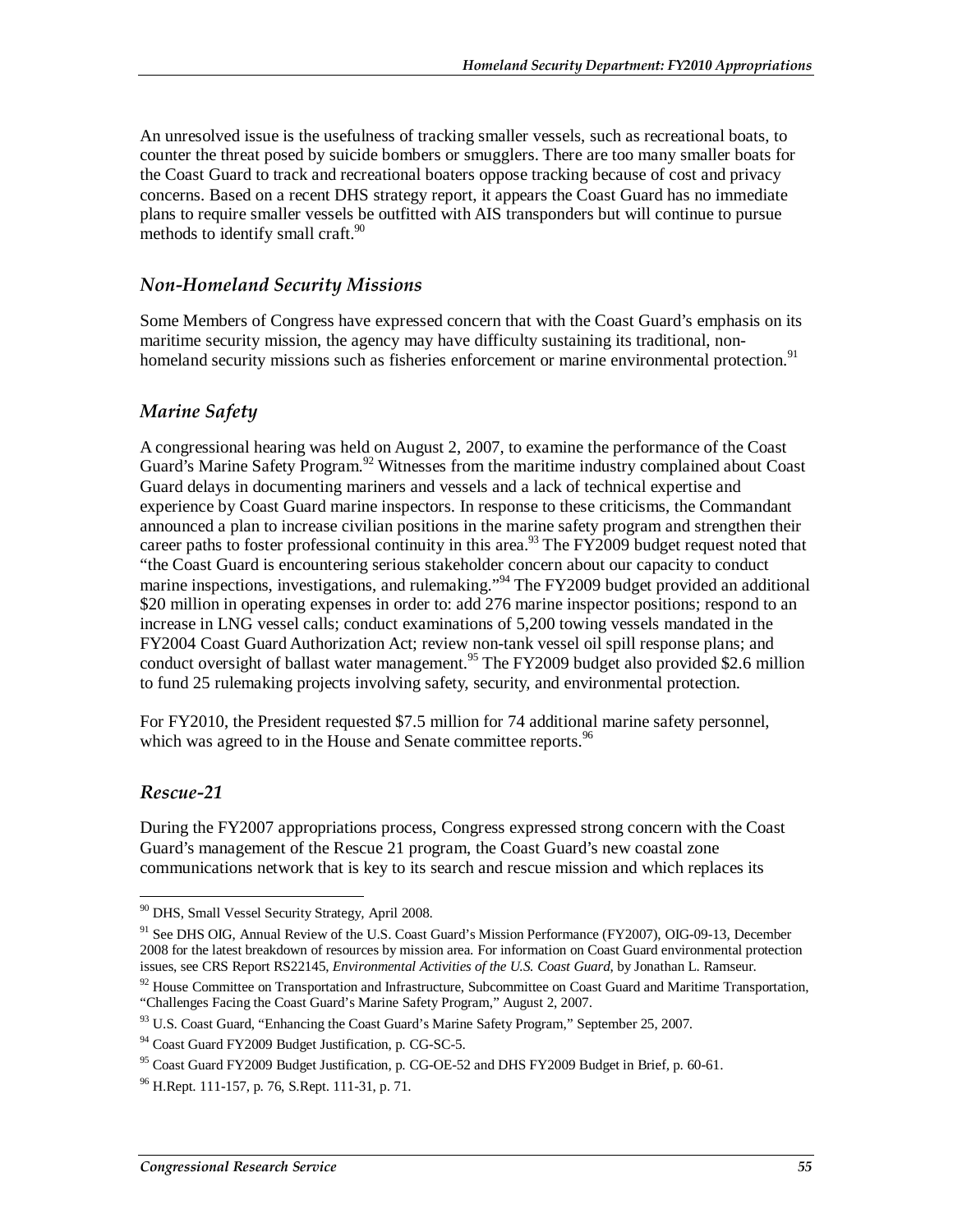National Distress and Response System. A 2006 GAO audit of the program found a tripling of project cost from the original estimate and likely further delays in project completion, which was already five years behind schedule.<sup>97</sup> The GAO's FY2008 Coast Guard budget review noted that while Rescue-21 was originally intended to limit gaps to 2% of coverage area, that target has now expanded to a less than 10% coverage gap.<sup>98</sup> In the FY2008 Appropriations Act (P.L. 110-161), Congress expressed concern for the number of outages that had been recorded with the system, and requested that the Coast Guard provide quarterly briefings on its plans to address the outages. In FY2009, Congress provided \$88 million for Rescue 21 for further deployment of the system's infrastructure at seven Coast Guard sectors<sup>99</sup> and additional watchstanders at 15 sectors receiving the most rescue traffic.<sup>100</sup> The Senate committee report stated that the overall acquisition cost is estimated to be \$1,066 million, an increase of \$366 million, and the completion date had been extended six years to  $2017$ .<sup>101</sup>

For FY2010, the President requested \$117 million for California and New England sectors to receive Rescue-21 capability, and continued development in the Great Lakes region, Hawaii, Guam, and Puerto Rico. The House and Senate agreed with this request.

# *LORAN-C*

The LORAN-C (Long-Range Aids to Navigation) system is an older navigation system that can help vessels or aircraft determine their location using radio signals from 24 tower stations in the United States.<sup>102</sup> The Coast Guard has argued that this system in no longer needed in light of GPS (Global Positioning System) technology which is more precise than LORAN, and in recent budget submissions requested that the LORAN-C system be terminated. In FY2007, Congress funded continuation of the LORAN-C system and required the Coast Guard, among other things, to first notify the public before terminating the system. On January 8, 2007, DHS and the Department of Transportation issued a Federal Register notice seeking public comment on whether to decommission LORAN, maintain it, or upgrade it.<sup>103</sup> A review of some of the public comments filed indicate that lobsterman may use LORAN-C to locate their traps when their buoys are lost, fishing trawlers use it to re-locate certain fishing areas and to avoid objects that would interfere with their nets, charter boat and some recreational boaters still rely on it, and harbor pilots and other commercial shipping interests believe a land-based system like LORAN is needed as a back-up to satellite-based navigation, even though they no longer use LORAN.<sup>104</sup> Small aircraft operators also support maintaining LORAN as a back-up system but the commercial airlines and manufacturers (Boeing and Airbus) do not support maintaining the system. Proponents of maintaining the land-based LORAN system argue that GPS signals are

<sup>-</sup><sup>97</sup> GAO, United States Coast Guard: Improvements Needed in Management and Oversight of Rescue System Acquisition, GAO-06-623, May 2006.

<sup>&</sup>lt;sup>98</sup> GAO, Coast Guard: Observations on the Fiscal Year 2008 Budget, Performance, Reorganization, and Related Challenges*,* April 18, 2007, GAO-07-489T, p. 3.

<sup>99</sup> Coast Guard FY2009 Budget Justification, p. CG-AC&I-128.

<sup>100</sup> Coast Guard FY2009 Budget Justification, p. CG-OE-33 and 34.

 $101$  S.Rept. 110-396, p. 88.

<sup>&</sup>lt;sup>102</sup> It dates back to World War II and a previous version known as LORAN-A.

<sup>103</sup> Federal Register, vol. 72, no. 4, January 8, 2007, pp. 796-797.

<sup>&</sup>lt;sup>104</sup> Comments can be viewed at http://www.regulations.gov and searching under docket numbers USCG-2006-24685 and USCG-2007-28460.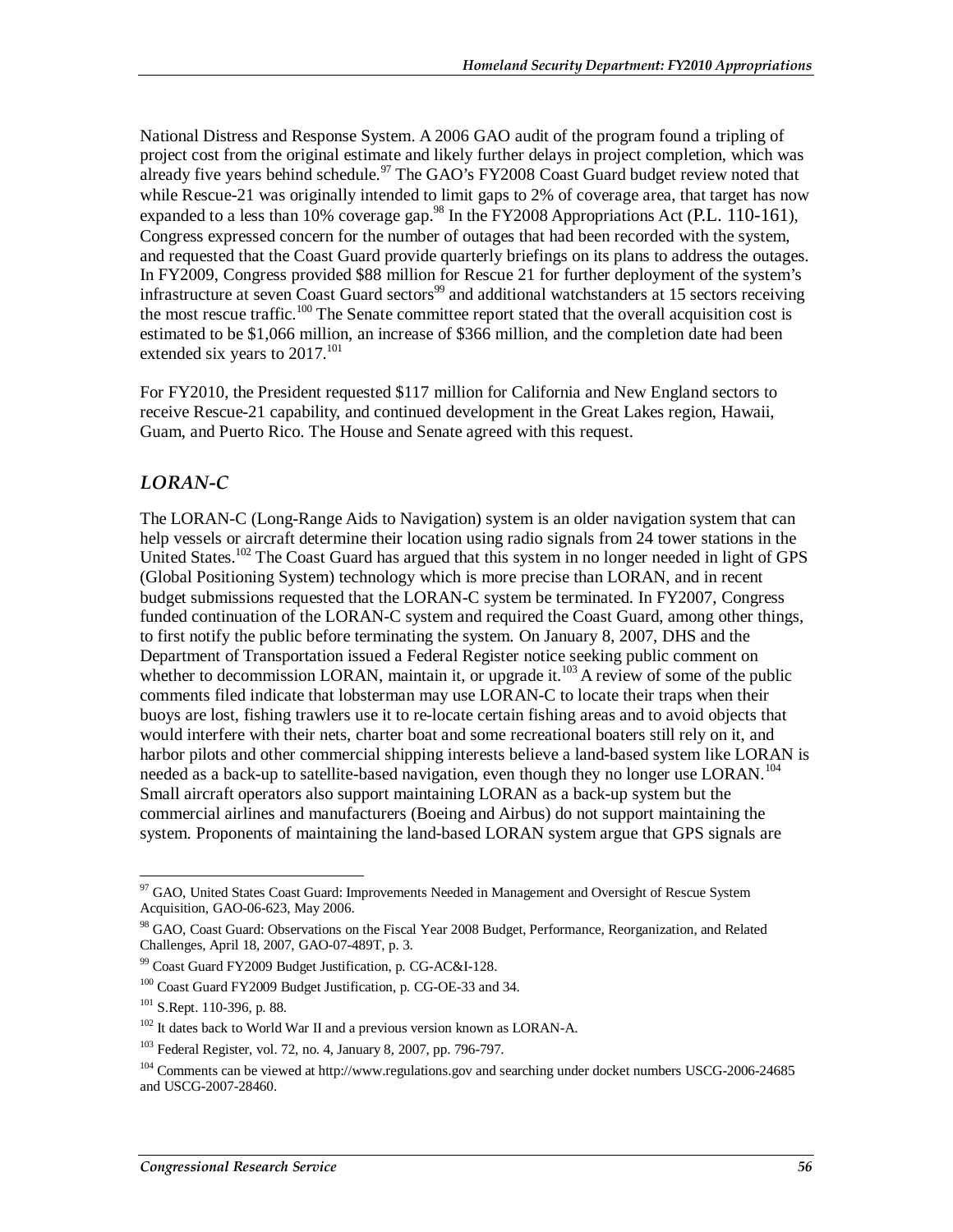weak and can sometimes be disrupted by bad weather or mountains and are vulnerable to solar storms or intentional jamming.<sup>105</sup>

For FY2008, Congress denied the Administration's request to terminate LORAN-C and noted that an Administration policy decision on the future of LORAN-C was expected to be completed by March 1, 2008.<sup>106</sup> On February 7, 2008, the DHS announced that an enhanced LORAN system (eLoran) will be developed as a backup system to GPS.<sup>107</sup> The Bush Administration's FY2009 budget requested that the administration of the eLoran system be transferred to the National Preparedness and Programs Directorate (NPPD) of DHS (a transfer equating to \$35 million) because the NPPD's mission was more related to critical infrastructure redundancy than was the Coast Guard's.<sup>108</sup> In FY2009, Congress denied the Administration's request to transfer these funds to NPPD.

For FY2010, the Obama Administration requested that LORAN-C be terminated, arguing that it is no longer needed in light of GPS and states that this will save \$36 million in FY2010, \$190 million over five years, and allow Coast Guard military personnel to be reassigned to other missions.<sup>109</sup> The budget justification for NPPD does not mention LORAN nor is funding for it mentioned under other agencies in the Budget Appendix. The House Appropriations Committee Report provides \$36 million for maintaining LORAN-C and directs the Coast Guard to submit a plan for upgrading to eLoran.<sup>110</sup> The Senate also supported continued funding for LORAN-C and voted against an amendment (S.Amdt. 1406) to terminate funding by a vote of 61 to 37. The Senate Appropriations Committee Report stated that funding will terminate January 4, 2010, if the Coast Guard certifies that terminating the signal will not adversely affect maritime safety and is not needed as a GPS backup.<sup>111</sup> P.L. 111-83 provided \$18 million for LORAN and adopted the Senate language regarding possibly terminating the program in January 2010.

# *Bridge Alteration Program*

The bridge alteration program is a program to alter or remove road or railroad bridges that are obstructing navigation. The President requested no new funding for this program. In FY2009, Congress appropriated \$16 million and in the American Recovery and Reinvestment Act of 2009 (P.L. 111-5) included \$142 million in emergency supplemental funding for this program. The House version provided \$10 million while the Senate version provided \$4 million and directed that these funds be spent on the Fort Madison Bridge in Iowa. The enacted version adopted the Senate language.

<sup>-</sup><sup>105</sup> For a GAO review of the U.S. Air Force's planned improvements to GPS, see report # GAO-09-325, April 2009. See also, U.S. DOT, Volpe Center, Vulnerability Assessment of the Transportation Infrastructure Relying on the Global Positioning System, September 2001.

<sup>106</sup> For further information on LORAN-C and eLoran, see these two government reports: http://www.navcen.uscg.gov/ Loran/geninfo/LORAN\_PEIS\_2008.pdf. and http://www.navcen.uscg.gov/pubs/frp2008/ 2008\_Federal\_Radionavigation\_Plan.pdf.

<sup>&</sup>lt;sup>107</sup> States News Service, Statement of DHS Press Secretary Laura Keehhner, February 7, 2008.

<sup>108</sup> Coast Guard FY2009 Budget Justification, p. CG-OE-18 and 19.

<sup>109</sup> Coast Guard Budget Justification, p. CG-OE-33.

<sup>110</sup> H.Rept. 111-157, p. 78.

 $111$  S.Rept. 111-31, p. 72.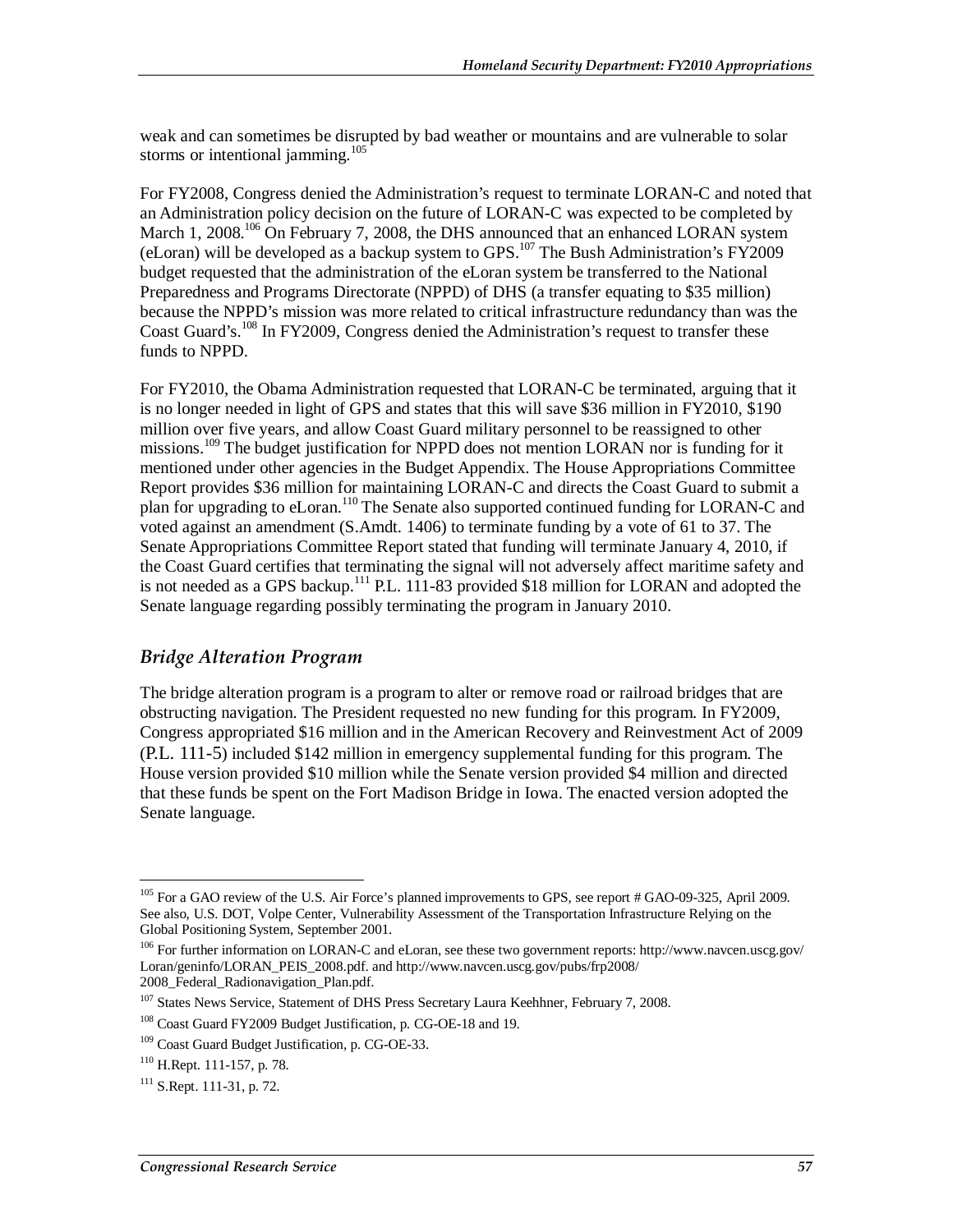# *Arctic Activity*

With the melting of Arctic sea ice, it is predicted that a Trans-Arctic commercial shipping lane could soon develop in addition to other increased shipping activity in order to extract natural resources from the region. Cruise ship activity has also increased in the Arctic and there is an immediate concern about the inability of rescuers to reach a passenger vessel in time if it were in distress. The Coast Guard is currently testing how its vessels, aircraft, and personnel operate in the Arctic. Three polar icebreaker ships are operated by the Coast Guard (one of them, the *Polar Star*, is in caretaker status) but funded from the National Science Foundation's (NSF) budget. In light of additional polar activities that may extend beyond scientific research, in FY2009, Congress directed the Coast Guard to negotiate with the NSF to return the budget of the polar icebreakers to the Coast Guard and provided \$30 million to reactivate the *Polar Star* for 7 to 10 years of service life.<sup>112</sup> The President's FY2010 budget does not request any funds specifically for icebreakers.<sup>113</sup> The House and Senate committee reports directed the Coast Guard to continue negotiating with NSF to return the budget for icebreaking under the Coast Guard and the Senate report recommended an additional \$33 million for the *Polar Star*. 114 P.L. 111-83 directed the Coast Guard to request budget authority for polar icebreaking operation and maintenance in FY2011, requested a report on the agency's high latitude capabilities as directed in the House report, and provided \$33 million for the *Polar Star.*

# **U.S. Secret Service115**

The U.S. Secret Service (USSS)<sup>116</sup> has two broad missions, criminal investigations and protection.<sup>117</sup> Criminal investigation activities encompass financial crimes, identity theft, counterfeiting, computer fraud, and computer-based attacks on the nation's financial, banking, and telecommunications infrastructure, among other areas. The protection mission is the most prominent, covering the President, Vice President, their families, and candidates for those offices, along with the White House and Vice President's residence, through the Service's Uniformed Division. Protective duties also extend to foreign missions in the District of Columbia and to designated individuals, such as the DHS Secretary and visiting foreign dignitaries. Aside from these specific mandated assignments, USSS is responsible for security activities at National Special Security Events  $(NSSE)^{118}$ , which include the major party quadrennial national conventions as well as international conferences and events held in the United States. The NSSE designation by the President gives the USSS authority to organize and coordinate security arrangements involving various law enforcement units from other federal agencies and state and local governments, as well as from the National Guard.

<sup>-</sup>112 Congressional Record, September 24, 2008, p. H9800.200

<sup>113</sup> For further discussion of the U.S. icebreaker fleet, see CRS Report RL34391, *Coast Guard Polar Icebreaker Modernization: Background, Issues, and Options for Congress*, by Ronald O'Rourke.

<sup>114</sup> H.Rept. 111-157, p. 79, S.Rept. 111-31, pp. 73 and 78.

<sup>&</sup>lt;sup>115</sup> Prepared by Shawn Reese, Analyst in Emergency Management and Homeland Security Policy, Government and Finance Division.

<sup>116</sup> For more information, see CRS Report RL34603, *The U.S. Secret Service: An Examination and Analysis of Its Evolving Missions*, by Shawn Reese.

<sup>117</sup> U.S. Department of Homeland Security, *U.S. Secret Service: Salaries and Expenses*, Washington, DC, May 2009, pp. USSS-1.

<sup>118</sup> For more information, see CRS Report RS22754, *National Special Security Events*, by Shawn Reese.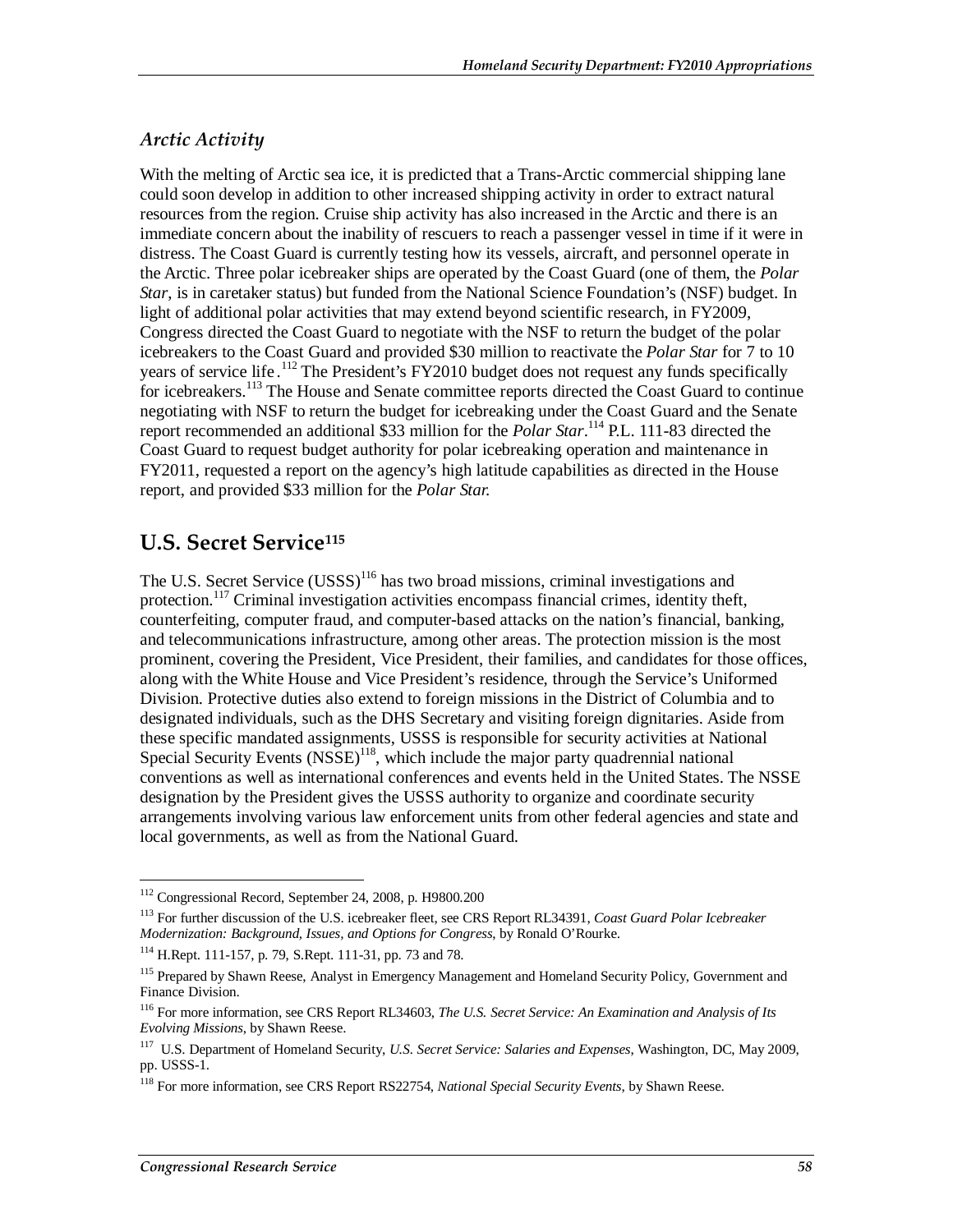| <b>Programs and Activities</b>                                                   | <b>FY2009</b><br><b>Enacted</b> | FY2010<br><b>Budget</b><br><b>Request</b> | <b>FY2010</b><br>House-<br><b>Passed</b> | <b>FY2010</b><br>Senate-<br><b>Passed</b> | <b>FY2010</b><br><b>Enacted</b> |
|----------------------------------------------------------------------------------|---------------------------------|-------------------------------------------|------------------------------------------|-------------------------------------------|---------------------------------|
| Protection of persons and<br>facilities                                          | 806a                            | 756                                       | 756                                      | 760                                       | 756                             |
| Protective intelligence<br>activities                                            | 60                              | 68                                        | 68                                       | 68                                        | 68                              |
| National Special Security<br>Events                                              | I                               | ı                                         | $\mathbf{I}$                             | $\mathbf{I}$                              | $\mathbf{I}$                    |
| Candidate nominee<br>protection                                                  | 41                              |                                           |                                          |                                           |                                 |
| White House mail screening                                                       | 34                              | 25                                        | 22                                       | 22                                        | 22                              |
| Management and<br>administration                                                 | 182                             | 221                                       | 200                                      | 221                                       | 221                             |
| Rowley Training Center                                                           | 53                              | 54                                        | 54                                       | 54                                        | 54                              |
| Domestic field operations                                                        | 242                             | 261                                       | 261                                      | 261                                       | 261                             |
| International field operations                                                   | 30                              | 31                                        | 31                                       | 31                                        | 31                              |
| Electronic crimes program                                                        | 52                              | 57                                        | 57                                       | 57                                        | 57                              |
| Forensic support to the<br>National Center for Missing<br>and Exploited Children | 8                               | 8                                         | 8                                        | 8                                         | 8                               |
| Acquisition, construction, and<br>improvements                                   | 4                               | $\overline{\mathbf{4}}$                   | $\overline{4}$                           | 4                                         | 4                               |
| <b>Uniformed Division</b><br>modernization                                       |                                 | 4                                         |                                          |                                           |                                 |
| <b>Total</b>                                                                     | 1,513                           | 1,490                                     | 1,462                                    | 1,487                                     | 1,483                           |

#### **Table 13. U.S. Secret Service Appropriations**  (budget authority in millions of dollars)

**Sources:** CRS Analysis of the *FY2010 DHS Congressional Budget Justifications*, the *FY2010 DHS Budget in Brief,* House-passed H.R. 2892 and H.Rept. 111-157, Senate-passed H.R. 2892 and S.Rept. 111-31, and P.L. 111-83.

#### **Notes:**

-

a. This amount includes the \$100 million appropriated for protection of persons and facilities in P.L. 111-8, the FY2009 omnibus.

# **President's FY2010 Request**

For FY2010, the Administration requested an appropriation of \$1,490 million for protection and criminal investigation missions of USSS.<sup>119</sup> The Administration's request reflected a decrease of \$23 million from the FY2009 appropriation total of \$1,513 million for the USSS.

<sup>119</sup> U.S. Department of Homeland Security, U.S. Secret Service: *Fiscal Year 2010 Overview Congressional Justification*, Washington, DC, May 2009, p. i.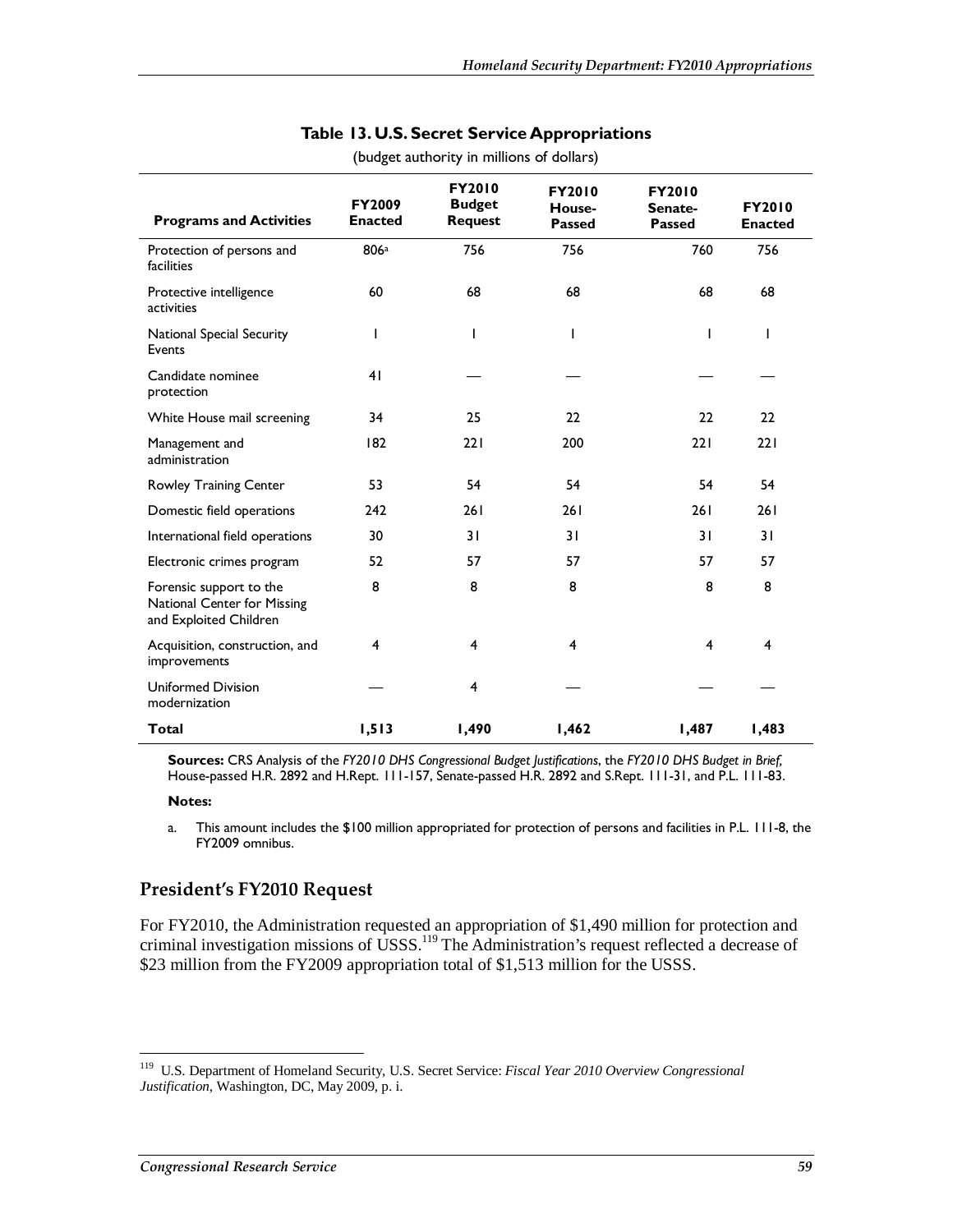# **House-passed H.R. 2892**

The House-passed version of H.R. 2892 recommended \$1,461 million for protection and investigation missions, and acquisitions. The House-passed version was a decrease of \$52 million from the FY2009 appropriation total of \$1,513 for the USSS. The proposed appropriation language prohibited the USSS from protecting any federal agency head, other than the DHS Secretary, without reimbursement.

### **Senate-passed H.R. 2892**

The Senate-passed H.R. 2892 recommended \$1,487 million for protection and investigation missions, and acquisitions. The Senate-passed version was a decrease of \$26 million from the FY2009 appropriation total of \$1,513 for the USSS. The proposed appropriation language, like the House-passed version of H.R. 2892, prohibited the USSS from protecting any federal agency head, other than the DHS Secretary, without reimbursement. Additionally, the Senate-passed version of H.R. 2892 provided funding for the USSS to establish an international field office in Tallinn, Estonia to combat electronic crimes.

# **P.L. 111-83**

The conferees primarily agreed to the House recommendation, as described above, with the exception of providing \$221 million for management and administration costs instead of the House recommendation of \$200 million. Congress appropriated a total of \$1,483 million for USSS in FY2010; this appropriation was a decrease of \$30 million from the FY2009 total of \$1,513 million. Additionally, Congress prohibited the USSS from protecting any federal agency head, other than the DHS Secretary, without reimbursement, and the conference agreement included funding for operations in Estonia to combat emerging electronic crime threats in the Baltic States. USSS, however, cannot open any other international or domestic field offices without notifying, in advance, the House and Senate Appropriations Committees.

The conferees also expressed concern over the delayed notification Congress received on USSS campaign protection cost overruns in FY2009. Additionally, the conferees noted that USSS has indicated that its protective responsibilities in FY2010 will include more protectees than budgeted, which may result in the FY2010 protective mission funding being inadequate. Because of this, the conferees directed the DHS Chief Financial Officer and the USSS Assistant Director for Administration to brief the House and Senate Appropriations Committees not later than 30 days after the enactment of P.L. 111-83 on the process the Service will implement in FY2010 to ensure no protection mission funding shortfall occurs.

#### **USSS Issues for Congress**

There are two potential issues Congress might wish to address concerning the FY2010 appropriations for USSS. The two issues include funding for the Service's protection mission, and NSSE funding.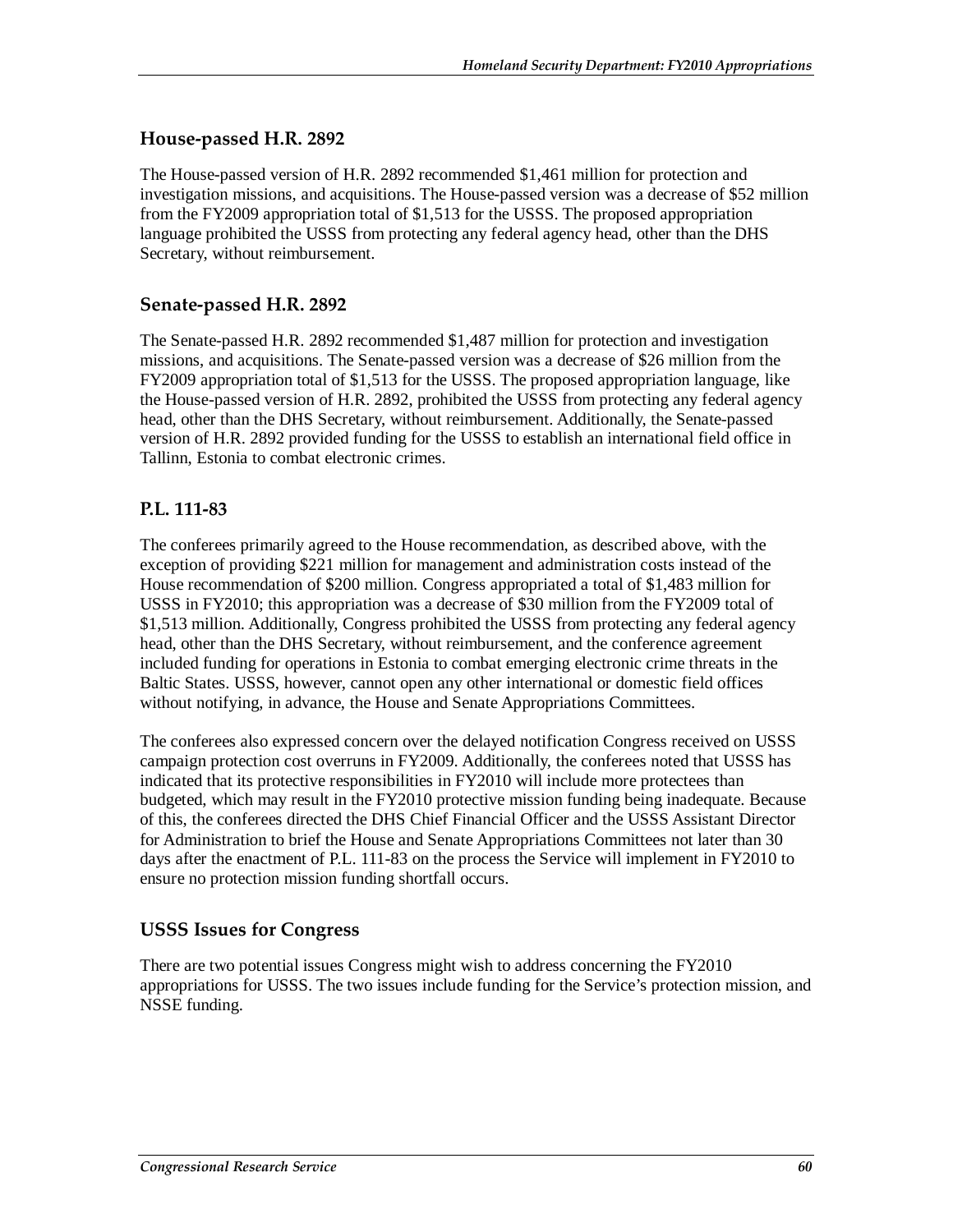# *Protection Mission Funding*

USSS's protection mission, as opposed to its investigative mission, employs the majority of the Service's agents and receives a larger share of the agency's resources. Additionally, the majority of congressional action concerning USSS has been related to its protection mission, including the FY2010 appropriations, and the accompanying conference report, for USSS. The priority given to protection reflects the costs associated with an increase in protecting individuals, events, and facilities, which the conferees noted in H.Rept. 111-298, the conference report accompanying P.L. 111-83. While Congress has maintained USSS's role in investigating financial crimes, such as providing funding for a new international field office in Estonia to combat electronic crimes, congressional action primarily has addressed, and continues to address, the Service's protection mission. An example of this is the  $110<sup>th</sup>$  Congress's enactment of P.L. 110-326, the Former Vice President Protection Act of 2008, which requires the Service to protect former Vice Presidents, their spouses, and minor children for a period of up to six months after leaving office. Congress has, however, moved to reduce the Service's protection mission by specifically stating, in the FY2010 DHS appropriations, that the USSS could not use any funds to protect any federal department head, except the DHS Secretary, unless the Service is reimbursed.<sup>120</sup>

One could argue that potential terrorist attacks and possible threats to the President have resulted in an increase in the need for the Service's protection activities. Additionally, USSS has indicated that it has increased the number of protectees and has not budgeted for this increase in its protection mission in FY2010. Advocates for expansion of the investigation mission, however, may contend that protection is enhanced through better threat investigation efforts.

# *National Special Security Event Funding*

Federal funding for NSSE costs incurred by state, and local entities is one issue Congress may wish to address. In FY2010, Congress appropriated \$1 million for NSSE costs within USSS.<sup>121</sup> This appropriation may be used to fund USSS development and implementation of security operations at NSSEs; however, it cannot be used to reimburse state and local law enforcement NSSE overtime costs. In the past, Congress has appropriated funding for state and local costs incurred for specific NSSEs, such as the 2008 presidential nominating conventions, which totaled \$100 million through the Department of Justice's (DOJ) Office of Grant Programs.

Another issue that Congress may wish to address concerns whether the \$1 million appropriated in FY2010 is sufficient to cover multiple or unexpected NSSE costs. (The USSS has never requested supplemental funding to support NSSE operations.) In addition to the NSSE funding through USSS and DOJ, state and local jurisdictions can use DHS grants, such as the State Homeland Security Grant Program (SHSGP) and the Urban Area Security Initiative (UASI), for NSSE-related security activities. However, the grant approval process for these programs is not flexible; states and localities would need to include SHSGP and UASI funding for NSSE security in their grant applications. For unexpected NSSEs, states and localities are unable to plan ahead and therefore cannot use SHSGP or UASI funds to cover these unexpected security costs. DHS does authorize states and localities to reprogram SHSGP and UASI funding with the DHS

 $\frac{1}{1}$  $120$  P.L. 111-83.

 $121$  Ibid.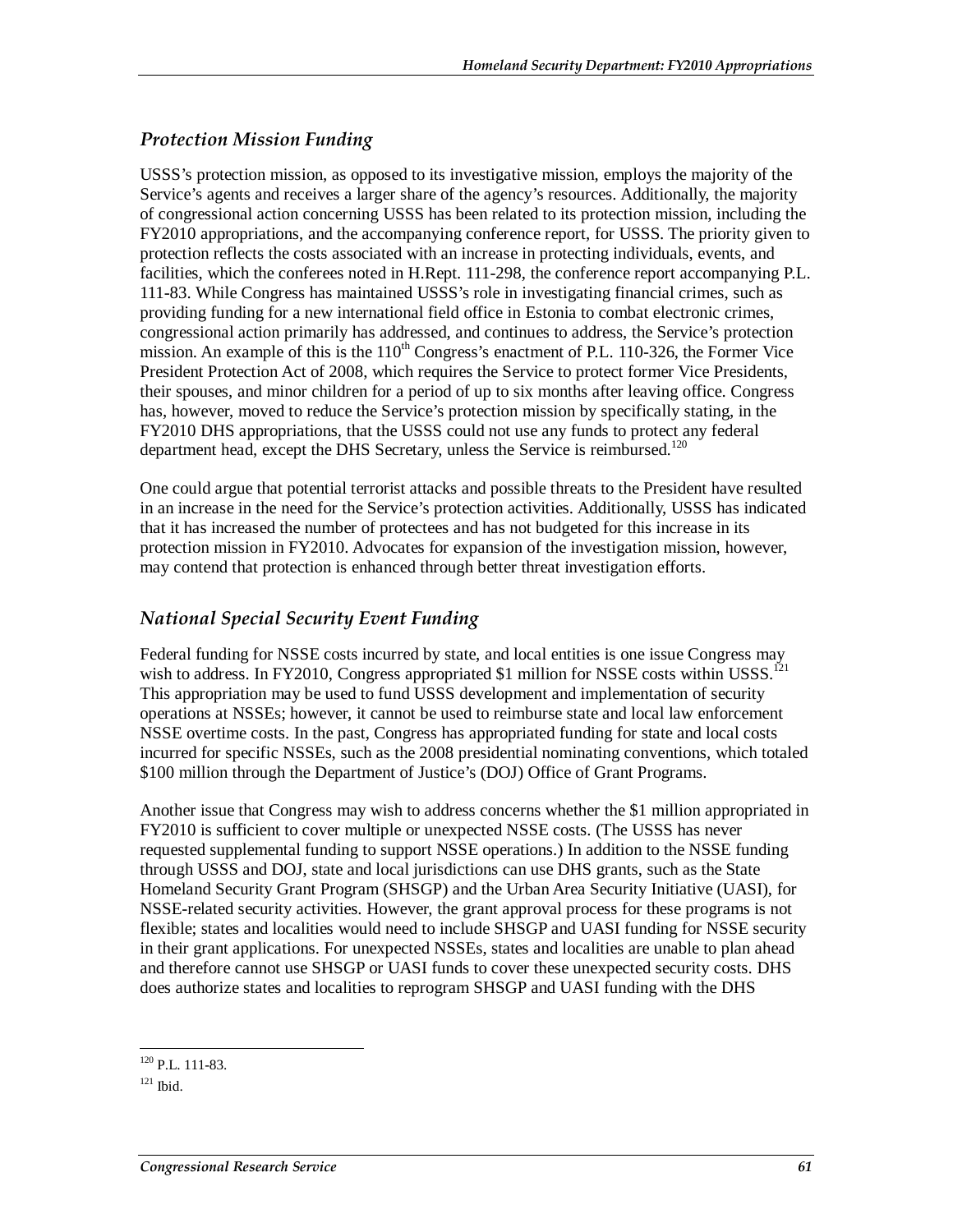Secretary's approval; however, that may result in states and localities not funding other planned homeland security activities.

A related issue that Congress may wish to consider could include whether more coordination of NSSE funding is needed at the federal level. Currently USSS, DOJ, and the Federal Emergency Management Agency's Grant Programs Directorate each have separate funding streams that can be used to fund different components of NSSEs. However, there is no overarching coordinating mechanism in place to oversee this funding.

# **Title III: Preparedness and Response**

Title III includes appropriations for the Federal Emergency Management Agency (FEMA), the National Protection and Programs Directorate (NPPD), and the Office of Health Affairs (OHA). Congress expanded FEMA's authorities and responsibilities in the Post-Katrina Emergency Reform Act (P.L. 109-295) and explicitly kept certain DHS functions out of the "new FEMA."<sup>122</sup> In response to these statutory exclusions, DHS officials created the NPPD to house functions not transferred to FEMA, and the OHA was established for the Office of the Chief Medical Officer. **Table 14** provides account-level appropriations detail for Title III.

<sup>-</sup><sup>122</sup> P.L. 109-295, 120 Stat. 1400.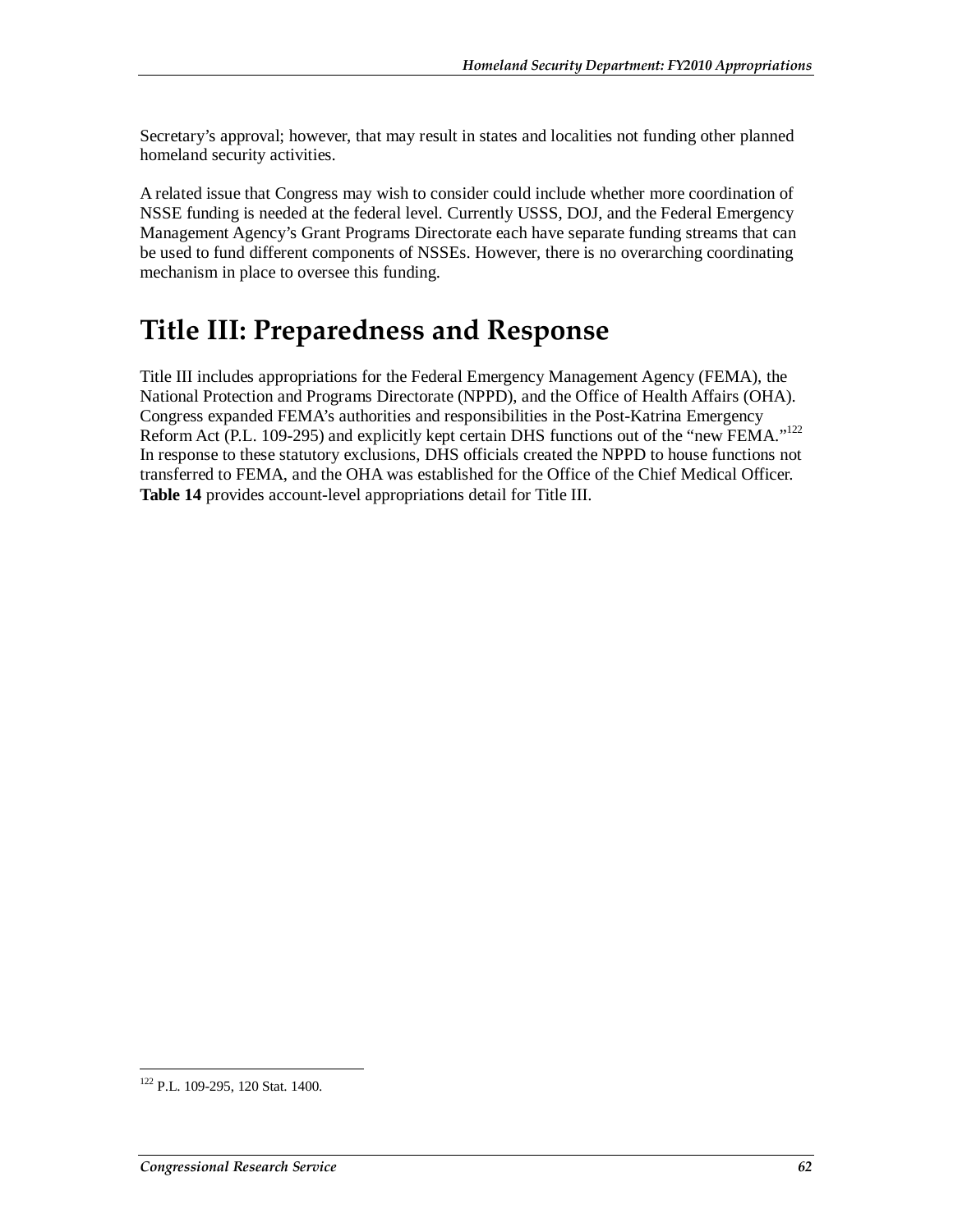|                                                       |                                 |                 | <b>FY2009 Appropriation</b> |                        |                          | <b>FY2010 Appropriation</b>              |                                           |                |
|-------------------------------------------------------|---------------------------------|-----------------|-----------------------------|------------------------|--------------------------|------------------------------------------|-------------------------------------------|----------------|
| <b>Operational Component</b>                          | <b>FY2009</b><br><b>Enacted</b> | FY2009<br>Supp. | FY2009<br>Resc.             | FY2009<br><b>Total</b> | FY2010<br><b>Request</b> | <b>FY2010</b><br>House-<br><b>Passed</b> | <b>FY2010</b><br>Senate-<br><b>Passed</b> | FY2010 Enacted |
| <b>National Protection and Programs Directorate</b>   |                                 |                 |                             |                        |                          |                                          |                                           |                |
| Management and Administration                         | 51                              |                 |                             | 51                     | 45                       | 45                                       | 45                                        | 45             |
| Infrastructure Protection and Information<br>Security | 807                             |                 |                             | 807                    | 918                      | 883                                      | 901                                       | 899            |
| US-VISIT                                              | 300                             |                 |                             | 300                    | 356                      | 352                                      | 378                                       | 374            |
| Federal Protective Service (FPS)                      |                                 |                 |                             |                        | 640                      |                                          | 1,115                                     | 1,115          |
| <b>Gross Total</b>                                    | 1,158                           |                 |                             | 1,158                  | 1,959                    | 1,280                                    | 2,439                                     | 2,433          |
| Offsetting collections                                |                                 |                 |                             |                        | $-640$                   |                                          | $-1,115$                                  | $-1, 115$      |
| <b>Net total</b>                                      | 1,158                           |                 |                             | 1,158                  | 1,319                    | 1,280                                    | 1,324                                     | 1,318          |
| <b>Office of Health Affairs</b>                       | 157                             |                 |                             | 157                    | 138                      | 128                                      | 135                                       | 139            |
| <b>Federal Emergency Management Agency</b>            |                                 |                 |                             |                        |                          |                                          |                                           |                |
| Management and Administration                         | 837a                            |                 |                             | 837a                   | 852                      | 845                                      | 860 <sup>e</sup>                          | 798f           |
| <b>Grant Programs Directorate</b>                     | 3,471 <sup>b</sup>              | 400             |                             | 3,821 <sup>b</sup>     | 3,867c                   | 3,976c                                   | 4,222c                                    | 4,165          |
| Firefighter Assistance Grants                         | 775                             | 210             |                             | 985                    | $[590]$ s                | $[800]$ $\epsilon$                       | $[810]$ g                                 | $[810]$ $s$    |
| U.S. Fire Administration                              | 45                              |                 |                             | 45                     | 46                       | 46                                       | 46                                        | 46             |
| Disaster relief                                       | 1,400 <sup>d</sup>              |                 | 100                         | 1,300 <sup>d</sup>     | 2,000 <sup>e</sup>       | 2,000h                                   | I,457 <sup>h</sup>                        | $1,600$ i      |
| Disaster readiness and support activities             |                                 |                 |                             |                        |                          |                                          |                                           |                |
| Flood map modernization fund                          | 220                             |                 |                             | 220                    | 220                      | 220                                      | 220                                       | 220            |
| National flood insurance fund (NFIF)i                 |                                 |                 |                             |                        |                          |                                          |                                           |                |
| National flood mitigation <sup>k</sup>                |                                 |                 |                             |                        |                          |                                          |                                           |                |
| Pre-disaster mitigation fund                          | 90                              |                 |                             | 90                     | 150                      | 100                                      | 120                                       | 100            |
| Emergency food and shelter                            | 200                             | 100             |                             | 300                    | 100                      | 200                                      | 175                                       | 200            |
| Disaster assistance direct loan account               |                                 |                 |                             |                        |                          |                                          |                                           |                |

### **Table 14. Title III: Preparedness and Response**

(budget authority in millions of dollars)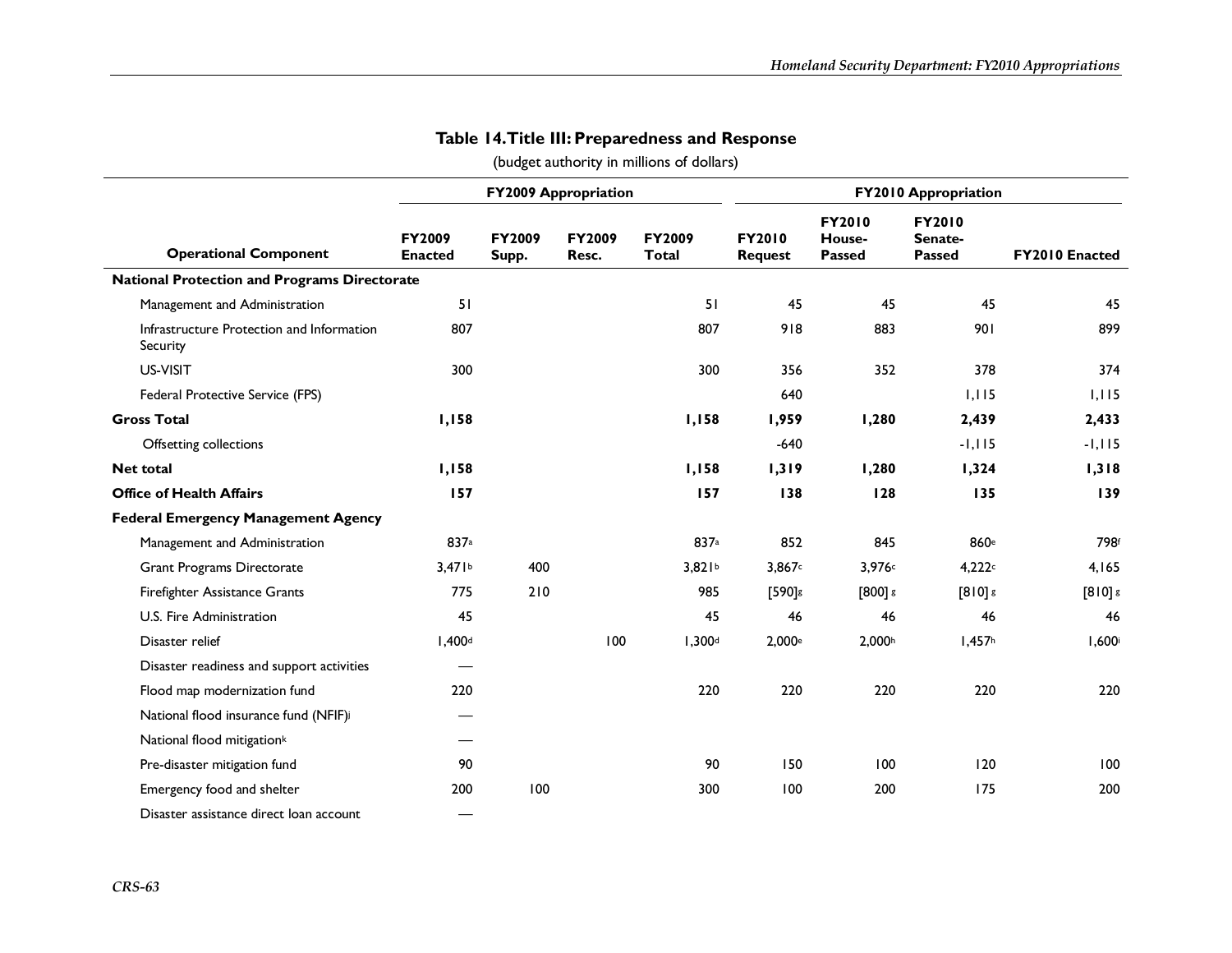|                                                  | <b>FY2009 Appropriation</b>     |                        |                        |                        | <b>FY2010 Appropriation</b>     |                                          |                                           |                       |
|--------------------------------------------------|---------------------------------|------------------------|------------------------|------------------------|---------------------------------|------------------------------------------|-------------------------------------------|-----------------------|
| <b>Operational Component</b>                     | <b>FY2009</b><br><b>Enacted</b> | <b>FY2009</b><br>Supp. | <b>FY2009</b><br>Resc. | <b>FY2009</b><br>Total | <b>FY2010</b><br><b>Request</b> | <b>FY2010</b><br>House-<br><b>Passed</b> | <b>FY2010</b><br>Senate-<br><b>Passed</b> | <b>FY2010 Enacted</b> |
| Radiological Emergency Preparedness <sup>1</sup> |                                 |                        |                        |                        |                                 |                                          |                                           |                       |
| <b>Net total</b>                                 | 7,038m                          | 610                    |                        | 7,648m                 | 7,235                           | 7,386                                    | 7,100                                     | 7,128                 |
| Net budget authority subtotal: Title III         | 8,353m                          | 610                    |                        | 8,963m                 | 8,692                           | 8,794                                    | 8,558                                     | 8,585                 |
| Offsetting collections                           |                                 |                        |                        |                        | 640                             |                                          | 1.115                                     | I, I I 5              |
| <b>Gross budget authority Title III</b>          | 8,353 <sup>m</sup>              | 610                    |                        | 8.963m                 | 9,332                           | 8.794                                    | 9,673                                     | 9,700                 |

**Sources:** CRS Analysis of the *FY2010 DHS Congressional Budget Justifications*, the *FY2010 DHS Budget in Brief,* House-passed H.R. 2892 and H.Rept. 111-157, and Senatepassed H.R. 2892 and S.Rept. 111-31.

**Notes:** Tables may not add due to rounding. Amounts in parentheses are non-adds.

- a.Does not include \$94 million in transfers from the Department of Defense.
- b. Includes State and Local Grants, Emergency Performance Management Grants (EMPG), and \$50 million in Real ID grants. Also includes \$100 million appropriation from P.L. 111-32, section 603(b).
- c. Includes State and Local Grants, Emergency Performance Management Grants (EMPG), Assistance to Firefighters grants, and \$50 million in Real ID grants
- d. Does not include transfers *from* the Disaster Relief Fund (DRF) of \$106 million to FEMA's Management and Administration account, and of \$16 million to the DHS Office of Inspector General in Title I. The amount includes a rescission of \$100 million from P.L. 111-32, section 603(a).
- e. Does not include transfers from the DRF of \$50 million to FEMA's Management and Administration account.
- f.Does not include transfers from the DRF of \$106 million to FEMA's Management and Administration account.
- g. Amounts for Firefighter Assistance Grants are included under the Grant Programs Directorate. The Administration's request included \$590 million for Firefighter Assistance Grants, while the House-passed version of H.R. 2892 included \$800 million for this activity, and the Senate-passed version of H.R. 2892 included \$810 million (the additional \$10 million being transferred: \$5 million from Aviation Security and \$5 million from Trucking Industry Security per Sec. 572).
- h. Does not include transfers from the DRF of \$90 million to FEMA's Management and Administration account nor does it include a transfer from the DRF of \$16 million to the DHS OIG in Title I..
- i.Does not include transfers from the DRF of \$106 million to FEMA's Management and Administration account, nor does it include a transfer from the DRF of \$16 million to the DHS OIG in Title I.
- j. Funds derived from premium payments or transfers from the U.S. Treasury, not appropriations.
- k.Funds derived from National Flood Insurance Fund (NFIF) transfers, not appropriations.
- l.Radiological Emergency Preparedness funds are provided through reimbursements and are not actually appropriated funds.
- m.Includes \$50 million for Real ID Grants.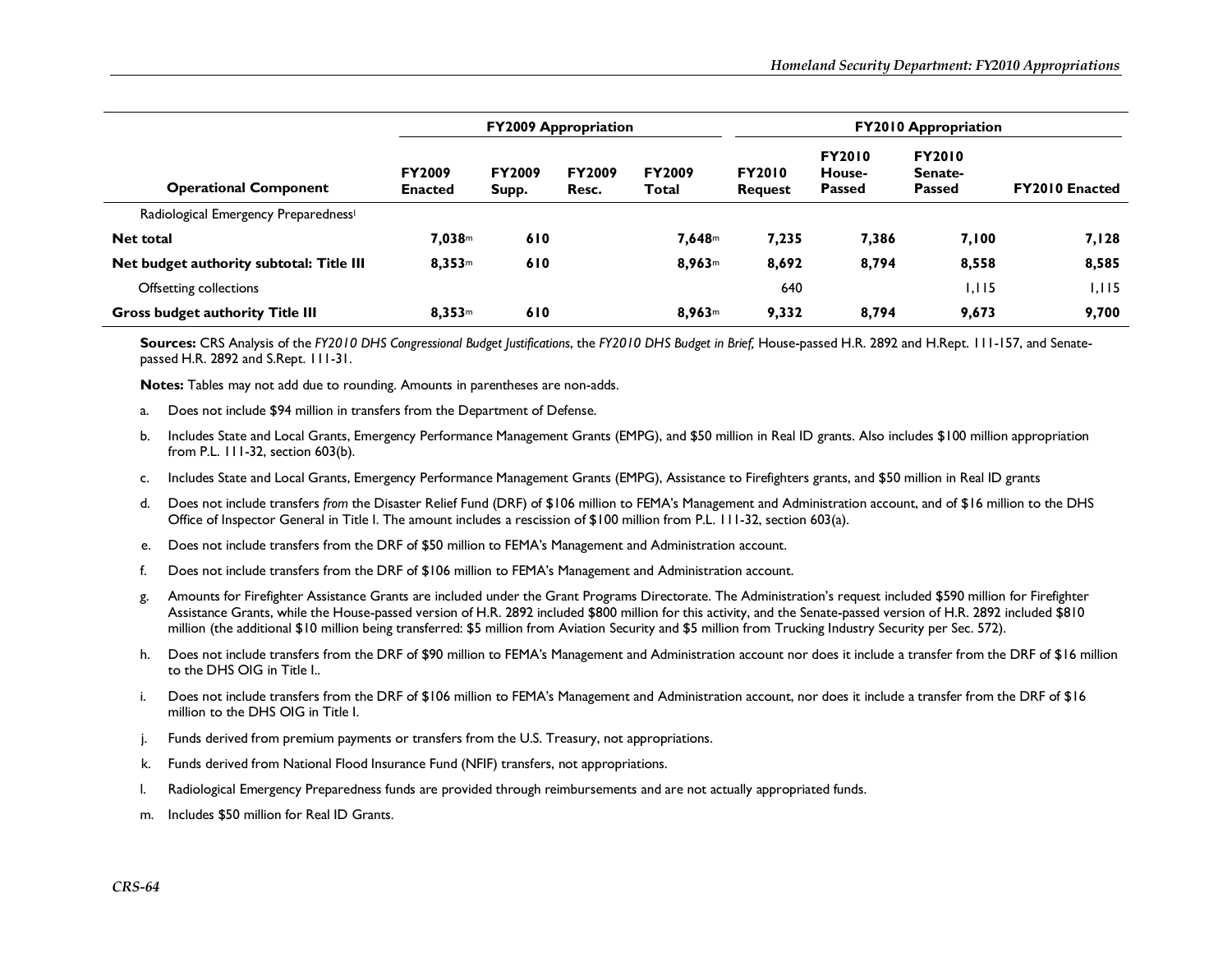# **Federal Emergency Management Agency**

The primary mission of the Federal Emergency Management Agency (FEMA) "is to reduce the loss of life and property and protect the Nation from all hazards, including natural disasters, acts of terrorism, and other man-made disasters, by leading and supporting the Nation in a risk-based, comprehensive emergency management system of preparedness, protection, response, recovery, and mitigation."123

# President's FY2010 Request<sup>124</sup>

For FY2010, the President's budget submission requested an appropriation of \$7,235 million for FEMA, an increase of 3% over the FY2009 total of \$7,038 million. The President requested \$2,000 million for the Disaster Relief Fund (DRF) (an increase of 43% over the FY2009 total of \$1,400 million). The President's budget submission also requested a total of \$3,867 million for state and local programs in FY2010, \$909 million less than appropriated in FY2009, which was \$4,776 million (representing a decrease of 19%).

In support of FEMA's mission, some of the main proposals addressed in the President's FY2010 budget submission include updating technology systems and improving processes related to disaster assistance programs, modifying evacuation procedures through the use of additional state and local plans and evacuee tracking systems, and enhancing federal operational capabilities for responding to emergencies and major disasters. FEMA has also announced it will be making efforts to enhance the capabilities of Incident Management Assistance Teams (IMAT), and implement standardized hiring, training and credentialing of disaster responders. The Administration also seeks to provide additional funding for logistics planning, operations and management.

Additionally, FEMA plans to expand the agency's National Continuity Program (NCP), improve the National Preparedness Directorate's (NPD) training, exercise, technological hazards and community preparedness programs to implement the National Preparedness System,<sup>125</sup> and transition the Flood Map Modernization program to a system that will review and update flood maps every five years. The President's budget submission also included a request for increased funding for its Gap Analysis Program (GAP) to examine the strengths and weaknesses of each state's emergency and evacuation plans. Traditionally, the GAP program focused primarily on hurricane-prone regions and rural and suburban areas, rather than individual states.<sup>126</sup>

<sup>&</sup>lt;u>.</u> 123 Federal Emergency Management Agency, *About FEMA: FEMA Mission*, Washington DC, November 2008, http://www.fema.gov/about/index.shtm.

<sup>&</sup>lt;sup>124</sup> Prepared by Bruce R. Lindsay and Francis X. McCarthy, Analysts in Emergency Management Policy, Government and Finance Division.

<sup>&</sup>lt;sup>125</sup> Assessments on the program's progress will be published in a National Preparedness Report (NPR).

<sup>126</sup> Department of Homeland Security: Federal Emergency Management Agency, *Fiscal Year 2010: Strategic Context*, Congressional Justification, Washington DC, April 2009, pp. 2-11.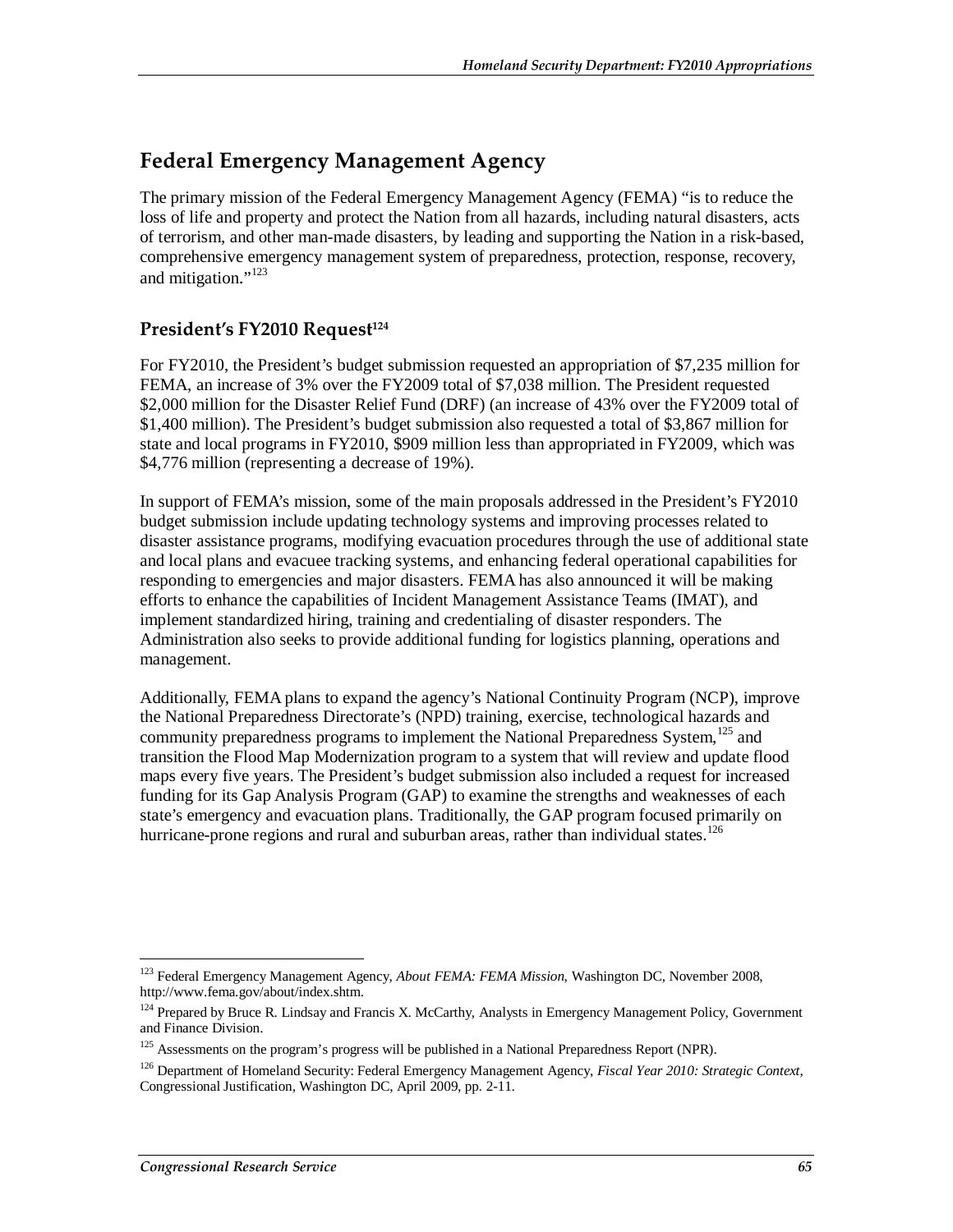# **House-Passed H.R. 2892**

The House recommended a total of \$7,386 million for FEMA, an increase of 2% (\$151 million) over the President's budget submission. The House recommended roughly \$845 million for FEMA's Management and Administration account, which was \$7 million less than the Administration's request (\$852 million). The House also recommended that \$32 million from this account be available for the Urban Search and Rescue Response System (\$4 million more than the Administration request), and another \$7 million be available for the Office of National Capital Region Coordination (the same amount requested by the Administration).

The House recommended \$2,000 million for the DRF. However, H.R. 2892 contained several provisions associated with the recommendation. One such provision required FEMA to submit an expenditure plan to Congress detailing the use of funds for disaster readiness and support 60 days after enactment of the bill. The bill also contained some transfers from the DRF including a mandatory transfer of \$16 million to the DHS Office of the Inspector General, and provided FEMA the discretion to transfer up to \$90 million to FEMA's Management and Administration account.<sup>127</sup>

# **Senate-Passed H.R. 2892**

The Senate recommended a total of \$7,100 million for FEMA, \$135 million less than the President's budget submission. The Senate recommended roughly \$860 million for FEMA's Management and Administration account, an increase of 1% over the Administration's request. The Senate recommendation for the DRF was \$1,457 million. Compared to the Administration request, the DRF figure represents a 37% decrease (\$543 million). As in the House recommendations, the Senate bill carried a number of provisions and transfers related to the DRF. The Senate version required that FEMA submit an expenditure plan to Congress detailing the use of funds for disaster readiness and support 60 days after the enactment of the bill. The Senate further recommended a mandatory transfer of \$16 million to the DHS Office of the Inspector General and provided FEMA the discretion to transfer up to \$50 million from the DRF to FEMA's Management and Administration account. There were however, some Senate-approved provisions attached to the DRF not included in the House bill, including a requirement that the Administrator of FEMA submit a report detailing a plan for the acquisition of alternative temporary housing units. The bill also mandates that the Administrator develop procedures for expanding the repair of existing multi-family rental housing units.

The Senate recommended \$220 million for flood map modernization, the same amount requested by the Administration and the House.

# **P.L. 111-83**

-

P.L. 111-83 provided \$7,976 million for FEMA, representing a 10% increase over the President's request, 8% more than the House request, and 12% above the amount recommended by the Senate.

<sup>&</sup>lt;sup>127</sup> The legislation states that \$90,080,000 *may be transferred to FEMA's* Management and Administration account for management and administration functions.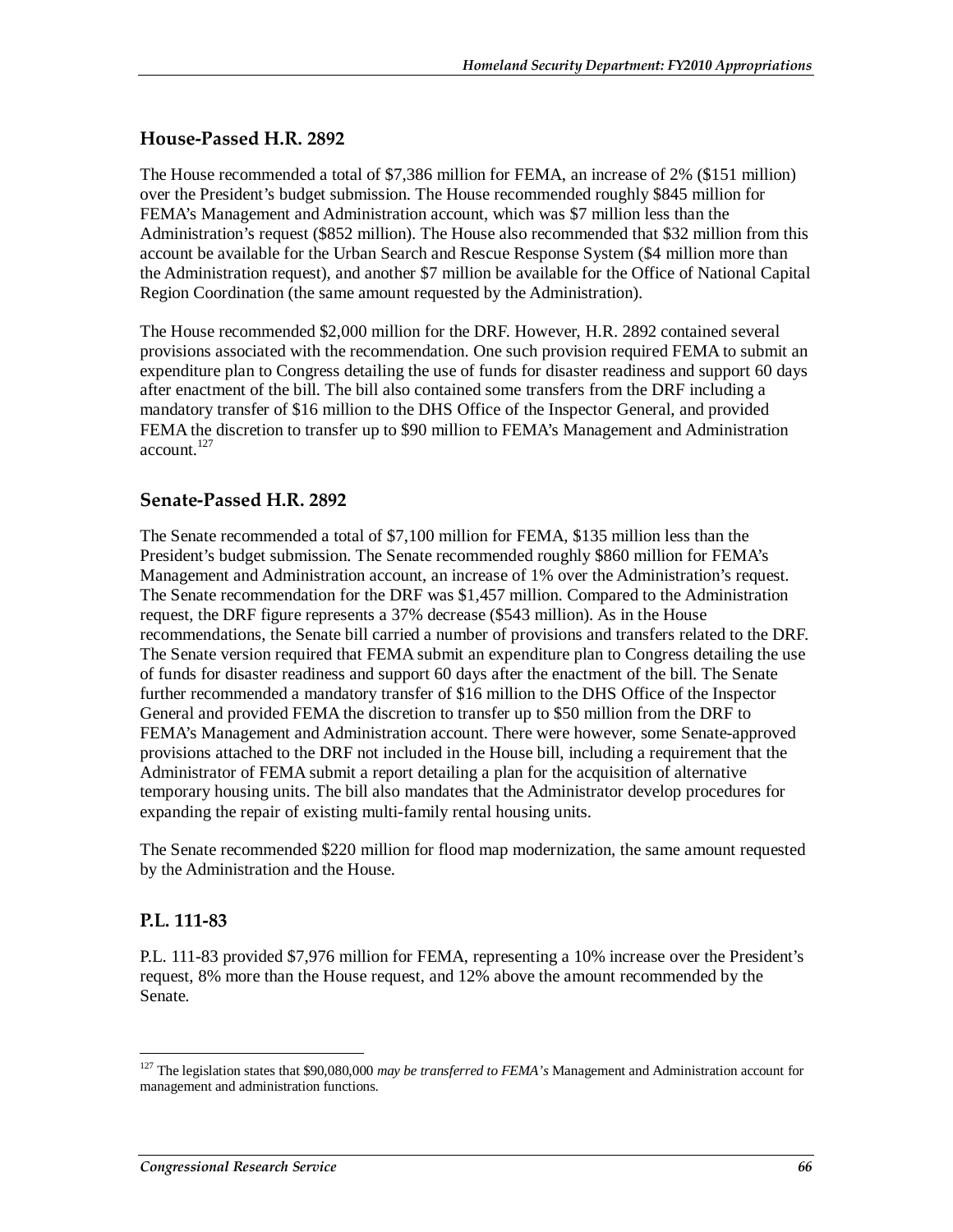### *Disaster Relief Fund*

P.L. 111-83 provided \$1,600 million for the DRF, a decrease of 12% below the amount proposed by both the President and the House, and an increase of 10% above the amount recommended by the Senate. The Administration might perceive the appropriated amount in P.L. 111-83 as a setback because increasing the amount provided to the DRF was one of the President's goals. The President claimed that previous FEMA budgets did not account for large disasters. This permitted past administrations to project deficits that were lower than were likely to occur.<sup>128</sup>

The amount funded to the DRF also contained a number of reporting requirements, including an expenditure plan to the Committees on Appropriations of both chambers that details the use of the funds for disaster readiness and support within 60 days of enactment. The law also required a quarterly report detailing obligations against FEMA's expenditure plan and a justification for any changes in spending. Moreover, P.L. 111-83 had a number of provisions that will likely affect the funding level of the DRF. These included a transfer of \$16 million from the DRF to the Department of Homeland Security Office of Inspector General for audits and investigations related to disasters and the transfer of \$105 million to FEMA's Management and Administration Account.<sup>129</sup> The combined amount in transfers totaled \$121 million.

### *State and Local Programs130*

FEMA is responsible for administering grant programs that help states, localities, and critical infrastructure, both private and public, meet their homeland security needs.<sup>131</sup> These programs are used primarily by first responders, which include firefighters, emergency medical personnel, emergency managers, and law enforcement officers. Specifically, the appropriations for these programs fund grants, training, exercises, and other support activities that enable states, territories, and tribal and joint jurisdictions to prepare for acts of terrorism, emergencies, and major disasters. The programs are administered by two different organizations within FEMA, the Grants Programs Directorate (GPD) and the National Preparedness Directorate (NPD).

GPD programs include:

- State Homeland Security Grant Program (SHSGP),
- Firefighter Assistance Grants Program (FIRE),
- Driver's License Security Grants Program (DLSGP, formerly known as REAL ID),
- Citizen Corps Grant Program (CCP),

<sup>-</sup>128 Office of Management and Budget, *A New Era of Responsibility: Renewing America's Promise*, Washington DC, February 26, 2009, p. 36.

<sup>&</sup>lt;sup>129</sup> The transfer contains the proviso that FEMA shall not be allowed to make the transfer unless a number of requirements are met, including an expenditure plan to the Committees on Appropriations of the Senate and the House of Representatives, and the continuation of the "Disaster Relief Report" as specified in P.L. 110-161.

<sup>&</sup>lt;sup>130</sup> Prepared by Shawn Reese, Analyst in Emergency Management and Homeland Security Policy, Government and Finance Division.

<sup>&</sup>lt;sup>131</sup> For more information on these grant programs and an analysis of some policy issues, see CRS Report R40246, *Department of Homeland Security Assistance to States and Localities: A Summary and Issues for the 111th Congress*, by Shawn Reese.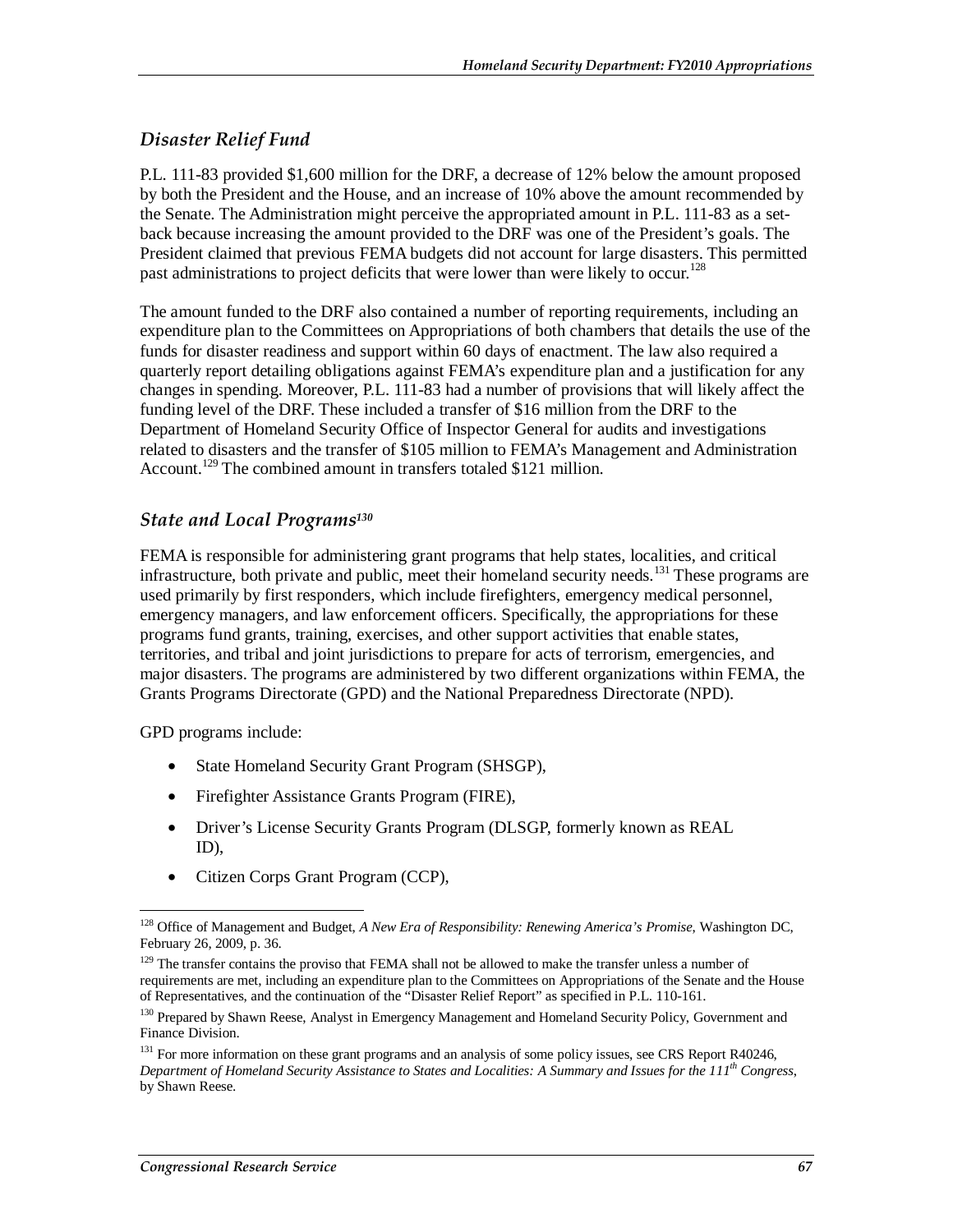- Interoperable Emergency Communications Grant Program (IECGP),
- Regional Catastrophic Preparedness Grant Program (RCPGP),
- Medical Surge Grant Program (MSGP, formerly known as the Metropolitan Medical Response System),
- Emergency Management Performance Grants (EMPG),
- Urban Area Security Initiative (UASI), and
- Transportation Infrastructure Protection (including port, rail/transit, and Buffer Zone Protection security programs).<sup>132</sup>

NPD is responsible for administering the Training, Measurement, and Exercise Programs, which include exercises, training, technical assistance and evaluations. In FY2010 this account funds the National Exercise Program (NEP), State and Local Training Programs, Technical Assistance (TA) Programs, and Evaluations and National Assessments.<sup>133</sup>

The President's budget proposed \$908 million less for these programs than was appropriated in FY2009 (\$4,776 million); however, some programs would have received increased funding in FY2010. The House-passed version of H.R. 2892 proposed \$3,959 million and the Senate-passed version proposed \$4,222 million for these programs in FY2010. Congress appropriated approximately \$4,200 million for FEMA programs for state and locality homeland security in FY2010, and established limits on the amount FEMA and grantees can use funding for management and administration costs.

The Administration categorizes of all these programs into the following: Homeland Security Prevention and Protection Programs; Homeland Security Response and Recovery Programs; and Other National, State and Local Programs/Training, Measurement, and Exercise Program. See **Table 15** below, for specific amounts requested and appropriated in FY2010.

|                                                                | (All amounts in millions)       |                                                  |                                            |                                             |                                 |  |  |  |
|----------------------------------------------------------------|---------------------------------|--------------------------------------------------|--------------------------------------------|---------------------------------------------|---------------------------------|--|--|--|
| <b>Programs</b>                                                | <b>FY2009</b><br><b>Enacted</b> | <b>FY2010</b><br><b>Budget</b><br><b>Request</b> | <b>FY2010</b><br>House-<br><b>Reported</b> | <b>FY2010</b><br>Senate-<br><b>Reported</b> | <b>FY2010</b><br><b>Enacted</b> |  |  |  |
| <b>Homeland Security Prevention</b><br>and Protection Programs |                                 |                                                  |                                            |                                             |                                 |  |  |  |
| Urban Area Security Initiative                                 | 838                             | 887                                              | 887                                        | 887                                         | 887a                            |  |  |  |
| <b>State Homeland Security Grant</b><br>Program                | 950b                            | 950b                                             | 950b                                       | 950                                         | 950b                            |  |  |  |
| Driver's License Security Program<br>(REAL ID)                 | 50                              | 50                                               | 50                                         | 50                                          | 50                              |  |  |  |

#### **Table 15. FY2009 Enacted and FY2010 Requested Budget Authority for State and Local Programs**

<sup>-</sup>132 U.S. Department of Homeland Security, *Federal Emergency Management Agency, State and Local Programs: Fiscal Year 2010 Congressional Budget Submission*, Washington, DC, May 2009, pp. FEMA-SLP-1 - FEMA-SLP-2. 133 Ibid., p. FEMA-SLP-3.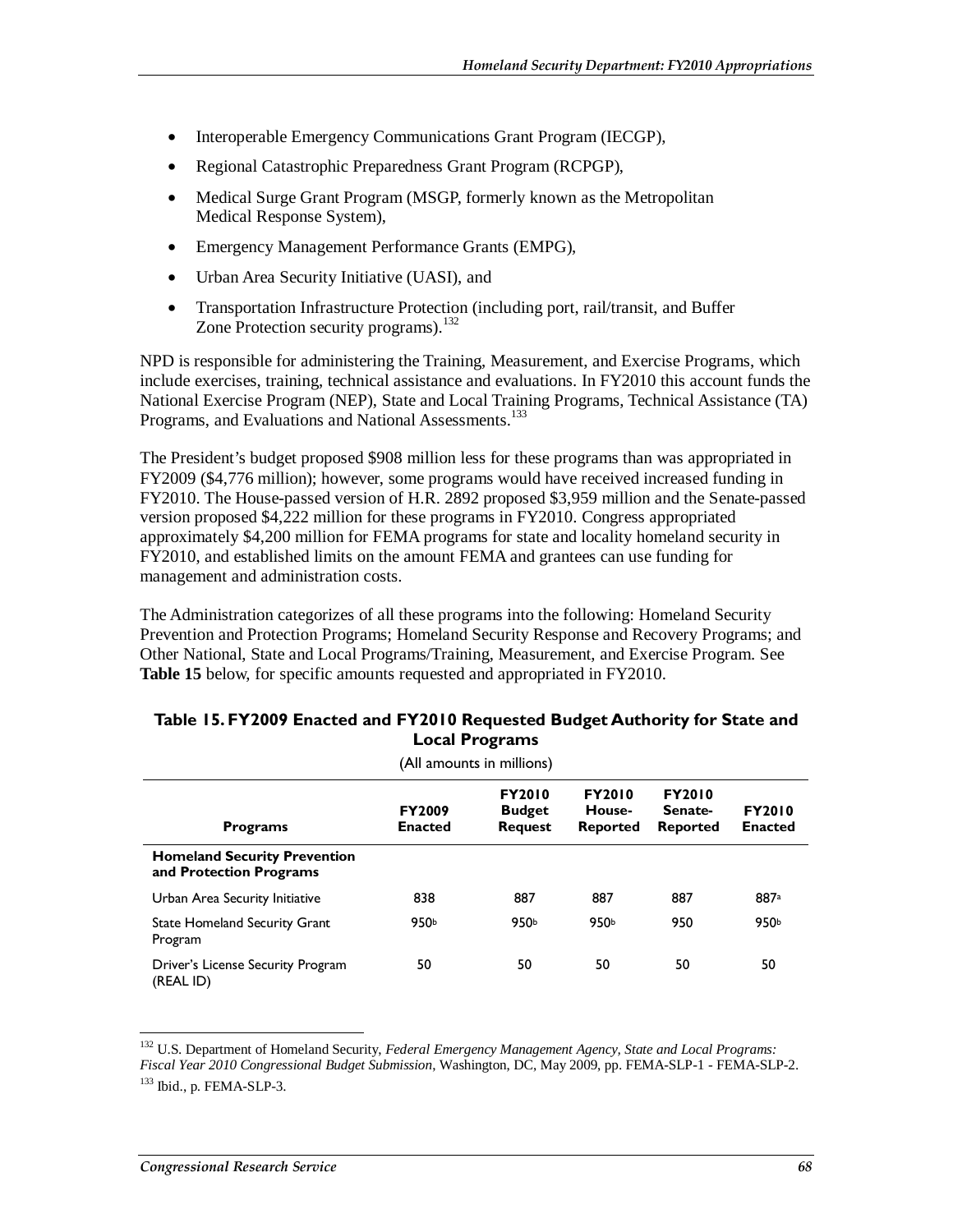| <b>Programs</b>                                                                                                         | <b>FY2009</b><br><b>Enacted</b> | <b>FY2010</b><br><b>Budget</b><br><b>Request</b> | <b>FY2010</b><br>House-<br><b>Reported</b> | <b>FY2010</b><br>Senate-<br><b>Reported</b> | <b>FY2010</b><br><b>Enacted</b> |
|-------------------------------------------------------------------------------------------------------------------------|---------------------------------|--------------------------------------------------|--------------------------------------------|---------------------------------------------|---------------------------------|
| <b>Buffer Zone Protection Program</b>                                                                                   | 50                              | 50                                               | 50                                         | 50                                          | 50                              |
| <b>Transportation Security Grant</b><br>Program                                                                         | 1,120c                          | 500 <sup>d</sup>                                 | 512                                        | 706                                         | 612e                            |
| Homeland Security Response and<br><b>Recovery Programs</b>                                                              |                                 |                                                  |                                            |                                             |                                 |
| Assistance to Firefighters                                                                                              | 985f                            | 590s                                             | 800                                        | 800                                         | 810                             |
| <b>Emergency Management</b><br>Performance Grants                                                                       | 315                             | 315                                              | 330                                        | 350                                         | 340                             |
| Metropolitan Medical Response<br>System                                                                                 | 41                              | 40                                               | 40                                         | 40                                          | 41                              |
| Citizen Corps Programs                                                                                                  | 15                              | 15                                               | 15                                         | 15                                          | $\overline{13}$                 |
| Regional Catastrophic Preparedness                                                                                      | 35                              | 35                                               | 0                                          | 35                                          | 35                              |
| Interoperable Emergency<br><b>Communications Grants</b>                                                                 | 50                              | 50                                               | 50                                         | 50                                          | 50                              |
| Mississippi Interoperable<br>Communications                                                                             | 20                              | 0                                                | 0                                          | 0                                           | 0                               |
| <b>Emergency Operations Centers</b>                                                                                     | 35                              | 0                                                | 40                                         | 20                                          | 60                              |
| <b>Other National, State and Local</b><br><b>Grant Programs/Training,</b><br><b>Measurement and Exercise</b><br>Program |                                 |                                                  |                                            |                                             |                                 |
| Commercial Equipment Direct<br>Assistance Program                                                                       | 8                               | $\mathbf 0$                                      | 0                                          | $\mathbf 0$                                 | 0                               |
| <b>Continuing Training Grants</b>                                                                                       | 31                              | 23                                               | 31                                         | 27                                          | 29                              |
| National Domestic Preparedness<br>Consortium                                                                            | 102                             | 52                                               | 92                                         | 102                                         | 102                             |
| Cybercrime Counterterrorism<br>Training                                                                                 | 2                               | 0                                                | 0                                          | $\overline{2}$                              | 2                               |
| <b>Center for Domestic</b><br>Preparedness/Noble Training<br>Center                                                     | 62                              | 63                                               | 40                                         | 63                                          | 63                              |
| National Exercise Program                                                                                               | 40                              | 42                                               | 40                                         | 40                                          | 40                              |
| <b>Technical Assistance Programs</b>                                                                                    | $\mathbf{H}$                    | 3                                                | 13                                         | 13                                          | $\overline{13}$                 |
| <b>Evaluations and Assessments</b>                                                                                      | 16                              | 18                                               | 16                                         | 18                                          | 16                              |
| Rural Domestic Preparedness<br>Consortium                                                                               | 0                               | 0                                                | 3                                          | 0                                           | 3                               |
| Management and Administration                                                                                           | $-$ h                           | 175                                              | $\pmb{0}$                                  | 0                                           | 0                               |
| Total                                                                                                                   | 4,776                           | 3,868                                            | 3,959                                      | 4,217                                       | 4,166                           |

**Source:** CRS Analysis of the *FY2010 DHS Congressional Budget Justifications*, the *FY2010 DHS Budget in Brief,* House-reported H.R. 2892 and H.Rept. 111-157, Senate-reported S. 1298 and S.Rept. 111-31, and P.L. 111-83.

**Notes:** Totals may not add due to rounding.

a. This amount includes \$19 million for nonprofit organization security.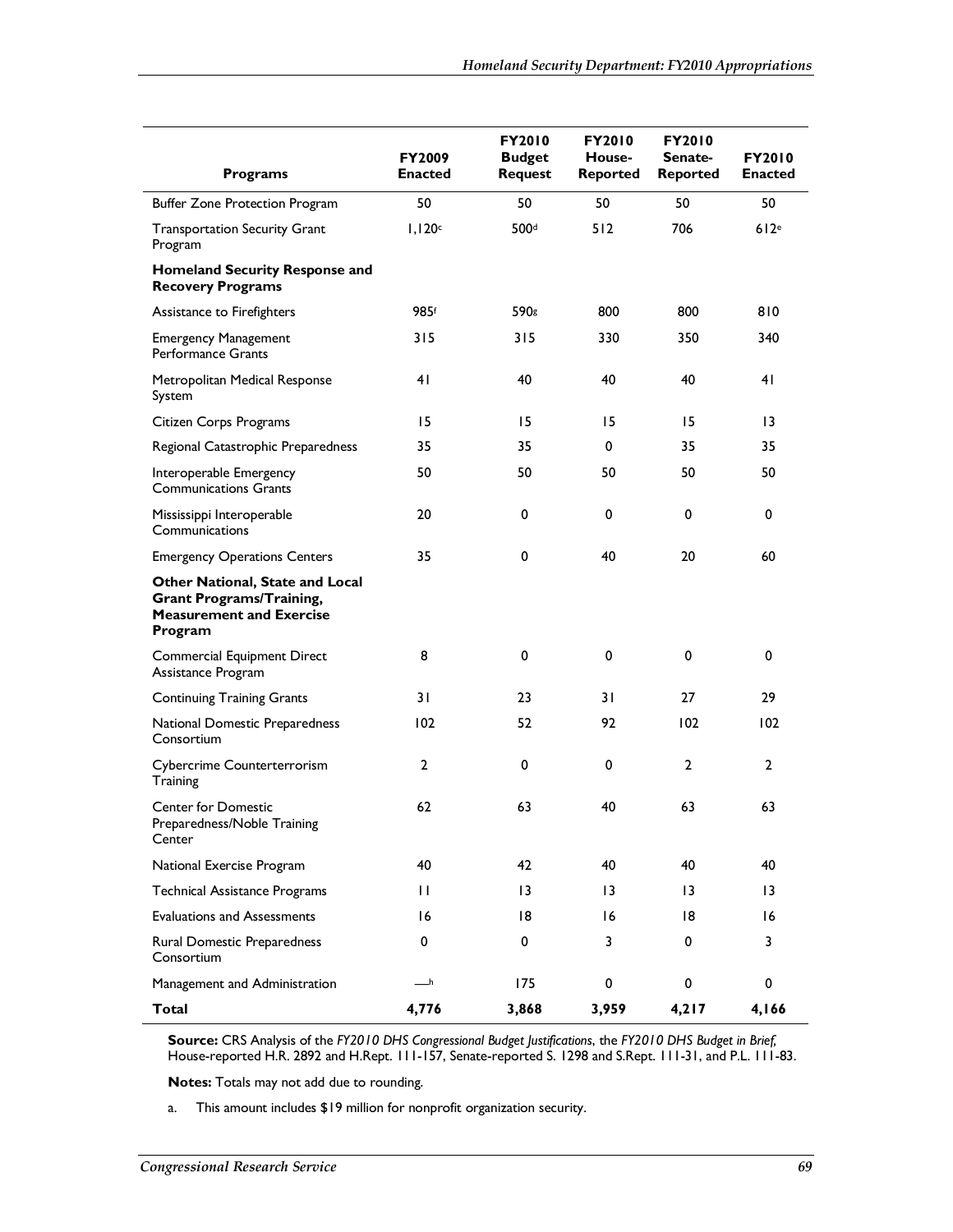- b. This amount includes \$60 million for Operation Stone Garden.
- c. This amount includes \$550 million for port security, \$550 million for rail security, \$12 million for bus security, and \$8 million for trucking security.
- d. This amount includes \$250 million for port security, and \$250 million for rail security.
- e. This amount includes \$300 million for rail security, of which \$20 million for Amtrak security; \$300 million for port security; and \$12 million for bus security.
- f. This amount includes \$565 million for fire grants, and \$420 million for the SAFER program.
- g. This amount includes \$170 million for fire grants, and \$420 million for the SAFER program.
- h. Unlike FY2009, in FY2010, the Administration requests a specific budget authority for Management and Administration.

### *Other Provisions*

A number of other provisions were provided in P.L. 111-83. The following lists four examples of the provisions. One appropriates \$220 million for flood map modernization. This is the same amount requested by the President and both chambers. Second, the Emergency Food and Shelter (EFS) program received \$200 million, an amount equal to last year's appropriated amount. [Note: This program also received an additional \$100 million through the stimulus bill (P.L. 111-5.)]. Third, P.L. 111-83 also provided \$100 million for the Pre-Disaster Mitigation (PDM) program. This is a \$10 million increase over last years funding level. Further, Section 543 of this year's appropriations act also reauthorized the PDM program through September 30, 2010. Fourth, the direct loan program account, which allows FEMA to lend or advance funding to eligible applicants for their share of the cost-share provisions for eligible projects, received \$295 million.

### **FEMA Issues for Congress**

### *Pre-Disaster Mitigation134*

The Pre-Disaster Mitigation (PDM) Program, Section 203 of the Stafford Act, awards mitigation grants on an annual basis and is not directly connected to disaster declarations.<sup>135</sup> It is intended to reduce the risk and impact of disasters prior to those events. (The Hazard Mitigation Grant Program, Section 404 of the Stafford Act, is a post-disaster program.<sup>136</sup>) The FY2010 budget requested a \$60 million increase for PDM above last year's appropriated level, from \$90 million to \$150 million. This would return the program to the level of funding requested in 2005 and 2006. Authority for the PDM program will terminate on September 30, 2009.<sup>137</sup> The House has passed H.R. 1746, which extends authorization through FY2012. The Senate has yet to take action on the reauthorizing legislation. In the absence of any further action and with the necessity for program authorization, the FY2010 appropriations bill, P.L. 111-83, reauthorized the PDM program until September 30, 2010.

-

<sup>&</sup>lt;sup>134</sup> Prepared by Francis X. McCarthy, Analyst in Emergency Management Policy, Government and Finance Division.

<sup>135 42</sup> U.S.C. 5133, for more information see CRS Report RL34537, *FEMA's Pre-Disaster Mitigation Program: Overview and Issues*, by Francis X. McCarthy and Natalie Keegan.

<sup>136 42</sup> U.S.C. 5170c, for more information see CRS Report R40471, *FEMA's Hazard Mitigation Grant Program: Overview and Issues*, by Natalie Keegan.

<sup>137</sup> P.L. 110-329, 122 Stat. 3690.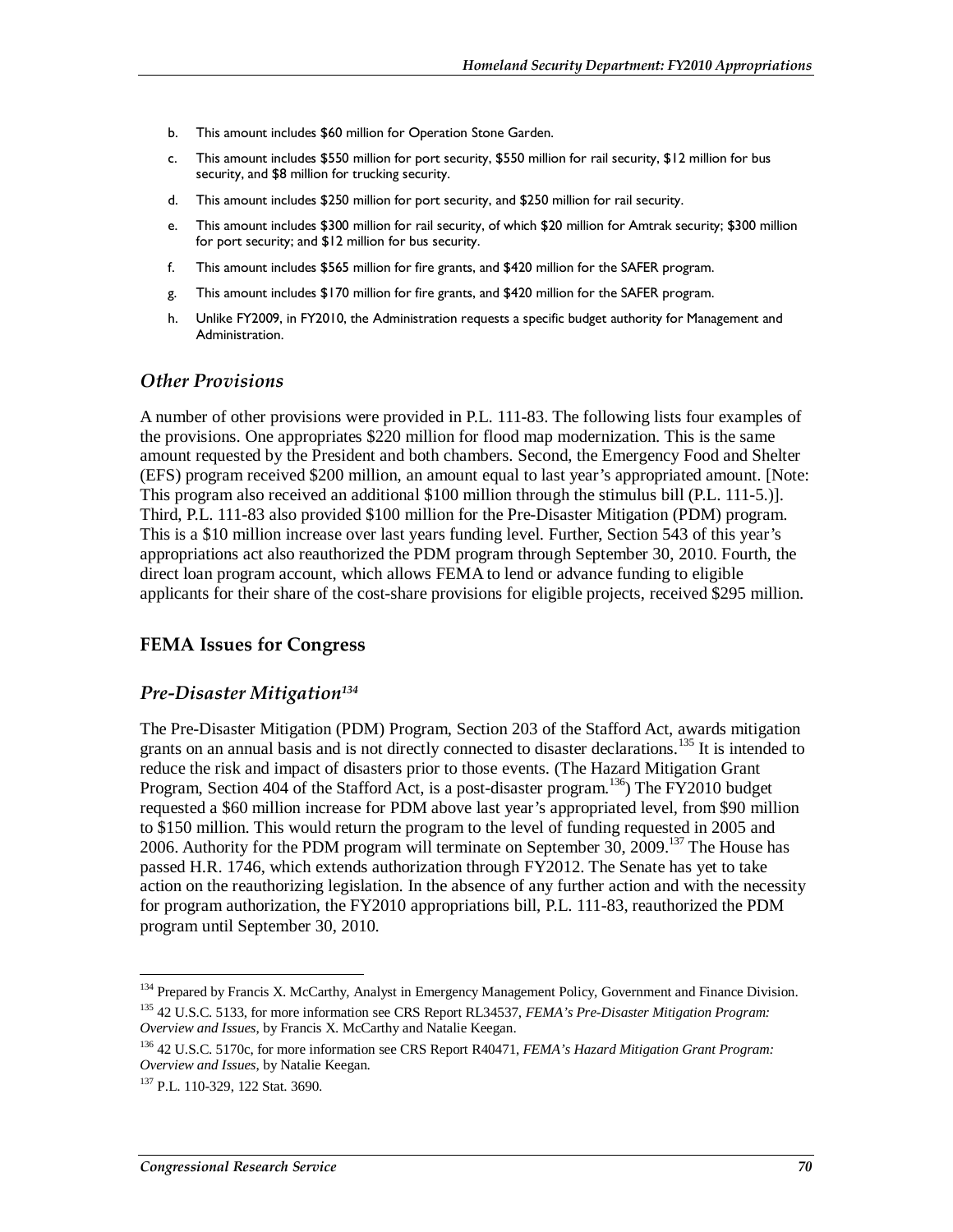Authorized by the Disaster Mitigation Act of 2000, the PDM program has been directed by Congress since FY2003 to be run, in part, as a competitive grant program. This was a significant change as the authorizing legislation was shaped around minimum state allocations and community awards rather than on an individual project focus.<sup>138</sup> Since FY2008, PDM has also been subject to a significant number of congressionally directed awards. Taken as a whole, the authorized allocations, along with the earmarks, left relatively few program funds for the competitive process awards. FEMA is proposing in the FY2010 budget to "implement a baseplus-risk allocation program that will assist states, territories, and tribes."139 This change would reflect FEMA's assessment of disaster risk and allocate all funding based on the statutory minimum allocation to each state of \$500,000, plus any remaining funding that would also be allocated through a national level risk analysis.  $^{140}$  Report language for FY2010 objected to this change noting that "the Administration was unable to adequately articulate the ramifications or benefits of their new approach. Considering that pending legislation is vastly different from the Administration's new approach, the conferees do not approve the proposed change. Instead, the conferees direct FEMA to continue this program as it operated during fiscal year 2009."<sup>141</sup>

For FY2010 the House measure suggested a funding level of \$100 million, \$50 million below the amount requested by the Administration. The Senate amount, though higher at \$120 million, was \$30 million below the level in the budget request. P.L. 111-83 provided \$100 million for the PDM program. This law also extended the authorization for the PDM program through September 30, 2010.

### *Emergency Food and Shelter142*

The FY2010 request for the Emergency Food and Shelter (EFS) Program (Title III of the McKinney-Vento Homeless Assistance Act) was \$100 million. The \$100 million figure was the same amount requested by the previous administration for the program in the FY2009 budget request and one-half the amount initially appropriated by Congress. The budget request for FY2010 was a reduction of \$200 million from the total program appropriations in FY2009, which included an additional \$100 million from the stimulus legislation for the EFS program.<sup>143</sup> With the inclusion of stimulus funding, the total funds available to local homeless assistance providers in FY2010 EFS program is \$300 million, the largest amount in the program's 26-year history. The existence of the extra stimulus funds may have influenced the reduced request. However, since the funds are only available to the recipient agencies until December 31, 2009, a significant reduction would be absorbed through most of  $FY2010$ .<sup>144</sup> The  $FY2010$  budget document places the program, a unique public-private partnership, under DHS goal 2: "Build a nimble, effective emergency response system and promote national resilience." The justification for the reduction is attributed to a "refocus of resources on the primary mission of preparing for and coordinating

<u>.</u>

<sup>138</sup> P.L. 108-7, 117 Stat. 515.

<sup>139</sup> U.S. Department of Homeland Security, Federal Emergency Management Agency, *Fiscal Year 2010, Strategic Context, Congressional Justification*, p. FEMA-11.

 $140$  The pending legislation to reauthorize PDM (H.R. 1746) would also increase the state minimum amount to \$575,000.

<sup>141</sup> *Congressional Record,* Conference Report on H.R. 2892, Department of Homeland Security Appropriations Act, 2010 – (House of Representatives, Oct. 13, 2009), p. H11226, GPO's PDF.

<sup>&</sup>lt;sup>142</sup> Prepared by Francis X. McCarthy, Analyst in Emergency Management Policy, Government and Finance Division.

<sup>&</sup>lt;sup>143</sup> P.L. 111-5, the American Recovery and Reinvestment Act of 2009, Feb.17, 2009, 123 Stat. 164.

<sup>144</sup> The Emergency Food and Shelter National Board, *Current Phase Deadlines*, at http://www.efsp.unitedway.org/.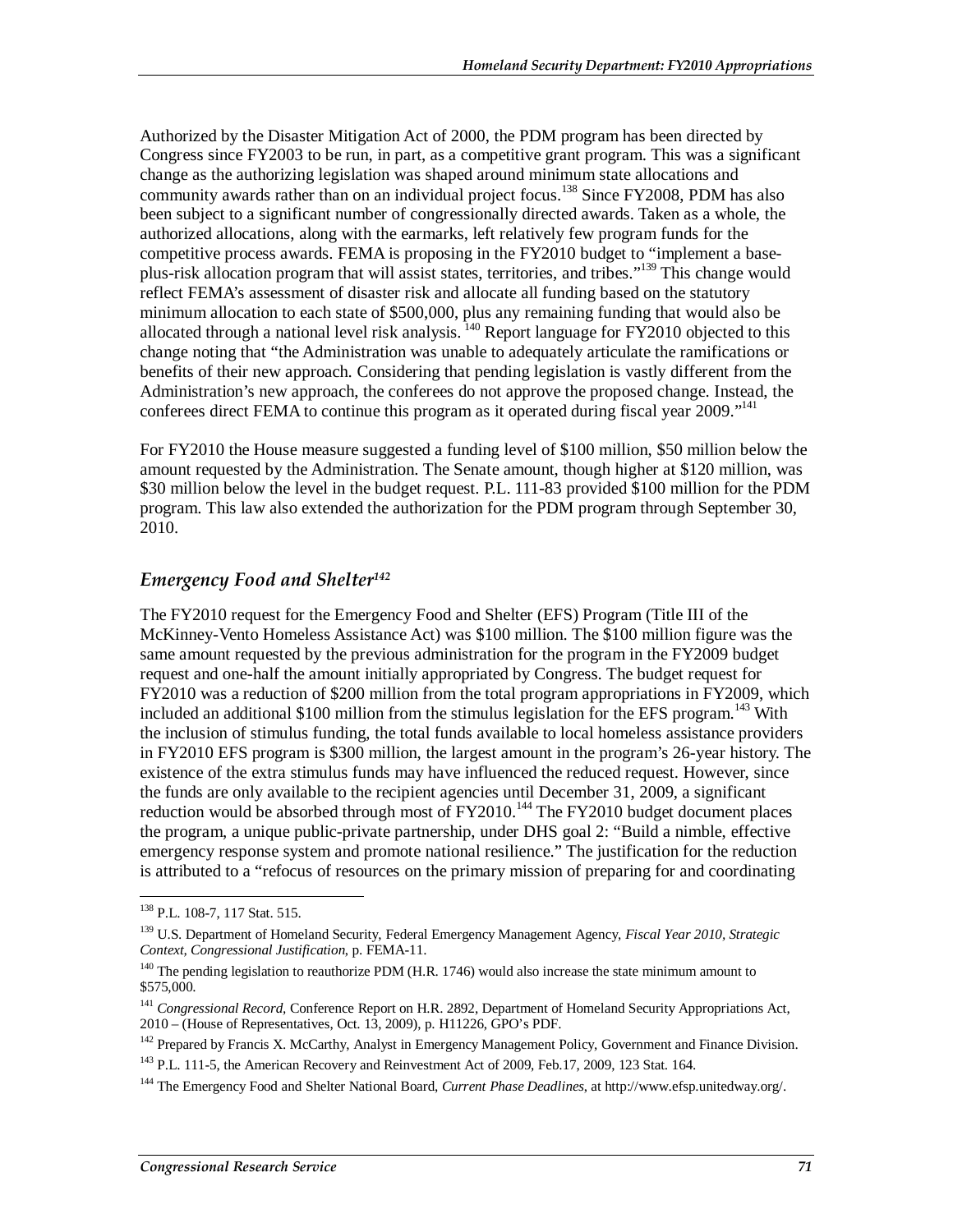disaster response and recovery efforts while still providing substantial support for the EFS program."<sup>145</sup>

The House-passed version of H.R. 2892 would have restored the EFS funding to last year's originally appropriated level of \$200 million (not including the stimulus amount). However, the Senate version of the bill put the EFS funding level at \$175 million, an increase over the Administration's request but a \$25 million reduction from the previous year (not including stimulus funding). P.L. 111-83 appropriated \$200 million for the EFS program.

### *FEMA-HUD Cooperation in Disaster Housing146*

Since Hurricane Katrina, and particularly following the response to Hurricane Ike, FEMA and HUD have collaborated on housing voucher programs. The conference report for the 2010 Appropriations takes note of this partnership and instructs DHS/FEMA to "formalize" the partnership:

The conferees direct FEMA to formalize an agreement with HUD outlining the roles and responsibilities of both agencies following a disaster and clearly delineating when and how HUD should take the lead role in the federal housing response. Upon completion of the agreement, FEMA is directed to report to the appropriate Congressional committees on the resources and any legislative authority needed to implement the agreement.<sup>147</sup>

### *State and Local Programs148*

In future appropriations, Congress could elect to address three issues when conducting oversight of appropriations for DHS's state and local assistance programs. The first issue is the overall reduction in funding for state and local assistance programs, the second issue is the allocation method DHS uses to determine state and local grant awards, and the third issue is the reduction in appropriations for the Assistance to Firefighters Program.

**Reduction in Total State and Local Assistance Funding.** One issue that has been debated annually by Congress is the overall amount to be appropriated for these programs. In FY2010, the Administration proposed to reduce the overall funding for these programs by \$909 million. The House-passed version of H.R. 2892 proposed to reduce the overall funding for these programs in FY2010 by \$817 million and the Senate-passed version of H.R. 2892 proposed a reduction of \$559 million. With the enactment of the FY2010 DHS appropriations, Congress determined to fund FEMA programs with an approximate appropriation total of \$4,200 million, which was a reduction of \$610 million from the amount appropriated in FY2009. Some might argue that since over \$33,000 million has been appropriated and allocated for state and local homeland security,

-

<sup>145</sup> Department of Homeland Security, Federal Emergency Management Agency, *Fiscal Year 2010, Congressional Justification, Emergency Food and Shelter Program*, p. EFS-14. Note: The EFS program is separate from Individual Assistance funds provided for disaster relief. However, the EFS National Board has provided additional funding to areas hit by catastrophic disasters, such as Florida following Hurricane Andrew, and Louisiana following Hurricane Katrina, as a response to the needs of homeless populations in those areas exacerbated by the disaster events.

<sup>&</sup>lt;sup>146</sup>Prepared by Francis X. McCarthy, Analyst in Emergency Management Policy, Government and Finance Division.

<sup>&</sup>lt;sup>147</sup> *Congressional Record, Conference Report on H.R. 2892, Department of Homeland Security Appropriations Act,* 2010 – (House of Representatives, Oct. 13, 2009), p. H11226, GPO's PDF.

<sup>&</sup>lt;sup>148</sup> Prepared by Shawn Reese, Analyst in Emergency Management and Homeland Security Policy, Government and Finance Division.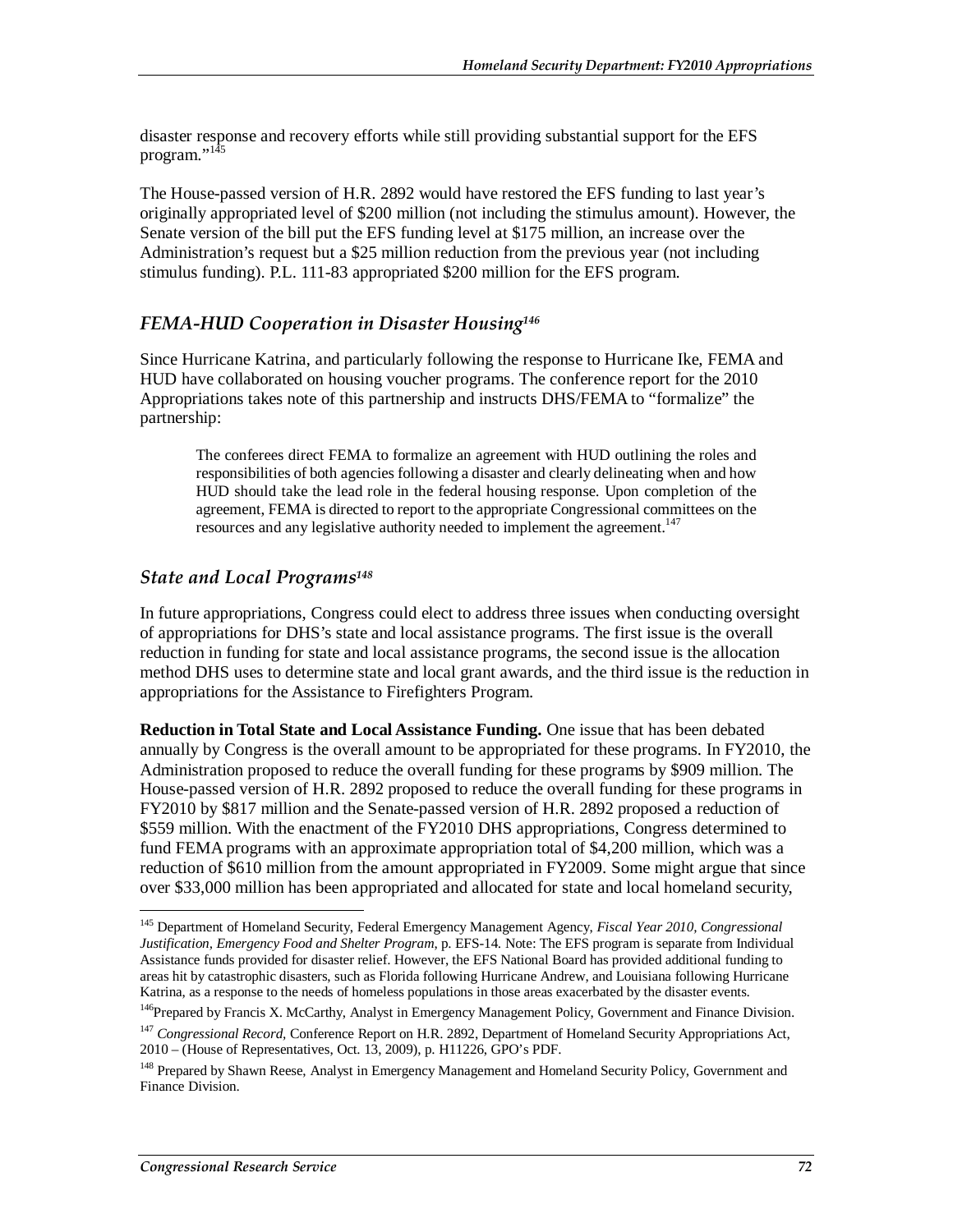jurisdictions should have met their homeland security needs. This point of view could lead one to assume that Congress should reduce funding to a level that ensures states and localities are able to maintain their homeland security capabilities, but does not fund new homeland security projects. Additionally, some may argue that states and localities should assume more responsibility in funding their homeland security projects and the federal government should reduce overall funding. This, however, may be difficult due to the present state and local financial circumstances. Another argument for maintaining current funding levels is the ever-changing terrorism threat and the constant threat of natural and accidental man-made disasters. As one homeland security threat (natural or man-made) is identified and met, other threats develop and require new homeland security capabilities or processes. Some may also argue that funding amounts should be increased due to what appears to be an increase in natural disasters and their costs.

**Allocation Methodology.** Another potential issue of debate is how grant program funding is distributed to states and localities. Specifically, Congress might address funding distribution methodologies to ensure that states and localities meet their homeland security needs in future legislation. This issue has garnered Congress's attention the most over the past eight years, with the issue addressed in P.L. 110-53 in January 2007. Specifically, P.L. 110-53 required that SHSGP and UASI allocations be based entirely on risk; however, SHSGP recipients were guaranteed a minimum amount annually through 2012.<sup>149</sup> This funding debate has been primarily focused on SHSGP and UASI; funding allocation methodologies for the majority of GPD and NPD programs have not been discussed during this debate. Congress may wish to conduct oversight hearings on how DHS allocates homeland security funding to jurisdictions. Instead of guaranteed minimums, in the future Congress could require that DHS allocate funding based solely on risk. This option, however, might result in some jurisdictions receiving no or limited allocations. Arguably, a risk assessment process used to allocate homeland security assistance would determine that every state and locality has some risk, whether terrorism or natural disaster related, and needs some amount of funding. Such a process, however, would require DHS to evaluate state and local capabilities (currently DHS relies primarily on grant recipient self evaluations), vulnerabilities, and risk in a manner that accurately reflects the nation's current homeland security environment.<sup>150</sup>

**Reduction in Funding for the Assistance to Firefighters Program.<sup>151</sup>** For FY2010, the Administration proposed \$170 million for Assistance to Firefighter Grants (AFG), a 70% decrease from the FY2009 level, and \$420 million for SAFER (Staffing for Adequate Fire and Emergency Response Firefighters), double the amount appropriated in FY2009. The total amount requested for firefighter assistance (AFG and SAFER) was \$590 million, a 24% decrease from FY2009. The FY2010 budget proposal stated that the firefighter assistance grant process will give priority to applications that enhance capabilities for terrorism response and other major incidents.

<sup>&</sup>lt;u>.</u> 149 P.L. 110-53, Title I, Sec. 101, 'Title XX, Sec. 2007', 121 Stat. 282.

<sup>&</sup>lt;sup>150</sup> For information on DHS evaluation of state and local government use of federal homeland security grants, see CRS Report R40246, *Department of Homeland Security Assistance to States and Localities: A Summary and Issues for the 111th Congress*, by Shawn Reese.

<sup>&</sup>lt;sup>151</sup> This section prepared by Lennard G. Kruger, Specialist in Science and Technology, Resources, Science, and Industry Division.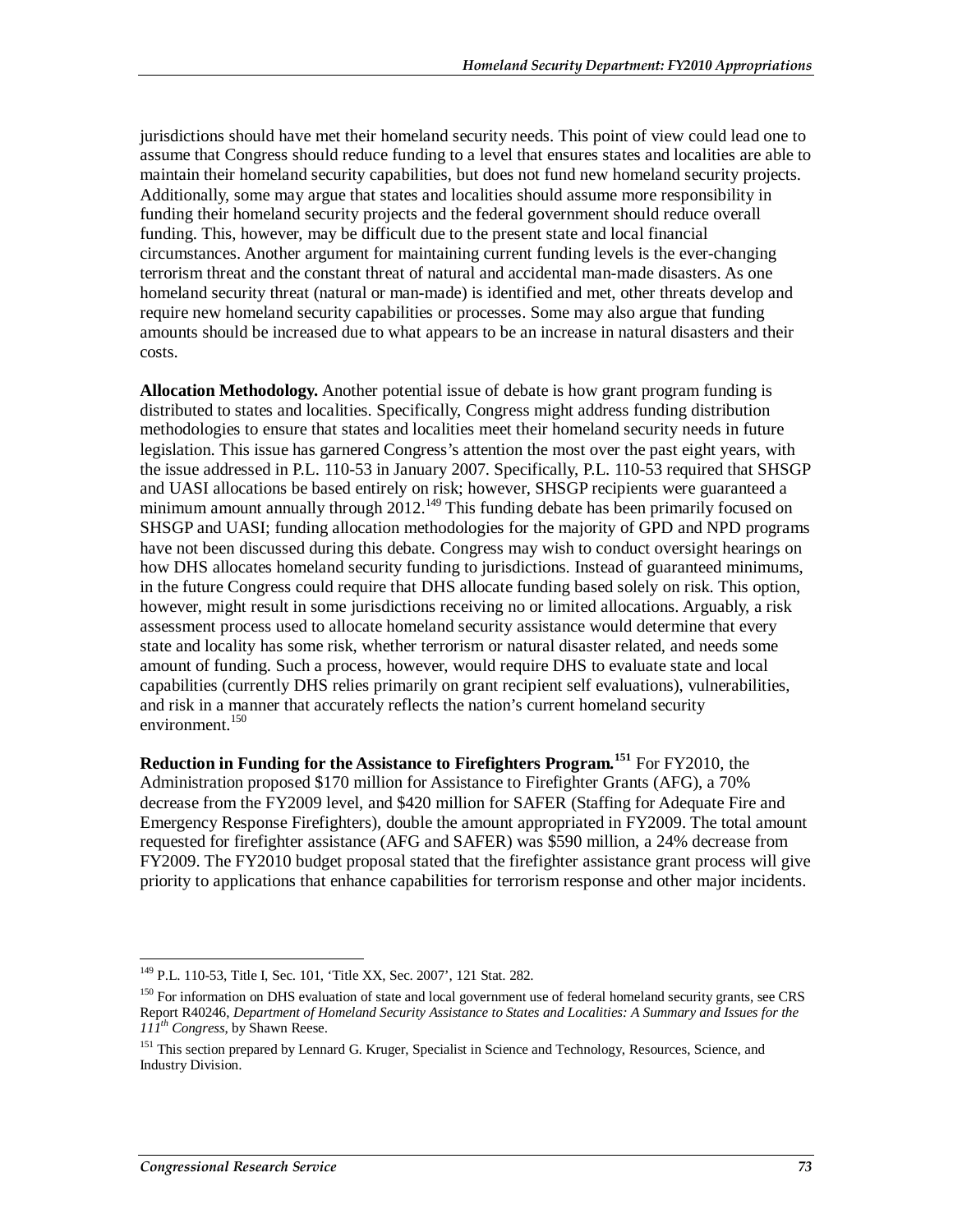AFG grants are used primarily for firefighting equipment, while SAFER grants are used for hiring (by career departments) and recruitment/retention (by volunteer departments). The \$170 million request for AFG would have been the lowest level for the program since FY2001, the program's initial year. On the other hand, the proposed doubling of the SAFER budget to \$420 million would have been the highest level for this program since its inception. In evaluating the budget proposal, Congress may assess whether there is an appropriate balance between funding for firefighter equipment and hiring/recruitment.

House-passed H.R. 2892 provided \$800 million for firefighter assistance, including \$390 million for AFG and \$420 million for SAFER. Although the SAFER level matches the Administration's request, the AFG level is more than twice what the Administration proposed. According to the House committee report, the Administration's request of \$170 million for AFG "is woefully inadequate given the vast needs of fire departments across the nation for equipment." The committee directed FEMA to continue granting funds to local fire departments, include the United States Fire Administration in the grant decision process, and maintain an all-hazard focus while granting eligibility for activities such as wellness.

Senate-passed H.R. 2892 provided \$810 million for firefighter assistance, including \$390 million for AFG and \$420 million for SAFER. The committee directed DHS to continue funding applications according to local priorities and priorities established by the United States Fire Administration, and to continue direct funding to fire departments through the peer review process.

P.L. 111-83 provided \$390 million for AFG and \$420 million for SAFER, identical to the levels in both the House and Senate-passed bills. The conference agreement directed FEMA to continue the present practice of funding applications according to local priorities and those established by the USFA, to maintain an all-hazards focus, to grant funds for eligible activities in accordance with the authorizing statute, and to continue the current grant application and review process as specified in the House report.

## *Flood Map Modernization152*

The Administration has proposed transitioning the Flood Map Modernization program to a system that will review and update flood maps every five years. Neither the Administration request nor the bills approved by the House and Senate would provide additional funding for the program. P.L. 111-83 provides the same funding as requested by the Administration and both chambers (\$220 million). Some may question whether the increase in reviewing and updating of flood maps can be achieved without additional funding.

## *The Disaster Relief Fund153*

In the report "*A New Era of Responsibility,*" the Office of Management and Budget (OMB) claimed that prior FEMA budgets did not account for large disasters, permitting past administrations to project deficits that were lower than were likely to occur.<sup>154</sup> The President's

<sup>-</sup><sup>152</sup> Prepared by Bruce R. Lindsay, Analyst in Emergency Management Policy, Government and Finance Division.

<sup>&</sup>lt;sup>153</sup> Prepared by Bruce R. Lindsay, Analyst in Emergency Management Policy, Government and Finance Division.

<sup>154</sup> Office of Management and Budget, *A New Era of Responsibility: Renewing America's Promise*, Washington DC, (continued...)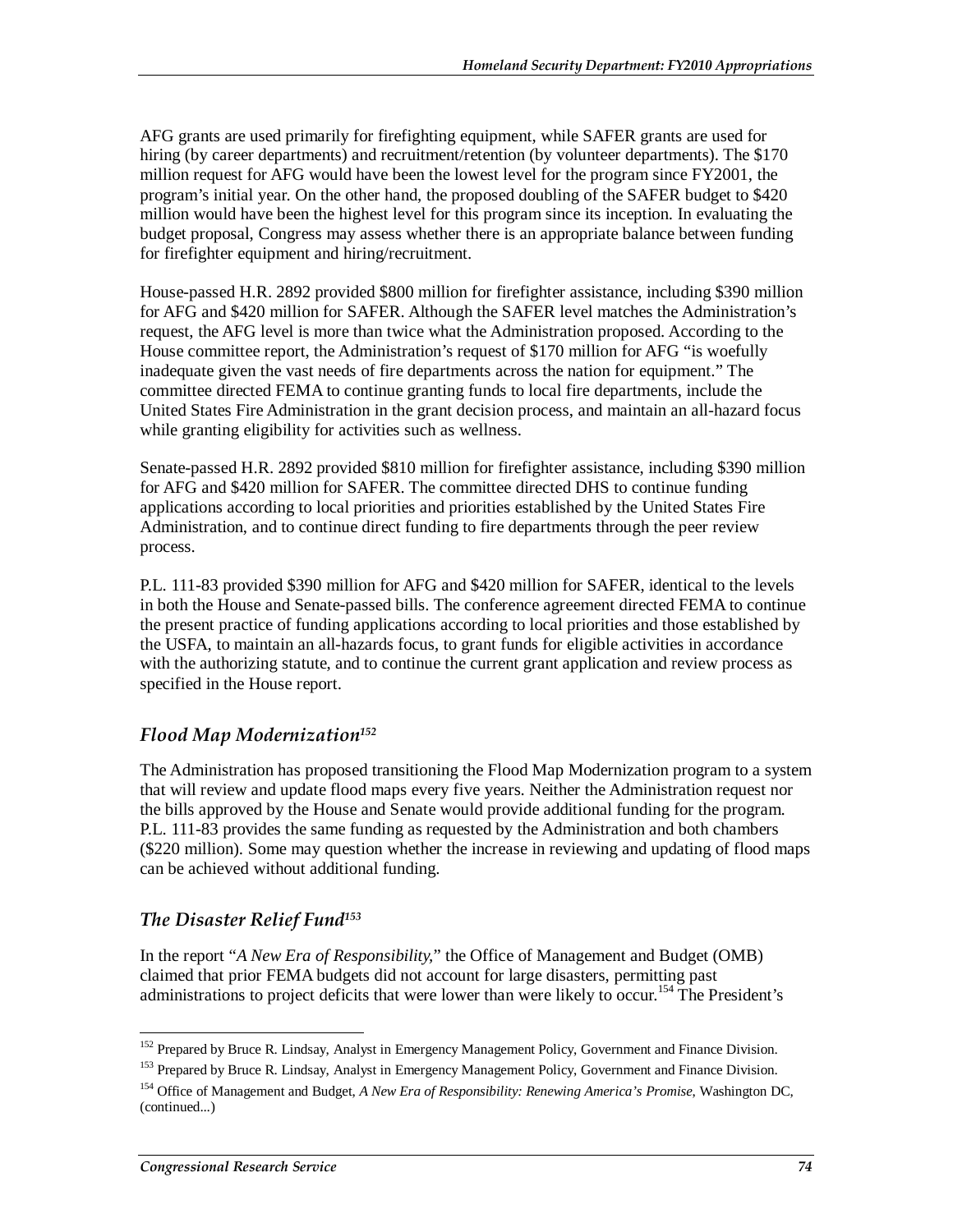FY2010 budget submission sought an increase for the DRF of \$600 million to account for largescale disasters. Congress has traditionally appropriated funds to maintain the DRF at a certain level, and then provided additional financing for assistance through supplemental appropriations following a specific large disaster.<sup>155</sup> Currently, the DRF generally funds disaster relief for emergencies and major disasters that cost \$500 million dollars or less. Major disasters costing more than \$500 million dollars are generally funded with emergency supplemental appropriations.

Compared to the President's request, P.L. 111-83 provides \$1,600 million representing a 12% decrease from the original presidential request of \$2,000 million. Furthermore, the provisions in P.L. 111-83 transfer another \$126 million out of the account. Some may argue the reduced amount provided to the DRF underfunds federal disaster relief, creating a need for more emergency supplemental appropriations. If there is an increase of emergency supplemental appropriations due to a lack of funds in the DRF, Congress may elect to fund the DRF at higher levels in future, regular order appropriations.

## *Principal Federal Official156*

Some have claimed that there is ambiguity pertaining to the relationship and role of the Federal Coordinating Officer (FCO) and the Principal Federal Official (PFO).

The FCO determines the types of relief most urgently needed, establishes field offices, and coordinates relief efforts. The FCO position is authorized by the Stafford Act. Immediately upon declaring a major disaster, Section 302(a) of the Stafford Act requires the President to appoint an  $FCO<sup>157</sup>$ 

The PFO, by comparison, is not a legislatively authorized position. Rather, the PFO position was created through executive action and is designated by the Secretary of DHS. The PFO represents the Secretary as the leading federal official and serves as the primary point of contact for state and local officials. To observers, the roles of the FCO and PFO created a great deal of confusion during Hurricane Katrina, because it appeared that two people were in charge of the relief operations.158

Congress focused on the confusion involving the PFO in the Consolidated Appropriations Act, 2008 (P.L. 110-161). Section 526 of the act states that "none of the funds provided by this or previous appropriations Acts shall be used to fund any position designated as a Principal Federal Official for any Robert T. Stafford Disaster Relief and Emergency Assistance Act declared disasters or emergencies."

1

<sup>(...</sup>continued)

February 26, 2009, p. 36.

<sup>155</sup> For more information see CRS Report R40708, *Disaster Relief Funding and Emergency Supplemental Appropriations*, by Bruce R. Lindsay and Justin Murray.

<sup>&</sup>lt;sup>156</sup> Prepared by Francis X. McCarthy, Analyst in Emergency Management Policy and Bruce R. Lindsay Analyst in Emergency Management Policy, Government and Finance Division.

<sup>&</sup>lt;sup>157</sup> 42 U.S.C. 5143.

<sup>&</sup>lt;sup>158</sup> U.S. Department of Homeland Security, Office of Inspector General, FEMA's Preparedness for the Next Catastrophic Disaster, OIG/OIG-08-34, March 2008, p. 15, http://www.dhs.gov/xoig/assets/mgmtrpts/OIG\_08- 34\_Mar08.pdf.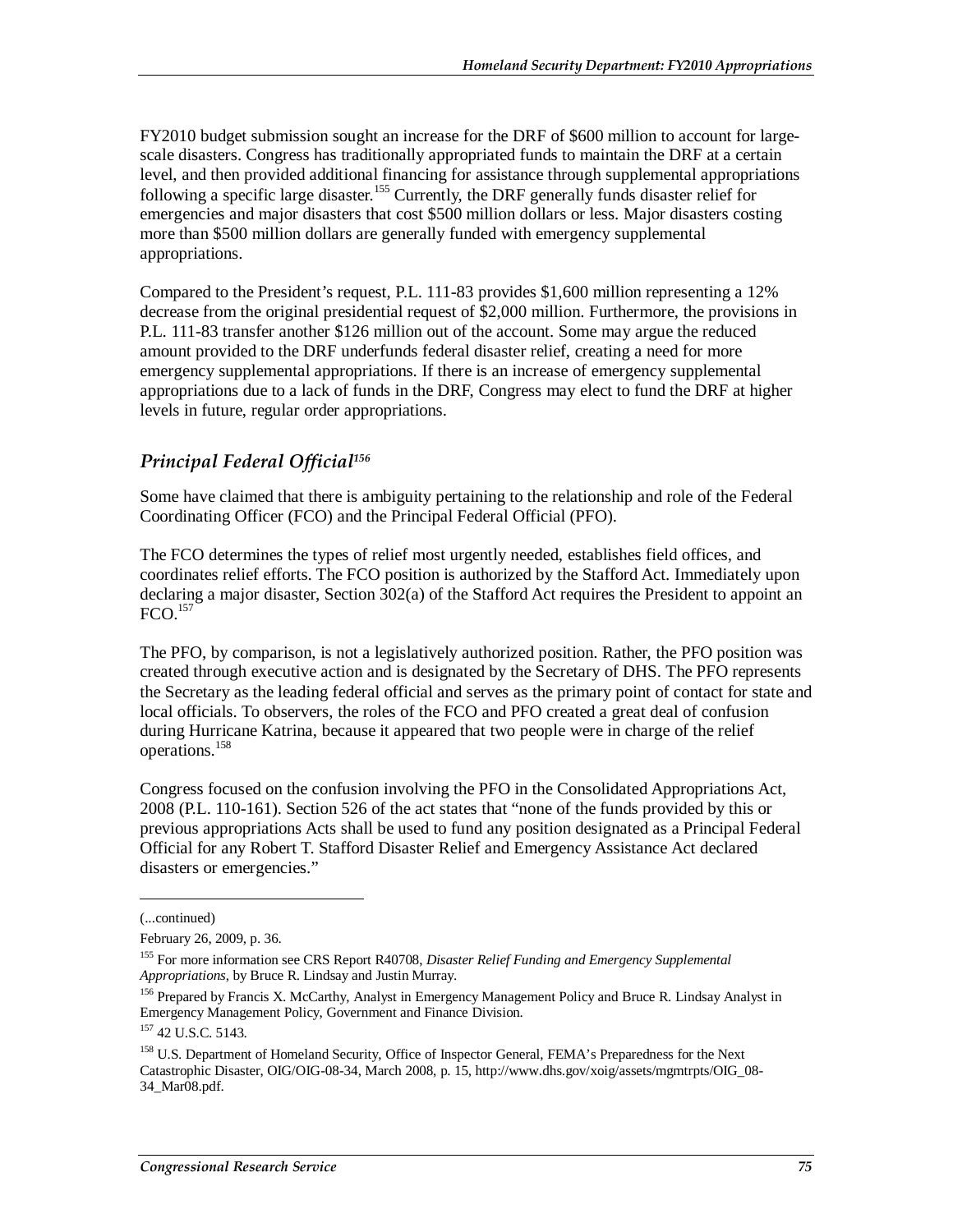Sec. 523 of House version H.R. 2892 reintroduced the prohibition stating that "none of the funds provided by this or previous appropriations Acts shall be used to fund any position designated as a Principal Federal Official for any Robert T. Stafford Disaster Relief and Emergency Assistance Act (42 U.S.C. 5121 et seq.) declared disasters or emergencies."

Should the role of the PFO continue be of concern, Congress may elect to incorporate the funding prohibition into law, such as the Homeland Security Act, or Members might consider more precisely defining the role of the PFO in relation to that of the FCO.

## **Office of Health Affairs**<sup>159</sup>

The Office of Health Affairs (OHA) is responsible for coordinating any programs or activities within DHS that have a public health or medical component. These include several of the Homeland Security Grant programs, and medical care provided at ICE detention facilities. OHA is also responsible for administering several of these programs, including the BioWatch program, the National Biosurveillance Integration System (NBIS), and the department's occupational health and safety programs.<sup>160</sup> Dr. Alexander G. Garza, President Obama's nominee for the position, was confirmed by the Senate as Assistant Secretary of Homeland Security and Chief Medical Officer in August 2009.<sup>161</sup> OHA received \$157 million in FY2009 appropriations.

## **President's FY2010 Request**

The President requested \$138 million for OHA for FY2010, \$19 million (12%) less than was provided in FY2009. The requested funding level would support 84 FTEs, 4 more than in FY2009. Most of the proposed decrease (\$17 million) would affect the BioWatch program, discussed below. In addition, \$3 million would be cut from the Planning and Coordination account (under which numerous leadership and coordination activities are implemented) through decreases in compensation, travel, and use of contractor services. A \$1 million increase was proposed for Salaries and Expenses, to include an increase for information technology equipment costs for the National Capital Region.<sup>162</sup>

### **House-Passed H.R. 2892**

House-passed H.R. 2892 provided \$128 million for OHA, as recommended by the committee. This amount was \$29 million (18%) less than in FY2009, and \$10 million (7%) less than the President's request. Of the amount provided, \$30 million is for salaries and expenses, and \$98 million is for biosurveillance, BioWatch, medical readiness planning, chemical response, and other activities.

<sup>&</sup>lt;u>.</u> <sup>159</sup> Prepared by Sarah A. Lister, Specialist in Public Health and Epidemiology, Domestic Social Policy Division.

<sup>&</sup>lt;sup>160</sup> DHS, Office of Health Affairs, http://www.dhs.gov/xabout/structure/editorial\_0880.shtm.

<sup>&</sup>lt;sup>161</sup> Formerly the position was titled Assistant Secretary for Health Affairs and Chief Medical Officer. The position of Chief Medical Officer is established at 6 U.S.C. § 321e. Senate confirmation is required, and certain qualifications are stipulated. The Assistant Secretary designation is provided under the DHS Secretary's general authority to appoint assistant secretaries, at 6 U.S.C. § 113(a)(9).

<sup>162</sup> OHA, *Fiscal Year 2010 Congressional Justification*, pp. OHA-38–OHA-47.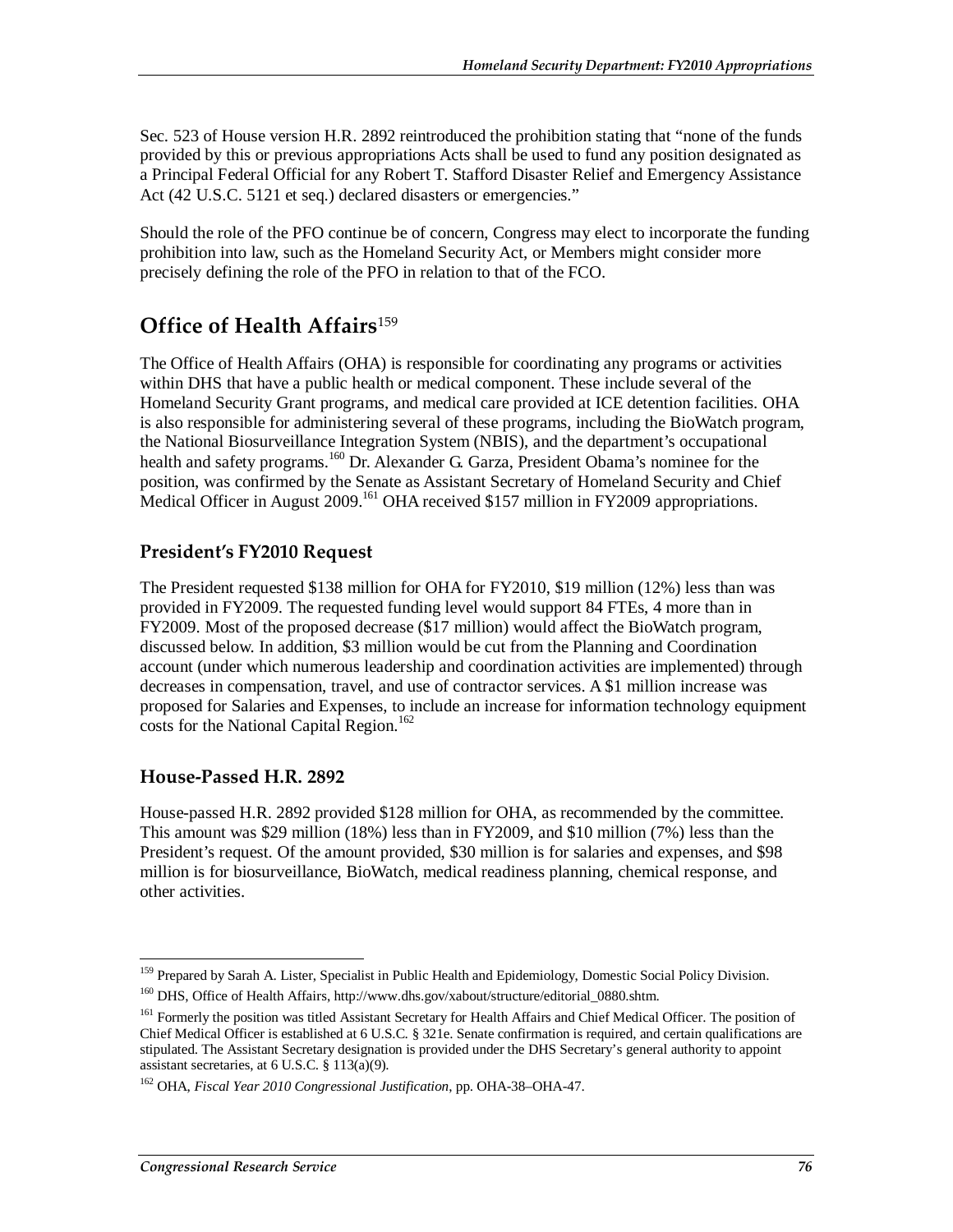### **Senate-Passed H.R. 2892**

Senate-passed H.R. 2892 provided \$135 million for OHA, as recommended by the committee. This amount was \$22 million (14%) less than in FY2009, and \$3 million (2%) less than the President's request. Of this amount, \$30 million is for salaries and expenses, and \$105 million is for biosurveillance, BioWatch, medical readiness planning, chemical response, and other activities.

### **P.L. 111-83**

The law provided \$139 million for OHA. This amount was \$18 million (11%) less than in FY2009, and \$1 million (1%) more than the President's request. Of this amount, \$30 million is for salaries and expenses, and \$109 million is for biosurveillance, BioWatch, medical readiness planning, chemical response, and other activities.

## **Office of Health Affairs Issues for Congress**

### *BioWatch: Effectiveness and Deployment*

The BioWatch program deploys sensors in more than 30 large U.S. cities to detect the possible aerosol release of a bioterrorism pathogen. OHA has coordinated with S&T and others to develop a "real-time" (autonomous) replacement for the sensors currently in use, which require off-site laboratory testing that can delay detection for more than 24 hours. However, in the Spring of 2009, New York City discontinued its use of an autonomous sensor prototype when it was found to have performance problems.

Some Members of Congress and others have been concerned about certain aspects of the BioWatch program for several years. In FY2008, Congress provided funding for the National Academy of Sciences (NAS) to study the effectiveness of the program. This review is pending. In its FY2009 recommendation, the House committee recommended BioWatch funding substantially below the request, and expressed concern about OHA's plans to deploy two different versions of autonomous sensors concurrently while the NAS review was pending.163 For FY2010, both the House and Senate committees recommended reductions in funding for BioWatch. In its report, the House committee expressed frustration with OHA's management of the program, recommended a redirection of some program funds to S&T for further sensor development, and reiterated reporting requirements from FY2009 that it says have not been met.<sup>164</sup> In the conference report, appropriators did not explicitly direct OHA to transfer a portion of BioWatch funds to S&T, but called for close collaboration between OHA and  $S&T$  in future sensor development.<sup>165</sup>

-

<sup>163</sup> U.S. Congress, House Committee on Appropriations, *Department of Homeland Security Appropriations Bill, 2009*, report to accompany H.R. 6947,  $110^{th}$  Cong.,  $2^{hd}$  sess., September 18, 2008, H.Rept. 110-862 (Washington: GPO, 2008), pp. 106-107.

<sup>164</sup> H.Rept. 111-157, pp. 102-103.

 $165$  H.Rept. 111-298, p. 99.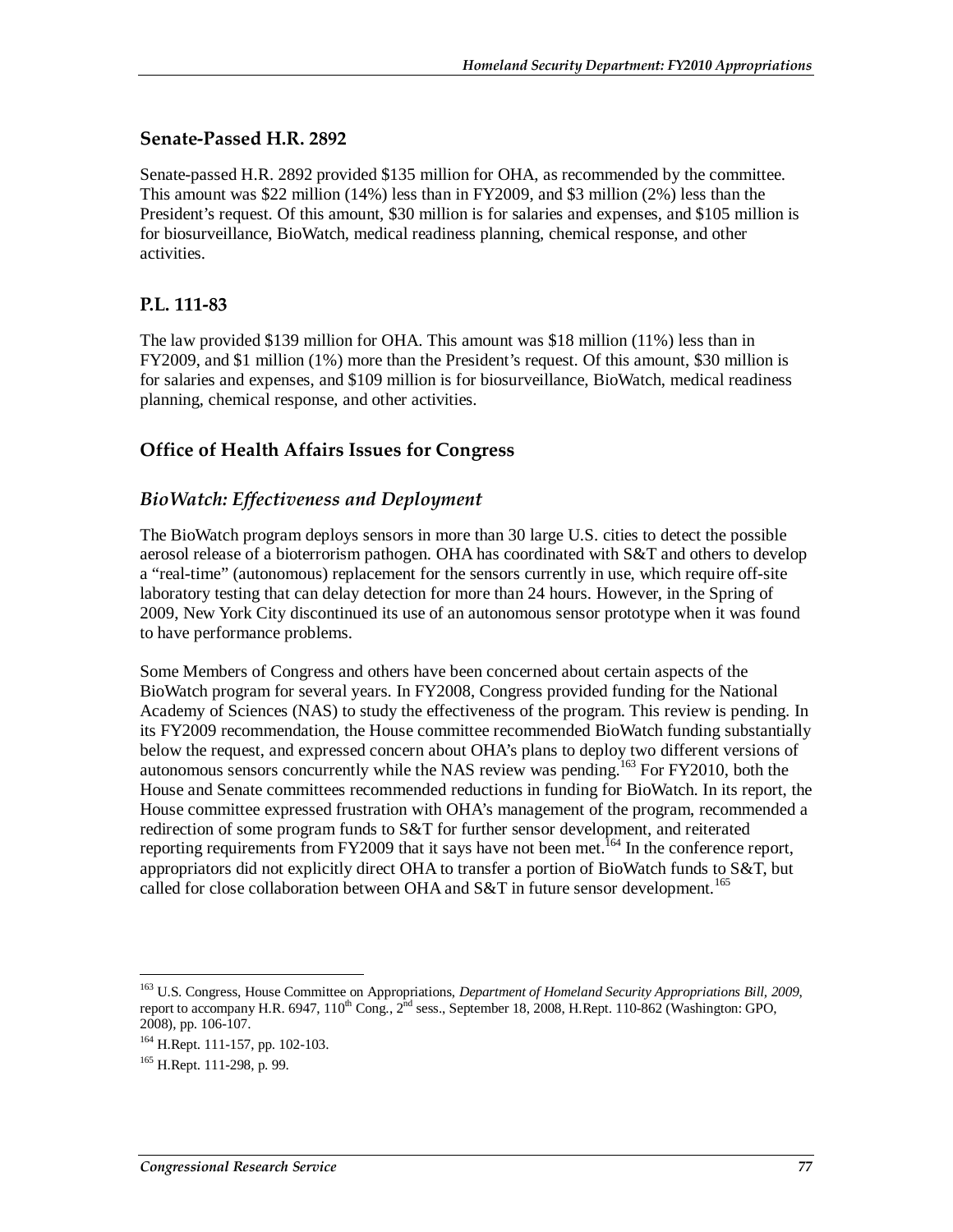### *Transfer of the BioShield Special Reserve Fund166*

OHA manages the Special Reserve Fund ("Biodefense Countermeasures"), the account Congress established for DHS and the Department of Health and Human Services (HHS) to purchase medical countermeasures against chemical, biological, radiological, and nuclear (CBRN) agents through Project BioShield.<sup>167</sup> For FY2010, the Administration proposed transferring management of this account and all of its remaining funds from DHS to HHS. The Department of Homeland Security Appropriations Act, 2004 (P.L. 108-90) advance-appropriated \$5,593 million for this account. The Administration estimated the transferred balance will be \$1,569 million after accounting for congressional rescissions, congressional transfers of funds to other programs, and actual and planned Project BioShield countermeasure obligations from FY2004-FY2009. This amount would be transferred to the HHS Public Health and Social Services Emergency Fund (PHSSEF). Of this amount, the Administration plans to keep in reserve \$1,264 million available for the purchase of medical countermeasures. The remaining \$305 million would fund countermeasure development through the Biodefense Advanced Research and Development Authority (BARDA) in an attempt to spur the development of countermeasures that might be purchased through Project BioShield.<sup>168</sup> This follows a similar transfer of \$275 million from this account to BARDA by the Omnibus Appropriations Act, 2009 (P.L. 111-8).<sup>169</sup>

P.L. 111-83 did not transfer the Special Reserve Fund to HHS. The Senate Appropriations Committee stated that any such transfer would be executed through the appropriations bill for the Departments of Labor, Health and Human Services, Education, and Related Agencies Appropriations.<sup>170</sup> The House-passed version of that bill (H.R. 3293) would transfer the Special Reserve Fund to HHS. The bill would divide the money in the DHS account between three accounts in HHS: (1) \$500 million for research in the National Institutes of Health, (2) \$305 million to support advanced research and development in BARDA, and (3) all remaining balances to the PHSSEF to procure countermeasures through Project BioShield.<sup>171</sup>

## **National Protection and Programs Directorate**<sup>172</sup>

The National Protection and Programs Directorate (NPPD) was formed by the Secretary for Homeland Security in response to the Post-Katrina Emergency Management Reform Act of 2006. The Directorate includes the Office of Infrastructure Protection, the Office of Cybersecurity and

<sup>-</sup><sup>166</sup> Prepared by Frank Gottron, Specialist in Science and Technology Policy, Resources, Science, and Industry Division.

<sup>167</sup> For more on Project BioShield, see CRS Report RS21507, *Project BioShield: Purposes and Authorities*, by Frank Gottron.

<sup>168</sup> Department of Health and Human Services, *Fiscal Year 2010 Budget in Brief*, May 7, 2009, p. 108, http://www.hhs.gov/asrt/ob/docbudget/.

<sup>169</sup> U.S. Congress, House Appropriations, *Omnibus Appropriations Act, 2009 (H.R. 1105; P.L. 111-8)*, committee print,  $111^{th}$  Cong.,  $1^{st}$  sess., March 2009, p. 1301.

<sup>170</sup> U.S. Congress, Senate Committee on Appropriations, *Department of Homeland Security Appropriations Bill, 2010*, report to accompany S. 1298, 111<sup>th</sup> Cong., 1<sup>st</sup> sess., June 18, 2009, S.Rept. 111-31 (Washington: GPO, 2009), p. 96; and *Departments of Labor, Health and Human Services, and Education, and Related Agencies Appropriation Bill,*   $2010$ , report to accompany H.R. 3293,  $111^{\text{th}}$  Cong.,  $1^{\text{st}}$  sess., August 4, 2009, S.Rept. 111-66 (Washington: GPO, 2009), p. 166.

<sup>171</sup> For a discussion of policy issues arising from such transfers, see CRS Report RS21507, *Project BioShield: Purposes and Authorities*, by Frank Gottron.

<sup>&</sup>lt;sup>172</sup> Prepared by John Moteff, Specialist in Science and Technology Policy, Resources, Science and Industry Division.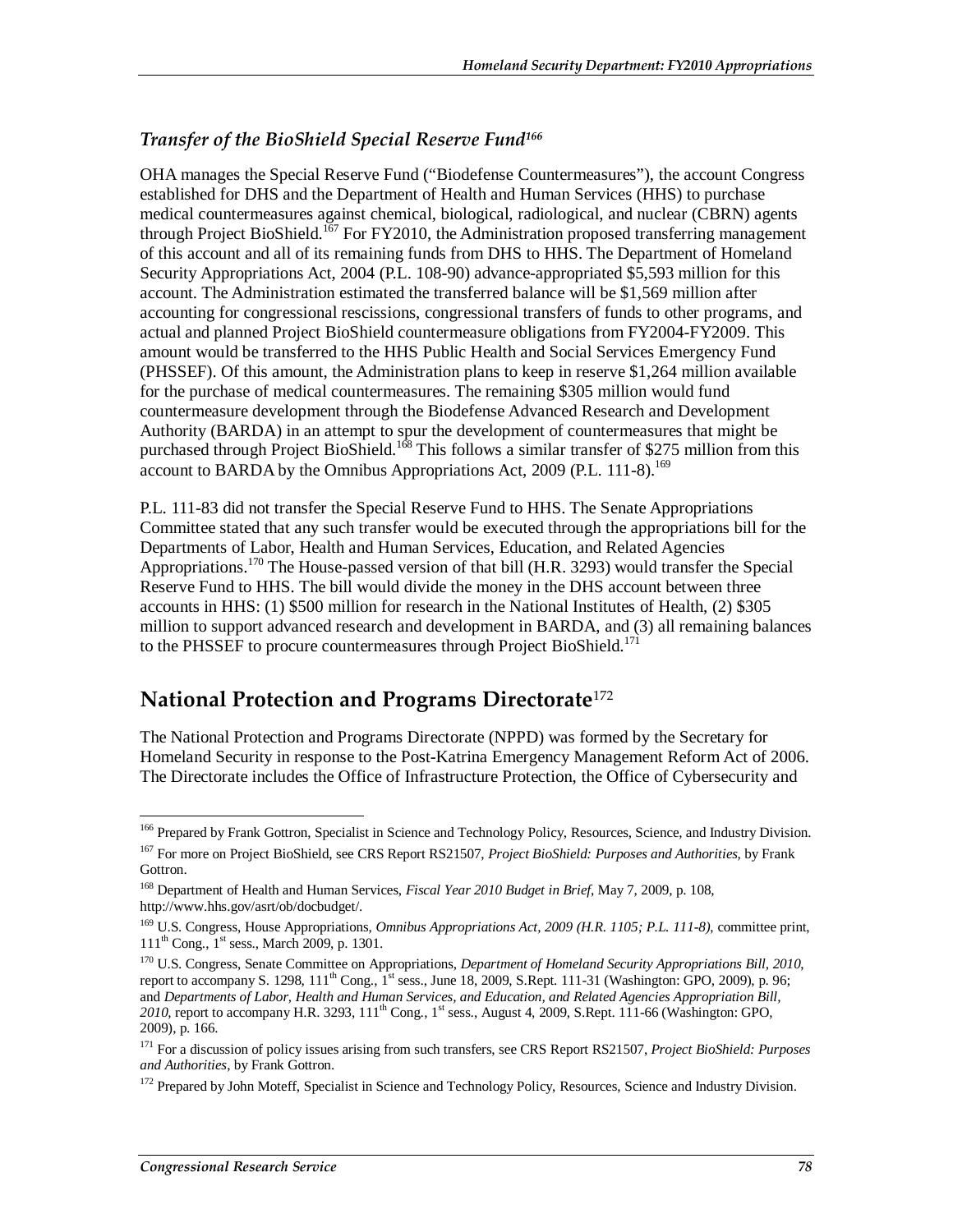Communications, the Office of Risk Management and Analysis, and the U.S. Visitor and Immigrant Status Indicator Technology Program (US-VISIT). In FY2010, DHS is proposing moving the Federal Protective Service into the Directorate. The programs and activities of the Office of the Under Secretary for National Protection and Programs and the Office of Risk Management and Analysis, are supported within the Directorate's Management and Administration Program. The programs and activities of the Office of Infrastructure Protection and the Office of Cybersecurity and Communications are supported through the Infrastructure Protection and Information Security Program. The President's FY2010 budget requests \$1,319 million in budget authority for NPPD.

### **Management and Administration**

The programs and activities of the Office of the Under Secretary are aggregated in Directorate Administration and support the other offices and programs within the Directorate. This support includes budget formulation and financial management, contract and program management, information technology, business culture (i.e., employee relations), and communications, among other things.

The Office of Risk Management and Analysis (RMA) was established as part of the Post-Katrina Emergency Reform Act of 2006. It had formerly been a division within the Office of Infrastructure Protection. The RMA now reports directly to the Under Secretary. The responsibility of this office is to help develop and implement a common risk management framework $1^{73}$  and to leverage risk management expertise throughout the entire department.

### **President's FY2010 Request**

DHS requested \$45 million for NPPD Management and Administration (**Table 16**). This is nearly \$7 million below last year's enacted appropriation, even after requesting 40 new positions (26 within Directorate Administration and 14 within the Office of Risk Management and Analysis). A net reduction in the account's base funding accounted for the lower funding. Funding for the additional positions were offset by reductions in program funds. Most of these offsets came from contracted services. The additional reduction in Directorate Administration was due the transfer of rent costs out of the Directorate Administration's base budget. Neither activity requested changes in current services.

### **Table 16. FY2009 Budget Activity for NPPD Management and Administration Appropriation**

| Program<br><b>Project Activity</b> | <b>FY2009</b><br><b>Enacted</b> | <b>FY2010</b><br><b>Request</b> | <b>FY2010 House-</b><br><b>Passed</b> | <b>FY2010 Senate-</b><br><b>Passed</b> | <b>FY2010</b><br><b>Enacted</b> |
|------------------------------------|---------------------------------|---------------------------------|---------------------------------------|----------------------------------------|---------------------------------|
| Directorate<br>Administration      | 42                              | 35                              | 35                                    | 35                                     | 35                              |
| Risk Management and<br>Analysis    | 10                              | 10                              | 10                                    | 10                                     | 10                              |

(budget authority in millions of dollars)

-<sup>173</sup> This framework includes the development of a risk management lexicon, risk performance metrics, a risk communication strategy, and support for the development and vetting of new risk management tools and techniques.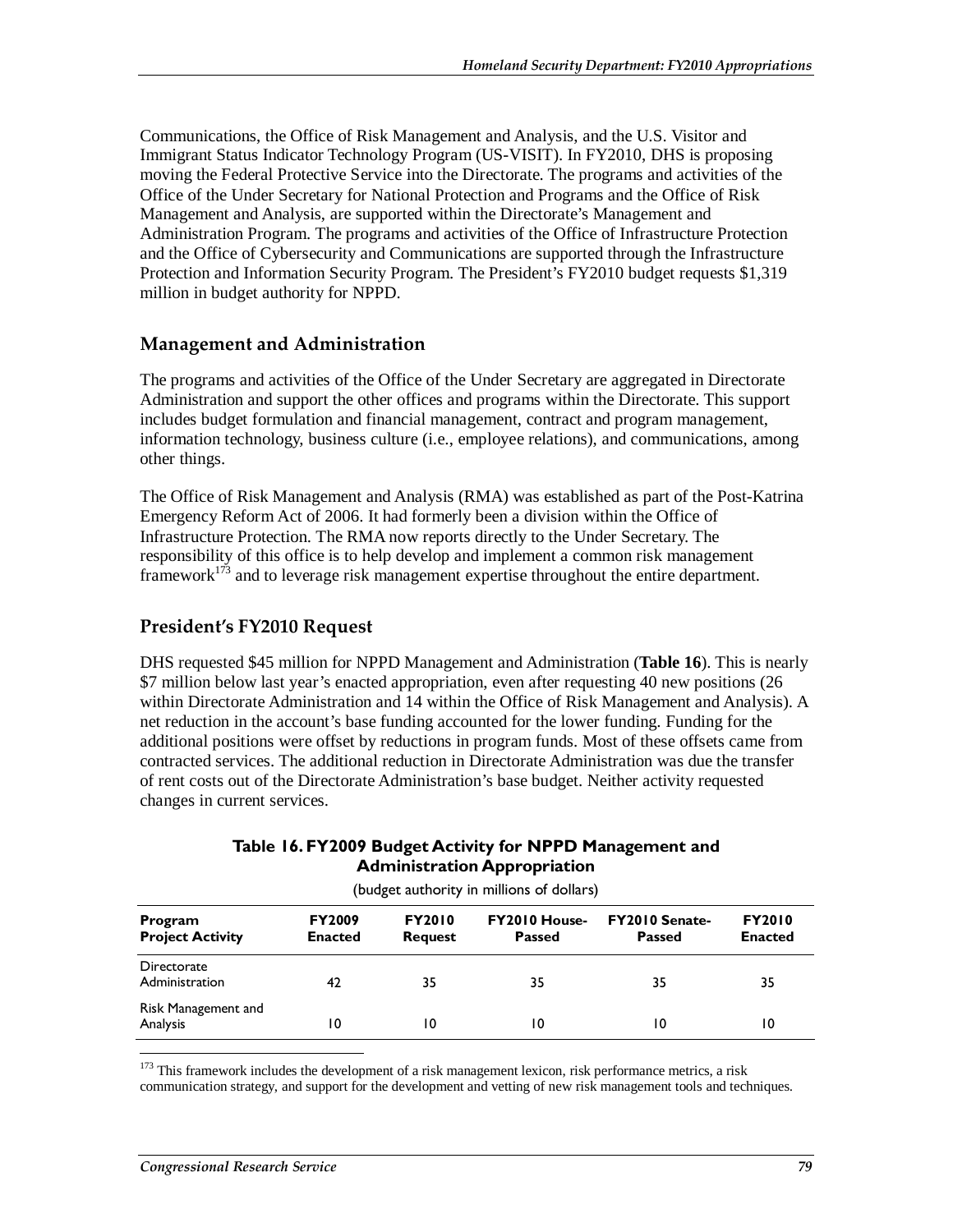| Program                 | <b>FY2009</b>  | <b>FY2010</b>  | <b>FY2010 House-</b> | <b>FY2010 Senate-</b> | <b>FY2010</b>  |
|-------------------------|----------------|----------------|----------------------|-----------------------|----------------|
| <b>Project Activity</b> | <b>Enacted</b> | <b>Request</b> | <b>Passed</b>        | Passed                | <b>Enacted</b> |
| Total                   |                | 45             | 45                   | 45                    | 45             |

**Sources:** CRS Analysis of the *FY2010 DHS Congressional Budget Justifications*, the *FY2010 DHS Budget in Brief,* House-reported H.R. 2892 and H.Rept. 111-157, and Senate-reported S. 1298 and S.Rept. 111-31.

**Note:** Tables may not add due to rounding.

### **Issues for Congress**

This year's budget request does not appear to raise any significant issues. Of the offices located within the Directorate Administration, only the Office of Resource Administration identified new hires in its budget justification language. Through its oversight responsibility, Congress might ask where the requested new hires will be located and what they will be doing. They may be doing the work formerly being done by contractors.

Within the Office of Risk Management and Analysis, Congress might ask how the development of RAPID, the Risk Assessment Process for Informed Decision-making, is progressing. RAPID is being designed to be incorporated into the Department's planning, programming, and budgeting system, to help the Department allocate resources in a more analytical risk-informed process. Since incorporating this process involves buy-in from across the Department, Congress might ask how the program is progressing from the perspective of a variety of DHS components.

### **House Passed H.R. 2892**

The House provided the amount requested for Management and Administration.

### **Senate Passed H.R. 2892**

The Senate, too, provided the amount requested for Management and Administration. However, in its report language, the Senate Appropriations Committee took NPPD management to task for its "inability to clearly articulate goals, demonstrate accomplishments, hire needed staff, obligate appropriated resources, or describe its programs." The committee required that NPPD provide quarterly briefings to the committee on its specific use of resources. In addition, the committee required NPPD to submit an expenditure plan for RMA, identifying specific projects, quantifiable outcomes, and how programs contribute to the agency's mission.

### **P.L. 111-83**

P.L. 111-83 fully funded the Management and Administration account, and followed the recommendations of the Senate in regard to quarterly briefings and the submission of an expenditure plan for RMA.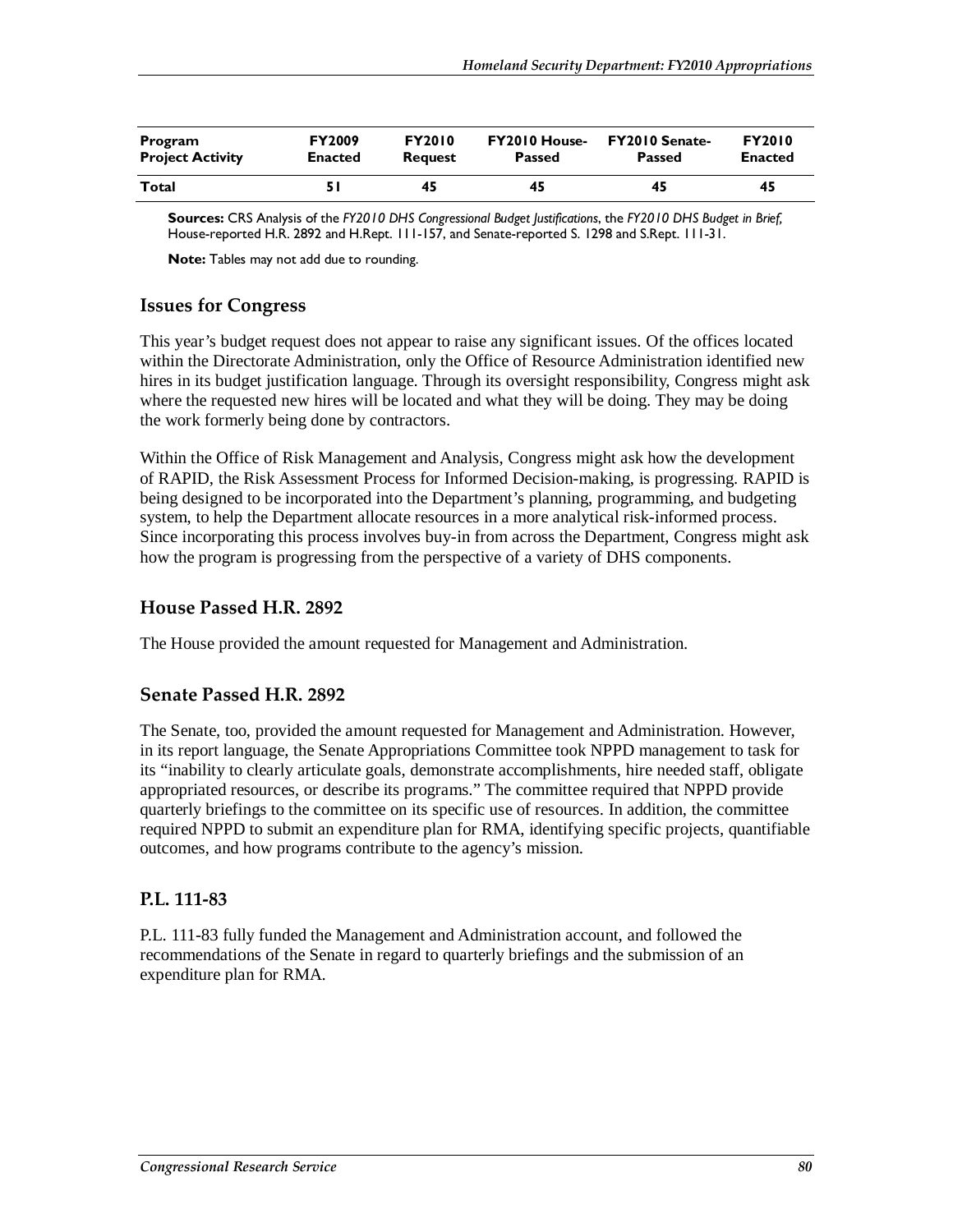# **U.S. Visitor and Immigrant Status Indicator Technology (US-VISIT)174**

Until FY2006, US-VISIT was coordinated out of the Directorate of Border and Transportation Security (BTS). DHS Secretary Chertoff's second stage review, among other things, eliminated BTS and proposed placing US-VISIT within a new Screening Coordination Office (SCO) that would have combined a number of screening programs within DHS<sup>175</sup> and that would have reported directly to the Secretary. The appropriators did not provide funding for the SCO, however, and US-VISIT became a stand-alone office within Title II of the DHS appropriation in FY2006.176 In FY2008, DHS transferred US-VISIT into a new entity, the National Protection Programs Directorate (NPPD). In its Section 872 letter, DHS stated that it was relocating US-VISIT to the NPPD "to support coordination for the program's protection mission and to strengthen DHS management oversight."<sup>177</sup>

## **President's FY2010 Request**

The Administration requested \$356 million for US-VISIT in FY2010, an increase of \$56 million from the FY2009 enacted level of \$300 million. Included in the Administration's request is an increase of \$42 million for additional US-VISIT infrastructure technology enhancements and development of new capabilities supporting Automated Biometric Identification System (IDENT) and the Arrival and Departure Information System (ADIS). Other program changes identified by US-VISIT include program management services, identity management and screening, data center mirror and migration, and unique identity.

## **House-Passed H.R. 2892**

The House-passed H.R. 2892 would have appropriated \$352 million for US-VISIT, including \$119 million for Program Management Services; \$128 million for Operations and Maintenance; \$31 million for Identity Management and Screening Services; \$29 million for Unique Identity & Interoperability; and \$45 million migrating data operations from the current Department of Justice data centers to a DHS data center. The House report would have continued to require an expenditure plan, and would have withheld \$75 million of funding until an expenditure plan was provided. Additionally, the House report explicitly would not have provided funding for development of a biometric exit solution at ports of entry. The report also expressed concern about the growing backlog within US-VISIT of resolving suspected visa "overstays."

<sup>-</sup><sup>174</sup> Prepared by Chad C. Haddal, Analyst in Immigration Policy, Domestic Social Policy Division.

<sup>&</sup>lt;sup>175</sup> Programs proposed for transfer to the Screening Coordination Office included the US Visitor and Immigrant Status Indicator Project (US-VISIT); Free and Secure Trade (FAST) and NEXUS/SENTRI, from CBP; and Secure Flight, Transportation Worker Identification Credential (TWIC), Registered Traveler, Hazardous Materials (HAZMAT) background checks, and the Alien Flight School background checks program from TSA.

<sup>176</sup> H.Rept. 109-241.

<sup>&</sup>lt;sup>177</sup> U.S. Department of Homeland Security, letter from Secretary Michael Chertoff to the Honorable Joseph I. Lieberman, Chairman, Committee on Homeland Security and Government Affairs, U.S. Senate, Washington, DC, January 18, 2007, p. 8.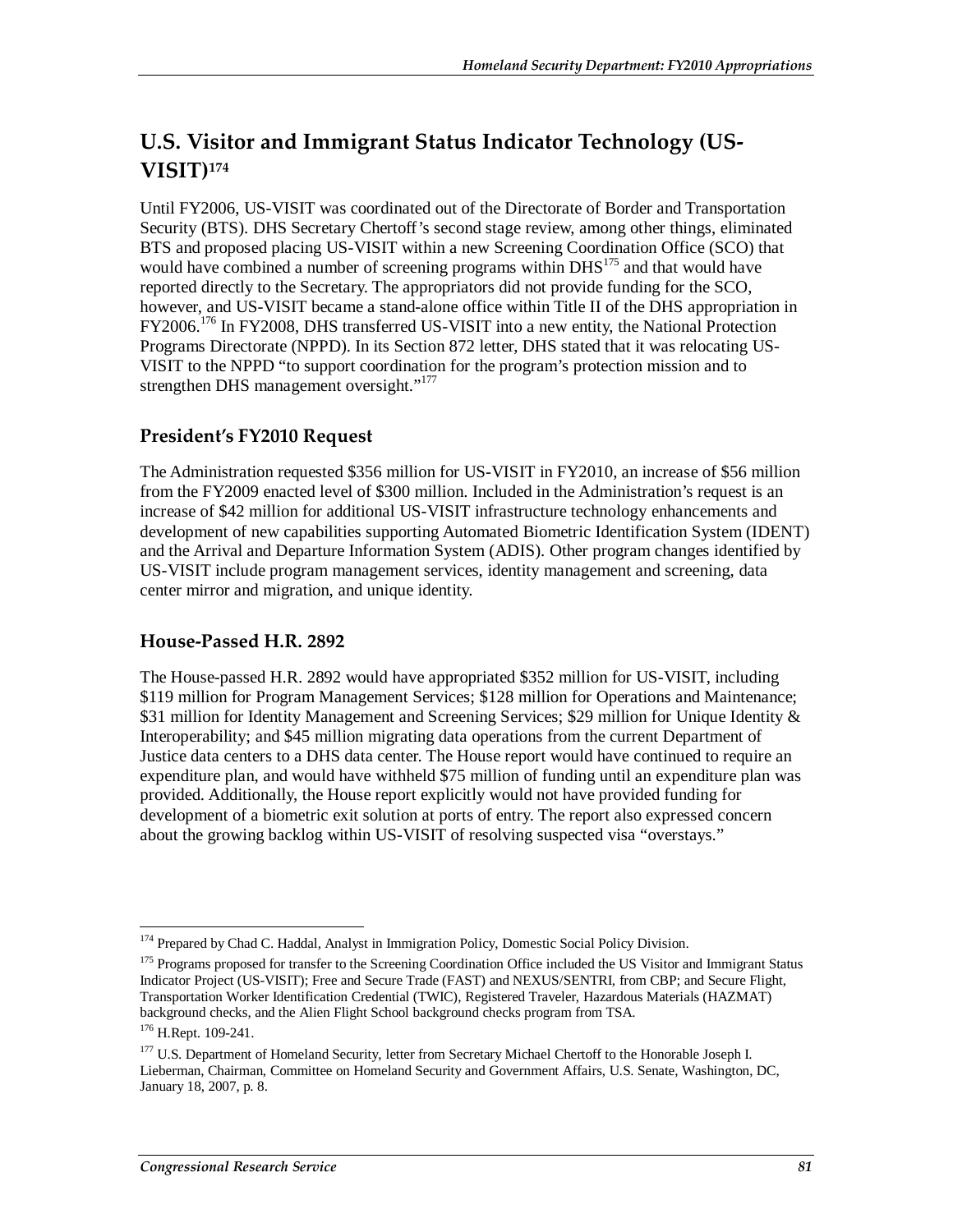### **Senate-Passed H.R. 2892**

The House-passed H.R. 2892 would have included \$378 million for US-VISIT. The additional funding above the President's budget request would have gone towards the implementation of a biometric air exit capability with the system. As with the House report, the Senate report also would have required the timely submission of spending plans to Congress. The report additionally voiced its support for the continuing expansion and integration of the 10 fingerprint collection system and the development of Unique Identity.

### **P.L. 111-83**

P.L. 111-83 included \$378 million for US-VISIT; \$75 million of this funding could not be obligated until the submission of spending plans to Congress, within 90 days of enactment. The report language additionally voiced its support for the continuing development and implementation of Unique Identity and a biometric air exit capability with the US-VISIT system, and provides a total of \$50 million towards that end.

### **US-VISIT Issues for Congress**

There are a number of issues that Congress may face relating to the implementation of the US-VISIT system. These issues may include whether the Administration's proposed pilot project for deploying the exit component at land POE is appropriate, whether the current plan to deploy the exit component at air POEs is adequate, and whether the current POE infrastructure can support the added communication load that a 10 fingerprint system would likely require.

### *10 Fingerprint Entry*

In FY2009, US-VISIT plans to finish deploying 3,000 new 10 fingerprint scanners to the 292 POE where the US-VISIT system is currently operational—an action taken after US-VISIT deemed successful an FY2008 pilot program to assess the impact of the program's expansion on the infrastructure at POE and wait times for travelers entering the United States. Issues for Congress could include what kind of impact the ongoing database integration efforts with other databases could have on the accuracy and operation of  $\text{IDENT}$ <sup>178</sup> whether the 10 fingerprint technology that gets implemented can produce fast and effective results, and what kind of an impact the deployment of the system to all ports of entry will have on the travel times for individuals entering the country.

### *Exit Component at Air and Sea Ports*

Deployment of a biometric exit system has been of concern to Congress for a number of years. Without verifying the identity of travelers who leave the United States, DHS has no easy way of identifying individuals who overstay their visas and remain in the country illegally. For the past

<sup>-</sup> $178$  IDENT is a system used CBP that is composed of two databases: (1) a "lookout" database that contains fingerprints and photographs of aliens who have been previously deported or have a criminal history; and (2) a "recidivist" database that contains fingerprints and photographs of illegal aliens who have been apprehended by the border patrol. IDENT uses a biometric identifier (the left and right index fingerprints and a photo) to obtain information on selected aliens seeking entry into the United States.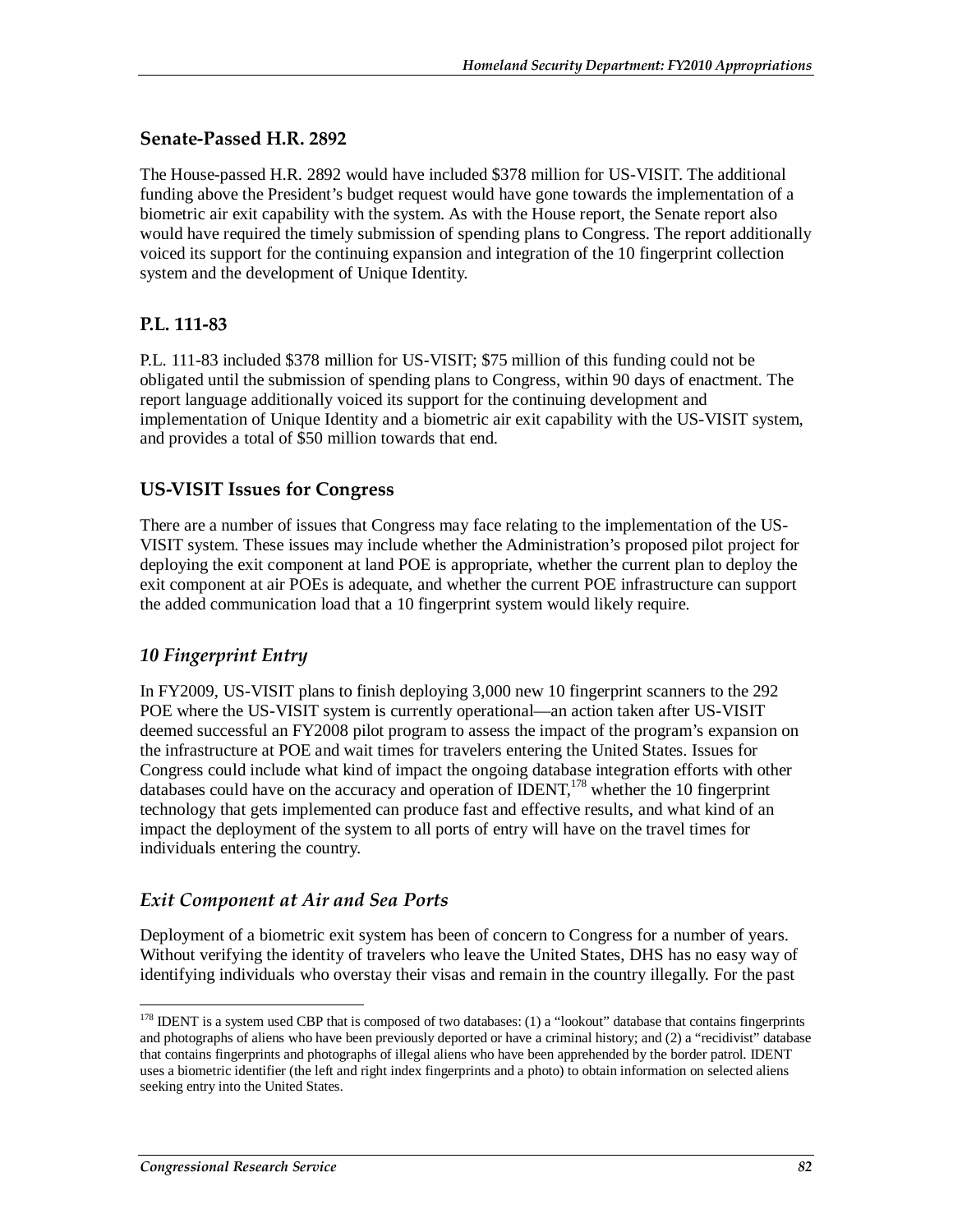several years, US-VISIT has been heavily criticized for not implementing an exit system at ports of entry. Although the budget justifications provided by US-VISIT are unclear on the extent to which an exit system has been developed, the justifications do note that in FY2009 IDENT users will be informed that biometric data will be collected from non-citizens exiting from the United States from air and sea ports. US-VISIT has not requested any specific appropriations relating to an exit system.179 The exact nature of US-VISIT's exit system strategy may be an issue that Congress will examine, given the intense congressional interest on this topic in the past.

# **Infrastructure Protection and Information Security**<sup>180</sup>

The Infrastructure Protection and Information Security Program (IPIS) supports the activities of the Office of Infrastructure Protection (OIP), and the Office of Cybersecurity and Communications. The latter includes the National Cyber Security Division (NCSD), the National Communication System (NCS), and the Office of Emergency Communications (OEC). OIP coordinates the national effort to reduce the risks associated with the loss or damage to the nation's critical infrastructure due to terrorist attack or natural events. This effort is a cooperative one between the federal government, state, local and tribal governments, and the private sector, to identify critical elements of the nation's infrastructure, their vulnerabilities, the potential consequences of their loss or damage, and ways to mitigate those losses. The NCSD performs a similar function, but specifically focuses on the nation's information networks. The NCS also performs similar function, but specifically focuses on the nation's communication systems, in particular the communications systems and programs that ensure the President can communicate with selected federal agencies, state, local, and tribal governments, and certain private sector entities during times of national emergencies. The OEC is responsible for promoting the ability of state, local and federal emergency response providers to communicate with each other during an emergency through the development and distribution of interoperable communication equipment.

## **President's FY2010 Request**

DHS requested approximately \$111 million more for FY2010 than was appropriated in FY2009 (**Table 17**). Approximately \$24 million of this increase is due to adjustments in the account's base funding, the remaining \$87 million is the net increase associated with requested program changes (including the addition of 38 FTEs). The National Cyber Security Division program received the bulk of these requested increases (\$69 million). This included requested increases in Network Security Deployment<sup>181</sup> (\$40 million), US-CERT Operations (\$16 million), and Cybersecurity Coordination (\$13 million). Outside of the National Cyber Security Division, the largest requested increase was for Infrastructure Security Compliance in Mitigation Programs (\$19 million).<sup>182</sup> The three largest requested reductions in programs were for National Infrastructure Protection Plan Management and Critical Infrastructure and Key Resources Partnerships in the Coordination and Information Sharing program (-\$11 million), termination of the National

<sup>&</sup>lt;sup>179</sup> DHS FY2010 Justification, p. NPPD US-VISIT 22-23.

<sup>&</sup>lt;sup>180</sup> Prepared by John Moteff, Specialist in Science and Technology Policy, Resources, Science and Industry Division.

<sup>&</sup>lt;sup>181</sup> The Network Security Deployment activity involves the placement of intrusion detection sensors throughout the federal government's computer networks. The activity has been called Einstein in the past. The increase in funding would be to expand the deployment with improved sensors.

<sup>&</sup>lt;sup>182</sup> Infrastructure Security Compliance enforces DHS security regulations related to sites containing certain amount of harmful chemicals and ammonium nitrate.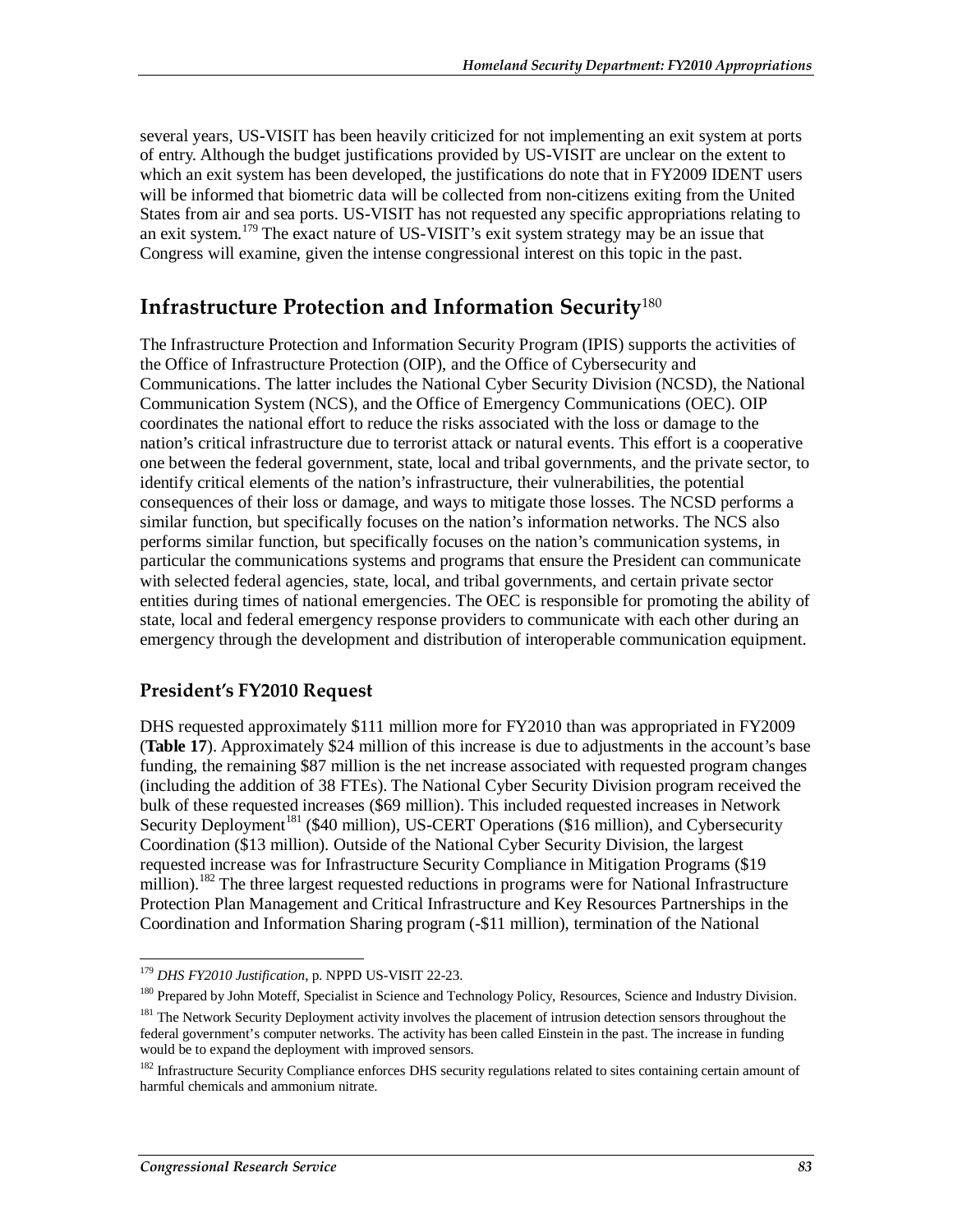Command and Coordination Capability (-\$6 million), and Wireless Priority Service in the Priority Telecommunications Service program (-\$5 million). DHS also requested \$4 million less for the National Infrastructure Simulation and Analysis Center (NISAC) within the Identification and Analysis program. Other reductions included relatively small programs Congress added to the budget in FY2009.

| (budget authority in millions of dollars)    |                                  |                                 |                                       |                                        |                                 |  |  |  |  |
|----------------------------------------------|----------------------------------|---------------------------------|---------------------------------------|----------------------------------------|---------------------------------|--|--|--|--|
| Program<br><b>Project Activity</b>           | <b>FY2009</b><br><b>Enacteda</b> | <b>FY2010</b><br><b>Request</b> | <b>FY2010 House-</b><br><b>Passed</b> | <b>FY2010 Senate-</b><br><b>Passed</b> | <b>FY2010</b><br><b>Enacted</b> |  |  |  |  |
| <b>IP</b>                                    | 314                              | 333                             | 346                                   | 346                                    | 347                             |  |  |  |  |
| Identification and Analysis                  | (87)                             | 87                              | 87                                    | 91                                     | 91                              |  |  |  |  |
| Coordination and Information<br>Sharing      | (56)                             | 51                              | 63                                    | 60                                     | 60                              |  |  |  |  |
| <b>Mitigation Programs</b>                   | (171)                            | 196                             | 197                                   | 196                                    | 197                             |  |  |  |  |
| <b>NCSD</b>                                  | 314                              | 40 I                            | 382                                   | 399                                    | 397                             |  |  |  |  |
| <b>NCS</b>                                   | 4                                | 140                             | 110                                   | 112                                    | 110                             |  |  |  |  |
| <b>Priority Telecom Service</b>              | (59)                             | 57                              | 57                                    | 57                                     | 57                              |  |  |  |  |
| Programs to Study and Enhance<br>Telecom     | (15)                             | 19                              | 17                                    | 17                                     | 17                              |  |  |  |  |
| Critical Infrastructure Protection           | (11)                             | 4                               | $\mathbf{H}$                          | 4                                      | $\mathbf{1}$                    |  |  |  |  |
| <b>Next Generation Networks</b>              | (50)                             | 50                              | 25                                    | 25                                     | 25                              |  |  |  |  |
| Nat'l Command and<br>Coordination Capability | (6)                              | 0                               |                                       |                                        |                                 |  |  |  |  |
| <b>OEC</b>                                   | 38                               | 44                              | 45                                    | 44                                     | 45                              |  |  |  |  |
| Total                                        | 807                              | 918                             | 883                                   | 901                                    | 899                             |  |  |  |  |

### **Table 17. FY2009 Budget Activity for the Infrastructure Protection and Information Security Appropriation**

**Sources:** CRS Analysis of the *FY2010 DHS Congressional Budget Justifications*, the *FY2010 DHS Budget in Brief,* House-passed H.R. 2892 and H.Rept. 111-157, and Senate-passed H.R. 2892 and S.Rept. 111-31.

**Notes:** Tables may not add due to rounding. IP=Infrastructure Protection; NCSD=National Cyber Security Division; NCS=National Communications System; OEC=Office of Emergency Communications.

a. The table reflects the FY2010 proposed program realignments and restructuring. In other words, the FY2009 figures in the table are what the FY2009 appropriations would have looked like given the new realignment/restructuring. In addition, DHS presented the major PPAs differently for FY2010 than in FY2009, breaking IP and NCS down into the next level of PPAs, though not for NCSD or OEC. Therefore, IP and NCS are left blank in FY2010, and their component elements in FY2009 are shown in parentheses.

### **House Passed H.R. 2892**

The House approved \$883 million for IPIS, \$35 million below the request. Much of the reduction (\$25 million) was allocated to the Next Generation Networks program within the National Communications System (NCS) line item. Last year, Congress withheld approximately \$25 million from this program (approximately half of the requested budget) until the committee received an expenditure plan. The plan has not yet been submitted. Therefore, the House reduced this year's request by the same amount, and would withhold all of it until the plan is received.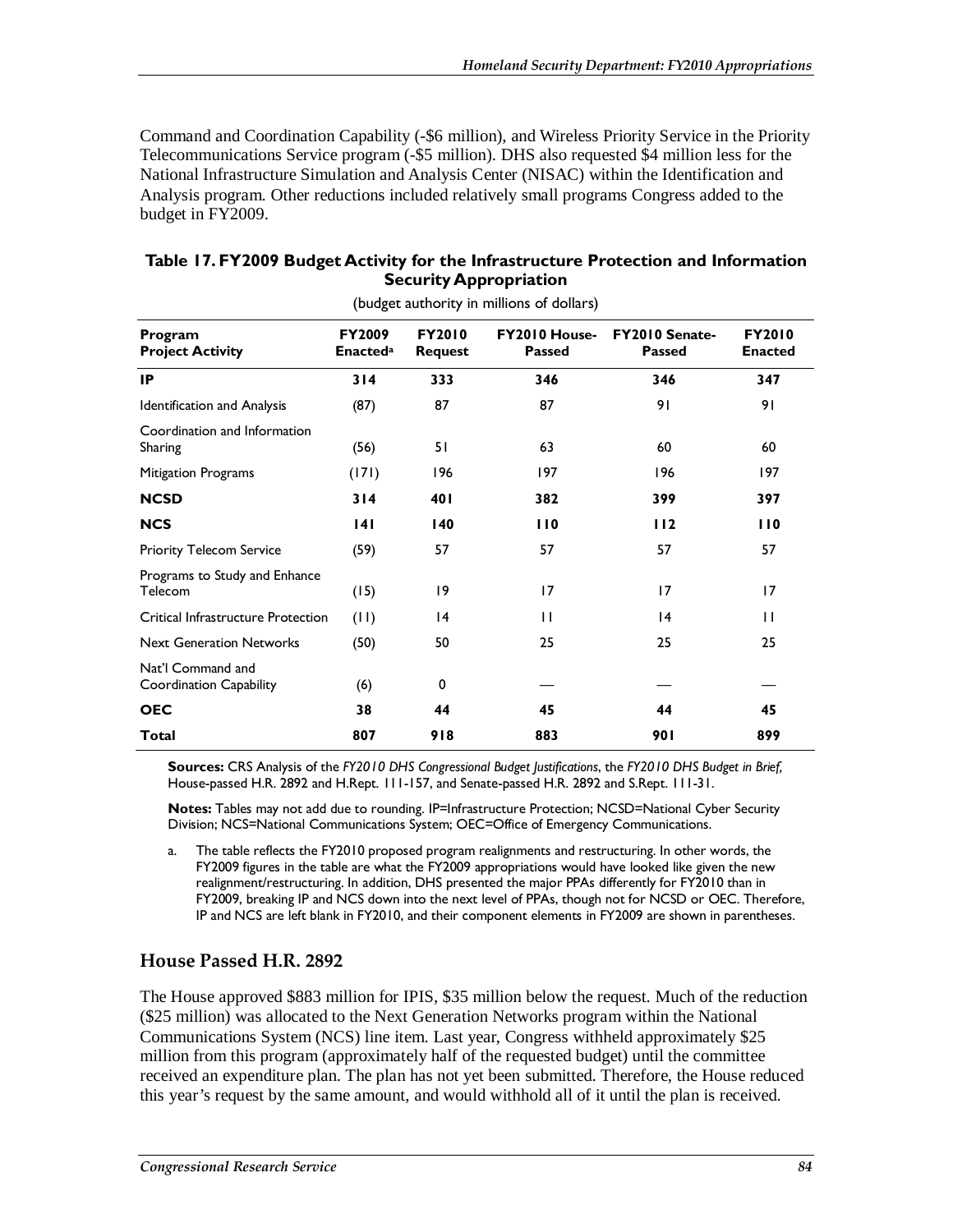The National Cyber Security Division line item request was reduced by \$19 million. The House provided no funds for Cyber Security Coordination, Cyber Security Information Sharing and Collaboration, or the migration and consolidation of the U.S.-CERT data center. Elimination of the latter program was in response to an Inspector General's report citing security issues at the proposed new location. In addition, \$155 million, or approximately half of the U.S.-CERT appropriation, is to be withheld until an updated expenditure plan for the National Cyber Security Initiative is provided. The House increased funding (\$1 million) for training and education of state and local officials in cyber security. It also provided \$3 million for the establishment of a cyber security test bed in Research Triangle Institute in North Carolina.

Finally, the House added \$12 million to the budget request for NIPP management, reversing the budget's proposed decrease.

### **Senate Passed H.R. 2892**

The Senate provided \$901 million for IPIS, \$17 million less than what was requested. As in the House, the Senate voted to cut \$25 million from the NCS Next Generation Networks request, because of the delayed expenditure plan. It also reduced funding for U.S.-CERT's migration of its data center by \$2 million, but in response to activities not scheduled to take place until FY2011. The Senate made no mention of the IG report.

The Senate increased funding for NIPP management by \$9 million, and for the NISAC by \$4 million.

### **P.L. 111-83**

P.L. 11-83 provided \$899 million for IPIS. This included a \$14 million increase above the budget request for IP. The act followed the Senate's recommendation by adding \$4 million to the NISAC request and \$9 million to the National Infrastructure Protection Plan Management and Critical Infrastructure and Key Resources Partnerships program request (the budget request had reduced those two programs by \$4 million and \$11 million below the FY2009 appropriation, respectively). The act reduced the NCSD request by \$4 million. However, funds were included for Cyber Security Coordination, the Cyber Security Information Sharing and Collaboration program, and migration of activities from the former National Cyber Security Center (the House did not fund these programs). The act followed the House recommendation in funding NCSD Strategic Initiatives, including specified amounts of funding for activities at selected facilities. The act provided approximately \$30 million less for National Security/Emergency Preparedness (i.e., the NCS), with \$25 million of that coming from the Next Generation Networks program (as recommended by both chambers). The act withheld half of the remaining \$25 million allocated for that program until an expenditure plan is provided Congress.

### **IPIS Issues for Congress**

The requested increase of \$13 million for Cyber Security Coordination represents a new activity within the NCSD program. However, it does not include funding for any new FTEs. Nor is it clear how the functions described in the budget justification differ from those associated with US-CERT Operations. As part of its oversight responsibilities, Congress might ask for more clarification on how the additional \$13 million will be spent.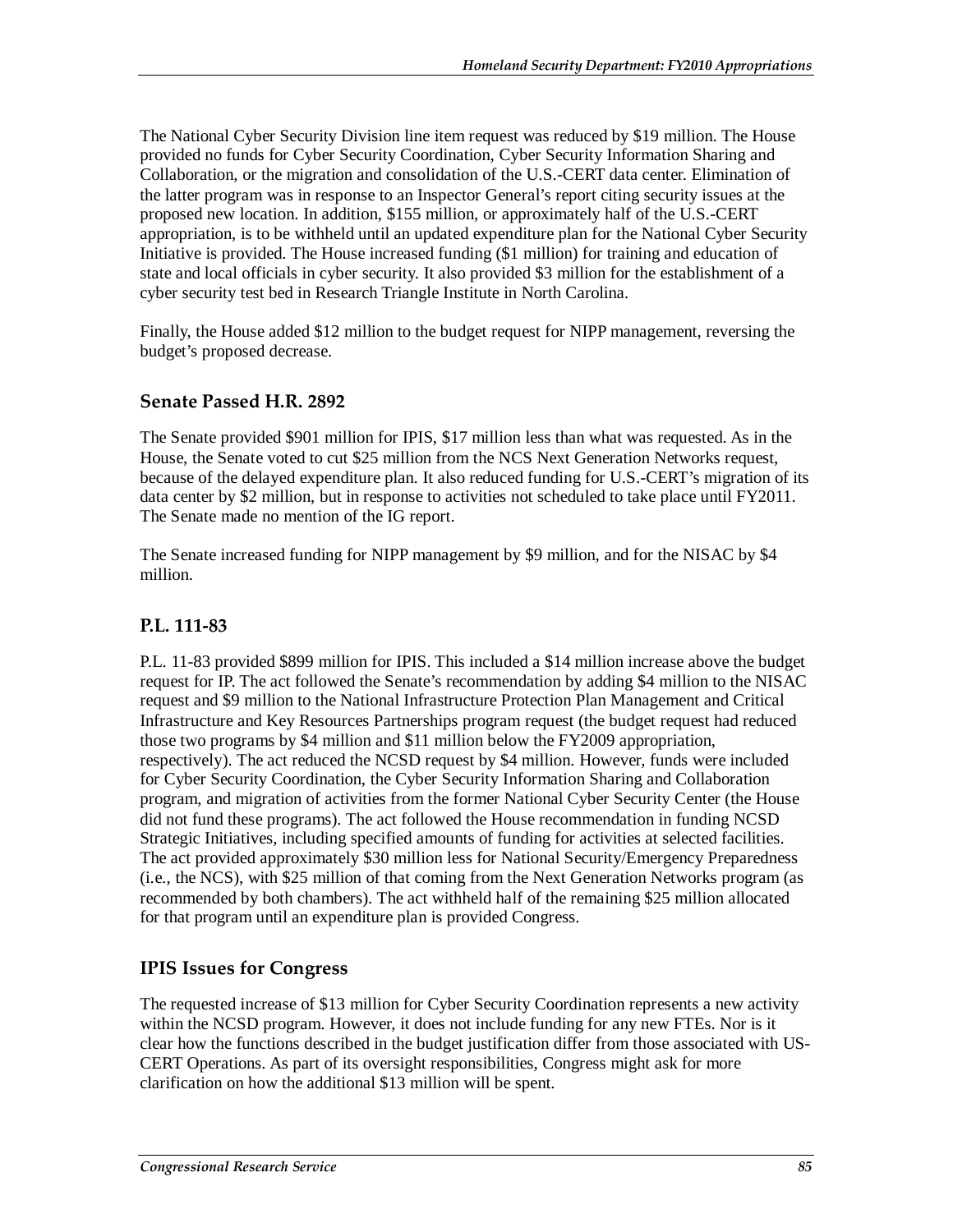Also, it is not clear how the Obama Administration's internal review of its cyber security initiatives relates to or is reflected in this budget request. Congress might ask for further clarification on this point.

The reductions sought by the budget request are programs that Congress has added, or added to, in the past, and may be an issue as the Congress considers the request.

The primary difference between the House and Senate passed version of the bill (see below) are cuts made by the House in the NCSD programs. Whereas the House chose not to fund 3 programs in that line item, the Senate voted to reduce them. Another difference is the House voted to withhold funds until certain expenditure plans are provided. The Senate did not.

# **Title IV: Research and Development, Training, Assessments, and Services**

Title IV includes appropriations for U.S. Citizenship and Immigration Services (USCIS), the Federal Law Enforcement Training Center (FLETC), the Science and Technology Directorate (S&T), and the Domestic Nuclear Detection Office (DNDO). **Table 18** provides account-level details of Title IV appropriations.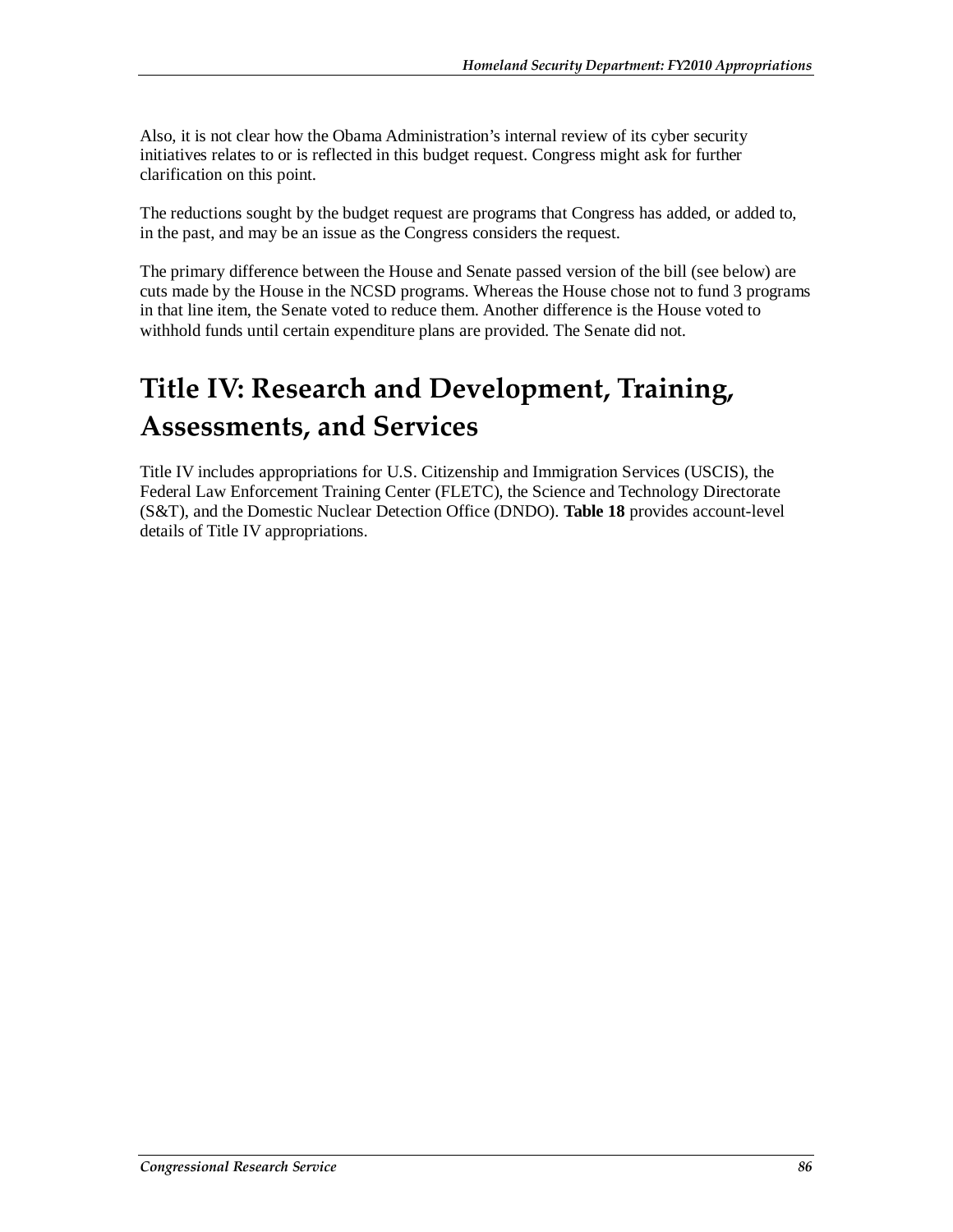|                                                       | <b>FY2009 Appropriation</b> |                        |                        |                 | <b>FY2010 Appropriation</b> |                                |                                        |                |
|-------------------------------------------------------|-----------------------------|------------------------|------------------------|-----------------|-----------------------------|--------------------------------|----------------------------------------|----------------|
| <b>Operational Component</b>                          | FY2009<br><b>Enacted</b>    | <b>FY2009</b><br>Supp. | <b>FY2009</b><br>Resc. | FY2009<br>Total | <b>FY2010</b><br>Request    | FY2010 House-<br><b>Passed</b> | <b>FY2010 Senate-</b><br><b>Passed</b> | FY2010 Enacted |
| <b>Citizenship and Immigration Services</b>           |                             |                        |                        |                 |                             |                                |                                        |                |
| Total available budget authority                      | 2,641                       |                        |                        | 2,641           | 2,867                       | 2,801                          | 2,639                                  | 2,727          |
| Offsetting Fees <sup>a</sup>                          | $-2,539$                    |                        |                        | -2,539          | $-2,503$                    | $-2,503$                       | $-2,503$                               | $-2,503$       |
| Net subtotal (Direct appropriation)                   | 102                         |                        |                        | 102             | 364                         | 298                            | 136                                    | 224            |
| <b>Federal Law Enforcement Training</b><br>Center     | 333                         |                        |                        | 333             | 289                         | 283                            | 288                                    | 283            |
| <b>Science and Technology</b>                         |                             |                        |                        |                 |                             |                                |                                        |                |
| Management and Administration                         | 132                         |                        |                        | 132             | 42                          | 142                            | 143                                    | 143            |
| Research, Development, Acquisition, and<br>Operations | 800                         |                        |                        | 800             | 826                         | 825                            | 852                                    | 863            |
| <b>Net Subtotal</b>                                   | 933                         |                        |                        | 933             | 968                         | 968                            | 995                                    | 1,006          |
| <b>Domestic Nuclear Detection Office</b>              |                             |                        |                        |                 |                             |                                |                                        |                |
| Management and Administration                         | 38                          |                        |                        | 38              | 40                          | 40                             | 38                                     | 39             |
| Research, Development, and Operations                 | 323                         |                        |                        | 323             | 327                         | 327                            | 327                                    | 325            |
| <b>Systems Acquisition</b>                            | 153                         |                        |                        | 153             |                             | 50                             | $\overline{10}$                        | 20             |
| <b>Net Subtotal</b>                                   | 514                         |                        |                        | 514             | 366                         | 416                            | 374                                    | 383            |
| <b>Gross budget authority: Title IV</b>               | 4,421                       |                        |                        | 4,421           | 4,490                       | 4,468                          | 4,295                                  | 4,399          |
| Offsetting collections: Title IV                      | $-2,539$                    |                        |                        | $-2,539$        | $-2,503$                    | $-2,503$                       | $-2,503$                               | $-2,503$       |
| Net budget authority: Title IV                        | 1,882                       |                        |                        | 1,882           | 1,987                       | 1,965                          | 1,792                                  | 1,896          |

### **Table 18. Title IV: Research and Development, Training, Assessments, and Services**

(budget authority in millions of dollars)

**Sources:** CRS Analysis of the *FY2010 DHS Congressional Budget Justifications*, the *FY2010 DHS Budget in Brief,* House-passed H.R. 2892 and H.Rept. 111-157, and Senatepassed H.R. 2892 and S.Rept. 111-31.

**Notes:** Tables may not add due to rounding.

a. Fees include Immigration Examination Fund; H-1b Visa Fee; and the Fraud Prevention and Detection Fee.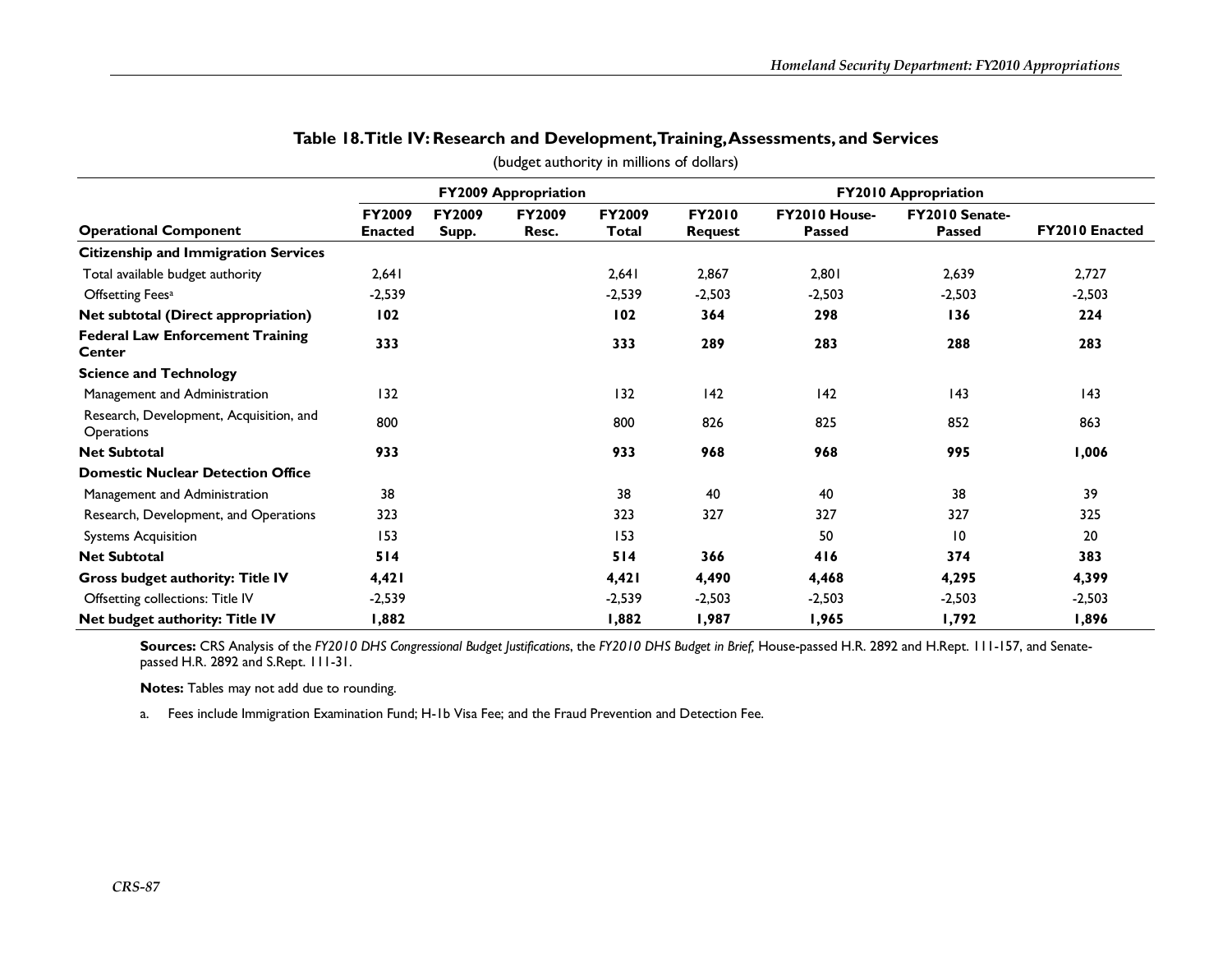# **U.S. Citizenship and Immigration Services (USCIS)183**

There are three major activities that dominate the work of the U.S. Citizenship and Immigration Services (USCIS): the adjudication of immigration petitions (including nonimmigrant change of status petitions, relative petitions, employment-based petitions, work authorizations, and travel documents); the adjudication of naturalization petitions for legal permanent residents to become citizens; and the consideration of refugee and asylum claims, and related humanitarian and international concerns. USCIS funds the processing and adjudication of immigrant, nonimmigrant, refugee, asylum, and citizenship benefits largely through funds generated by the Examinations Fee Account.<sup>184</sup> Table 19 shows FY2009 appropriations and the FY2010 request.

## **President's FY2010 Request**

USCIS is a fee supported agency. As part of the former Immigration and Naturalization Service (INS), USCIS was directed to transform its revenue structure with the creation of the Examinations Fee Account.<sup>185</sup> Although the agency has received direct appropriations in the last decade, these appropriations have been largely directed towards specific projects such as backlog reduction initiatives. The vast majority of the agency's revenues, however, comes from the adjudication fees of immigration benefit applications and petitions. In the President's FY2010 budget request, the agency requested \$364 million in direct appropriations. The remaining \$2,503 million in gross budget authority requested would be funded by revenues from collected fees.

As **Table 19** shows, the requested USCIS gross budget authority for FY2010 was approximately \$2,867 million. The requested direct appropriation of \$364 million included \$112 million for the E-Verify program, and \$25 million for REAL ID Act implementation. Moreover, the agency requested \$10 million for a new Immigrant Integration Initiative and \$11 million for data center development. USCIS is also proposing to fund asylum and refugee applications and military naturalizations—all which have no fees attached—with a direct appropriation of \$206 million. All other programs and operations would be fee funded. Of the fee-collected funds for FY2010, \$1,953 million would fund the USCIS adjudication services. The President's budget request also included requested funding levels of \$154 million for information and customer services, \$375 million for administration, and \$21 million for the Systematic Alien Verification for Entitlements (SAVE) Program.

<sup>-</sup><sup>183</sup> Prepared by Chad C. Haddal, Analyst in Immigration Policy, Domestic Social Policy Division.

<sup>&</sup>lt;sup>184</sup> §286 of the Immigration and Nationality Act, 8 U.S.C. §1356.

<sup>&</sup>lt;sup>185</sup> There are two other fee accounts at USCIS, known as the H-1B Nonimmigrant Petitioner Account and the Fraud Prevention and Detection Account. The revenues in these accounts are drawn from separate fees that are statutorily determined (P.L. 106-311 and P.L. 109-13, respectively). USCIS receives 5% of the H-1B Nonimmigrant Petitioner Account revenues and 33% of the Fraud Detection and Prevention Account revenues. In FY2007, the USCIS shares of revenues in these accounts were approximately \$13 million each, and the funds combined for a little less than 2% of the USCIS budget (U.S. Department of Homeland Security, U.S. Citizenship and Immigration Services, *Fiscal Year 2009 Congressional Budget Justifications*).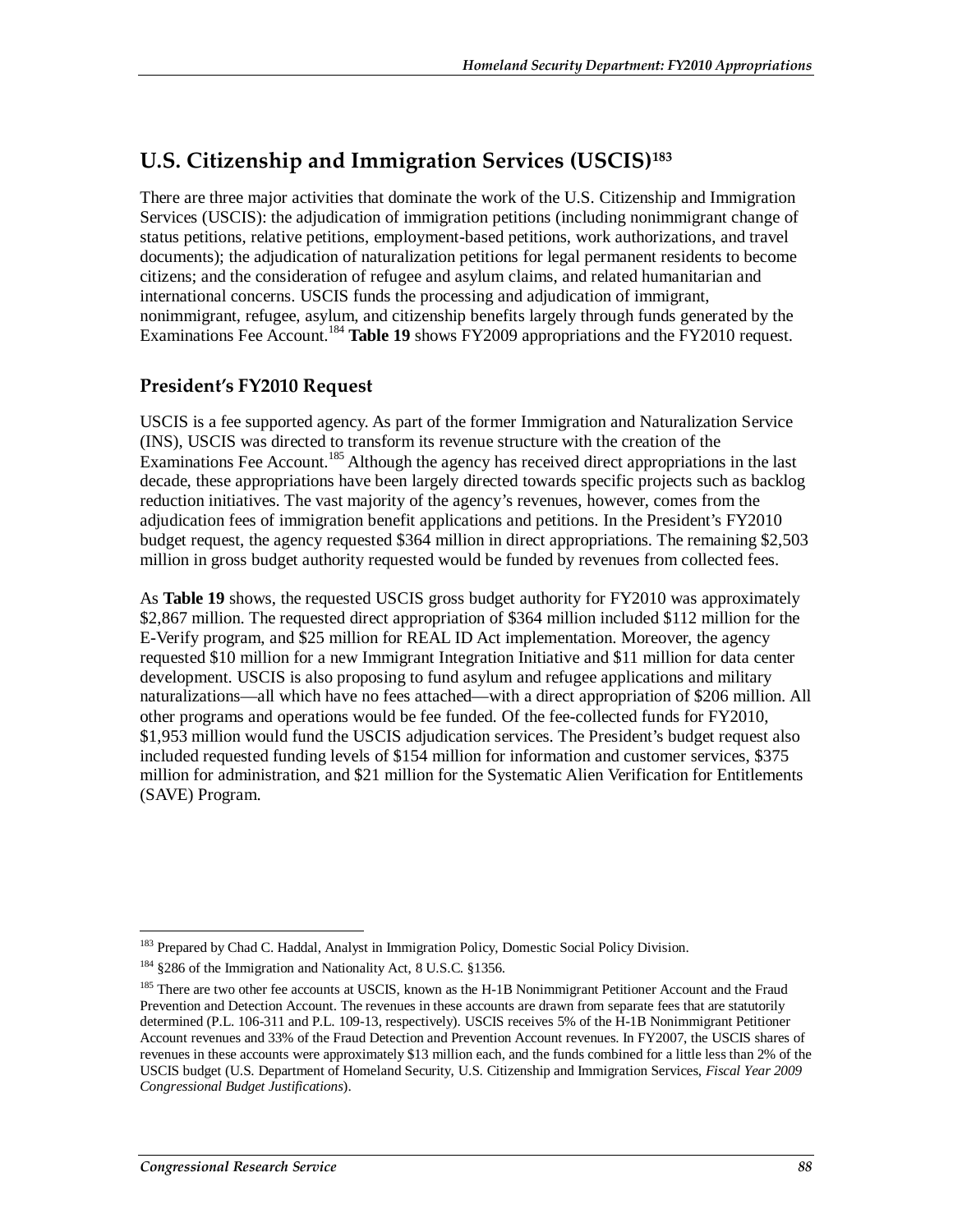| Program/Project<br><b>Activity</b>                                   | <b>FY2009</b><br><b>Enacted</b> | <b>FY2010</b><br><b>Request</b> | FY2010 House-<br>Passed | <b>FY2010 Senate-</b><br><b>Passed</b> | <b>FY2010</b><br><b>Enacted</b> |
|----------------------------------------------------------------------|---------------------------------|---------------------------------|-------------------------|----------------------------------------|---------------------------------|
| <b>Appropriations</b>                                                | 102                             | 364                             | 298                     | 136                                    | 224                             |
| <b>REAL ID Act</b><br>Implementation                                 | $\overline{\phantom{a}}$        | 25                              | 25                      |                                        | 10                              |
| Asylum/Refugee Operating<br><b>Expenses</b>                          |                                 |                                 |                         |                                        |                                 |
| E-Verify (Basic Pilot<br>Program)                                    | 100                             | 112                             | 162                     | 119                                    | 137                             |
| Data Development Center                                              |                                 | $\mathbf{H}$                    |                         | $\mathbf{H}$                           | $\mathbf{H}$                    |
| Citizenship Education<br>Grants                                      | ı                               |                                 |                         |                                        |                                 |
| Immigrant Integration<br>Initiative                                  |                                 | $\overline{10}$                 | $\mathbf{H}$            | I                                      | $\mathbf{H}$                    |
| Asylum, Refugees, &<br><b>Military Naturalizations</b><br>Processing |                                 | 206                             | 100                     | 5                                      | 55                              |
| <b>Fee Collections</b>                                               | 2,539                           | 2,503                           | 2,503                   | 2,503                                  | 2,503                           |
| <b>Adjudication Services</b>                                         | 1,979                           | 2,027                           | 1,953                   | 2,027                                  | 2,027                           |
| Information and Customer<br><b>Services</b>                          | 168                             | 89                              | 154                     | 89                                     | 89                              |
| Administration                                                       | 374                             | 366                             | 375                     | 366                                    | 366                             |
| <b>SAVE</b>                                                          | 9                               | 21                              | 21                      | 21                                     | 21                              |
| <b>Total USCIS Funding</b>                                           | 2,641                           | 2,867                           | 2,801                   | 2,639                                  | 2,727                           |

### **Table 19. USCIS Budget Account Detail**  (budget authority in millions of dollars)

**Sources:** CRS Analysis of the *FY2010 DHS Congressional Budget Justifications*, the *FY2010 DHS Budget in Brief,* House-passed H.R. 2892 and H.Rept. 111-157, and Senate-passed H.R. 2892 and S.Rept. 111-31.

**Notes:** Tables may not add due to rounding.

a. USCIS requested \$50 million for REAL ID implementation in the FY2009 Budget Request. This funding was provided in the general provisions of P.L. 110-329.

### **House-Passed H.R. 2892**

The House-passed H.R. 2892 would have provided \$298 million in direct appropriations to USCIS, including \$100 million for processing refugee applications and asylum claims, $186$  \$162 million for E-Verify, \$11 million for immigrant integration programs, and \$25 million to complete REAL ID hub development. The funding for REAL ID would have been withheld until USCIS submitted an expenditure plan for these funds. The House report criticized the accuracy of the E-

-

<sup>&</sup>lt;sup>186</sup> The House-passed version of the bill would not provide any funding for military naturalizations. Instead, the report language states that the House Appropriations Committee would expect USCIS to be reimbursed for these naturalizations by the Department of Defense.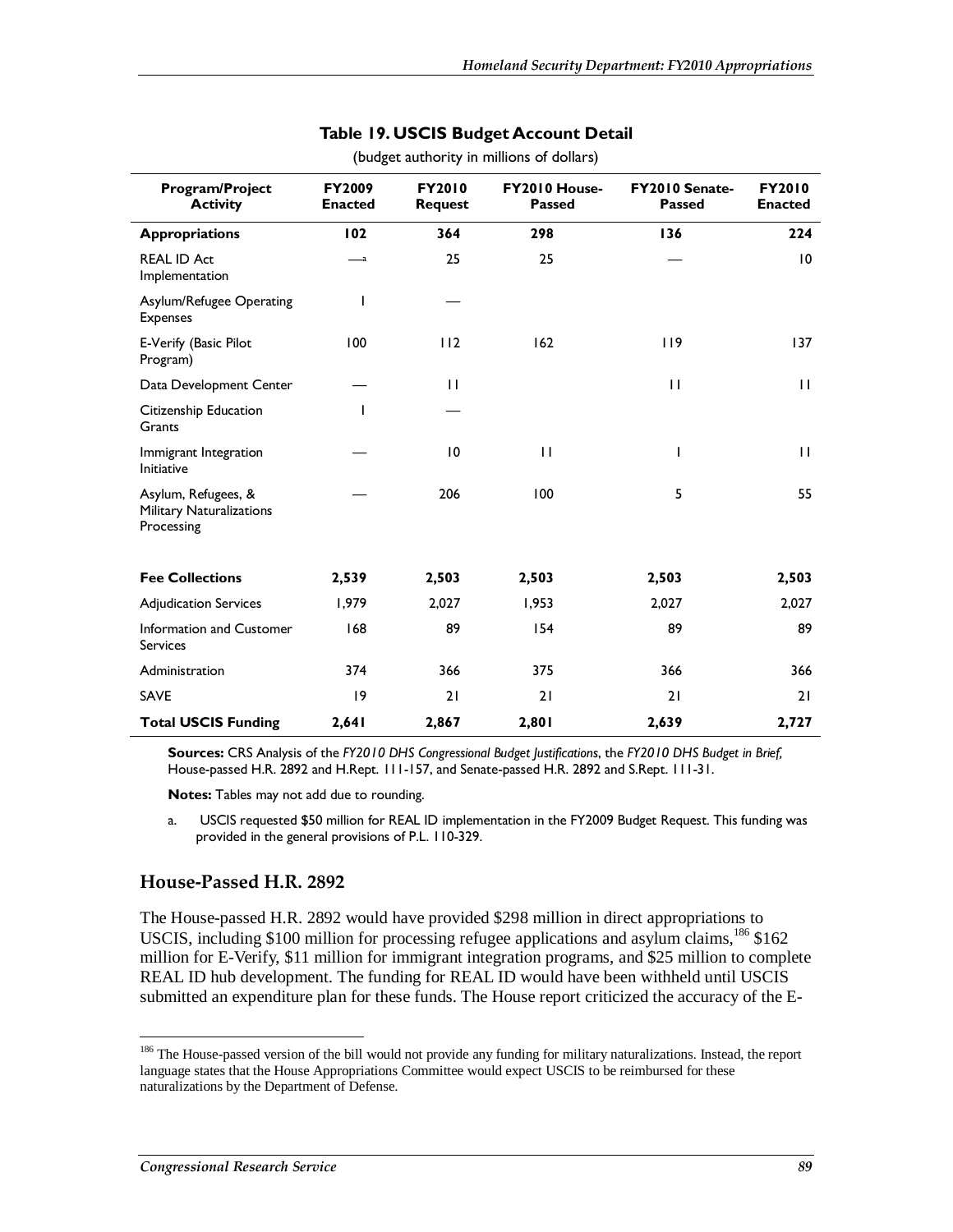Verify system—particularly in regards to individuals that have naturalized—and called upon USCIS publish regular audits, as well as set up a compliance group to monitor employer behavior. The bill would have further allowed H and L Visa Fraud collections to be used for fraud investigation in other programs. Also, USCIS would have been permitted to charge fees for services related to Temporary Protected Status (TPS) applications (although the TPS application itself would at its current cost of \$50). Finally, within the fee collections, the House-passed H.R. 2892 would have required that no less than \$29 million be used for converting immigration records to a digital format.

### **Senate-Passed H.R. 2892**

The Senate-passed H.R. 2892 would have provided \$136 million in direct appropriations to USCIS, including \$119 million for E-Verify, \$11 million for data center consolidation, \$5 million for military naturalizations, and \$1million to immigrant integration programs. The proposed resources to cover the costs of refugee, asylum-seeker, and military naturalization processing were largely rejected by the Senate, with funds being provided only for military naturalizations in Senate-passed H.R. 2892. In terms of E-Verify, the report noted that progress had been made on the accuracy of the system, and urged USCIS to continue its outreach efforts. Finally, the report noted that the FBI name check backlog has been virtually eliminated in the past year.

### **P.L. 111-83**

P.L. 111-83 provided \$224 million in direct appropriations to USCIS, including \$137 million for E-Verify, \$50 million for processing refugee applications and asylum claims, \$11 million for data center consolidation, \$5 million for military naturalizations, and \$11 million for immigrant integration programs, and \$10 million to complete REAL ID hub development. The funding for refugee and asylum processing is to be withheld until USCIS implements regulatory revisions for explaining how and when the existing \$40 immigration application surcharge for funding refugee and asylum applications will be discontinued.

### **USCIS Issues for Congress**

For the FY2010 budget cycle, some potential issues for Congress include the decline in immigrant and nonimmigrant applications and the use of fee-generated funding, as well as the USCIS request for appropriations to process refugee, asylees, and military naturalization applications.

### *Application Declines and Fee-generated Funding*

Because USCIS has been almost completely fee supported for many years, accurate projections of the number of applications that will require processing are essential in order to avoid building backlogs or over-budgeting projects. In the past few years, USCIS has been criticized for its handling of application backlogs and allegedly being underprepared for the surge of applications in the wake of the 2007 fee increases.<sup>187</sup> More recently, the global economic downturn has

-

<sup>187</sup> For more information, see CRS Report RL34040, *U.S. Citizenship and Immigration Services' Immigration Fees and Adjudication Costs: The FY2008 Adjustments and Historical Context*, by Chad C. Haddal.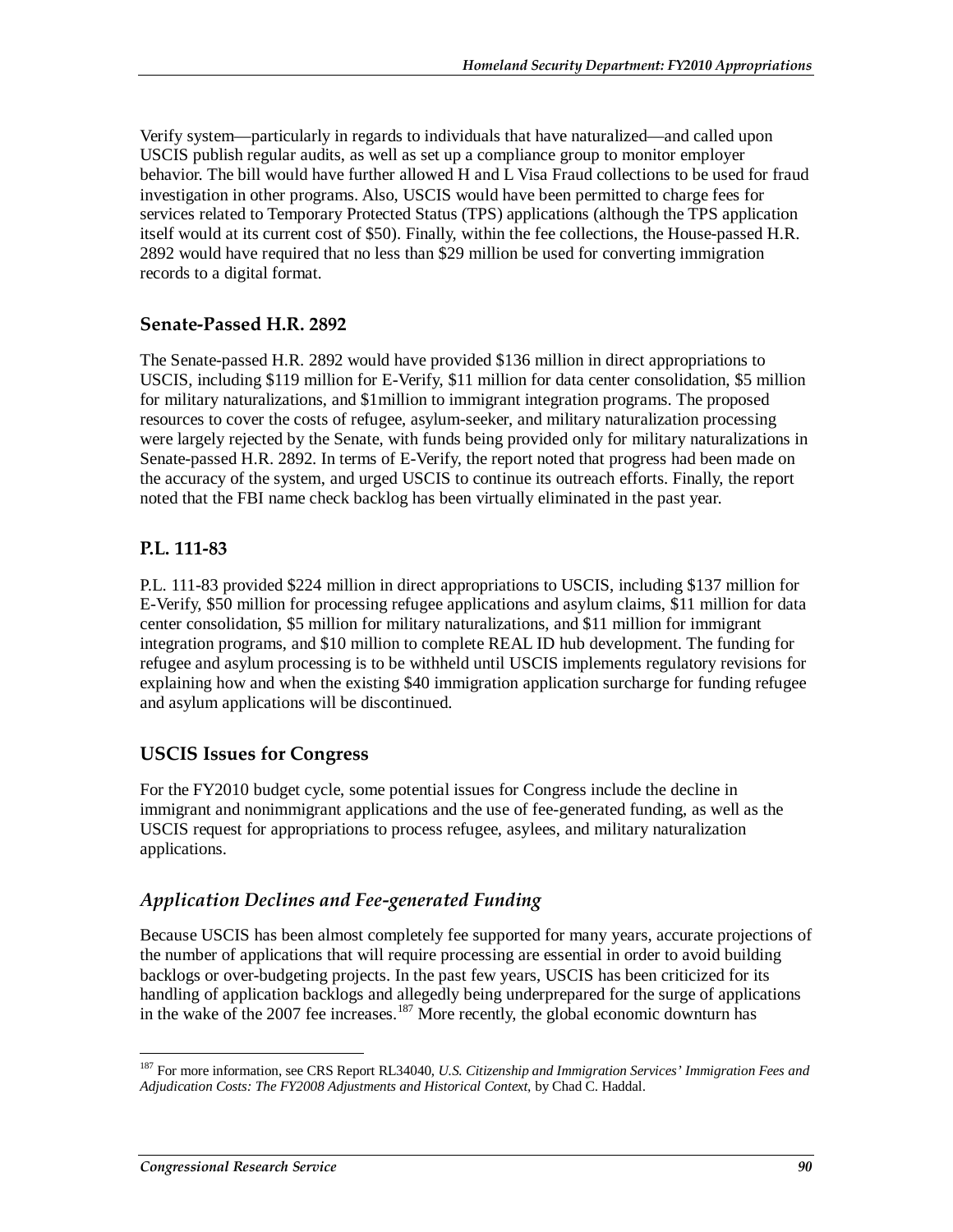highlighted projection concerns, as some observers believe the number of applications submitted to USCIS could decrease (thereby decreasing the agency's revenues). If such revenue declines do occur, USCIS may need to forgo certain future projects or request appropriated funds from Congress. Indeed, H.Rept. 111-157 to H.R. 2892 states that USCIS revenues fell 6.2% below projections for the first six months of FY2009. Moreover, if the lower fee collections were to continue, the report concluded that FY2010 processing costs could exceed fee collections by \$100 million. In order to address this issue, USCIS has among other things taken steps to ensure more accurate application projections as a means of informing the budgeting process.<sup>188</sup>

### *Appropriations for Waiver Applications*

In the FY2010 presidential budget request, USCIS has requested direct appropriations of \$206 million for funding applications for refugees, asylum-seekers, and military naturalizations. Historically, these applications (for which the fees are waived for the applicants) have been funded through revenues generated by application fees charged to other applicants. In previous years, Congress has had debates over providing USCIS with direct appropriations for application processing and the fees. Thus, the proposal to fund these applications with direct appropriations may be an issue of concern to Congress as it considers the FY2010 request.

## **Federal Law Enforcement Training Center189**

The Federal Law Enforcement Training Center (FLETC) provides law enforcement instruction, such as firearms training, high speed vehicle pursuit, and defendant interview techniques, for 81 federal entities with law enforcement responsibilities. FLETC also provides training to state and local law enforcement entities and international law enforcement agencies. Training policies, programs, and standards are developed by an interagency board of directors, and focus on providing training that develop the skills and knowledge needed to perform law enforcement activities. FLETC administers four training sites throughout the United States and employs more than 1,000 personnel.

### **President's FY2010 Request**

The overall request for FLETC in FY2010 was \$289 million, a decrease of \$44 million from the FY2009 appropriation of \$333 million. The Administration intends to implement a one-time decrease of 53 FLETC positions and 52 FTEs in FY2010.<sup>190</sup> In FY2010, FLETC officials intend to:

- train over 85,000 students;
- receive re-accreditation for its Law Enforcement Fitness Coordinator Training Program, the Law Enforcement Instructor In-Service Training Program, the

 $\frac{1}{1}$ 

<sup>&</sup>lt;sup>188</sup> Information is based upon CRS discussions with USCIS Chief Financial Officer.

<sup>&</sup>lt;sup>189</sup> Prepared by Shawn Reese, Analyst in Emergency Management and Homeland Security Policy, Government and Finance Division.

<sup>190</sup> U.S. Department of Homeland Security, Federal Law Enforcement Training Center, *Fiscal Year 2010 Strategic Context, Congressional Submission*, Washington, DC, May 2009, pp. FLETC-1 - FLETC-2.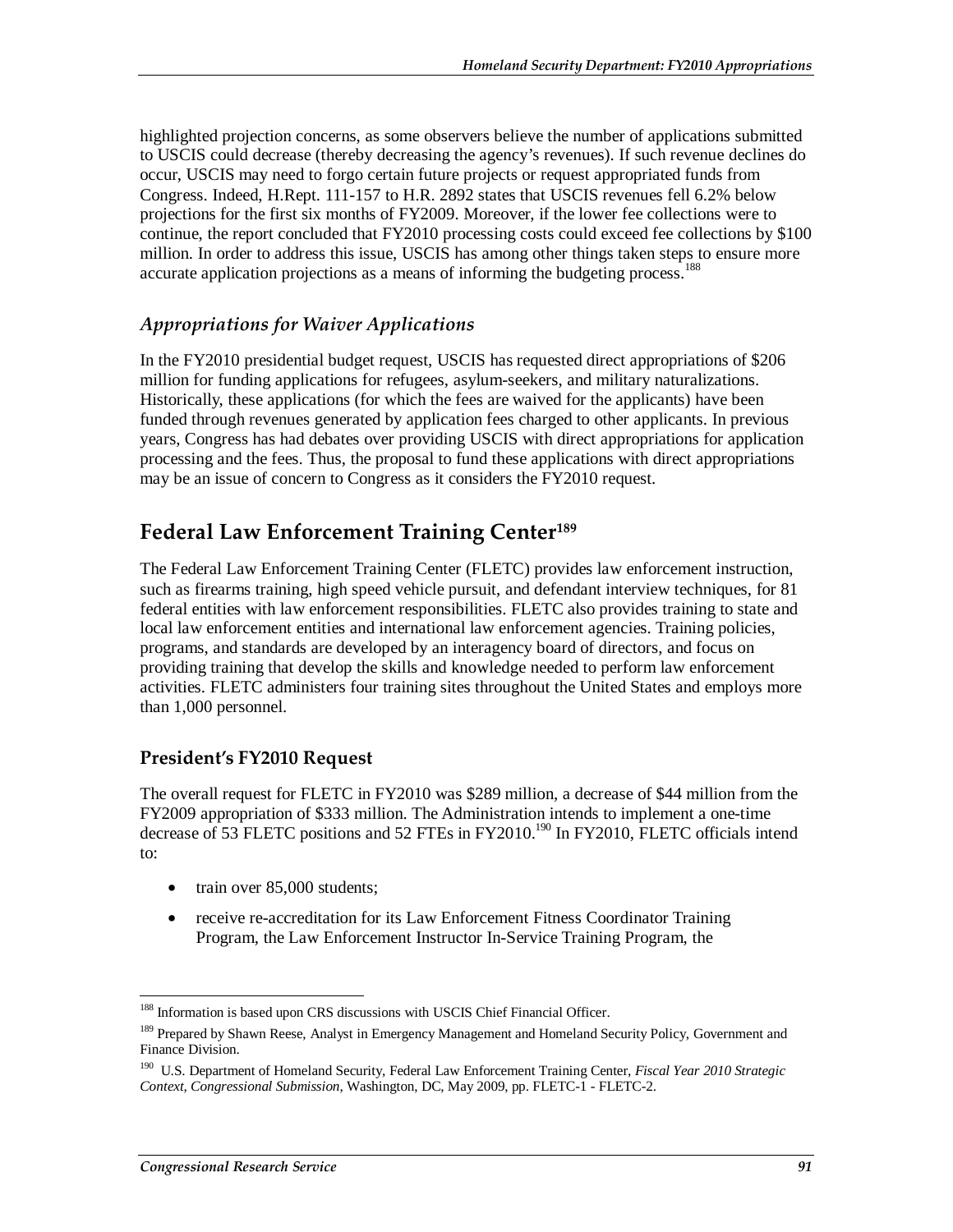Criminal Investigator Training Program, and the Inland Boat Operators Training Program; and

• continue construction of the multi-phased Practical Application/Counterterrorism Operational Training facility.<sup>191</sup>

### **House-Passed H.R. 2892**

The overall House-passed budget authority for FLETC in FY2010 was \$283 million, a decrease of \$50 million from the FY2009 appropriation of \$333 million. Of the amount recommended, \$43 million would have been used for acquisitions, construction, improvements, and related expenses. The remaining \$239 million was proposed for necessary expenses including materials and support costs of FLETC training; the purchase of no more than 117 vehicles; expenses for student athletic activities; the conduct of and participation in firearms matches; public awareness and enhancement of community support of law enforcement training; room and board for students; and other operational and support activities.

### **Senate-Passed H.R. 2892**

The overall Senate-passed budget authority for FLETC in FY2010 was \$288 million, a decrease of \$45 million from the FY2009 appropriation of \$333 million. The Senate-passed amount for acquisitions, construction, improvements, and related activities (\$43 million) was identical to the House-passed amount. Also the remaining \$244 million would have been used for the same necessary expenses as the House-passed expenses.

### **P.L. 111-83**

Conferees agreed to the House recommendation, as described above. Additionally, the conference agreement requires the Federal Law Enforcement Training Accreditation Board to measure and assess the quality and effectiveness of FLETC's programs, facilities, and instructors. Finally, the FLETC Director is required to schedule basic and advanced law enforcement training to ensure that all the FLETC facilities are operated at the highest capacity throughout the fiscal year.

## **Science and Technology (S&T)**<sup>192</sup>

The Directorate of Science and Technology (S&T) is the primary DHS organization for research and development (R&D).<sup>193</sup> It performs R&D in several laboratories of its own and funds R&D performed by the national laboratories, industry, and universities. See **Table 20** for details of the directorate's appropriation.

 $\frac{1}{1}$ 191 Ibid.

<sup>&</sup>lt;sup>192</sup> Prepared by Daniel Morgan, Specialist in Science and Technology Policy, Resources, Science, and Industry Division.

<sup>&</sup>lt;sup>193</sup> Two other DHS organizations also conduct R&D: the Domestic Nuclear Detection Office (see next section) and the U.S. Coast Guard (see Title II above).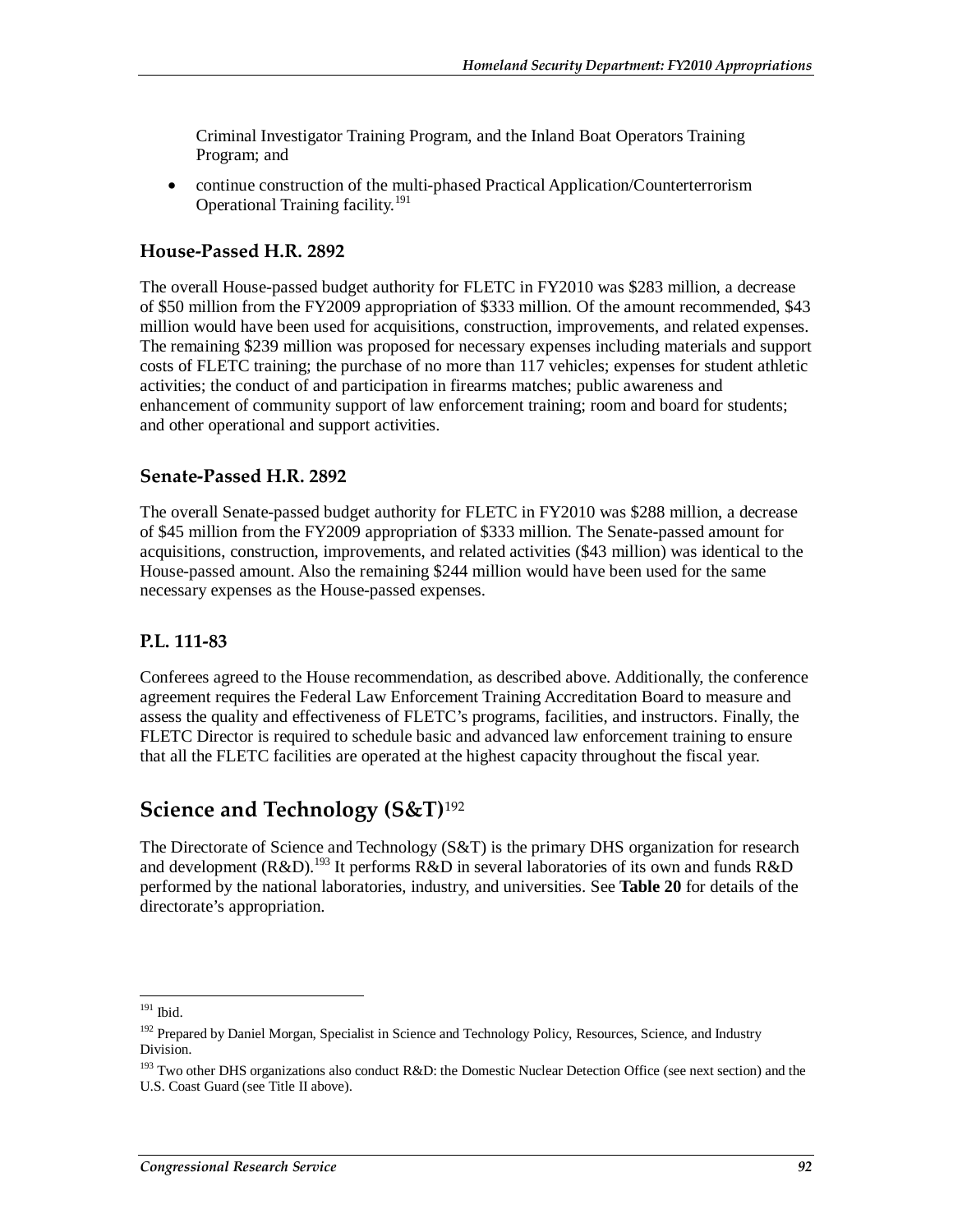## **President's FY2010 Request**

The Administration requested a total of \$968 million for the S&T Directorate for FY2010. This was 4% more than the FY2009 appropriation of \$933 million. The request for the Command, Control, and Interoperability Division included a proposed net increase of \$5 million to a total of \$80 million. Within this \$80 million total, a proposed increase of \$15 million for next-generation cyber security R&D was largely offset by reductions in the division's other activities. A proposed increase of \$25 million for the Explosives Division included \$10 million to develop technologies for high-throughput screening of air cargo and \$15 million to develop technologies for detection of improvised explosive devices in mass transit and at large events. A proposed reduction of \$31 million for the Infrastructure and Geophysical Division included the elimination of funding for local and regional initiatives previously established or funded at congressional direction. The request for Laboratory Facilities included \$36 million for the planned National Bio and Agro Defense Facility (NBAF), about the same as in FY2009. A proposed increase of \$16 million for the Transition program included \$5 million for the Homeland Security Studies and Analysis Institute, formerly the Homeland Security Institute, which was funded as a separate item in FY2009.

### **House-Passed H.R. 2892**

The House bill would provide \$15 million to the S&T Directorate to fund developmental testing of the BioWatch Generation 3 biological agent detection system.<sup>194</sup> The Administration requested these funds for the Office of Health Affairs, which the House bill would leave in control of the BioWatch program other than Generation 3 development. The House bill would also provide \$10 million in the Infrastructure and Geophysical Division for local and regional initiatives. It would also eliminate the requested funding for NBAF construction and prohibit the obligation of any funds for that purpose until the Secretary of Homeland Security receives a non-DHS assessment of the risks of conducting R&D on foot-and-mouth disease on the U.S. mainland.

### **Senate-Passed H.R. 2892**

The Senate bill would provide \$23 million more than the request in the Infrastructure and Geophysical Division for local and regional initiatives. It would provide the full requested funding for NBAF construction but would prohibit the obligation of funds for that purpose until 90 days after DHS completes a site-specific safety and security assessment and reports to the appropriations committees on its foot-and-mouth disease research permit procedure and emergency response plan. The Senate bill would also rescind \$7.5 million appropriated in prior years but not yet obligated. Report language would direct S&T to the Senate Appropriations Committee on the test and evaluation status of all level 1 DHS acquisition programs (i.e., programs with total lifecycle costs of \$1 billion or more).

## **P.L. 111-83**

The final bill provided a total of \$1,006 million for the S&T Directorate, an increase of \$38 million above the request. It provided \$30 million more than the request for Infrastructure and Geophysical in order to fund local and regional initiatives. It provided \$32 million for NBAF

<sup>-</sup><sup>194</sup> The BioWatch program is discussed above under the Office of Health Affairs (Title III).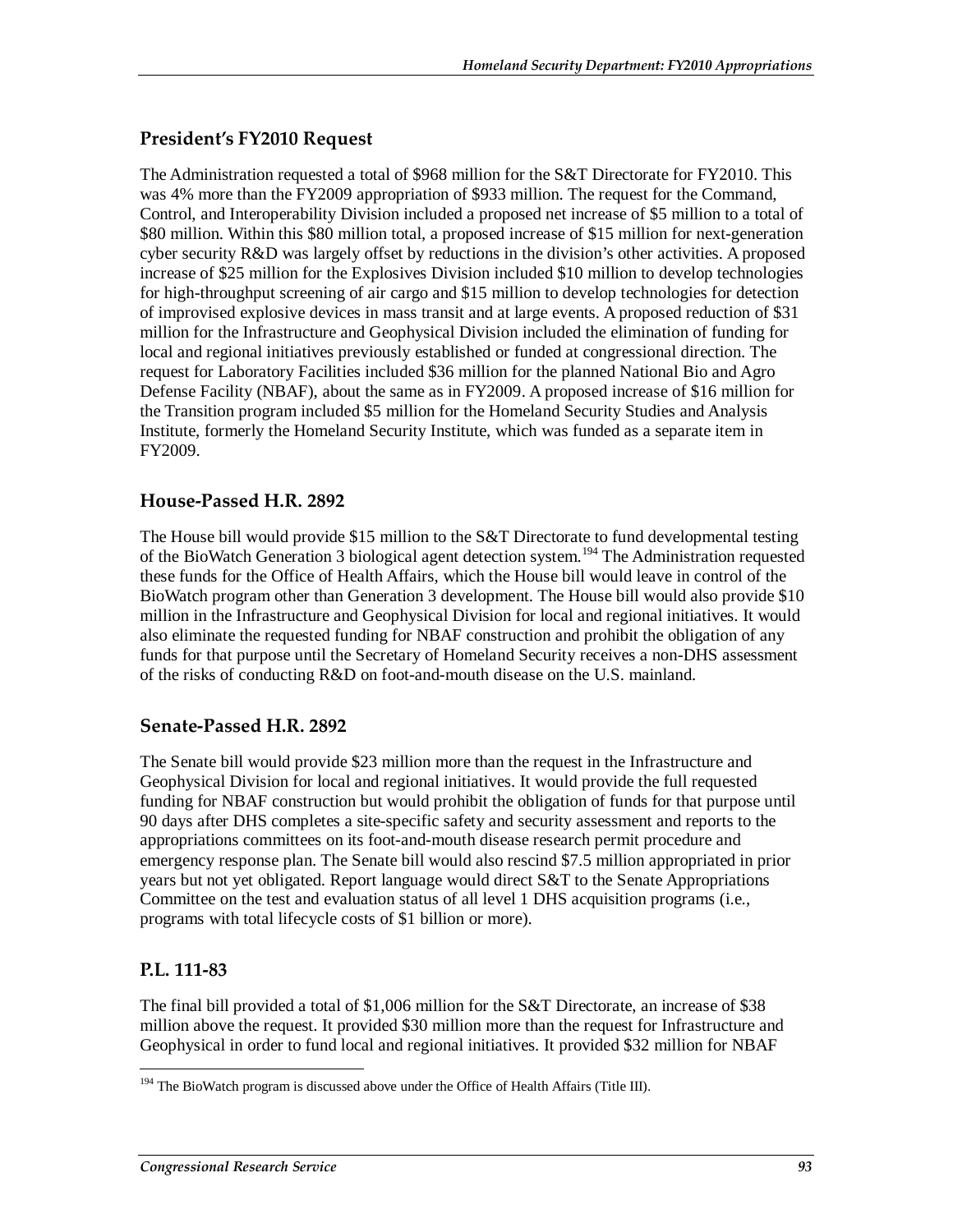construction and included requirements for safety and security assessment and reporting that were similar to those of the Senate bill with an additional provision for the National Academy of Sciences to evaluate the assessment. It rescinded \$6.9 million in unobligated appropriations from prior years. The conferees expressed their expectation that S&T will be "intricately involved" in the testing and evaluation of BioWatch Generation 3, but the bill did not remove Generation 3 activities from the Office of Health Affairs. The bill directed the S&T Directorate to brief the appropriations committees jointly with Customs and Border Protection before beginning operational field testing of SBInet and to report quarterly to the appropriations committees on the test and evaluation status of all level 1 acquisitions.<sup>195</sup>

|                                                         | FY2009<br><b>Enacted</b> | <b>FY2010</b><br><b>Request</b> | <b>FY2010</b> | <b>FY2010</b><br>House-Passed Senate-Passed | <b>FY2010</b><br><b>Enacted</b> |
|---------------------------------------------------------|--------------------------|---------------------------------|---------------|---------------------------------------------|---------------------------------|
| Directorate of Science and<br><b>Technology - Total</b> | 933                      | 968                             | 968           | 995                                         | 1,006                           |
| <b>Management and</b><br><b>Administration</b>          | 132                      | 142                             | 142           | 143                                         | 143                             |
| R&D, Acquisition, and<br><b>Operations</b>              | 800                      | 826                             | 825           | 852a                                        | 863b                            |
| <b>Border and Maritime</b>                              | 33                       | 40                              | 40            | 40                                          | 44                              |
| Chemical and Biological                                 | 200                      | 207                             | 222           | 207                                         | 207                             |
| Command, Control, and<br>Interoperability               | 75                       | 80                              | 81            | 83                                          | 82                              |
| <b>Explosives</b>                                       | 96                       | 2                               | 2             | 2                                           | 2                               |
| Human Factors / Behavioral<br><b>Sciences</b>           | 12                       | 15                              | 17            | 12                                          | 16                              |
| Infrastructure and<br>Geophysical                       | 76                       | 45                              | 52            | 68                                          | 75                              |
| Innovation                                              | 33                       | 44                              | 44            | 44                                          | 44                              |
| Laboratory Facilities                                   | 162                      | 155                             | 123           | 155                                         | 150                             |
| Test and Evaluation,<br><b>Standards</b>                | 29                       | 29                              | 29            | 29                                          | 29                              |
| Transition                                              | 29                       | 45                              | 46            | 45                                          | 46                              |
| University Programs                                     | 50                       | 46                              | 50            | 48                                          | 49                              |
| Homeland Security Institute                             | 5                        | 0                               | 0             | 0                                           | 0                               |

#### **Table 20. Directorate of Science and Technology Accounts and Activities, FY2009- FY2010**  (budget authority in millions of dollars)

**Sources:** CRS Analysis of the *FY2010 DHS Congressional Budget Justifications*, the *FY2010 DHS Budget in Brief,* House-passed H.R. 2892 and H.Rept. 111-157, Senate-passed H.R. 2892 and S.Rept. 111-31, and P.L. 111-83 and H.Rept. 111-298.

**Note:** Totals may not add because of rounding.

a. Not adjusted for a rescission of \$7.5 million from unobligated prior-year appropriations.

-<sup>195</sup> The SBInet program is discussed above under Customs and Border Protection (Title II).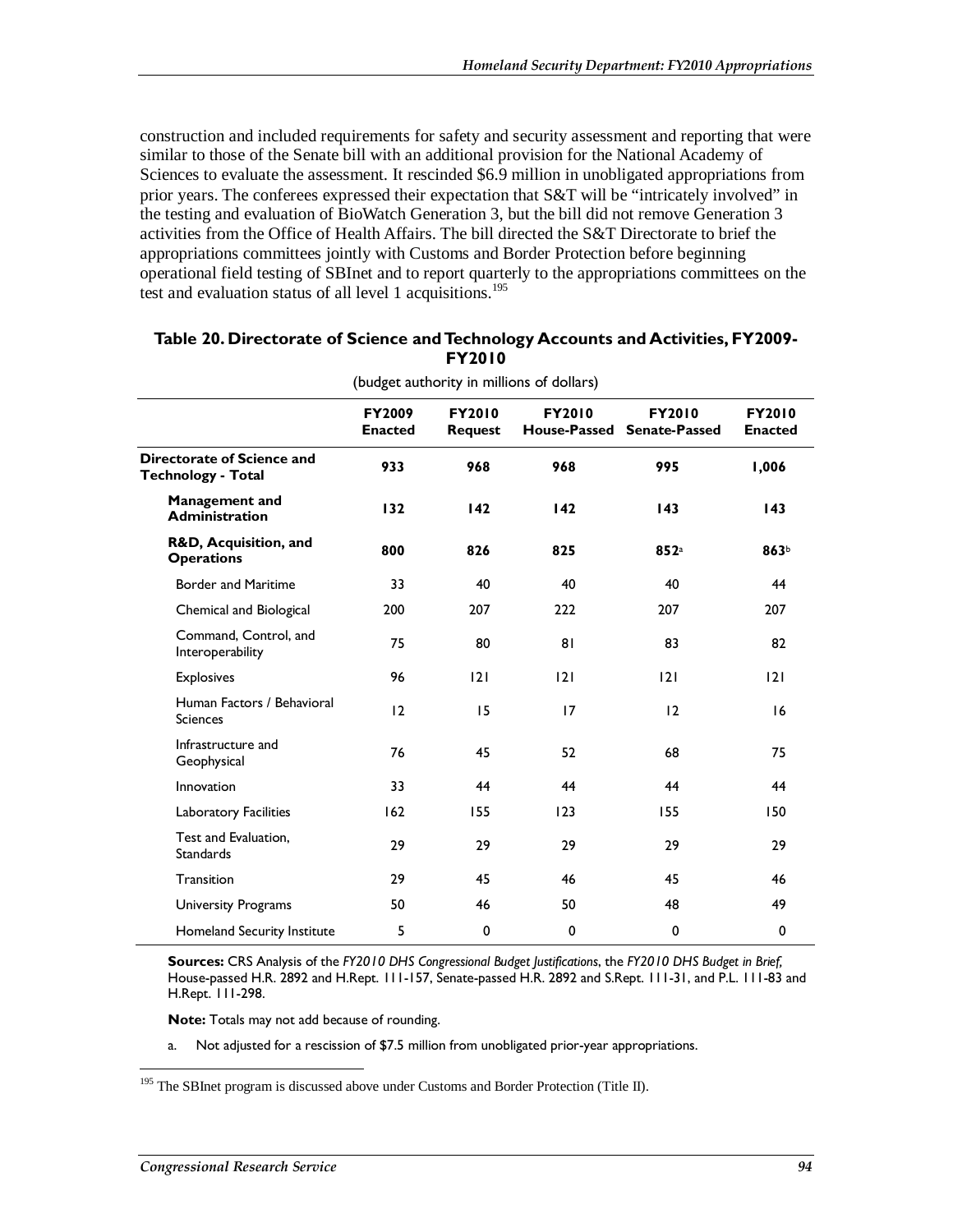b. Not adjusted for a rescission of \$6.9 million from unobligated prior-year appropriations.

### **Issues for Congress**

Among the issues facing Congress are the S&T Directorate's priorities and how they are set; its relationships with other federal R&D organizations both inside and outside DHS; its budgeting and financial management; the allocation of its R&D resources to national laboratories, industry, and universities; and plans over the next few years to establish new university centers of excellence and terminate or merge several existing ones.<sup>196</sup>

The start of NBAF construction in FY2011 will likely require significant increases in Laboratory Facilities funding over the next several years. It may also result in increased congressional oversight. For construction of NBAF and decommissioning of the Plum Island Animal Disease Center (PIADC), which NBAF will replace, DHS expects to need appropriations of \$687 million between FY2011 and FY2014. The estimated total cost of the NBAF project, excluding PIADC decommissioning and site-specific infrastructure and utility upgrades, increased from \$451 million in December 2006 to \$615 million in May 2009. Decommissioning PIADC is expected to cost \$190 million. In the Department of Homeland Security Appropriations Act, 2009 (P.L. 110- 329, Div. D, Sec. 540) Congress authorized DHS to offset NBAF construction and PIADC decommissioning costs by selling Plum Island. Site-specific costs of \$110 million will be contributed in-kind by Kansas State University and its partners.<sup>197</sup>

Congress has been interested for several years in the role the S&T Directorate plays in testing and evaluation of large acquisition projects. The Homeland Security Act of 2002 authorizes the Secretary of Homeland Security, acting through the Under Secretary for Science and Technology, to "issue necessary regulations with respect to ... testing and evaluation activities of the Department" (P.L. 107-296, Sec. 306). Current DHS policy is that the Director of the Test and Evaluation and Standards Division (TSD) in the S&T Directorate is to establish the department's testing and evaluation policies and processes, and the Director of Operational Test and Evaluation (OT&E) is to administer those policies and processes. The Director of OT&E is also to report independently to the department-level Acquisition Review Board on the status and progress of testing and evaluation for any acquisitions the board reviews. At present, the same person serves as the Director of the TSD and the Director of OT&E. This dual role may blur the distinction between the policy-setting function and the policy-administration function. Congress may also wish to consider whether the ability of the Director of OT&E to report independently on programs in other divisions and directorates is affected by the fact that TSD conducts programs of its own. The FY2010 appropriations bills and the associated committee and conference reports emphasized the involvement of the S&T Directorate in testing and evaluation of BioWatch Generation 3, SBInet, and other large acquisition programs. In particular, report language directed the S&T Directorate, not the Director of OT&E, to provide briefings and status reports to the appropriations committees.

Statutory authority for the Homeland Security Institute (HSI) expired in April 2009. Under its general authority to establish federally funded R&D centers, the S&T Directorate has replaced

<sup>-</sup>196 For more information, see CRS Report RL34356, *The DHS Directorate of Science and Technology: Key Issues for Congress*, by Dana A. Shea and Daniel Morgan.

<sup>197</sup> For more information on NBAF, see CRS Report RL34160, *The National Bio- and Agro-Defense Facility: Issues for Congress*, by Dana A. Shea, Jim Monke, and Frank Gottron.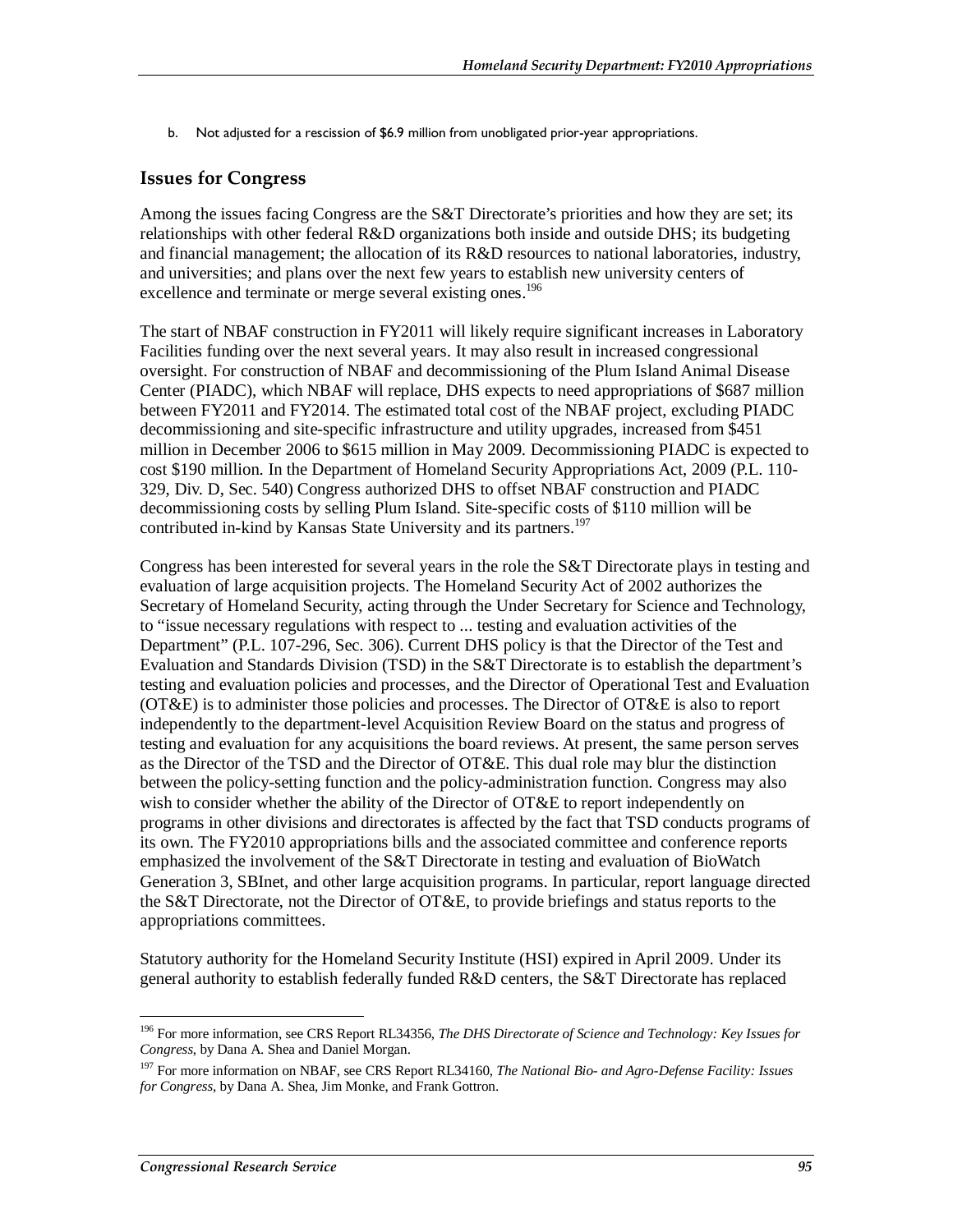HSI with the Homeland Security Studies and Analysis Institute. It has also established a new Homeland Security Systems Engineering and Development Institute. Both institutes will be funded mostly on a cost-reimbursement basis by other S&T programs and other DHS and non-DHS agencies. The FY2010 DHS congressional budget justification estimated that reimbursable obligations by the two institutes would total \$122 million in FY2009 and \$143 million in FY2010.

# **Domestic Nuclear Detection Office**<sup>198</sup>

The Domestic Nuclear Detection Office (DNDO) is the primary DHS organization for combating the threat of nuclear attack. It is responsible for all DHS nuclear detection research, development, testing, evaluation, acquisition, and operational support. See **Table 21** for details of the appropriation for DNDO.

## **President's FY2010 Request**

The Administration requested a total of \$366 million for DNDO for FY2010. This was a 29% reduction from the FY2009 appropriation of \$514 million. The requested funding for Management and Administration and Research, Development, and Operations was approximately the same as in FY2009. No funds were requested for Systems Acquisition, which received \$153 million in FY2009. According to the DHS congressional budget justification, new funds for Systems Acquisition are not needed in FY2010 because unobligated funds are available from previous fiscal years and because secretarial certification of Advanced Spectroscopic Portal (ASP) technology has been delayed.

### **House-Passed H.R. 2892**

A floor amendment to the House bill added \$50 million to the Research, Development, and Operations account for activities currently funded by Systems Acquisition, including \$40 million for Securing the Cities. The House bill would otherwise fund DNDO at the requested levels.

### **Senate-Passed H.R. 2892**

The Senate bill would provide \$10 million in Systems Acquisition for Securing the Cities and \$2 million less than the request for Management and Administration. It would rescind \$8 million appropriated in prior years but not yet obligated. Otherwise, it would provide the requested amounts for DNDO.

### **P.L. 111-83**

-

The final bill provided a total of \$383 million for DNDO, an increase of \$17 million above the request. It provided \$20 million for Securing the Cities in the Systems Acquisition account. It rescinded \$8 million that was appropriated in prior years but has not been obligated.

<sup>&</sup>lt;sup>198</sup> Prepared by Daniel Morgan, Specialist in Science and Technology Policy, Resources, Science, and Industry Division.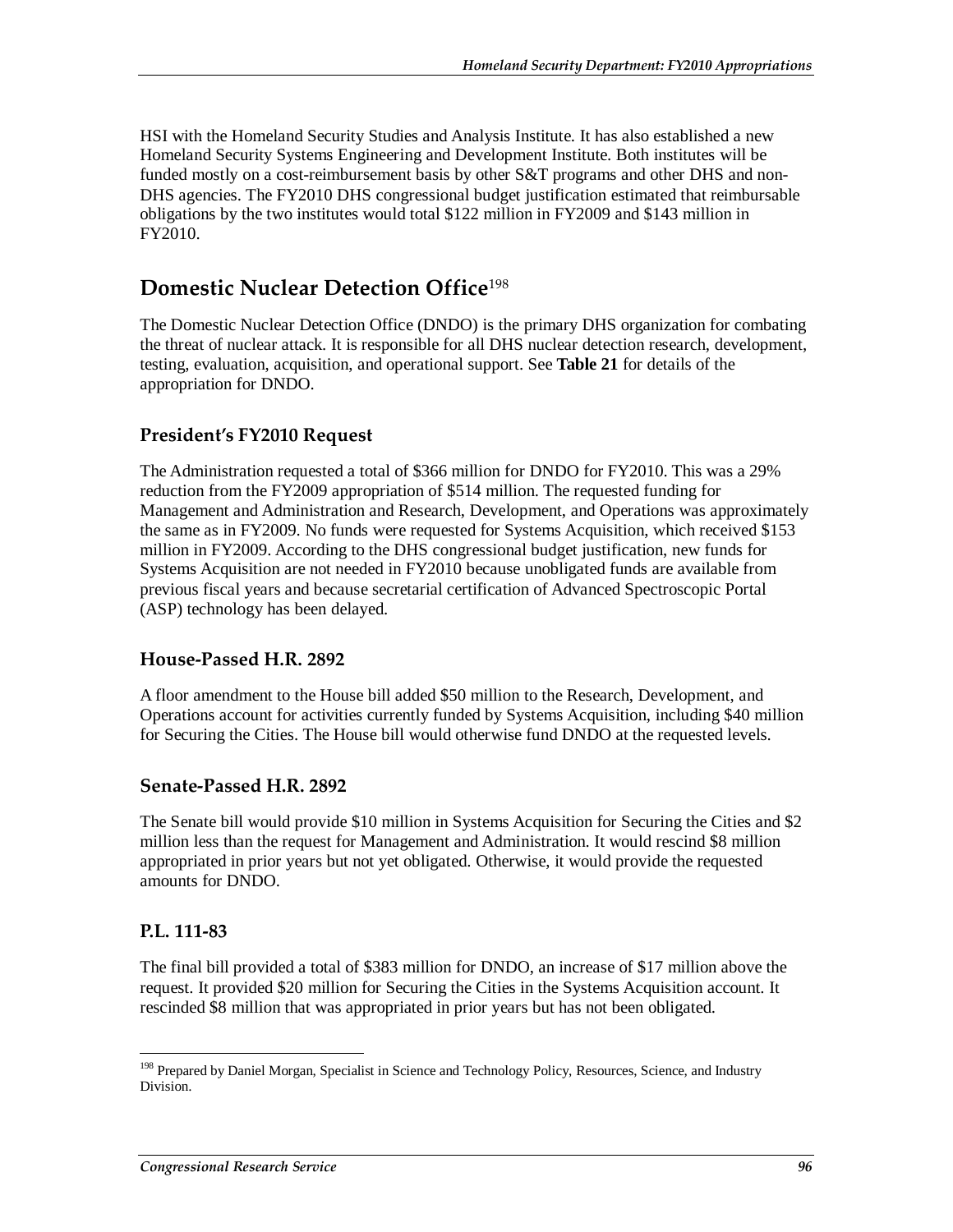|                                                          | <b>FY2009</b><br><b>Enacted</b> | <b>FY2010</b><br><b>Request</b> | <b>FY2010</b> | <b>FY2010</b><br>House-Passed Senate-Passed | <b>FY2010</b><br><b>Enacted</b> |
|----------------------------------------------------------|---------------------------------|---------------------------------|---------------|---------------------------------------------|---------------------------------|
| <b>Domestic Nuclear Detection</b><br><b>Office Total</b> | 514                             | 366                             | 416           | 366                                         | 383                             |
| <b>Management and</b><br><b>Administration</b>           | 38                              | 40                              | 40            | 38                                          | 39                              |
| Research, Development,<br>and Operations                 | 323                             | 327                             | 327           | 327a                                        | 325a                            |
| Systems Engineering and<br>Architecture                  | 25                              | 25                              | 25            | 25                                          | 25                              |
| Systems Development                                      | 108                             | 100                             | 100           | 100                                         | 100                             |
| <b>Transformational Research</b><br>and Development      | 103                             | $\mathbf{H}$                    | $\mathbf{H}$  | $\mathbf{H}$                                | 109                             |
| Assessments                                              | 32                              | 32                              | 32            | 32                                          | 32                              |
| <b>Operations Support</b>                                | 38                              | 38                              | 38            | 38                                          | 38                              |
| National Technical Nuclear<br>Forensics                  | 17                              | 20                              | 20            | 20                                          | 20                              |
| <b>Systems Acquisition</b>                               | 153                             | $\bf{0}$                        | 50            | 10                                          | 20                              |
| Radiation Portal Monitoring<br>Program                   | 120                             | 0                               | 10            | $\mathbf 0$                                 | $\mathbf 0$                     |
| Securing the Cities                                      | 20                              | 0                               | 40            | 10                                          | 20                              |
| Human Portable Radiation<br><b>Detection Systems</b>     | 13                              | 0                               | 0             | 0                                           | 0                               |

### **Table 21. Domestic Nuclear Detection Office Accounts and Activities, FY2009- FY2010**

(budget authority in millions of dollars)

**Sources:** CRS Analysis of the *FY2010 DHS Congressional Budget Justifications*, the *FY2010 DHS Budget in Brief,* House-passed H.R. 2892 and H.Rept. 111-157, Senate-passed H.R. 2892 and S.Rept. 111-31, and P.L. 111-83 and H.Rept. 111-298.

**Note:** Totals may not add because of rounding.

a. Not adjusted for a rescission of \$8 million from unobligated prior-year appropriations.

### **Issues for Congress**

Congressional attention has focused on the testing and analysis DNDO conducted to support its decision to purchase and deploy ASPs, a type of next-generation radiation portal monitor. A requirement for secretarial certification before full-scale ASP procurement has been included in each appropriations act since FY2007 (including P.L. 111-83). The expected date for certification has been postponed several times. For more information, see CRS Report RL34750, *The Advanced Spectroscopic Portal Program: Background and Issues for Congress*, by Dana A. Shea, John D. Moteff, and Daniel Morgan.

The global nuclear detection architecture overseen by DNDO and the relative roles of DNDO and the S&T Directorate in research, development, testing, and evaluation also remain issues of congressional interest. For more information on the global nuclear detection architecture, see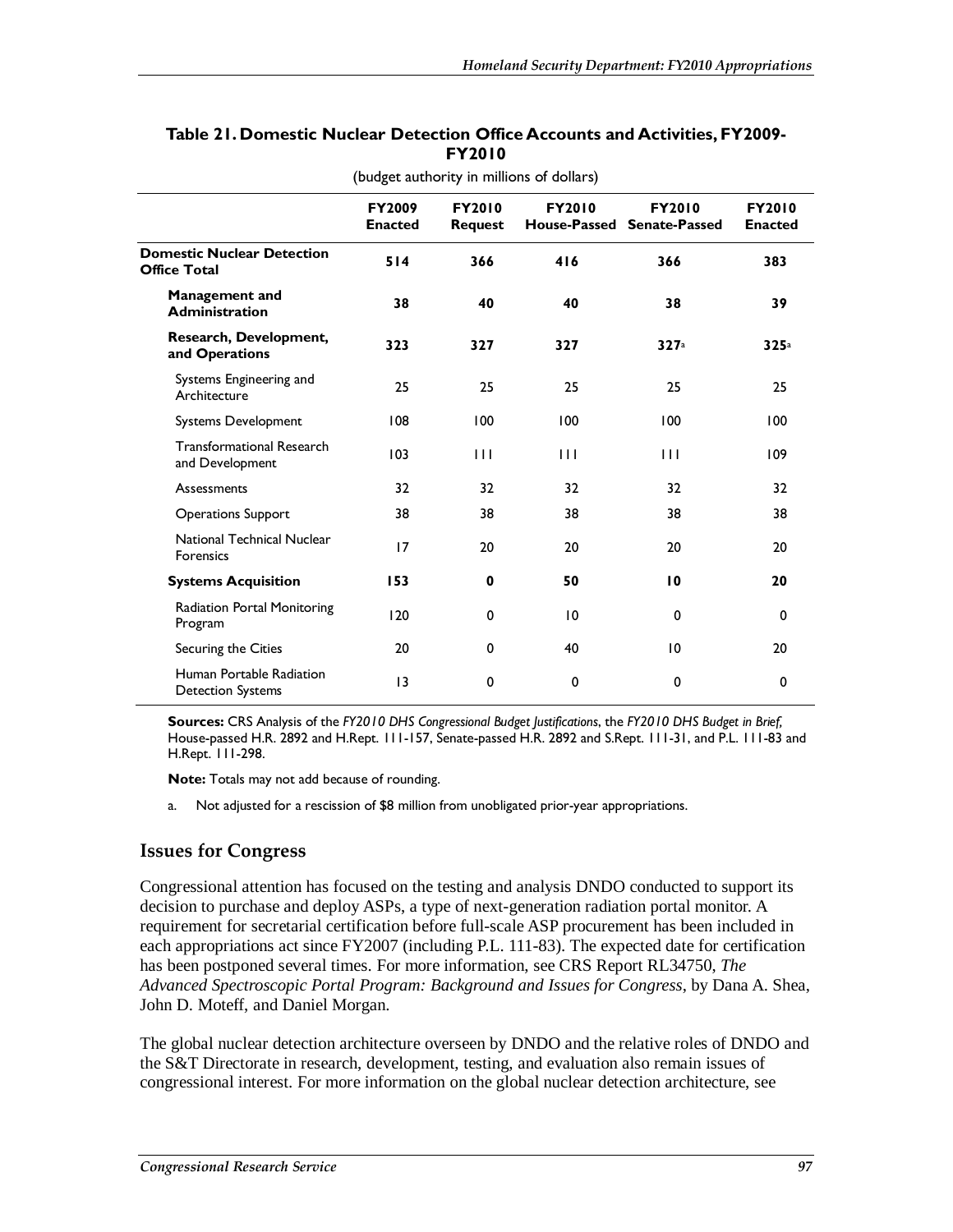CRS Report RL34574, *The Global Nuclear Detection Architecture: Issues for Congress*, by Dana A. Shea.

The mission of DNDO, as established by Congress in the SAFE Port Act (P.L. 109-347), includes serving as the primary federal entity "to further develop, acquire, and support the deployment of an enhanced domestic system" for detection of nuclear and radiological devices and material (6 U.S.C. 592). Congress may wish to consider whether the acquisition portion of that mission is consistent with the elimination of most new funding for Systems Acquisition and the following statement in the President's *Budget Appendix* (pp. 560-561):

In the past, DNDO acquired and deployed radiation detection technologies for DHS components, primarily the Coast Guard and the Customs and Border Patrol, or state and local users. Funding requests for radiation detection equipment will now be sought by the end users that will operate them.

# **FY2010-Related Legislation**

## **Budget Resolution**

The President's FY2009 budget request included nearly \$992 billion in discretionary, nonemergency, budget authority. On March 6, 2008, the House and Senate Budget Committees each reported budget resolutions. The House budget resolution (H.Con.Res. 312) was passed in the House on March 13, 2008. While the budget resolution does not identify specific amounts for DHS, it does note that:

this resolution assumes funding above the President's requested level for 2009, and additional amounts in subsequent years, in the four budget functions—Function 400 (Transportation), Function 450 (Community and Regional Development), Function 550 (Health), and Function 750 (Administration of Justice)—that fund most nondefense homeland security activities.<sup>199</sup>

The Senate budget resolution (S.Con.Res. 70) was passed in the Senate on March 14, 2008. On June 5, 2008, the House and Senate reached agreement on S.Con.Res. 70. The final agreement contained language similar to the House language excerpted above, and also noted that:

the homeland security funding provided in this resolution will help to strengthen the security of our Nation's transportation system, particularly our ports where significant security shortfalls still exist and foreign ports, by expanding efforts to identify and scan all high-risk United States-bound cargo, equip, train and support first responders (including enhancing interoperable communications and emergency management), strengthen border patrol, and increase the preparedness of the public health system.<sup>200</sup>

 $\frac{1}{1}$ <sup>199</sup> H.Con.Res. 312, §603

<sup>&</sup>lt;sup>200</sup> S.Con.Res. 70, §512.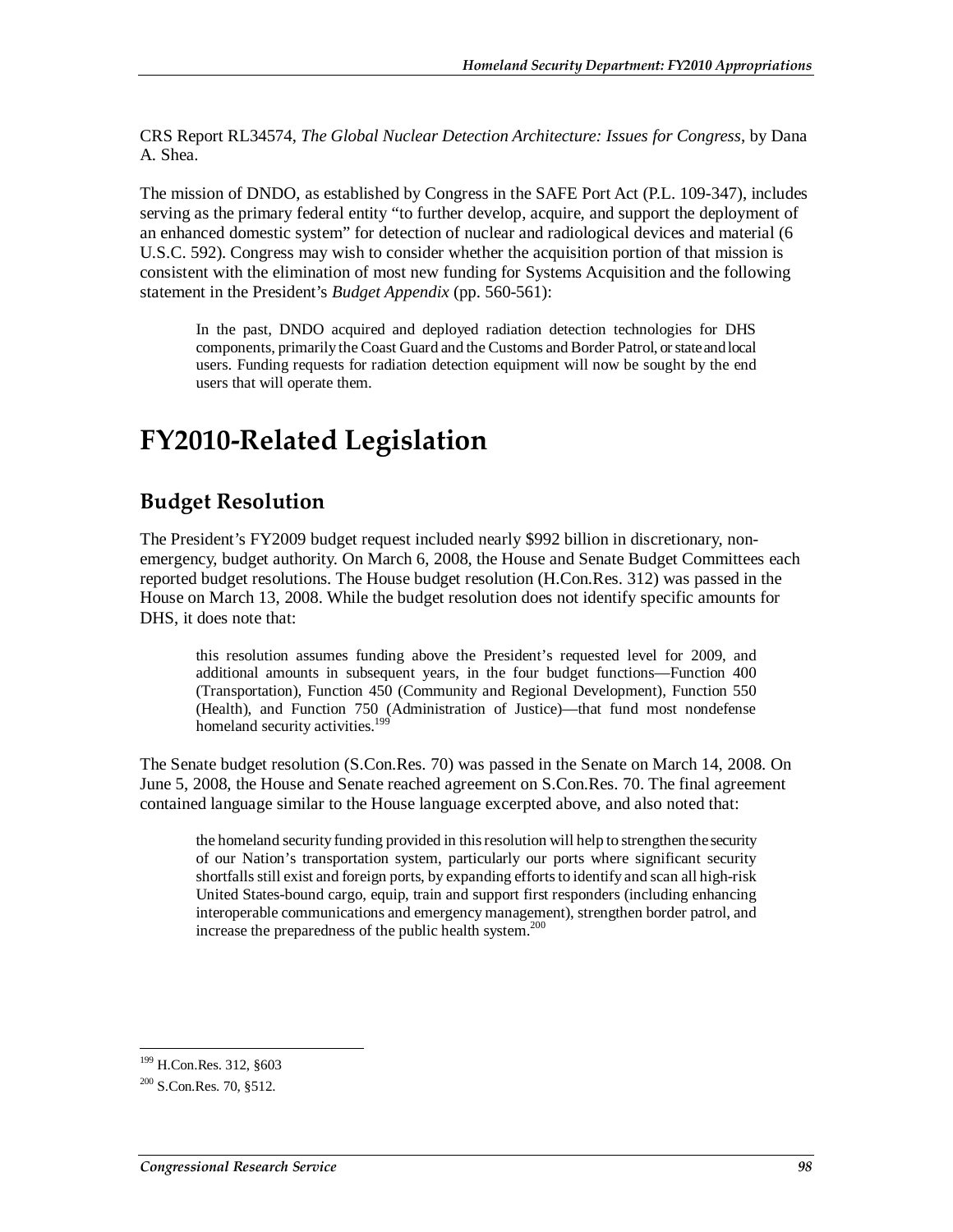# **Appendix A. DHS Funding in P.L. 111-5**

Title VI of P.L. 111-5, the American Recovery and Reinvestment Act of 2009, included a number of provisions providing emergency funding to DHS components; these provisions were also included in the accompanying conference language in Title VI of H.Rept. 111-16. The following funding provisions are included for the Department of Homeland Security:

- \$200 million for the Office of the Under Secretary of Management. These funds are for the planning, design, and construction costs necessary to consolidate the DHS headquarters.
- \$5 million for the Office of Inspector General. Funds are to be used for oversight and auditing of programs, grants and projects funded under the DHS Title of the stimulus bill.
- \$160 million for the CBP Salaries and Expenses account. This includes \$100 million for the procurement and deployment of new or replacement non-intrusive inspection (NII) systems, and \$60 million for tactical communications.
- \$100 million for the CBP Border Security Fencing, Infrastructure, and Technology account for the expedited development and deployment of border security technology on the Southwest border. A DHS expenditure plan is required within 45 days of enactment of P.L. 111-5.
- \$420 million for the CBP Construction account. These funds are designated for the planning, design, management, alteration, and construction of land ports-ofentry. A DHS expenditure plan is required within 45 days of enactment of P.L. 111-5.
- \$20 million for ICE's Automation Modernization account for the procurement and deployment of tactical communications equipment and radios. A DHS expenditure plan is required within 45 days of enactment of P.L. 111-5.
- \$1,000 million for TSA's Aviation Security account to procure and install checked baggage explosives detection systems and checkpoint explosives detection equipment. A DHS expenditure plan is required within 45 days of enactment of P.L. 111-5.
- \$98 million for the Coast Guard Acquisition, Construction, and Improvements account for shore facilities and aids to navigation facilities, priority procurements due to material and labor cost increases, and for costs to repair, renovate assess, or improve vessels. The funding cannot be used for pre-acquisition survey, design, or construction of a new polar icebreaker. A DHS expenditure plan is required within 45 days of enactment of P.L. 111-5.
- \$142 million for the Coast Guard Alteration of Bridges account to be used for the alteration or removal of obstructive bridges. A DHS expenditure plan is required within 45 days of enactment of P.L. 111-5.
- \$300 million to FEMA's State and Local Program account, of which \$150 million is for Public Transportation Security Assistance and Railroad Security Assistance, including Amtrak security, and \$150 million is for Port Security Grants.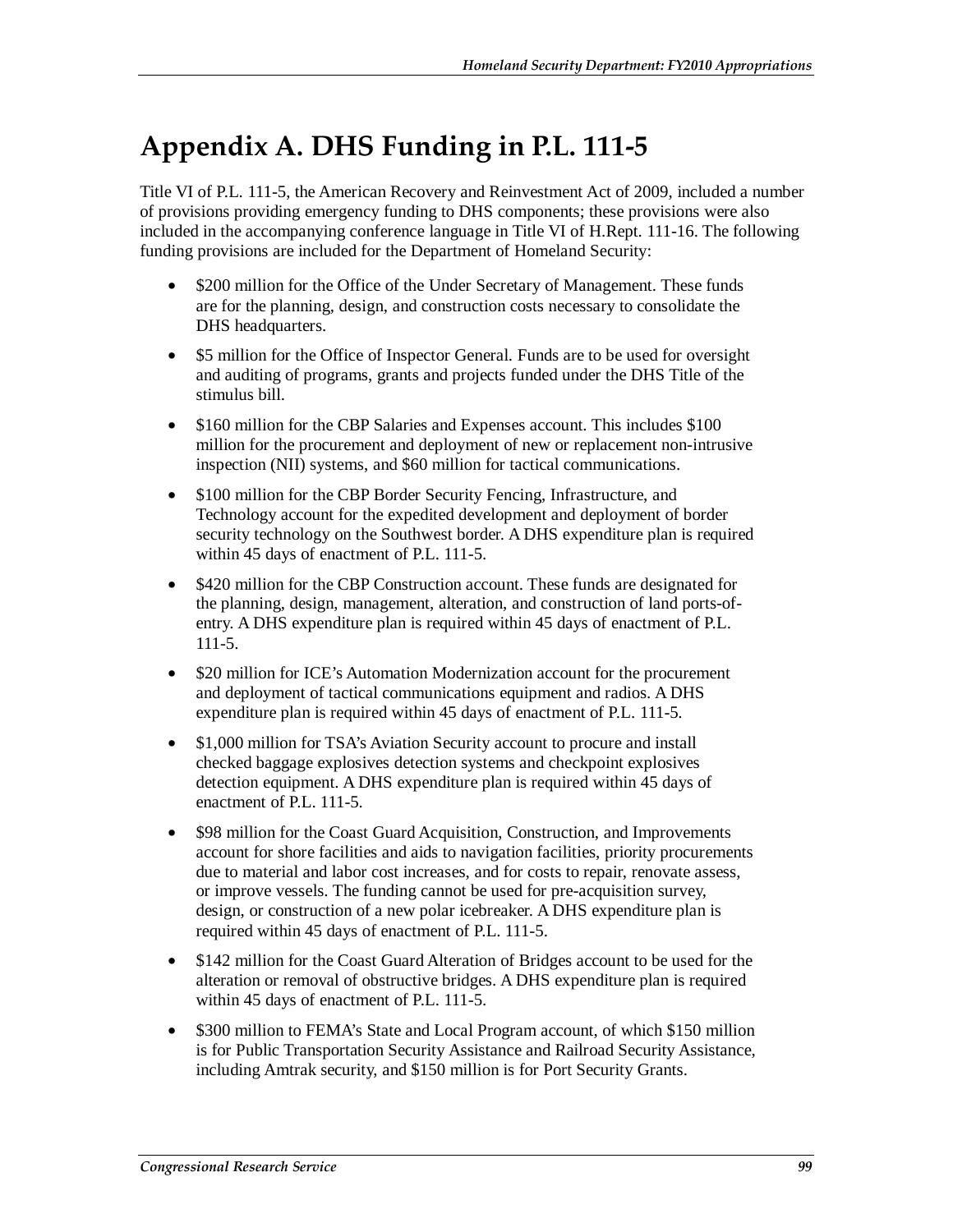- \$210 million for FEMA's Firefighter Assistance Grants account to be used for the modification, upgrade or construction of non-Federal fire stations.
- \$100 million for FEMA's Emergency Food and Shelter account.

In addition to the broad funding distribution listed above, the general provisions of the Title VI of H.Rept. 111-16 includes so-called "buy American" requirements. With certain exceptions, this provision states that funds appropriated or otherwise made available to DHS in the Act may not be used for the procurement of fabric or fiber-related items if the item is not grown, reprocessed, reused, or produced in the United States. Generally, DHS can procure items with 10% or less of total value of non-compliant fibers. Exceptions to this requirement are made for vessels in foreign waters, emergency procurements, small purchases, and circumstances wherein the Secretary of DHS determines that qualifying items of satisfactory quality or quantity cannot be procured.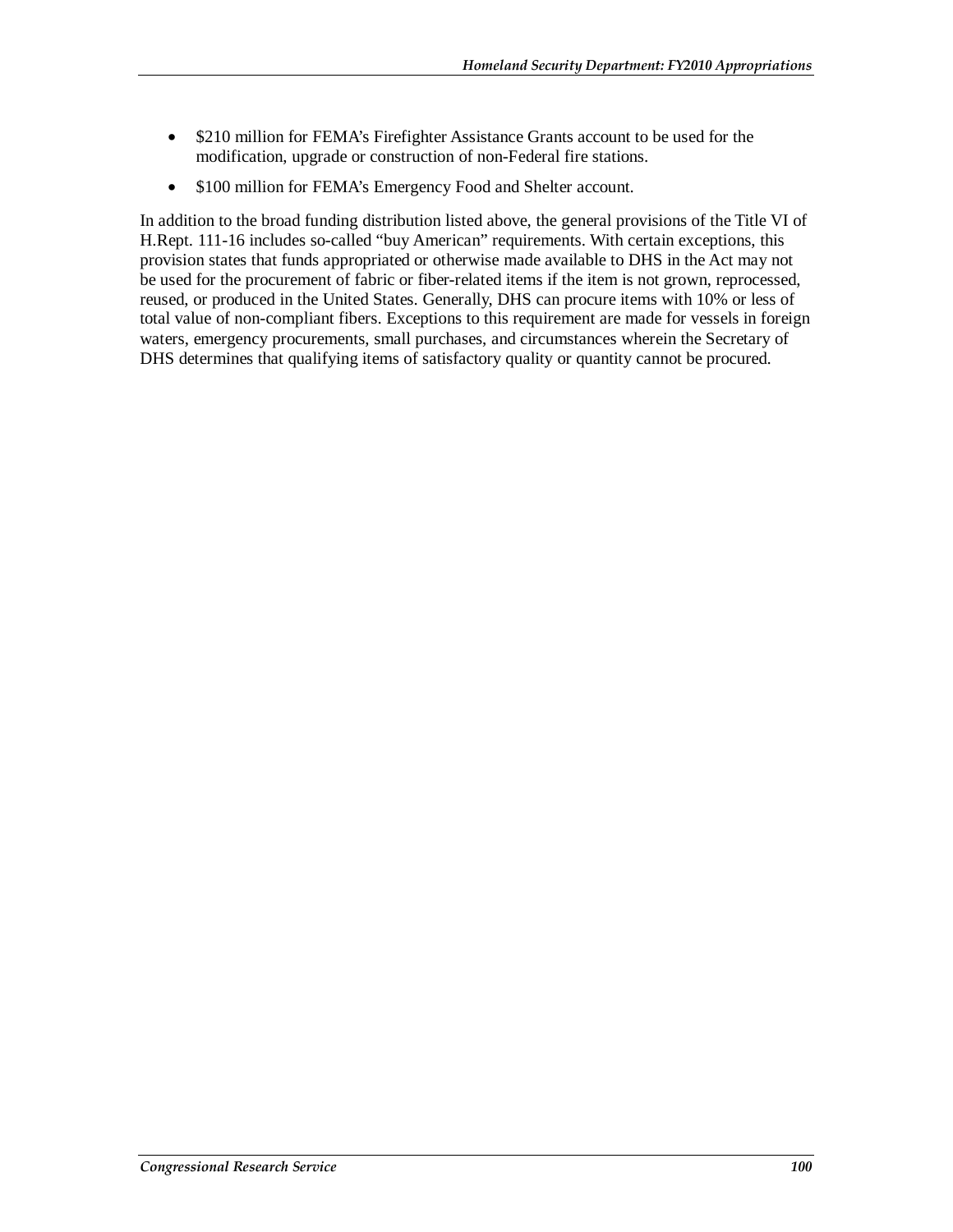# **Appendix B. FY2009 Supplemental Appropriations**

# **Supplemental Appropriations Act, 2009**

Title VI of the Senate-reported version of the Supplemental Appropriations Act, 2009 (S. 1054), contains a total of \$287 million for DHS. Of this amount, \$140 million is fully recommended to support activities along the southwest border with Mexico in response to reports of increasing drug-related violence. The recommended budget authority includes the following amounts by account:

- CBP Salaries and Expenses: \$46 million, of which \$40 million is for various activities along the southwest border and \$6 million for the care and transport of unaccompanied illegal alien children;
- CBP Air and Marine Interdiction, Operations, Maintenance, and Procurement: \$5 million to support additional air operations along the southwest border;
- ICE Salaries and Expenses: \$67 million, of which \$50 million is for various activities along the southwest border, and \$12 million is for the care and transport of unaccompanied illegal alien children to HHS;
- U.S. Coast Guard Operating Expenses: \$140 million, of which \$129 million is for operational support to the Department of Defense requirements for Operation Iraqi Freedom and Operation Enduring Freedom, and \$10 million is for the High Endurance Cutter that plays a part in the Coast Guard's interdiction strategy;
- FEMA State and Local Programs: \$30 million for Operation Stonegarden.

The Senate Committee on Appropriations reported S. 1054 on May 14, 2009. The House passed H.R. 2346 on May 14, 2009. H.R. 2346 as passed by the House contained no supplemental budget authority for DHS. On June 24, 2009, H.R. 2346 became P.L. 111-32. The DHS funding provisions in the law were identical to those in S. 1054. In addition, P.L. 111-32, section 603(a) rescinded \$100 million from amounts previously appropriated for Hurricane Katrina to the FEMA Disaster Relief Account. Section 603(b) appropriated \$100 million, available until expended, to the FEMA State and Local Programs Account, designated for the State of Mississippi for an interoperable communications system.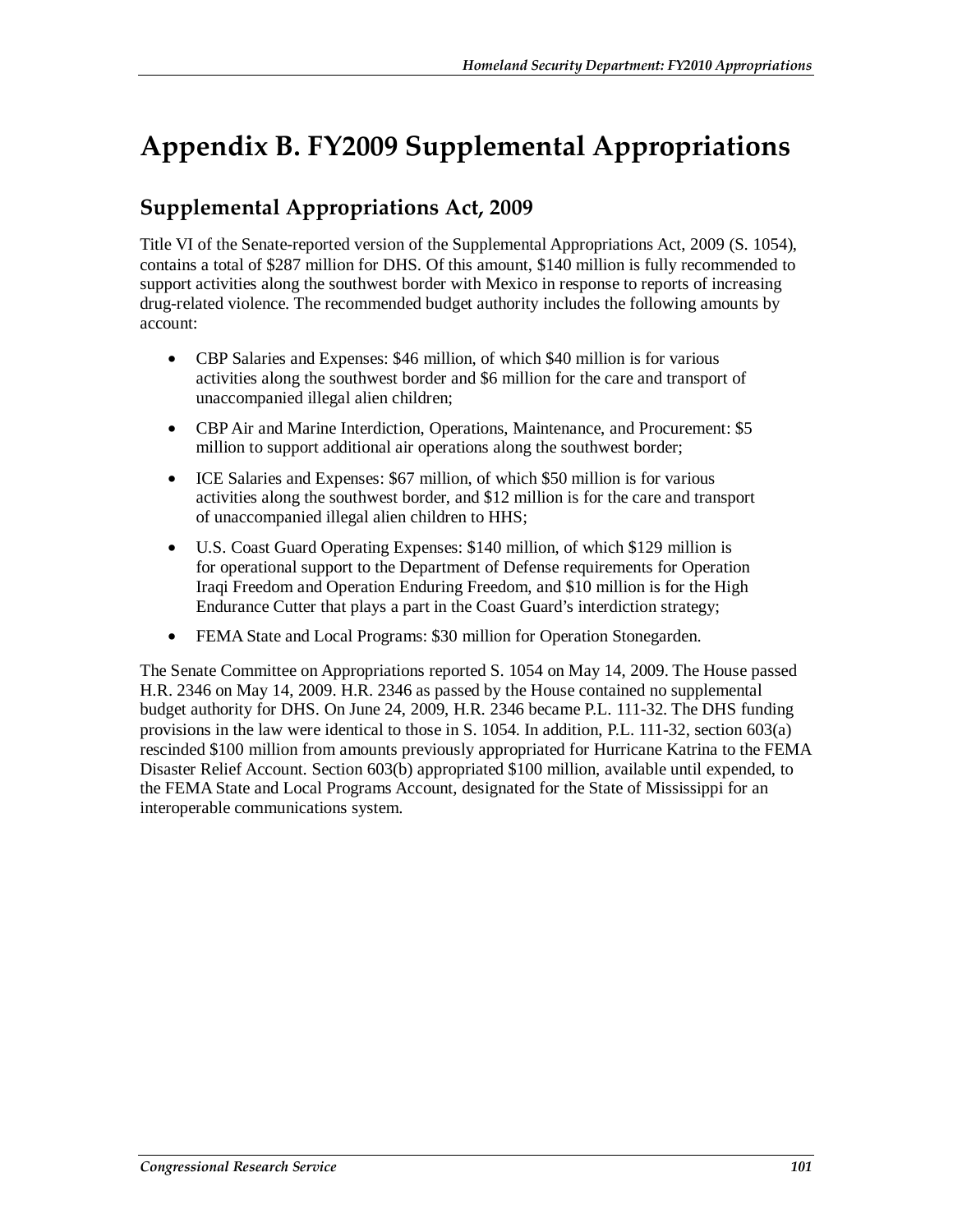# **Appendix C. DHS Appropriations in Context**

# **Federal-Wide Homeland Security Funding**

Since the terrorist attacks of September 11, 2001, there has been an increasing interest in the levels of funding available for homeland security efforts. The Office of Management and Budget, as originally directed by the FY1998 National Defense Authorization Act, has published an annual report to Congress on combating terrorism. Beginning with the June 24, 2002, edition of this report, homeland security was included as a part of the analysis. In subsequent years, this homeland security funding analysis has become more refined, as distinctions (and account lines) between homeland and non-homeland security activities have become more precise. This means that while **Table C-1** is presented in such a way as to allow year to year comparisons, they may in fact not be strictly comparable due to the increasing specificity of the analysis, as outlined above.

With regard to DHS funding, it is important to note that DHS funding does not comprise all federal spending on homeland security efforts. In fact, while the largest component of federal spending on homeland security is contained within DHS, the DHS homeland security request for FY2010 accounts for approximately 50% of total federal funding for homeland security. The Department of Defense comprises the next highest proportion at 28% of all federal spending on homeland security. The Department of Health and Human Services at 7%, the Department of Justice at 6% and the Department of Energy at 3% round out the top five agencies in spending on homeland security. These five agencies collectively account for nearly 94% of all federal spending on homeland security. It is also important to note that not all DHS funding is classified as pertaining to homeland security activities. The legacy agencies that became a part of DHS also conduct activities that are not homeland security related. Therefore, while the FY2010 request included total *homeland security* budget authority of \$34.7 billion for DHS, the requested *total gross budget authority* was \$55.1 billion. The same is true of the other agencies listed in the table.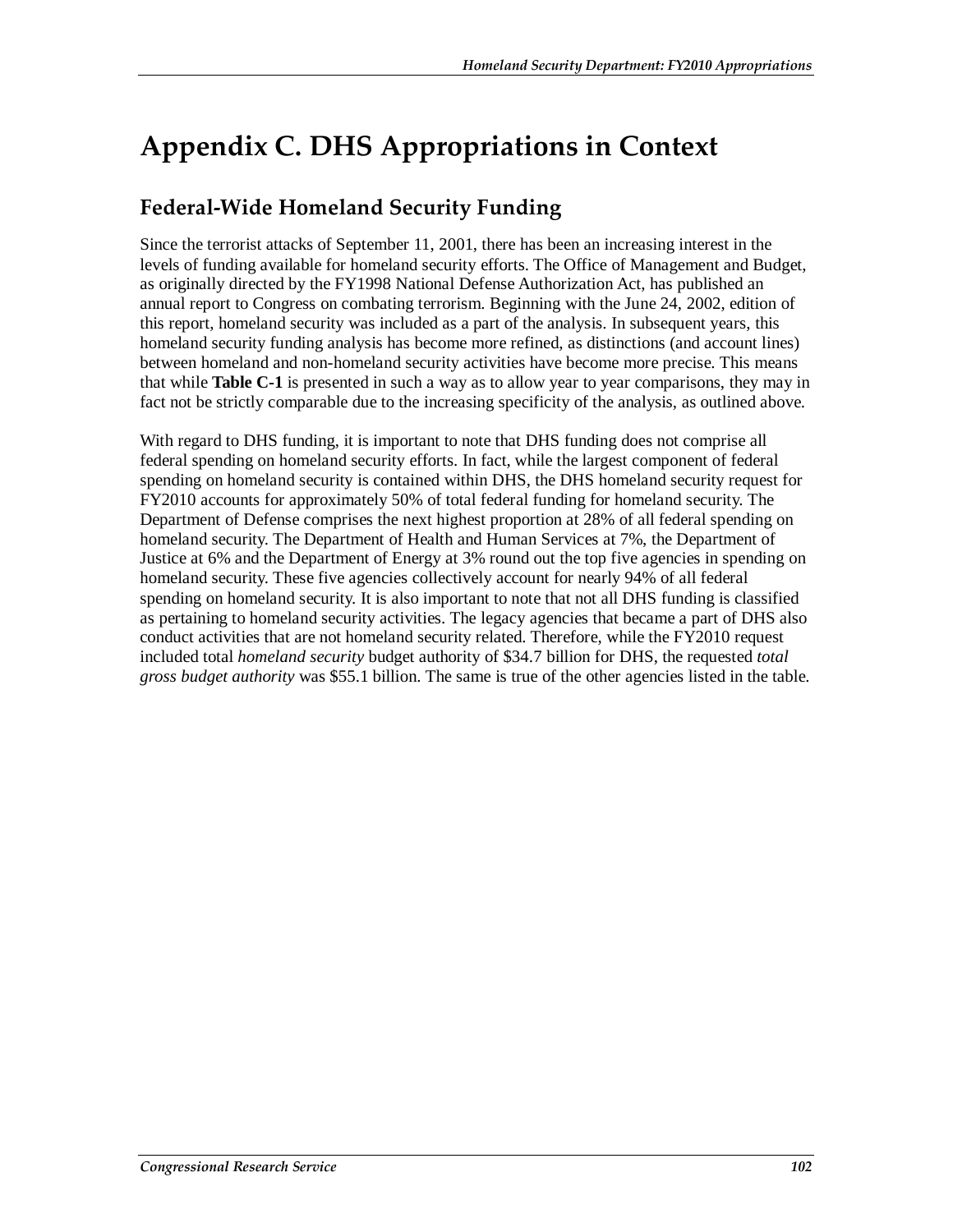| <b>Department</b>                                | <b>FY2002</b> | <b>FY2003</b> | <b>FY2004</b> | <b>FY2005</b> | <b>FY2006</b> | <b>FY2007</b> | <b>FY2008</b> | <b>FY2009</b> | <b>FY2010</b><br><b>Request</b> | <b>FY2010</b> as<br>% of Total |
|--------------------------------------------------|---------------|---------------|---------------|---------------|---------------|---------------|---------------|---------------|---------------------------------|--------------------------------|
| Department of Homeland Security<br>(DHS)         | 17,381        | 23,063        | 22,923        | 24,549        | 26,571        | 29,554        | 32,486        | 36,860        | 34,732                          | 50%                            |
| Department of Defense (DOD) <sup>a</sup>         | 16, 126       | 8,442         | 7,024         | 17,188        | 17,510        | 16,538        | 18,032        | 19,779        | 19,303                          | 28%                            |
| Department of Health and Human<br>Services (HHS) | 1,913         | 4,144         | 4,062         | 4,229         | 4,352         | 4,327         | 4,301         | 4,677         | 4,840                           | 7%                             |
| Department of Justice (DOJ)                      | 2,143         | 2,349         | 2,180         | 2,767         | 3,026         | 3,518         | 3,528         | 3,688         | 3,974                           | 6%                             |
| Department of Energy (DOE)                       | 1,220         | 1,408         | 1,364         | 1,562         | 1,702         | 1,719         | 1,827         | 1,939         | 2,008                           | 3%                             |
| Department of State (DOS)                        | 477           | 634           | 696           | 824           | 1,108         | 1,242         | 1,719         | 1,809         | 1,768                           | 3%                             |
| Department of Agriculture (AG)                   | 553           | 410           | 411           | 596           | 597           | 541           | 575           | 507           | 575                             | 1%                             |
| National Science Foundation (NSF)                | 260           | 285           | 340           | 342           | 344           | 385           | 365           | 407           | 386                             | 1%                             |
| Department of Veterans Affairs (VA)              | 49            | 154           | 271           | 249           | 298           | 260           | 309           | 305           | 369                             | 1%                             |
| Department of Commerce                           | 116           | 112           | 125           | 167           | 8             | 205           | 207           | 271           | 268                             | 0%                             |
| Other Agencies                                   | 3,613         | 1,445         | 1,437         | 1,910         | 1,429         | 1,545         | 1,751         | 1,960         | 1,624                           | 2%                             |
| <b>Total Federal Budget Authority</b>            | 43,848        | 42,447        | 40,834        | 54,383        | 57,118        | 59,833        | 65,099        | 72,201        | 69,845                          | 100%                           |

**Table C-1. Federal Homeland Security Funding by Agency, FY2003-FY2010** 

(budget authority in millions of dollars)

**Sources:** CRS analysis of data contained in Section 3. Homeland Security Funding Analysis," and Appendix K of the Analytical Perspectives volume of the FY2010 President's Budget (for FY2008-FY2010); Section 3. "Homeland Security Funding Analysis," and Appendix K of the Analytical Perspectives volume of the FY2009 President's Budget (for FY2007); Section 3. "Homeland Security Funding Analysis," of Analytical Perspectives volume of the FY2008 President's Budget (for FY2006); Section 3. "Homeland Security Funding Analysis," of Analytical Perspectives volume of the FY2008 President's Budget (for FY2005); Section 3. "Homeland Security Funding Analysis," of Analytical Perspectives volume of the FY2006 President's Budget (for FY2004); Section 3. "Homeland Security Funding Analysis," of Analytical Perspectives volume of the FY2005 President's Budget (for FY2003) and Office of Management and Budget, *2003 Report to Congress on Combating Terrorism*, Sept. 2003, p. 10; CRS analysis of FY2002- 2006 re-estimates of DOD homeland security funding provided by OMB, March 17, 2005.

**Notes:** Totals may not add due to rounding. FY totals shown in this table include enacted supplemental funding. Year to year comparisons using particularly FY2002 may not be directly comparable, because as time has gone on agencies have been able to distinguish homeland security and non-homeland security activities with greater specificity.

a. FY2002, FY2003, and FY2004 do not include re-estimates of DOD homeland security funding. For FY2007 DOD changed the manner in which they calculate their homeland security activities. This new method of estimation has been applied for FY2005 and forward. Re-estimates of FY2002-FY2004 DOD funding using this new method of calculation were not available for inclusion.